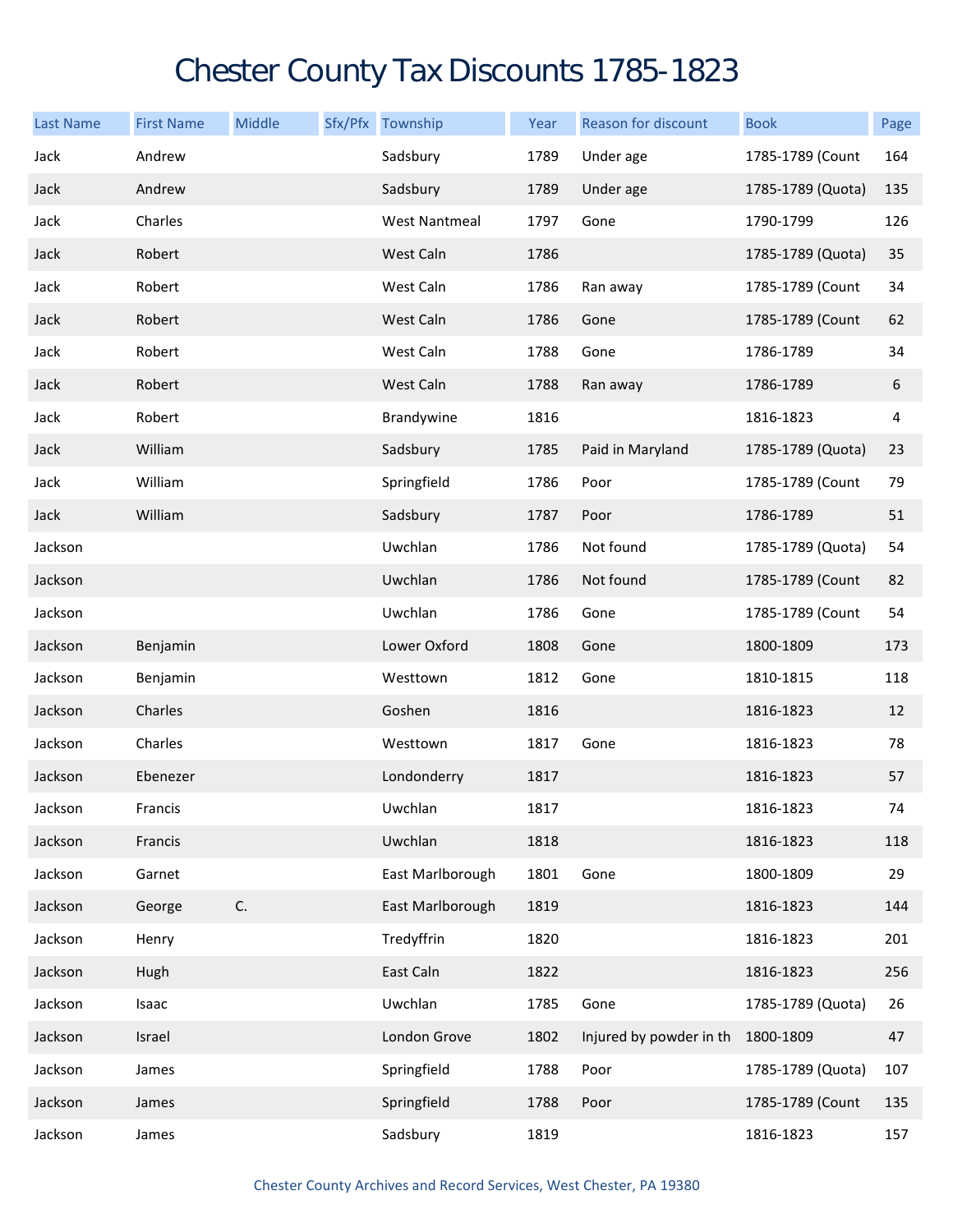| <b>Last Name</b> | <b>First Name</b> | Middle | Sfx/Pfx Township | Year | Reason for discount | <b>Book</b>       | Page |
|------------------|-------------------|--------|------------------|------|---------------------|-------------------|------|
| Jackson          | James             |        | Sadsbury         | 1820 |                     | 1816-1823         | 199  |
| Jackson          | Jesse             |        | East Marlborough | 1788 | Overrated           | 1785-1789 (Quota) | 98   |
| Jackson          | Jesse             |        | East Marlborough | 1788 | Overrated           | 1785-1789 (Count  | 126  |
| Jackson          | Joel              |        | East Marlborough | 1813 | Poor                | 1810-1815         | 139  |
| Jackson          | Joel              |        | New Garden       | 1813 | Gone                | 1810-1815         | 143  |
| Jackson          | Joel              |        | East Marlborough | 1815 | Gone                | 1810-1815         | 220  |
| Jackson          | Joel              |        | East Marlborough | 1816 |                     | 1816-1823         | 18   |
| Jackson          | John              |        | East Marlborough | 1785 | Ran away            | 1785-1789 (Count  | 14   |
| Jackson          | John              |        | Chester          | 1786 | Poor                | 1785-1789 (Quota) | 31   |
| Jackson          | John              |        | Chester          | 1786 | Poor                | 1785-1789 (Count  | 31   |
| Jackson          | John              |        | Chester          | 1786 | Poor                | 1785-1789 (Count  | 59   |
| Jackson          | John              |        | Chester          | 1787 | Poor                | 1786-1789         | 3    |
| Jackson          | John              |        | Chester          | 1787 | Poor                | 1785-1789 (Count  | 87   |
| Jackson          | John              |        | Chester          | 1787 | Poor                | 1785-1789 (Quota) | 59   |
| Jackson          | John              |        | Chester          | 1788 | Poor                | 1786-1789         | 59   |
| Jackson          | John              |        | Chester          | 1788 | Gone                | 1785-1789 (Count  | 115  |
| Jackson          | John              |        | Chester          | 1788 | Gone                | 1785-1789 (Quota) | 87   |
| Jackson          | John              |        | East Marlborough | 1801 | Insolvent           | 1800-1809         | 29   |
| Jackson          | John              |        | West Whiteland   | 1804 | Poor                | 1800-1809         | 99   |
| Jackson          | John              |        | East Nottingham  | 1816 |                     | 1816-1823         | 23   |
| Jackson          | John              |        | East Marlborough | 1818 | No Dog              | 1816-1823         | 102  |
| Jackson          | John              |        | Kennett          | 1818 |                     | 1816-1823         | 98   |
| Jackson          | John              |        | Pennsbury        | 1822 |                     | 1816-1823         | 283  |
| Jackson          | John              |        | East Marlborough | 1823 |                     | 1816-1823         | 313  |
| Jackson          | Jonathan          |        | East Marlborough | 1806 | Gone                | 1800-1809         | 128  |
| Jackson          | Joseph            |        | Uwchlan          | 1786 | Gone                | 1785-1789 (Quota) | 54   |
| Jackson          | Joseph            |        | Uwchlan          | 1786 | Gone                | 1785-1789 (Count  | 54   |
| Jackson          | Joseph            |        | Uwchlan          | 1786 | Gone                | 1785-1789 (Count  | 82   |
| Jackson          | Joseph            |        | Pennsbury        | 1823 |                     | 1816-1823         | 324  |
| Jackson          | Josiah            |        | Uwchlan          | 1785 | Dead                | 1785-1789 (Quota) | 26   |
| Jackson          | Levi              |        | East Marlborough | 1814 | Gone                | 1810-1815         | 179  |
| Jackson          | Levi              |        | East Marlborough | 1817 |                     | 1816-1823         | 59   |
| Jackson          | Levi              |        | West Caln        | 1822 |                     | 1816-1823         | 257  |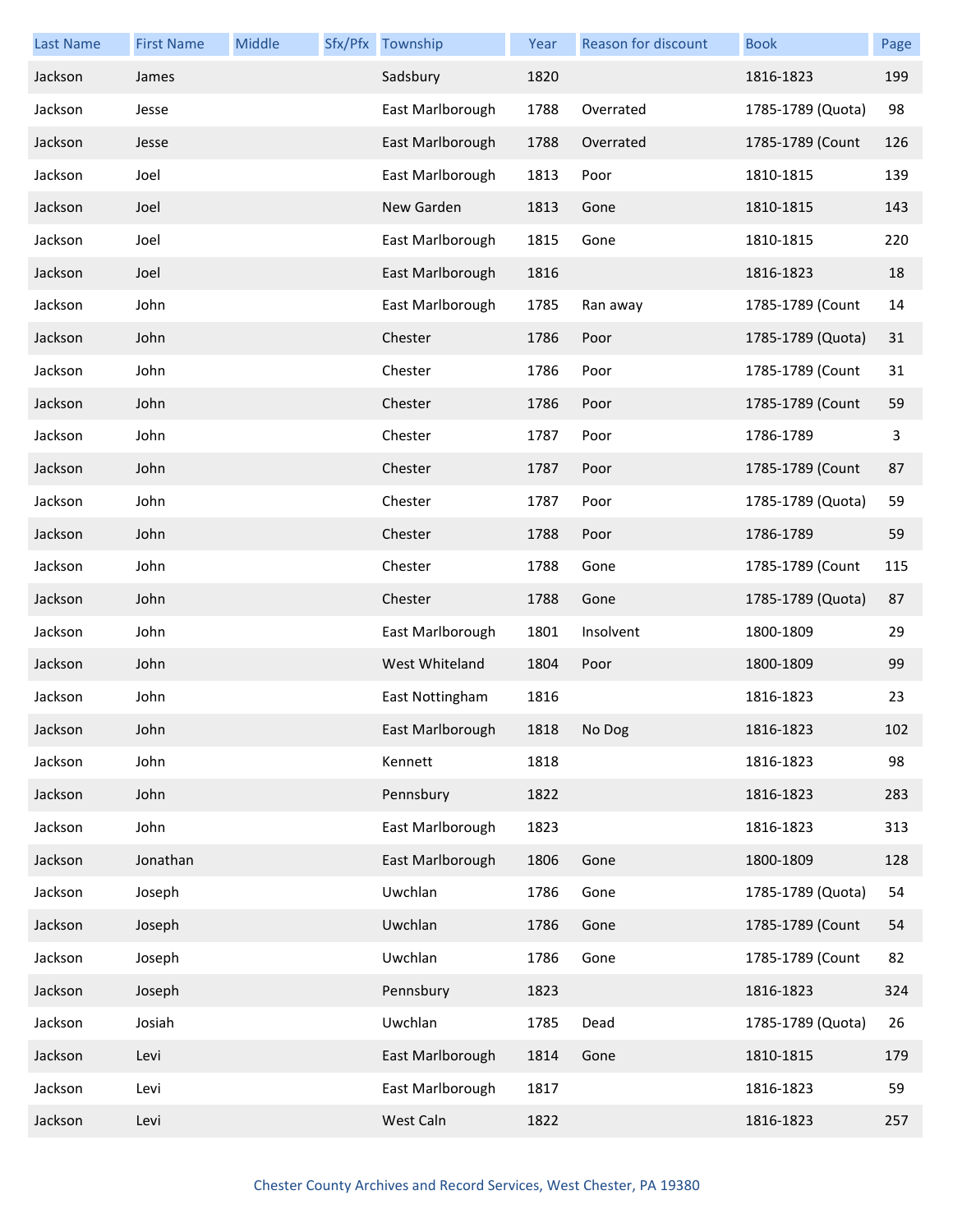| <b>Last Name</b> | <b>First Name</b> | <b>Middle</b> |      | Sfx/Pfx Township     | Year | Reason for discount | <b>Book</b>       | Page |
|------------------|-------------------|---------------|------|----------------------|------|---------------------|-------------------|------|
| Jackson          | Robert            |               |      | Oxford               | 1787 | Gone                | 1785-1789 (Quota) | 75   |
| Jackson          | Robert            |               |      | Oxford               | 1788 | Gone                | 1786-1789         | 75   |
| Jackson          | Robert            |               |      | London Britain       | 1823 |                     | 1816-1823         | 312  |
| Jackson          | Robert            |               |      | Newlin               | 1823 |                     | 1816-1823         | 315  |
| Jackson          | Samuel            |               |      | Brandywine           | 1815 | Gone                | 1810-1815         | 206  |
| Jackson          | Sarah             |               |      | East Marlborough     | 1811 | Gone                | 1810-1815         | 59   |
| Jackson          | Thomas            |               |      | East Marlborough     | 1793 | Overrated           | 1790-1799         | 66   |
| Jackson          | Thomas            |               |      | East Marlborough     | 1812 | Mistake             | 1810-1815         | 99   |
| Jackson          | Thomas            |               |      | New Garden           | 1812 | Under age           | 1810-1815         | 103  |
| Jackson          | Thomas            |               |      | New Garden           | 1813 | No Dog              | 1810-1815         | 143  |
| Jackson          | Thomas            |               |      | New Garden           | 1814 | Gone                | 1810-1815         | 183  |
| Jackson          | Thomas            |               |      | New Garden           | 1815 | Gone                | 1810-1815         | 224  |
| Jackson          | William           |               |      | New London           | 1813 | Gone                | 1810-1815         | 142  |
| Jackson          | William           |               |      | Londonderry          | 1816 |                     | 1816-1823         | 17   |
| Jackson          | William           |               |      | London Grove         | 1818 | Gone                | 1816-1823         | 99   |
| Jackson          | William           |               |      | London Grove         | 1820 |                     | 1816-1823         | 183  |
| Jackson          | William           |               |      | Newlin               | 1822 |                     | 1816-1823         | 272  |
| Jacobs           | Benjamin          |               |      | West Whiteland       | 1785 | Overrated           | 1785-1789 (Quota) | 28   |
| Jacobs           | Benjamin          |               |      | West Whiteland       | 1789 | Overrated           | 1785-1789 (Count  | 168  |
| Jacobs           | Benjamin          |               |      | West Whiteland       | 1789 | Overrated           | 1785-1789 (Quota) | 140  |
| Jacobs           | Benjamin          |               | Esq. | Charlestown          | 1793 | Overrated           | 1790-1799         | 61   |
| Jacobs           | Benjamin          |               | Esq. | Uwchlan              | 1800 | Error               | 1800-1809         | 17   |
| Jacobs           | Charles           |               |      | <b>West Nantmeal</b> | 1787 | Poor                | 1785-1789 (Quota) | 73   |
| Jacobs           | Charles           |               |      | <b>West Nantmeal</b> | 1787 | Poor                | 1785-1789 (Count  | 101  |
| Jacobs           | Cyrus             |               |      | Honey Brook          | 1823 |                     | 1816-1823         | 308  |
| Jacobs           | Elizabeth         |               |      | West Whiteland       | 1798 | Gone                | 1790-1799         | 152  |
| Jacobs           | George            |               |      | East Whiteland       | 1819 |                     | 1816-1823         | 164  |
| Jacobs           | George            |               |      | Tredyffrin           | 1820 |                     | 1816-1823         | 201  |
| Jacobs           | George            |               |      | East Whiteland       | 1820 |                     | 1816-1823         | 206  |
| Jacobs           | Henry             |               |      | Goshen               | 1809 | Poor                | 1800-1809         | 185  |
| Jacobs           | Henry             |               |      | Goshen               | 1811 | Dead                | 1810-1815         | 53   |
| Jacobs           | Isaac             |               | Jr.  | Uwchlan              | 1811 | No Dog              | 1810-1815         | 75   |
| Jacobs           | John              |               |      | Goshen               | 1789 | Mistake             | 1785-1789 (Quota) | 122  |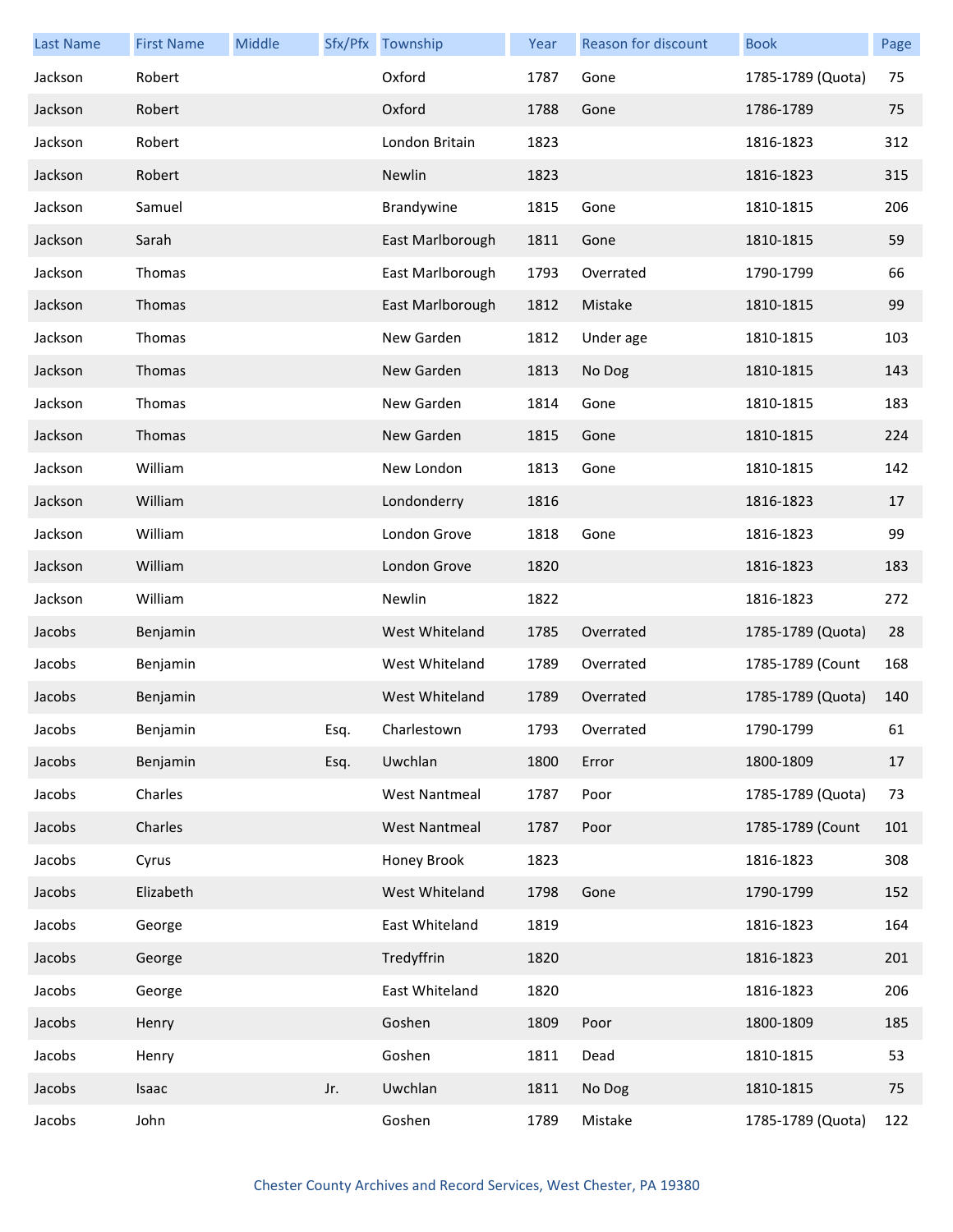| <b>Last Name</b> | <b>First Name</b> | Middle | Sfx/Pfx Township | Year | Reason for discount                      | <b>Book</b>       | Page |
|------------------|-------------------|--------|------------------|------|------------------------------------------|-------------------|------|
| Jacobs           | John              |        | Goshen           | 1789 | Error                                    | 1785-1789 (Count  | 150  |
| Jacobs           | John              |        | Goshen           | 1790 | Mistake                                  | 1790-1799         | 5    |
| Jacobs           | John              |        | Charlestown      | 1819 | Unseated land                            | 1816-1823         | 132  |
| Jacobs           | Joseph            |        | East Whiteland   | 1823 |                                          | 1816-1823         | 334  |
| Jacobs           | Martha            |        | East Goshen      | 1819 |                                          | 1816-1823         | 137  |
| Jacobs           | Peter             |        | Uwchlan          | 1785 | Gone                                     | 1785-1789 (Count  | 25   |
| Jacobs           | Richard           |        | East Whiteland   | 1786 | Old                                      | 1785-1789 (Count  | 83   |
| Jacobs           | Richard           |        | East Whiteland   | 1787 | Phaeton broke                            | 1785-1789 (Count  | 111  |
| Jacobs           | Richard           |        | East Whiteland   | 1788 | Phaeton broke down                       | 1786-1789         | 83   |
| Jacobs           | Richard           |        | East Whiteland   | 1788 | Old                                      | 1786-1789         | 55   |
| Jacobs           | Richard           |        | East Whiteland   | 1788 | Phaeton broke & unable 1785-1789 (Count  |                   | 139  |
| Jacobs           | Richard           |        | East Whiteland   | 1789 | Overrated                                | 1785-1789 (Quota) | 139  |
| Jacobs           | Richard           |        | East Whiteland   | 1789 | Overrated                                | 1785-1789 (Count  | 168  |
| Jacobs           | Richard           |        | East Bradford    | 1820 |                                          | 1816-1823         | 169  |
| Jacobs           | Samuel            |        | East Whiteland   | 1786 | Gone                                     | 1785-1789 (Quota) | 55   |
| Jacobs           | Samuel            |        | East Whiteland   | 1786 | Gone                                     | 1785-1789 (Count  | 55   |
| Jacobs           | Samuel            |        | East Whiteland   | 1786 | Gone                                     | 1785-1789 (Count  | 83   |
| Jacobs           | Samuel            |        | East Whiteland   | 1786 | Gone                                     | 1786-1789         | 27   |
| Jacobs           | Samuel            |        | East Marlborough | 1787 | Paid in West Marlborou 1785-1789 (Quota) |                   | 70   |
| Jacobs           | Samuel            |        | East Marlborough | 1787 | Paid in West Marlborou 1785-1789 (Count  |                   | 98   |
| Jacobs           | Samuel            |        | East Whiteland   | 1788 | Gone                                     | 1786-1789         | 55   |
| Jacobs           | Samuel            |        | West Whiteland   | 1817 | Error                                    | 1816-1823         | 80   |
| Jacobs           | Samuel            |        | Uwchlan          | 1820 |                                          | 1816-1823         | 202  |
| Jacobs           | Samuel            | Η.     | Uwchlan          | 1817 | Overcharged                              | 1816-1823         | 74   |
| Jacobs           | Thomas            |        | Willistown       | 1785 | Gone                                     | 1785-1789 (Count  | 26   |
| Jacobs           | William           |        | East Whiteland   | 1820 |                                          | 1816-1823         | 206  |
| Jacobs           | William           |        | Kennett          | 1820 |                                          | 1816-1823         | 182  |
| Jailer           | Jonathan          |        | Goshen           | 1796 | Gone                                     | 1790-1799         | 100  |
| Jaison           | John              |        | Chester          | 1788 | Poor                                     | 1786-1789         | 31   |
| Jamaison         | George            |        | East Marlborough | 1816 |                                          | 1816-1823         | 18   |
| James            | Aaron             |        | New Garden       | 1808 | Poor                                     | 1800-1809         | 170  |
| James            | Aaron             |        | New Garden       | 1809 | Gone                                     | 1800-1809         | 190  |
| James            | Aaron             |        | East Fallowfield | 1816 |                                          | 1816-1823         | 10   |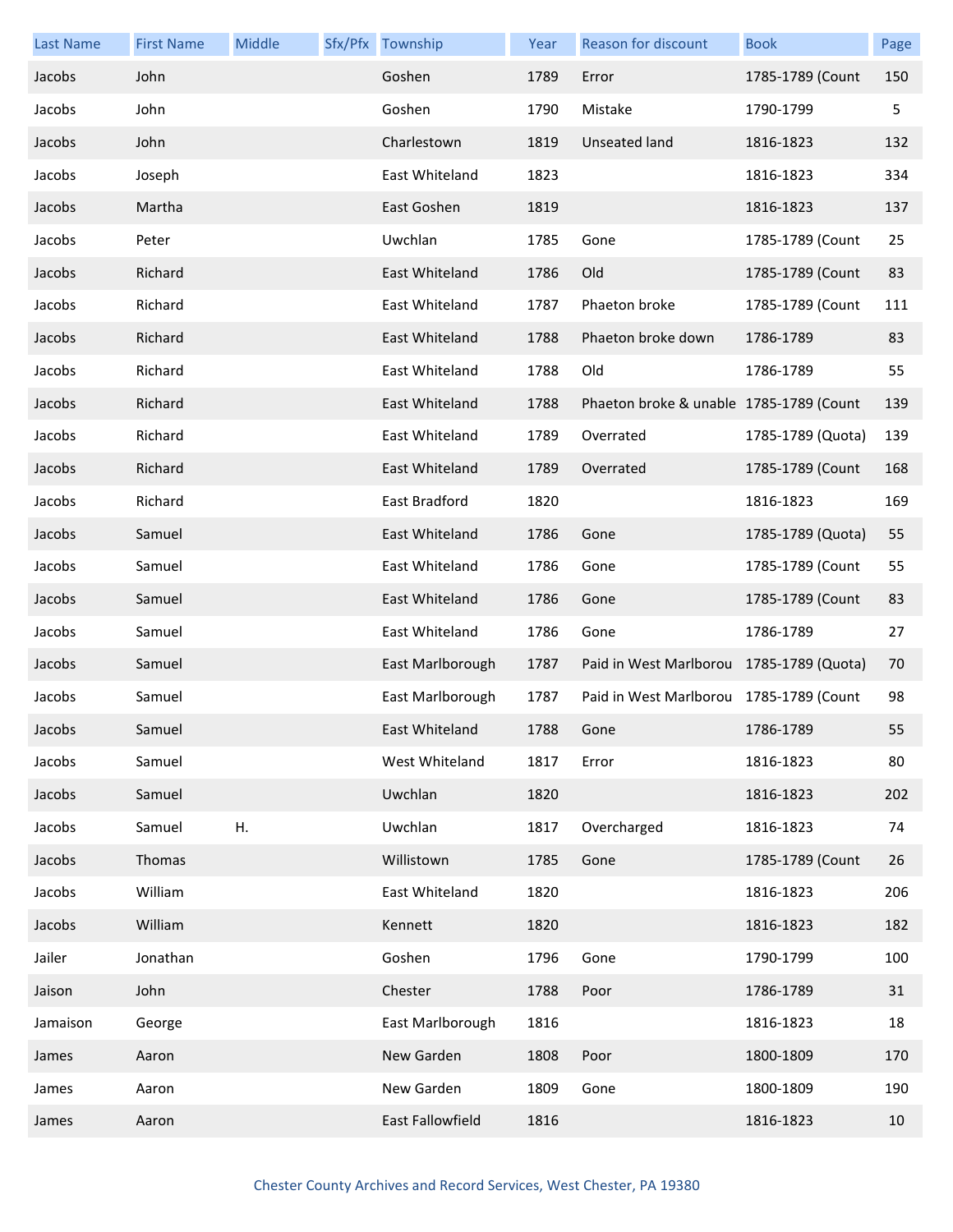| <b>Last Name</b> | <b>First Name</b> | Middle | Sfx/Pfx Township     | Year | Reason for discount | <b>Book</b>       | Page           |
|------------------|-------------------|--------|----------------------|------|---------------------|-------------------|----------------|
| James            | Aaron             |        | Westtown             | 1822 |                     | 1816-1823         | 290            |
| James            | Aaron             |        | West Caln            | 1823 |                     | 1816-1823         | 300            |
| James            | Ann               |        | Tredyffrin           | 1786 | Mistake             | 1785-1789 (Count  | 81             |
| James            | Ann               |        | Tredyffrin           | 1788 | Mistake             | 1786-1789         | 53             |
| James            | Caleb             |        | Westtown             | 1814 | Dog Dead            | 1810-1815         | 198            |
| James            | Daniel            |        | <b>East Nantmeal</b> | 1786 | Under age           | 1785-1789 (Count  | 44             |
| James            | Daniel            |        | East Nantmeal        | 1786 | Under age           | 1785-1789 (Quota) | 44             |
| James            | Daniel            |        | East Nantmeal        | 1786 | Under age           | 1785-1789 (Count  | 72             |
| James            | Daniel            |        | East Nantmeal        | 1795 | Gone                | 1790-1799         | 88             |
| James            | Elizabeth         |        | Charlestown          | 1792 | Gone                | 1790-1799         | 42             |
| James            | Evan              |        | Coventry             | 1786 | Overrated           | 1785-1789 (Count  | 32             |
| James            | Evan              |        | Coventry             | 1786 | Overrated           | 1785-1789 (Quota) | 32             |
| James            | Evan              |        | Coventry             | 1788 | Overrated           | 1786-1789         | 4              |
| James            | Evan              |        | <b>West Nantmeal</b> | 1813 | No Dog              | 1810-1815         | 147            |
| James            | I.                |        | <b>West Nantmeal</b> | 1812 | None                | 1810-1815         | 107            |
| James            | Isaac             |        | Edgmont              | 1785 | Gone                | 1785-1789 (Quota) | 8              |
| James            | Isaac             |        | Willistown           | 1787 | Not found           | 1785-1789 (Quota) | 82             |
| James            | Isaac             |        | Willistown           | 1787 | Not found           | 1785-1789 (Count  | 110            |
| James            | Isaac             |        | Willistown           | 1789 | Not found           | 1786-1789         | 82             |
| James            | Isaac             |        | Willistown           | 1800 | Error               | 1800-1809         | 18             |
| James            | Isaac             |        | Vincent              | 1804 | Gone                | 1800-1809         | 97             |
| James            | Isaac             |        | East Nantmeal        | 1808 | Gone                | 1800-1809         | 172            |
| James            | Isaac             |        | Vincent              | 1809 | Poor                | 1800-1809         | 197            |
| James            | Isaac             |        | <b>East Nantmeal</b> | 1812 | Poor                | 1810-1815         | 106            |
| James            | Isaac             |        | Westtown             | 1820 |                     | 1816-1823         | 205            |
| James            | Isaac             |        | Westtown             | 1822 |                     | 1816-1823         | 290            |
| James            | Isaac             |        | <b>West Nantmeal</b> | 1823 |                     | 1816-1823         | 321            |
| James            | James             |        | Brandywine           | 1820 |                     | 1816-1823         | 171            |
| James            | Jesse             |        | Westtown             | 1823 |                     | 1816-1823         | 333            |
| James            | John              |        | Charlestown          | 1792 | Gone                | 1790-1799         | 42             |
| James            | John              |        | Westtown             | 1818 |                     | 1816-1823         | 121            |
| James            | Jonathan          |        | Charlestown          | 1785 | Gone                | 1785-1789 (Count  | $\overline{7}$ |
| James            | Joseph            |        | Westtown             | 1800 | Overrated           | 1800-1809         | 19             |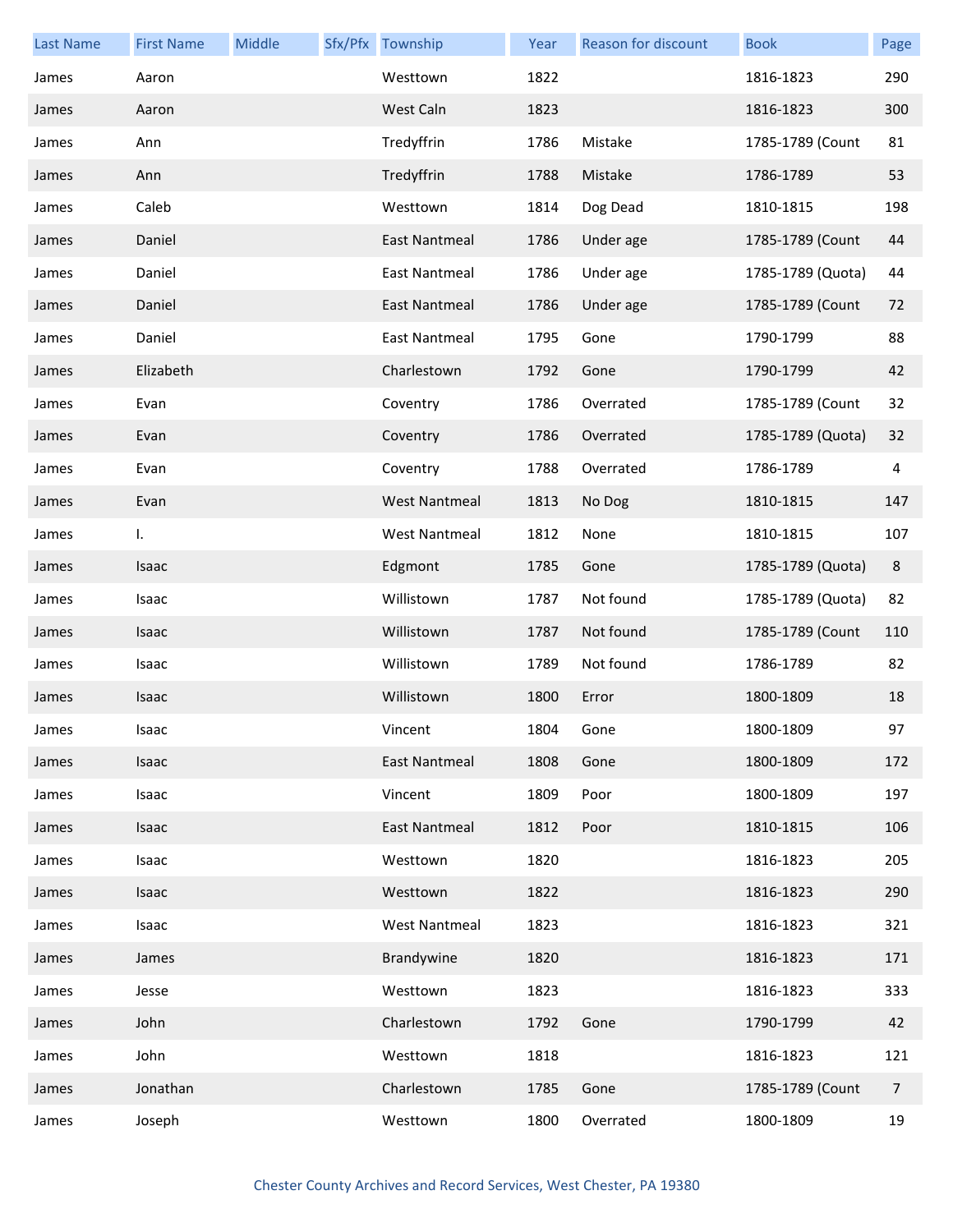| <b>Last Name</b> | <b>First Name</b> | Middle |     | Sfx/Pfx Township | Year | Reason for discount | <b>Book</b>       | Page |
|------------------|-------------------|--------|-----|------------------|------|---------------------|-------------------|------|
| James            | Joseph            |        |     | Goshen           | 1801 | Paid land tax       | 1800-1809         | 26   |
| James            | Joseph            |        |     | West Whiteland   | 1817 |                     | 1816-1823         | 80   |
| James            | Mordecai          |        |     | East Nantmeal    | 1788 | Paid in Vincent     | 1785-1789 (Quota) | 100  |
| James            | Mordecai          |        |     | East Nantmeal    | 1788 | Paid in Vincent     | 1785-1789 (Count  | 128  |
| James            | Mordecai          |        |     | Coventry         | 1789 | Gone                | 1785-1789 (Quota) | 119  |
| James            | Mordecai          |        |     | Coventry         | 1789 | Gone                | 1785-1789 (Count  | 147  |
| James            | Mordecai          |        |     | East Nantmeal    | 1806 | Gone                | 1800-1809         | 132  |
| James            | Owen              |        |     | Charlestown      | 1789 | Gone                | 1785-1789 (Count  | 146  |
| James            | Owen              |        |     | Charlestown      | 1789 | Gone                | 1785-1789 (Quota) | 118  |
| James            | Philip            |        |     | Charlestown      | 1819 |                     | 1816-1823         | 132  |
| James            | Thomas            |        |     | Tredyffrin       | 1808 | Paid elsewhere      | 1800-1809         | 176  |
| James            | Thomas            |        | Jr. | East Whiteland   | 1819 |                     | 1816-1823         | 164  |
| James            | Thomas            |        |     | East Whiteland   | 1820 |                     | 1816-1823         | 206  |
| James            | Thomas            |        |     | West Chester     | 1821 |                     | 1816-1823         | 251  |
| James            | William           |        |     | Charlestown      | 1792 | Gone                | 1790-1799         | 42   |
| James            | William           |        |     | Pikeland         | 1793 | Twice taxed         | 1790-1799         | 72   |
| James            | William           |        |     | Charlestown      | 1793 | Overrated           | 1790-1799         | 61   |
| James            | William           |        |     | Brandywine       | 1815 | Gone                | 1810-1815         | 206  |
| Jameson          | Aaron             |        |     | West Caln        | 1821 |                     | 1816-1823         | 215  |
| Jameson          | Henry             |        |     | East Marlborough | 1811 | Gone                | 1810-1815         | 59   |
| Jameson          | Henry             |        |     | East Marlborough | 1812 | Gone                | 1810-1815         | 99   |
| Jameson          | Richard           |        |     | Honey Brook      | 1813 | Gone                | 1810-1815         | 134  |
| Jamison          | Aaron             |        |     | West Caln        | 1823 |                     | 1816-1823         | 300  |
| Jamison          | Aaron             |        |     | West Caln        | 1823 |                     | 1816-1823         | 300  |
| Jamison          | John              |        |     | Goshen           | 1786 | No such man         | 1785-1789 (Count  | 66   |
| Jamison          | John              |        |     | Goshen           | 1787 | No such man         | 1786-1789         | 38   |
| Jamison          | Joseph            |        |     | West Fallowfield | 1800 | Gone                | 1800-1809         | 6    |
| Jaquett          | Nathaniel         |        |     | Pikeland         | 1817 |                     | 1816-1823         | 71   |
| Jaquett          | Nathaniel         |        |     | Vincent          | 1818 | Gone                | 1816-1823         | 119  |
| Jaquett          | Nathaniel         |        |     | Pikeland         | 1823 |                     | 1816-1823         | 325  |
| Jarrett          |                   |        |     | Charlestown      | 1823 |                     | 1816-1823         | 301  |
| Jarrett          | Jesse             |        |     | Charlestown      | 1815 |                     | 1810-1815         | 209  |
| Jarrett          | Jesse             |        |     | Charlestown      | 1817 |                     | 1816-1823         | 48   |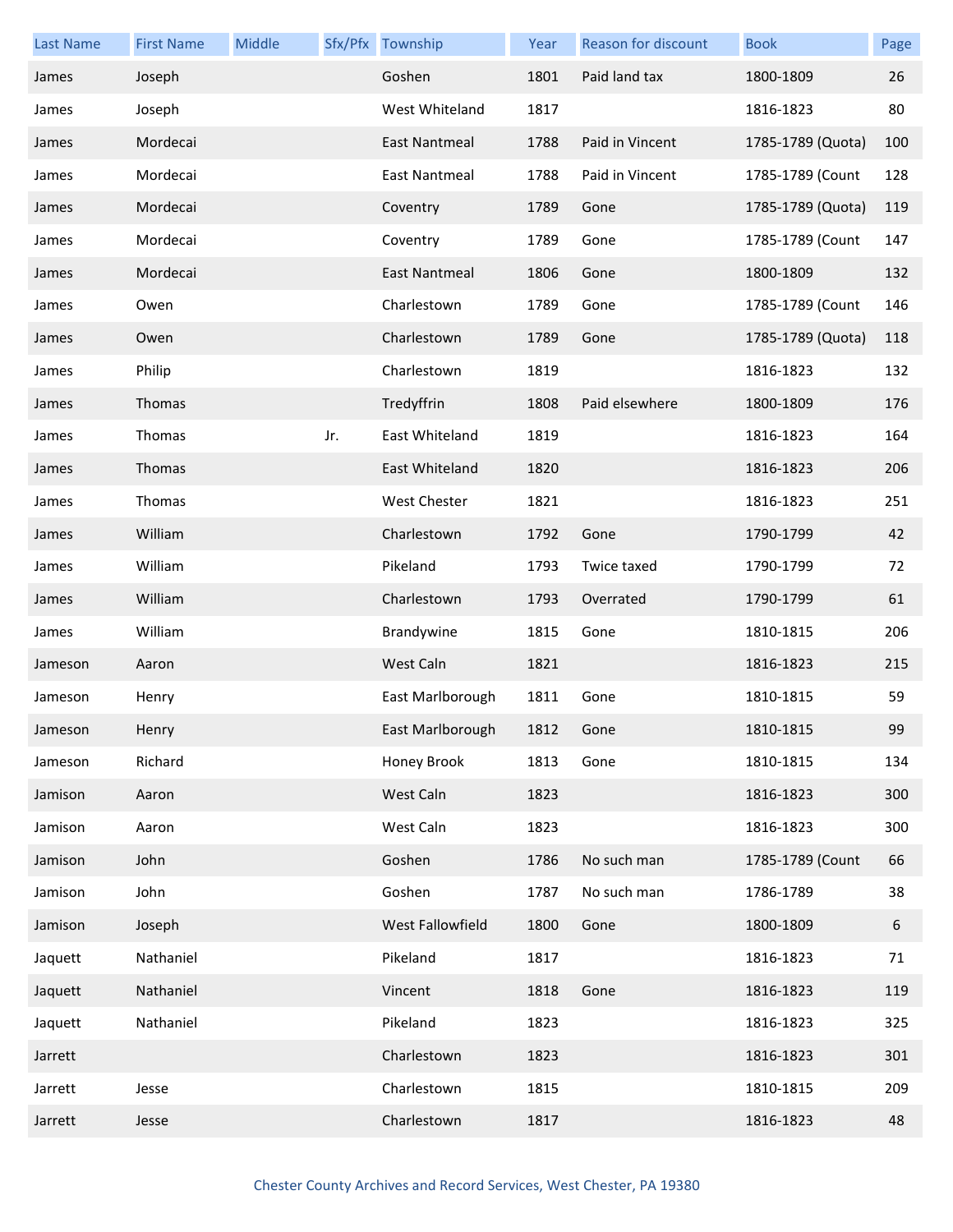| <b>Last Name</b> | <b>First Name</b> | Middle | Sfx/Pfx Township | Year | Reason for discount | <b>Book</b>       | Page                    |
|------------------|-------------------|--------|------------------|------|---------------------|-------------------|-------------------------|
| Jarrett          | Jesse             |        | Charlestown      | 1822 |                     | 1816-1823         | 258                     |
| Jarrett          | John              |        | Brandywine       | 1817 |                     | 1816-1823         | 45                      |
| Jarvis           | William           |        | East Marlborough | 1822 |                     | 1816-1823         | 270                     |
| Jasinsky         | Frederick         |        | West Caln        | 1814 |                     | 1810-1815         | 167                     |
| Jefferes         | John              |        | Goshen           | 1785 | Under age           | 1785-1789 (Quota) | 10                      |
| Jefferies        | Abram             |        | East Bradford    | 1788 | Gone                | 1785-1789 (Quota) | 86                      |
| Jefferies        | Benjamin          |        | West Caln        | 1785 | Dead                | 1785-1789 (Count  | 6                       |
| Jefferies        | Cheyney           |        | Lower Chichester | 1785 | Gone                | 1785-1789 (Count  | 5                       |
| Jefferies        | Emor              |        | East Bradford    | 1786 | Overrated           | 1785-1789 (Count  | 58                      |
| Jefferies        | Emor              |        | East Bradford    | 1786 | Overrated           | 1785-1789 (Quota) | 30                      |
| Jefferies        | Emor              |        | East Bradford    | 1786 | Overrated           | 1785-1789 (Count  | 30                      |
| Jefferies        | George            |        | West Whiteland   | 1785 | Gone                | 1785-1789 (Count  | 28                      |
| Jefferies        | Henry             |        | East Marlborough | 1786 | Loss                | 1785-1789 (Quota) | 42                      |
| Jefferies        | James             |        | East Bradford    | 1791 | Overrated           | 1790-1799         | 20                      |
| Jefferies        | Job               |        | East Bradford    | 1789 | Gone                | 1785-1789 (Quota) | 114                     |
| Jefferies        | Job               |        | East Bradford    | 1789 | Gone                | 1785-1789 (Count  | 142                     |
| Jefferies        | Job               |        | East Bradford    | 1790 | Gone                | 1790-1799         | $\mathbf{1}$            |
| Jefferies        | John              |        | West Whiteland   | 1787 | Overrated           | 1785-1789 (Quota) | 84                      |
| Jefferies        | John              |        | Newlin           | 1814 | <b>Two Dogs</b>     | 1810-1815         | 181                     |
| Jefferies        | Joseph            |        | East Bradford    | 1797 | Married             | 1790-1799         | 114                     |
| Jefferies        | Thomas            |        | East Marlborough | 1814 | Gone                | 1810-1815         | 179                     |
| Jefferis         | Abraham           |        | Pennsbury        | 1809 |                     | 1800-1809         | 194                     |
| Jefferis         | Alexander         |        | East Marlborough | 1819 |                     | 1816-1823         | 144                     |
| Jefferis         | Benjamin          |        | Pennsbury        | 1816 | Gone                | 1816-1823         | 29                      |
| Jefferis         | Emmor             |        | East Bradford    | 1788 | Overrated           | 1786-1789         | $\overline{2}$          |
| Jefferis         | Hezekiah          |        | East Caln        | 1811 | Dog Dead            | 1810-1815         | 46                      |
| Jefferis         | James             |        | Sadsbury         | 1818 | Gone                | 1816-1823         | 115                     |
| Jefferis         | John              |        | Goshen           | 1798 | Gone                | 1790-1799         | 138                     |
| Jefferis         | John              |        | Charlestown      | 1821 |                     | 1816-1823         | 217                     |
| Jefferis         | Joseph            |        | West Bradford    | 1816 |                     | 1816-1823         | $\overline{\mathbf{3}}$ |
| Jefferis         | Joseph            |        | West Goshen      | 1821 |                     | 1816-1823         | 222                     |
| Jefferis         | Nathaniel         |        | Newlin           | 1823 |                     | 1816-1823         | 315                     |
| Jefferis         | Thomas            |        | East Marlborough | 1813 | Gone                | 1810-1815         | 139                     |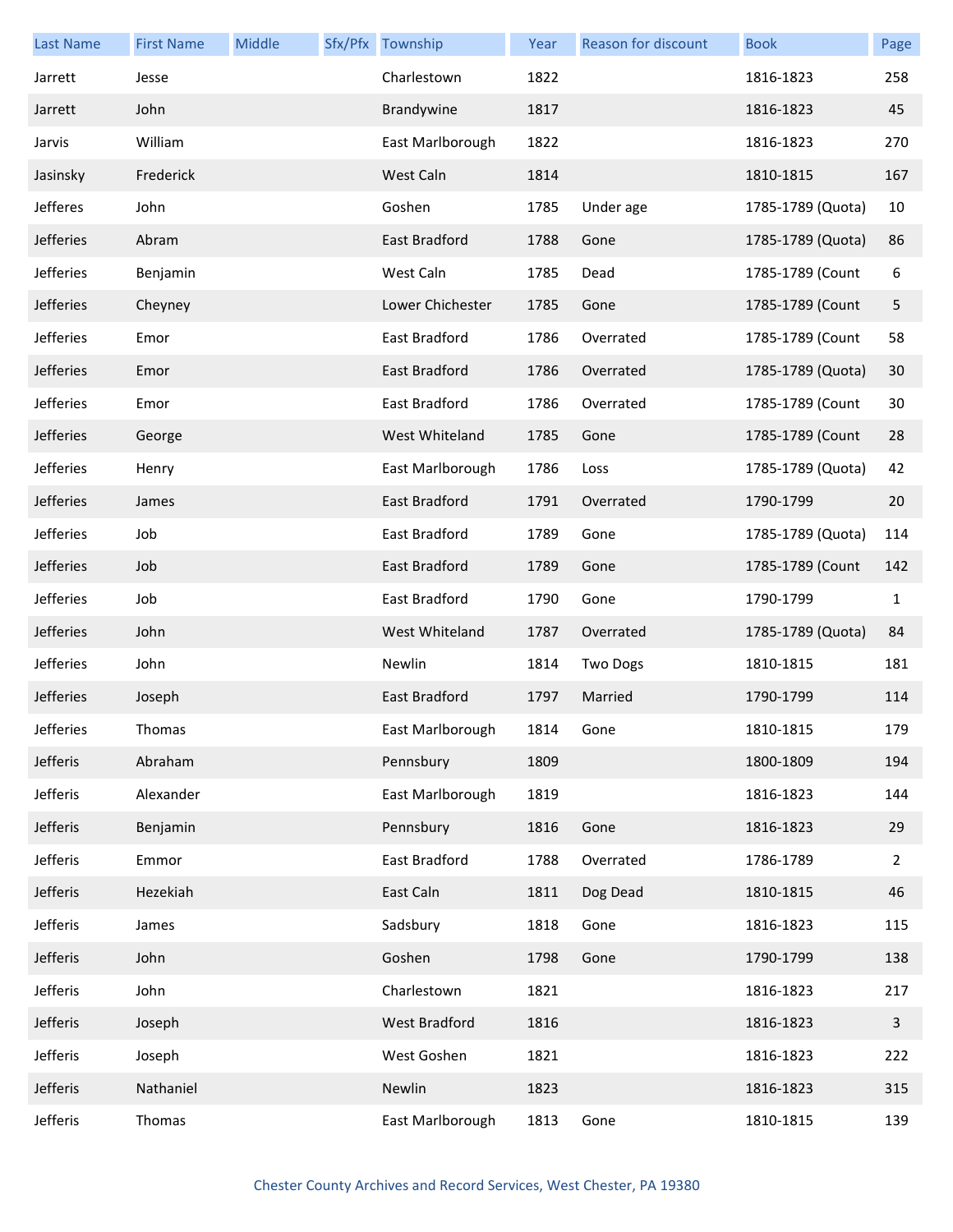| <b>Last Name</b> | <b>First Name</b> | Middle | Sfx/Pfx Township     | Year | Reason for discount | <b>Book</b>       | Page |
|------------------|-------------------|--------|----------------------|------|---------------------|-------------------|------|
| Jefferis         | Townsend          |        | West Whiteland       | 1811 | Gone                | 1810-1815         | 79   |
| Jefferis         | William           |        | Goshen               | 1800 | Gone to Redstone    | 1800-1809         | 6    |
| Jefferis         | William           |        | East Marlborough     | 1809 | Wage                | 1800-1809         | 188  |
| Jefferis         | William           |        | East Marlborough     | 1810 |                     | 1810-1815         | 18   |
| Jefferis         | William           |        | East Marlborough     | 1811 | Gone                | 1810-1815         | 59   |
| Jefferis         | William           |        | New Garden           | 1812 | Gone                | 1810-1815         | 103  |
| Jeffers          | Samuel            | C.     | <b>West Chester</b>  | 1823 |                     | 1816-1823         | 336  |
| Jeffery          | James             |        | East Bradford        | 1821 |                     | 1816-1823         | 211  |
| Jeffries         | Abram             |        | East Bradford        | 1788 | Gone                | 1785-1789 (Count  | 114  |
| Jeffries         | Joseph            |        | <b>West Bradford</b> | 1818 |                     | 1816-1823         | 86   |
| Jeffris          | Emmor             |        | East Bradford        | 1787 | Overrated           | 1786-1789         | 30   |
| Jemison          | Aaron             |        | West Caln            | 1813 |                     | 1810-1815         | 127  |
| Jemison          | George            |        | East Nottingham      | 1809 | Gone                | 1800-1809         | 191  |
| Jemison          | John              |        | Uwchlan              | 1813 | Enlisted            | 1810-1815         | 155  |
| Jemison          | William           |        | West Fallowfield     | 1810 | Gone                | 1810-1815         | 11   |
| Jemmeson         | Thomas            |        | Chester              | 1789 | Gone                | 1785-1789 (Quota) | 115  |
| Jemmison         | Thomas            |        | Chester              | 1789 | Gone                | 1785-1789 (Count  | 143  |
| Jenkin           | Abner             |        | <b>West Nantmeal</b> | 1808 | Gone                | 1800-1809         | 172  |
| Jenkin           | David             |        | <b>West Nantmeal</b> | 1787 | Poor                | 1785-1789 (Count  | 101  |
| Jenkin           | George            |        | Coventry             | 1789 | Poor                | 1785-1789 (Quota) | 119  |
| Jenkin           | George            |        | Coventry             | 1789 | Poor                | 1785-1789 (Count  | 147  |
| Jenkin           | George            |        | Coventry             | 1790 | Poor                | 1790-1799         | 8    |
| Jenkin           | William           |        | East Nantmeal        | 1786 | Gone                | 1785-1789 (Count  | 72   |
| Jenkins          | Benjamin          |        | Vincent              | 1789 | Gone                | 1785-1789 (Quota) | 138  |
| Jenkins          | Benjamin          |        | Vincent              | 1789 | Gone                | 1785-1789 (Count  | 166  |
| Jenkins          | Benjamin          |        | Vincent              | 1790 | Gone                | 1790-1799         | 17   |
| Jenkins          | Benjamin          |        | Vincent              | 1793 | Poor & Dead         | 1790-1799         | 74   |
| Jenkins          | Benjamin          |        | Vincent              | 1809 | Poor                | 1800-1809         | 197  |
| Jenkins          | Benjamin          |        | Charlestown          | 1823 |                     | 1816-1823         | 301  |
| Jenkins          | Benjamin          |        | Vincent              | 1823 |                     | 1816-1823         | 331  |
| Jenkins          | <b>Bettsy</b>     |        | Coventry             | 1808 | Gone                | 1800-1809         | 163  |
| Jenkins          | David             |        | <b>West Nantmeal</b> | 1786 | Poor                | 1785-1789 (Count  | 73   |
| Jenkins          | David             |        | <b>West Nantmeal</b> | 1787 | Poor                | 1785-1789 (Quota) | 73   |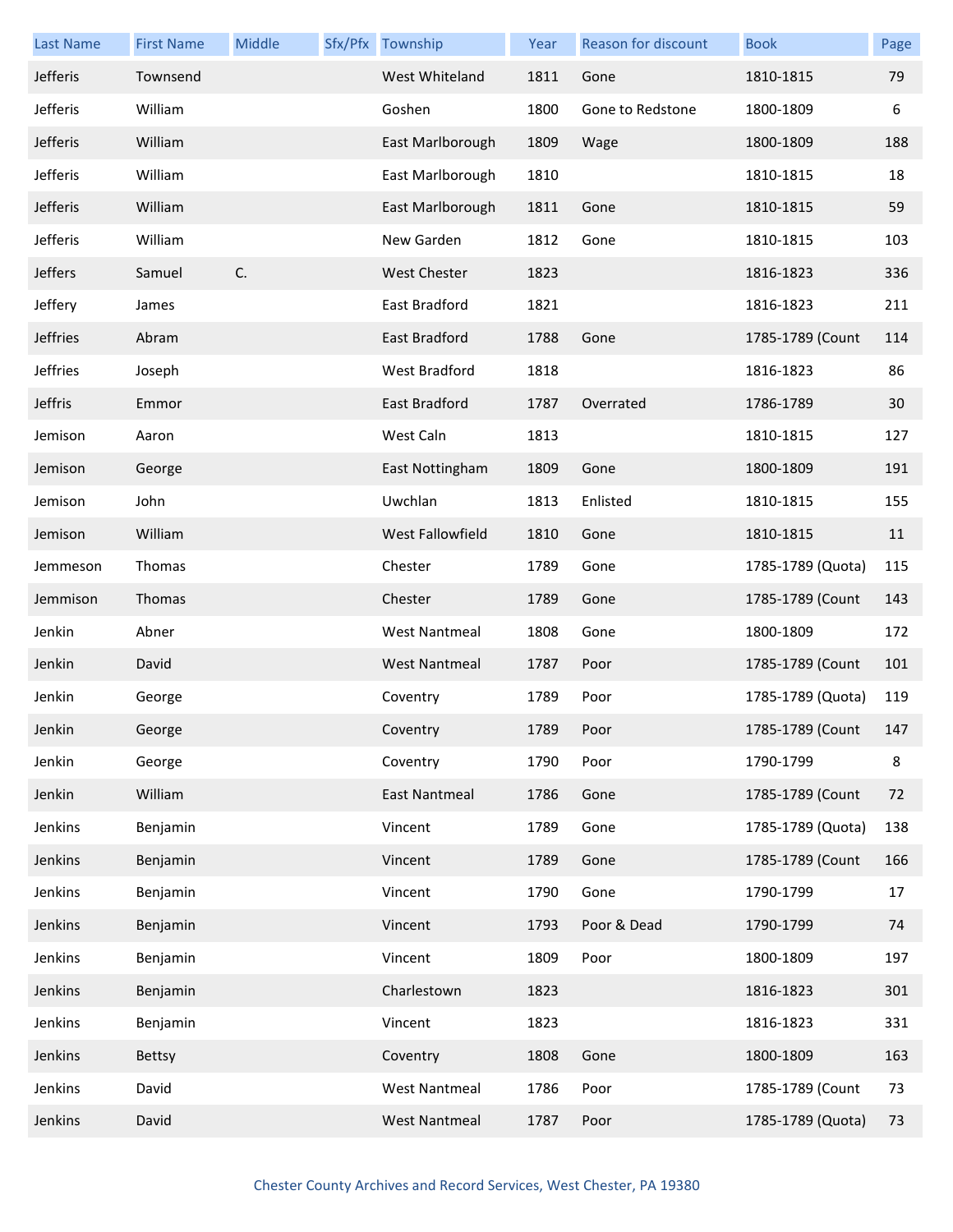| <b>Last Name</b> | <b>First Name</b> | Middle | Sfx/Pfx Township     | Year | Reason for discount | <b>Book</b>       | Page |
|------------------|-------------------|--------|----------------------|------|---------------------|-------------------|------|
| Jenkins          | David             |        | <b>West Nantmeal</b> | 1789 | Charged to land     | 1785-1789 (Quota) | 130  |
| Jenkins          | David             |        | <b>West Nantmeal</b> | 1790 | Poor                | 1790-1799         | 13   |
| Jenkins          | David             |        | Vincent              | 1806 | Gone                | 1800-1809         | 137  |
| Jenkins          | David             |        | East Nantmeal        | 1820 |                     | 1816-1823         | 193  |
| Jenkins          | Elizabeth         |        | Coventry             | 1809 | Unseated land       | 1800-1809         | 183  |
| Jenkins          | Elizabeth         |        | Coventry             | 1812 | Crazy               | 1810-1815         | 89   |
| Jenkins          | Enoch             |        | Charlestown          | 1811 | Gone                | 1810-1815         | 48   |
| Jenkins          | Enoch             |        | Charlestown          | 1811 | Gone                | 1810-1815         | 48   |
| Jenkins          | Enoch             |        | Charlestown          | 1812 | Gone                | 1810-1815         | 88   |
| Jenkins          | George            |        | Coventry             | 1791 | Gone                | 1790-1799         | 23   |
| Jenkins          | Jacob             |        | Pikeland             | 1789 | Gone                | 1785-1789 (Count  | 162  |
| Jenkins          | John              |        | East Nantmeal        | 1818 |                     | 1816-1823         | 109  |
| Jenkins          | John              |        | <b>East Nantmeal</b> | 1819 |                     | 1816-1823         | 151  |
| Jenkins          | John              |        | East Nantmeal        | 1820 |                     | 1816-1823         | 193  |
| Jenkins          | John              |        | <b>East Nantmeal</b> | 1822 |                     | 1816-1823         | 277  |
| Jenkins          | John              |        | <b>East Nantmeal</b> | 1823 |                     | 1816-1823         | 320  |
| Jenkins          | Joseph            |        | Vincent              | 1789 | Overrated           | 1785-1789 (Quota) | 138  |
| Jenkins          | Joseph            |        | Vincent              | 1790 | Poor                | 1790-1799         | 17   |
| Jenkins          | Nathaniel         |        | East Nottingham      | 1785 | Not found           | 1785-1789 (Count  | 18   |
| Jenkins          | Richard           |        | Honey Brook          | 1818 |                     | 1816-1823         | 97   |
| Jenkins          | Thomas            |        | East Nantmeal        | 1785 | Poor                | 1785-1789 (Count  | 17   |
| Jenkins          | Thomas            |        | Vincent              | 1786 | Poor                | 1785-1789 (Quota) | 53   |
| Jenkins          | Thomas            |        | Vincent              | 1786 | Gone                | 1785-1789 (Count  | 53   |
| Jenkins          | Thomas            |        | Vincent              | 1787 | Poor                | 1785-1789 (Quota) | 81   |
| Jenkins          | Thomas            |        | Charlestown          | 1788 | Poor                | 1785-1789 (Count  | 119  |
| Jenkins          | Thomas            |        | Vincent              | 1788 | Gone                | 1786-1789         | 28   |
| Jenkins          | Thomas            |        | Charlestown          | 1788 | Poor                | 1785-1789 (Quota) | 91   |
| Jenkins          | Thomas            |        | West Marlborough     | 1788 | Gone                | 1785-1789 (Count  | 127  |
| Jenkins          | Thomas            |        | West Marlborough     | 1788 | Gone                | 1785-1789 (Quota) | 99   |
| Jenkins          | Thomas            |        | West Marlborough     | 1789 | Gone                | 1785-1789 (Quota) | 127  |
| Jenkins          | Thomas            |        | West Marlborough     | 1789 | Gone                | 1785-1789 (Count  | 155  |
| Jenkins          | Thomas            |        | Charlestown          | 1791 | Poor                | 1790-1799         | 23   |
| Jenkins          | Thomas            |        | London Britain       | 1797 | Not found           | 1790-1799         | 122  |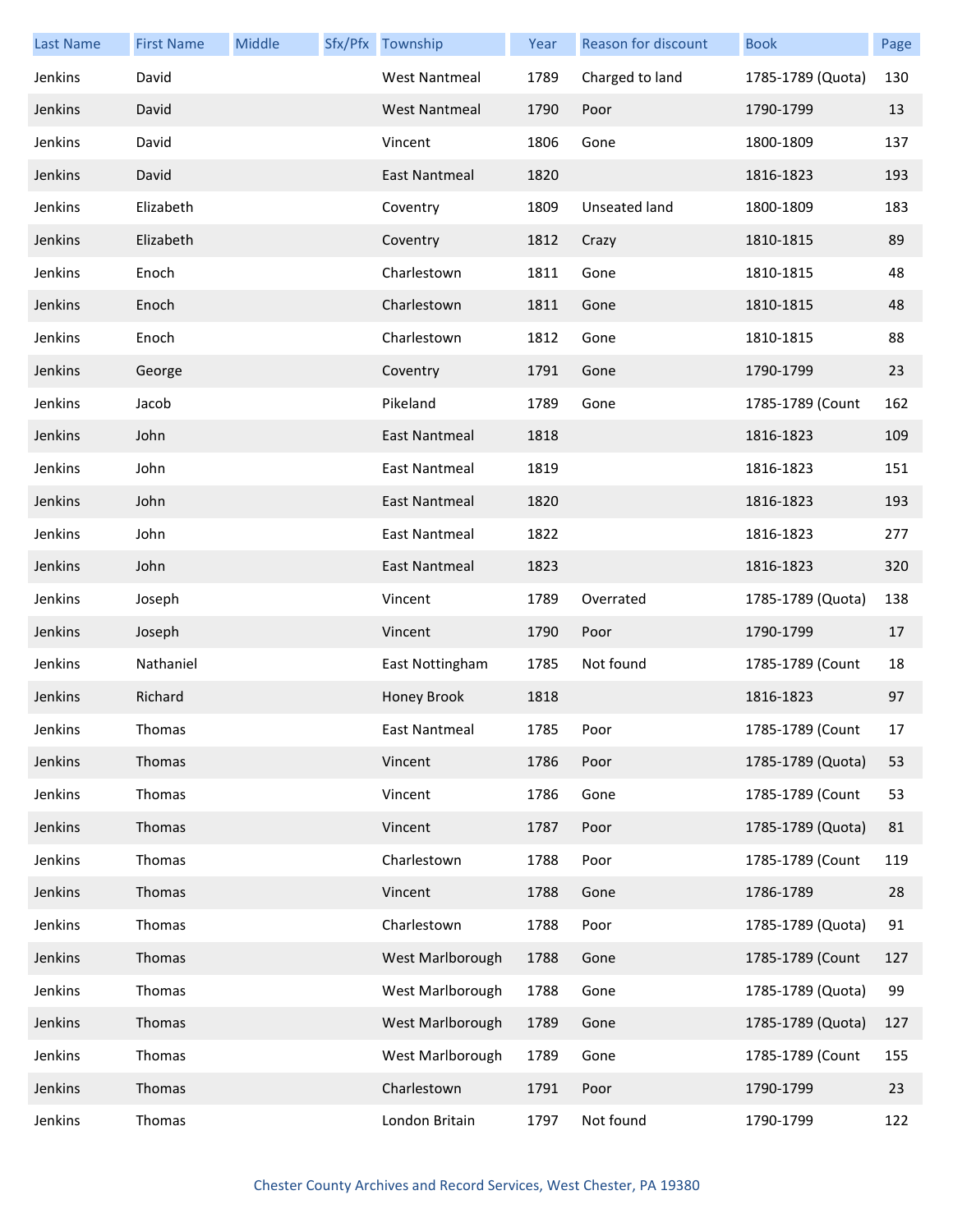| <b>Last Name</b> | <b>First Name</b> | Middle | Sfx/Pfx Township     | Year | Reason for discount  | <b>Book</b>       | Page |
|------------------|-------------------|--------|----------------------|------|----------------------|-------------------|------|
| Jenkins          | Thomas            |        | London Grove         | 1801 | Poor                 | 1800-1809         | 27   |
| Jenkins          | Thomas            |        | Charlestown          | 1801 | Poor                 | 1800-1809         | 24   |
| Jenkins          | Thomas            |        | Charlestown          | 1808 | Poor                 | 1800-1809         | 163  |
| Jenkins          | Thomas            |        | Charlestown          | 1823 |                      | 1816-1823         | 301  |
| Jenkins          | William           |        | East Nantmeal        | 1786 | Gone                 | 1785-1789 (Count  | 44   |
| Jenkins          | William           |        | East Nantmeal        | 1790 | Gone                 | 1790-1799         | 12   |
| Jenkins          | William           |        | <b>East Nantmeal</b> | 1791 | Gone                 | 1790-1799         | 32   |
| Jenkins & Bur    |                   |        | East Whiteland       | 1819 |                      | 1816-1823         | 164  |
| Jenkins & Bur    |                   |        | East Whiteland       | 1821 | <b>Unseated land</b> | 1816-1823         | 249  |
| Jenkinson        | Thomas            |        | Kennett              | 1820 |                      | 1816-1823         | 182  |
| Jennings         | James             |        | Brandywine           | 1813 | Gone                 | 1810-1815         | 125  |
| Jerman           | George            |        | Tredyffrin           | 1820 |                      | 1816-1823         | 201  |
| Jerman           | John              |        | Newtown              | 1788 | Poor                 | 1785-1789 (Count  | 129  |
| Jerman           | John              |        | Newtown              | 1788 | Poor                 | 1785-1789 (Quota) | 101  |
| Jerman           | John              |        | Newtown              | 1789 | Sick                 | 1785-1789 (Quota) | 128  |
| Jerman           | John              |        | Newtown              | 1789 | Sick                 | 1785-1789 (Count  | 156  |
| Jerry            | Owen              |        | Vincent              | 1786 | Gone                 | 1786-1789         | 25   |
| Jessup           | Willaim           |        | Thornbury            | 1820 |                      | 1816-1823         | 200  |
| Jester           | Arthur            |        | Lower Chichester     | 1785 | Gone                 | 1785-1789 (Count  | 5    |
| Jester           | Vincent           |        | Birmingham           | 1820 |                      | 1816-1823         | 168  |
| Jester           | Vincent           |        | Westtown             | 1821 |                      | 1816-1823         | 248  |
| Jester           | Vincent           |        | Westtown             | 1822 |                      | 1816-1823         | 290  |
| Jesume           | John              |        | Coventry             | 1803 | Gone                 | 1800-1809         | 77   |
| Jimeson          | John              |        | Goshen               | 1787 | Not such man         | 1786-1789         | 66   |
| Jinkins          | George            |        | Honey Brook          | 1816 | Unseated land        | 1816-1823         | 13   |
| Job              | Andrew            |        | West Nottingham      | 1807 | Gone                 | 1800-1809         | 151  |
| Job              | Andrew            |        | West Nottingham      | 1808 |                      | 1800-1809         | 171  |
| Job              | Andrew            |        | West Nottingham      | 1810 | Lunatic              | 1810-1815         | 25   |
| Job              | Morris            |        | West Nottingham      | 1792 | Charged to land      | 1790-1799         | 50   |
| Job              | William           |        | East Goshen          | 1821 |                      | 1816-1823         | 221  |
| John             | Abiah             |        | Vincent              | 1811 | Gone                 | 1810-1815         | 76   |
| John             | Abiah             |        | Vincent              | 1814 | Gone                 | 1810-1815         | 196  |
| John             | Abiah             |        | Vincent              | 1819 |                      | 1816-1823         | 161  |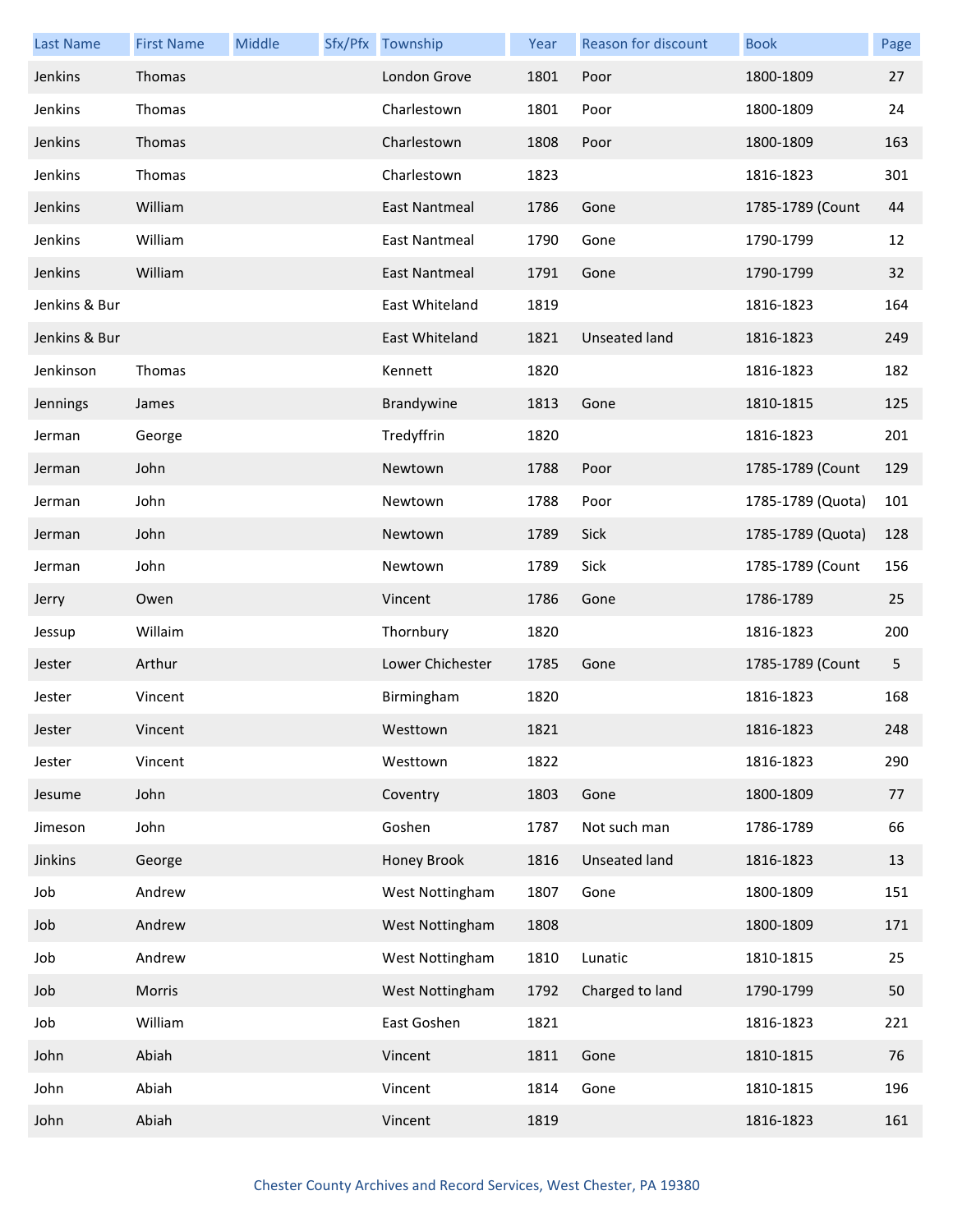| <b>Last Name</b> | <b>First Name</b> | Middle | Sfx/Pfx Township | Year | <b>Reason for discount</b> | <b>Book</b>       | Page           |
|------------------|-------------------|--------|------------------|------|----------------------------|-------------------|----------------|
| John             | Albert            | Α.     | Kennett          | 1806 | Gone                       | 1800-1809         | 126            |
| John             | Amos              |        | Charlestown      | 1799 |                            | 1790-1799         | 156            |
| John             | Amos              |        | Pikeland         | 1809 | Gone                       | 1800-1809         | 194            |
| John             | <b>Borick</b>     |        | East Nantmeal    | 1791 | Gone                       | 1790-1799         | 32             |
| John             | David             |        | Vincent          | 1797 | Married                    | 1790-1799         | 130            |
| John             | David             |        | Pikeland         | 1800 | Paid in Uwchlan            | 1800-1809         | 15             |
| John             | David             |        | Willistown       | 1802 | Poor                       | 1800-1809         | 58             |
| John             | David             |        | Coventry         | 1821 |                            | 1816-1823         | 216            |
| John             | Griffith          |        | West Whiteland   | 1803 | Gone                       | 1800-1809         | 79             |
| John             | Israel            |        | East Whiteland   | 1816 |                            | 1816-1823         | 38             |
| John             | James             |        | New London       | 1785 | Gone                       | 1785-1789 (Count  | 18             |
| John             | Jehu              |        | Newlin           | 1811 | Gone                       | 1810-1815         | 64             |
| John             | Jehu              |        | Kennett          | 1819 | Gone                       | 1816-1823         | 140            |
| John             | Jonah             |        | Vincent          | 1805 | Not found                  | 1800-1809         | 117            |
| John             | Jonas             |        | Vincent          | 1796 | Lives elsewhere            | 1790-1799         | 111            |
| John             | Joseph            |        | West Nottingham  | 1821 |                            | 1816-1823         | 234            |
| John             | Joseph            |        | Lower Oxford     | 1822 |                            | 1816-1823         | 280            |
| John             | Joshua            |        | Charlestown      | 1786 | Paid in Coventry           | 1785-1789 (Count  | 35             |
| John             | Joshua            |        | Charlestown      | 1786 | Paid in Coventry           | 1786-1789         | $\overline{7}$ |
| John             | Joshua            |        | Charlestown      | 1786 | Paid in Coventry           | 1785-1789 (Quota) | 34             |
| John             | Levi              |        | Goshen           | 1816 |                            | 1816-1823         | 12             |
| John             | Luke              | Mark   | Tinicum          | 1786 | Poor                       | 1785-1789 (Count  | 52             |
| John             | Luke              | Mark   | Tinicum          | 1786 | Poor                       | 1785-1789 (Quota) | 52             |
| John             | Luke              | Mark   | Tinicum          | 1786 |                            | 1785-1789 (Quota) | 52             |
| John             | Luke              | Mark   | Tinicum          | 1786 | Poor                       | 1786-1789         | 24             |
| John             | Mathew            |        | Ridley           | 1786 | Gone                       | 1785-1789 (Count  | 78             |
| John             | Mathew            |        | Ridley           | 1786 |                            | 1785-1789 (Count  | 78             |
| John             | Mathew            |        | Ridley           | 1787 |                            | 1786-1789         | 50             |
| John             | Owen              |        | Kennett          | 1796 | Gone                       | 1790-1799         | 101            |
| John             | Owen              |        | West Marlborough | 1810 | Gone                       | 1810-1815         | 19             |
| John             | Owen              |        | West Marlborough | 1811 | Gone                       | 1810-1815         | 60             |
| John             | Owen              |        | East Fallowfield | 1814 | Gone                       | 1810-1815         | 171            |
| John             | Philip            |        | Easttown         | 1786 | In Gaol                    | 1785-1789 (Count  | 37             |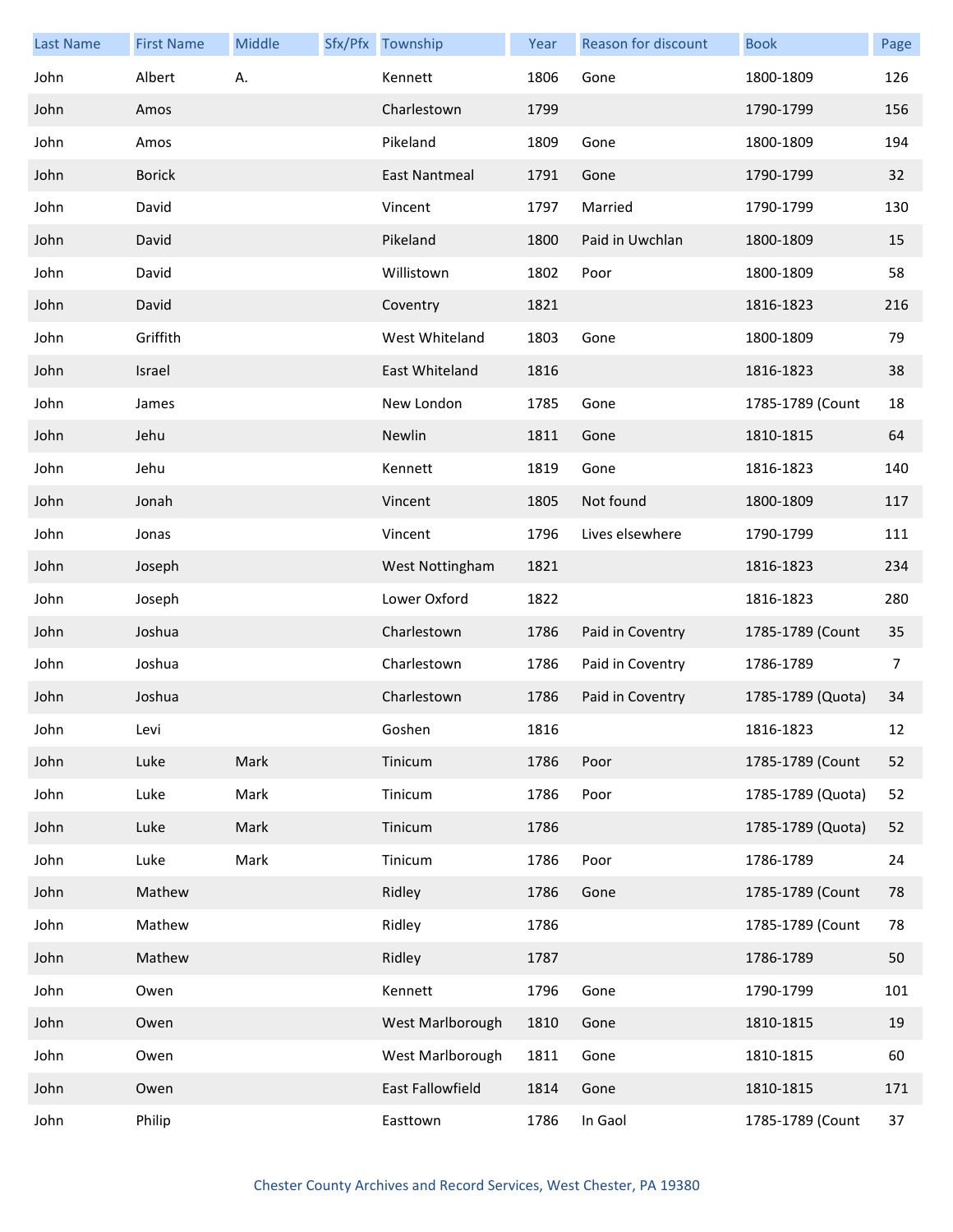| <b>Last Name</b> | <b>First Name</b> | Middle | Sfx/Pfx Township     | Year | Reason for discount    | <b>Book</b>       | Page           |
|------------------|-------------------|--------|----------------------|------|------------------------|-------------------|----------------|
| John             | Philip            |        | Easttown             | 1786 | Poor & in goal         | 1785-1789 (Quota) | 37             |
| John             | Philip            |        | Easttown             | 1786 | Poor                   | 1785-1789 (Count  | 65             |
| John             | Philip            |        | Easttown             | 1787 | In gaol                | 1786-1789         | 9              |
| John             | Philip            |        | Easttown             | 1787 | Poor                   | 1786-1789         | 37             |
| John             | Philip            |        | Easttown             | 1790 | Poor                   | 1790-1799         | $\overline{4}$ |
| John             | Rachel            |        | Tredyffrin           | 1816 |                        | 1816-1823         | 32             |
| John             | Samuel            |        | Charlestown          | 1786 | Paid in Coventry       | 1785-1789 (Quota) | 34             |
| John             | Samuel            |        | Charlestown          | 1786 | Paid in Coventry       | 1785-1789 (Count  | 35             |
| John             | Samuel            |        | Charlestown          | 1786 | Paid in Coventry       | 1786-1789         | $\overline{7}$ |
| John             | Thomas            |        | Pikeland             | 1822 |                        | 1816-1823         | 282            |
| John             | Thomas            |        | Pikeland             | 1823 |                        | 1816-1823         | 325            |
| John             | Wards             |        | East Marlborough     | 1787 | Gone                   | 1786-1789         | 42             |
| John             | William           |        | Charlestown          | 1786 | Paid in Coventry       | 1786-1789         | $\overline{7}$ |
| John             | William           |        | Charlestown          | 1786 | Paid in Coventry       | 1785-1789 (Quota) | 34             |
| John             | William           |        | Charlestown          | 1786 | Paid in Coventry       | 1785-1789 (Count  | 35             |
| John             | William           |        | East Nottingham      | 1793 | Gone                   | 1790-1799         | 69             |
| John             | William           |        | Charlestown          | 1799 | Assisting aged parents | 1790-1799         | 156            |
| John             | William           |        | New Garden           | 1815 | Gone                   | 1810-1815         | 224            |
| Johns            | Mathew            |        | Ridley               | 1787 | Gone                   | 1786-1789         | 50             |
| Johns            | William           |        | East Whiteland       | 1818 |                        | 1816-1823         | 122            |
| Johnson          | Abraham           |        | East Whiteland       | 1813 | Gone                   | 1810-1815         | 159            |
| Johnson          | Andrew            |        | <b>West Nantmeal</b> | 1811 | Gone                   | 1810-1815         | 62             |
| Johnson          | Andrew            |        | <b>West Nantmeal</b> | 1811 | Gone                   | 1810-1815         | 62             |
| Johnson          | Andrew            |        | <b>West Nantmeal</b> | 1818 |                        | 1816-1823         | 110            |
| Johnson          | Arthur            |        | East Marlborough     | 1812 | Gone                   | 1810-1815         | 99             |
| Johnson          | Benjamin          |        | Charlestown          | 1807 | Gone                   | 1800-1809         | 143            |
| Johnson          | Benjamin          |        | Tredyffrin           | 1811 | No such man            | 1810-1815         | 74             |
| Johnson          | Bernard           |        | Brandywine           | 1818 |                        | 1816-1823         | 87             |
| Johnson          | Blow              |        | East Fallowfield     | 1817 |                        | 1816-1823         | 51             |
| Johnson          | Caleb             |        | East Marlborough     | 1803 | Gone                   | 1800-1809         | 69             |
| Johnson          | Caleb             |        | Charlestown          | 1816 |                        | 1816-1823         | $\overline{7}$ |
| Johnson          | David             |        | Charlestown          | 1809 | Gone                   | 1800-1809         | 183            |
| Johnson          | David             |        | Charlestown          | 1810 | Gone                   | 1810-1815         | $\overline{7}$ |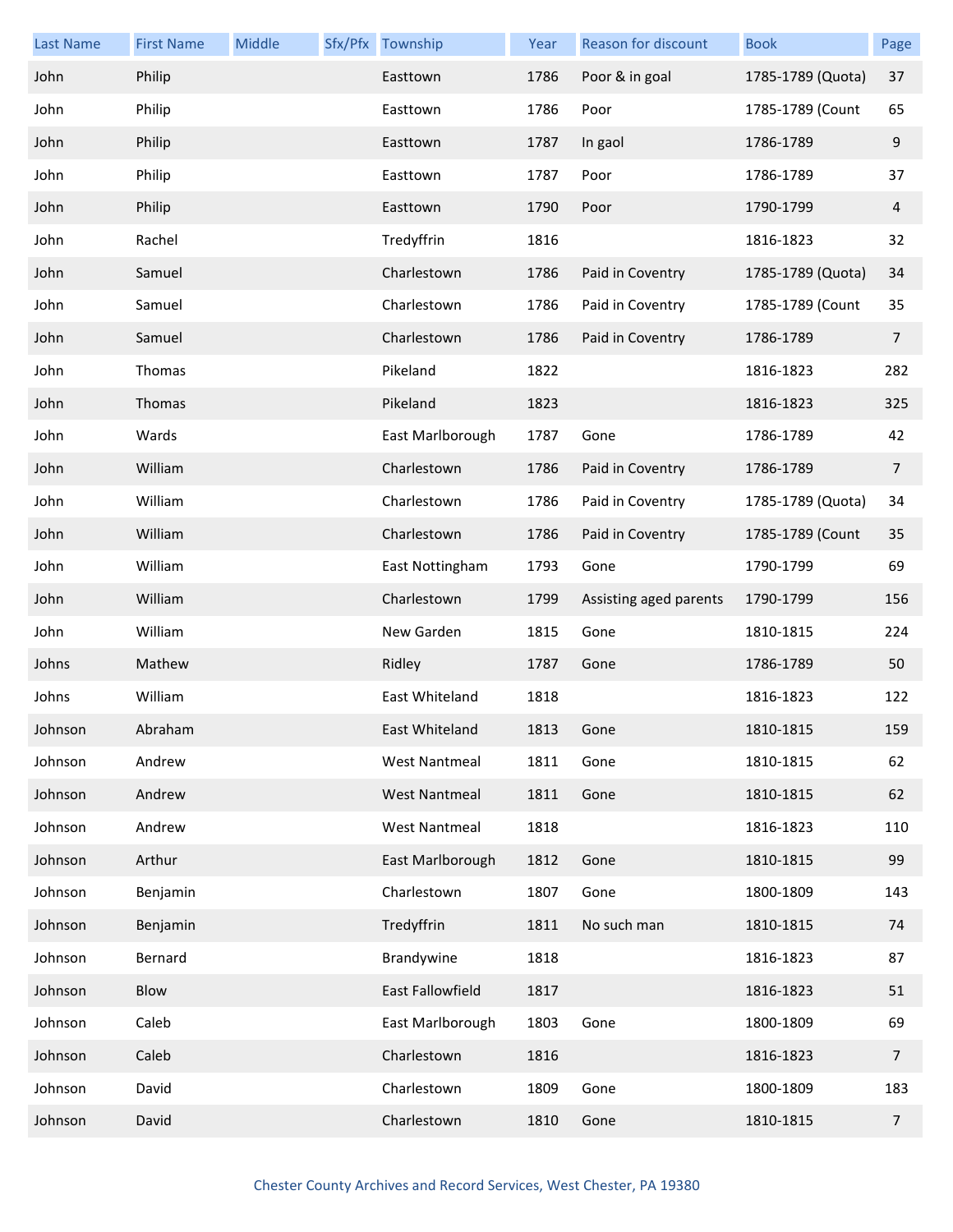| <b>Last Name</b> | <b>First Name</b> | Middle | Sfx/Pfx Township     | Year | Reason for discount | <b>Book</b>       | Page         |
|------------------|-------------------|--------|----------------------|------|---------------------|-------------------|--------------|
| Johnson          | David             |        | Willistown           | 1811 | Gone                | 1810-1815         | 80           |
| Johnson          | David             |        | Brandywine           | 1822 |                     | 1816-1823         | 255          |
| Johnson          | Elias             |        | Coventry             | 1810 | Poor                | 1810-1815         | $\,8\,$      |
| Johnson          | Elijah            |        | Coventry             | 1813 | Poor                | 1810-1815         | 129          |
| Johnson          | Elijah            |        | Coventry             | 1813 | No Dog              | 1810-1815         | 129          |
| Johnson          | Elijah            |        | Charlestown          | 1817 |                     | 1816-1823         | 48           |
| Johnson          | Elijah            |        | East Caln            | 1821 |                     | 1816-1823         | 214          |
| Johnson          | Elisha            |        | Coventry             | 1814 | No Dog              | 1810-1815         | 169          |
| Johnson          | Emor              |        | East Whiteland       | 1809 | Gone                | 1800-1809         | 198          |
| Johnson          | Ezekiel           |        | Willistown           | 1822 |                     | 1816-1823         | 289          |
| Johnson          | Francis           |        | <b>East Nantmeal</b> | 1785 | Gone                | 1785-1789 (Count  | 17           |
| Johnson          | Frederick         |        | <b>West Nantmeal</b> | 1805 | Gone                | 1800-1809         | 113          |
| Johnson          | George            |        | West Fallowfield     | 1803 | Gone                | 1800-1809         | 65           |
| Johnson          | Guinea            |        | East Marlborough     | 1812 | Dog Dead            | 1810-1815         | 99           |
| Johnson          | Henry             |        | East Bradford        | 1786 | Poor                | 1785-1789 (Quota) | 30           |
| Johnson          | Henry             |        | East Bradford        | 1786 | Poor                | 1785-1789 (Count  | 30           |
| Johnson          | Henry             |        | East Bradford        | 1786 | Poor                | 1785-1789 (Count  | 58           |
| Johnson          | Henry             |        | Pennsbury            | 1787 | Gone                | 1785-1789 (Quota) | 76           |
| Johnson          | Henry             |        | Pennsbury            | 1787 | Gone                | 1785-1789 (Count  | 104          |
| Johnson          | Henry             |        | East Bradford        | 1787 | Poor                | 1786-1789         | 30           |
| Johnson          | Henry             |        | East Bradford        | 1788 | Poor                | 1786-1789         | $\mathbf{2}$ |
| Johnson          | Henry             |        | Pennsbury            | 1789 | Gone                | 1786-1789         | 76           |
| Johnson          | Henry             |        | <b>East Nantmeal</b> | 1804 | Gone                | 1800-1809         | 92           |
| Johnson          | Henry             |        | West Whiteland       | 1810 | No Dog              | 1810-1815         | 39           |
| Johnson          | Henry             |        | East Whiteland       | 1811 | Gone                | 1810-1815         | 78           |
| Johnson          | Henry             |        | East Whiteland       | 1811 | Gone                | 1810-1815         | 78           |
| Johnson          | Henry             |        | Pikeland             | 1814 | Poor                | 1810-1815         | 191          |
| Johnson          | Henry             |        | <b>East Nantmeal</b> | 1816 |                     | 1816-1823         | 25           |
| Johnson          | Isaac             |        | East Marlborough     | 1785 | Gone                | 1785-1789 (Quota) | 14           |
| Johnson          | James             |        | Brandywine           | 1797 | Gone                | 1790-1799         | 115          |
| Johnson          | James             |        | East Nantmeal        | 1804 | Gone                | 1800-1809         | 92           |
| Johnson          | James             |        | Coventry             | 1807 | Gone                | 1800-1809         | 143          |
| Johnson          | James             |        | New Garden           | 1809 | Gone                | 1800-1809         | 190          |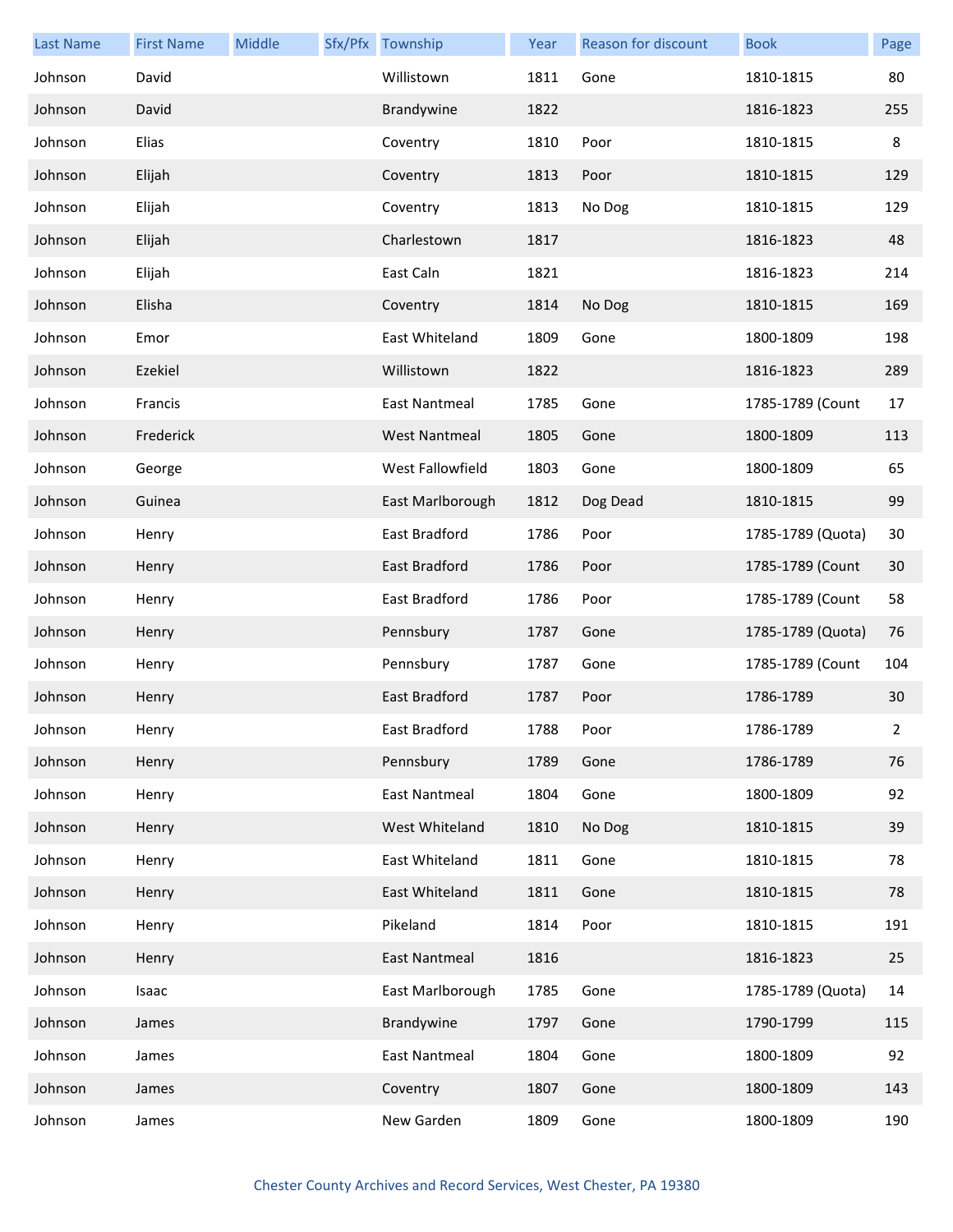| <b>Last Name</b> | <b>First Name</b> | Middle | Sfx/Pfx Township     | Year | Reason for discount | <b>Book</b>       | Page           |
|------------------|-------------------|--------|----------------------|------|---------------------|-------------------|----------------|
| Johnson          | James             |        | West Caln            | 1811 | Gone                | 1810-1815         | 47             |
| Johnson          | James             |        | Brandywine           | 1815 | Gone                | 1810-1815         | 206            |
| Johnson          | James             |        | Charlestown          | 1816 |                     | 1816-1823         | $\overline{7}$ |
| Johnson          | James             |        | Willistown           | 1818 |                     | 1816-1823         | 120            |
| Johnson          | John              |        | Concord              | 1785 | Under age           | 1785-1789 (Count  | $\overline{4}$ |
| Johnson          | John              |        | East Caln            | 1786 | Not found           | 1785-1789 (Quota) | 34             |
| Johnson          | John              |        | East Caln            | 1786 | Not found           | 1785-1789 (Count  | 34             |
| Johnson          | John              |        | Ridley               | 1786 | No such man         | 1785-1789 (Count  | 78             |
| Johnson          | John              |        | Ridley               | 1787 | No such man         | 1786-1789         | 50             |
| Johnson          | John              |        | Sadsbury             | 1787 | Gone                | 1785-1789 (Quota) | 79             |
| Johnson          | John              |        | Sadsbury             | 1787 | Gone                | 1785-1789 (Count  | 107            |
| Johnson          | John              |        | Ridley               | 1787 | Gone                | 1785-1789 (Quota) | 78             |
| Johnson          | John              |        | East Caln            | 1788 | Not found           | 1786-1789         | 6              |
| Johnson          | John              |        | Sadsbury             | 1788 | Gone                | 1786-1789         | 79             |
| Johnson          | John              |        | Pennsbury            | 1805 | Under age           | 1800-1809         | 114            |
| Johnson          | John              |        | Thornbury            | 1806 | Paid in Goshen      | 1800-1809         | 136            |
| Johnson          | John              |        | Thornbury            | 1807 | Paid in Goshen      | 1800-1809         | 156            |
| Johnson          | John              |        | West Caln            | 1808 |                     | 1800-1809         | 162            |
| Johnson          | John              |        | West Caln            | 1809 |                     | 1800-1809         | 182            |
| Johnson          | John              |        | New London           | 1811 | Gone                | 1810-1815         | 65             |
| Johnson          | John              |        | Goshen               | 1816 |                     | 1816-1823         | 12             |
| Johnson          | John              |        | <b>Upper Oxford</b>  | 1819 | Gone                | 1816-1823         | 153            |
| Johnson          | John              |        | East Nottingham      | 1820 |                     | 1816-1823         | 191            |
| Johnson          | John              |        | <b>Upper Oxford</b>  | 1820 |                     | 1816-1823         | 195            |
| Johnson          | John              |        | <b>West Nantmeal</b> | 1821 |                     | 1816-1823         | 236            |
| Johnson          | John              |        | Vincent              | 1823 |                     | 1816-1823         | 331            |
| Johnson          | Joseph            |        | West Caln            | 1809 | Gone                | 1800-1809         | 182            |
| Johnson          | Joseph            |        | West Bradford        | 1818 |                     | 1816-1823         | 86             |
| Johnson          | Joseph            |        | West Bradford        | 1819 |                     | 1816-1823         | 128            |
| Johnson          | London            |        | West Fallowfield     | 1816 |                     | 1816-1823         | 11             |
| Johnson          | London            |        | West Fallowfield     | 1823 |                     | 1816-1823         | 305            |
| Johnson          | Malin             |        | Honey Brook          | 1818 |                     | 1816-1823         | 97             |
| Johnson          | Mathew            |        | Thornbury            | 1785 | Gone                | 1785-1789 (Count  | 24             |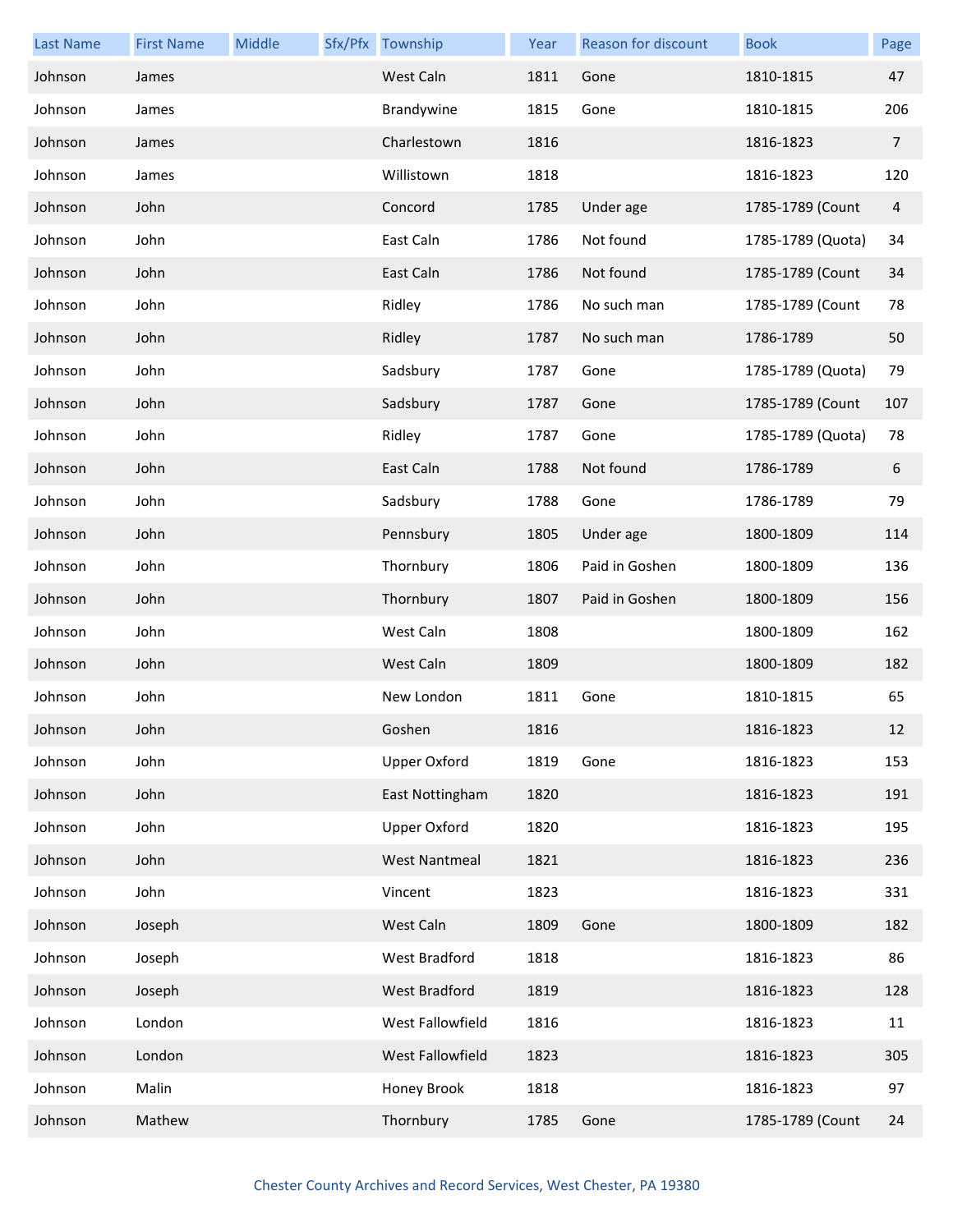| <b>Last Name</b> | <b>First Name</b> | Middle | Sfx/Pfx Township     | Year | Reason for discount | <b>Book</b>       | Page           |
|------------------|-------------------|--------|----------------------|------|---------------------|-------------------|----------------|
| Johnson          | Nathan            |        | West Marlborough     | 1820 |                     | 1816-1823         | 187            |
| Johnson          | Patrick           |        | East Nottingham      | 1815 |                     | 1810-1815         | 225            |
| Johnson          | Peter             |        | Charlestown          | 1786 | Gone                | 1785-1789 (Count  | 35             |
| Johnson          | Peter             |        | Charlestown          | 1786 | Gone                | 1786-1789         | $\overline{7}$ |
| Johnson          | Peter             |        | Charlestown          | 1786 | Gone                | 1785-1789 (Quota) | 34             |
| Johnson          | Rachel            |        | Newlin               | 1814 | Gone                | 1810-1815         | 181            |
| Johnson          | Richard           |        | Uwchlan              | 1809 | Poor                | 1800-1809         | 196            |
| Johnson          | Robert            |        | Charlestown          | 1817 |                     | 1816-1823         | 48             |
| Johnson          | Robert            | R.     | West Whiteland       | 1815 | Gone                | 1810-1815         | 241            |
| Johnson          | Samuel            |        | Chester              | 1786 | Poor                | 1785-1789 (Quota) | 31             |
| Johnson          | Samuel            |        | Chester              | 1786 | Gone                | 1785-1789 (Count  | 31             |
| Johnson          | Samuel            |        | Chester              | 1787 | Gone                | 1786-1789         | $\mathbf{3}$   |
| Johnson          | Samuel            |        | East Bradford        | 1814 | Gone                | 1810-1815         | 163            |
| Johnson          | Samuel            |        | <b>West Nantmeal</b> | 1821 |                     | 1816-1823         | 236            |
| Johnson          | Samuel            |        | Charlestown          | 1822 |                     | 1816-1823         | 258            |
| Johnson          | Samuel            |        | Birmingham           | 1822 |                     | 1816-1823         | 252            |
| Johnson          | Samuel            |        | Charlestown          | 1823 |                     | 1816-1823         | 301            |
| Johnson          | Thomas            |        | London Grove         | 1787 | Poor                | 1785-1789 (Count  | 96             |
| Johnson          | Thomas            |        | London Grove         | 1788 | Poor                | 1786-1789         | 68             |
| Johnson          | Thomas            |        | Birmingham           | 1801 | Gone                | 1800-1809         | 20             |
| Johnson          | Thomas            |        | London Grove         | 1809 | Poor                | 1800-1809         | 187            |
| Johnson          | Thomas            |        | West Whiteland       | 1820 |                     | 1816-1823         | 207            |
| Johnson          | William           |        | West Marlborough     | 1785 | Poor                | 1785-1789 (Count  | 15             |
| Johnson          | William           |        | Westtown             | 1787 | Gone                | 1785-1789 (Quota) | 83             |
| Johnson          | William           |        | East Marlborough     | 1812 | Gone                | 1810-1815         | 99             |
| Johnson          | William           |        | Londonderry          | 1816 |                     | 1816-1823         | 17             |
| Johnson          | William           |        | Kennett              | 1818 |                     | 1816-1823         | 98             |
| Johnson          | William           |        | New London           | 1818 |                     | 1816-1823         | 105            |
| Johnson          | William           |        | East Whiteland       | 1818 |                     | 1816-1823         | 122            |
| Johnson          | William           |        | West Nottingham      | 1821 |                     | 1816-1823         | 234            |
| Johnson          | William           |        | New Garden           | 1823 |                     | 1816-1823         | 317            |
| Johnson          | William           |        | Lower Oxford         | 1823 |                     | 1816-1823         | 323            |
| Johnston         | Abram             |        | East Whiteland       | 1815 | Dead                | 1810-1815         | 240            |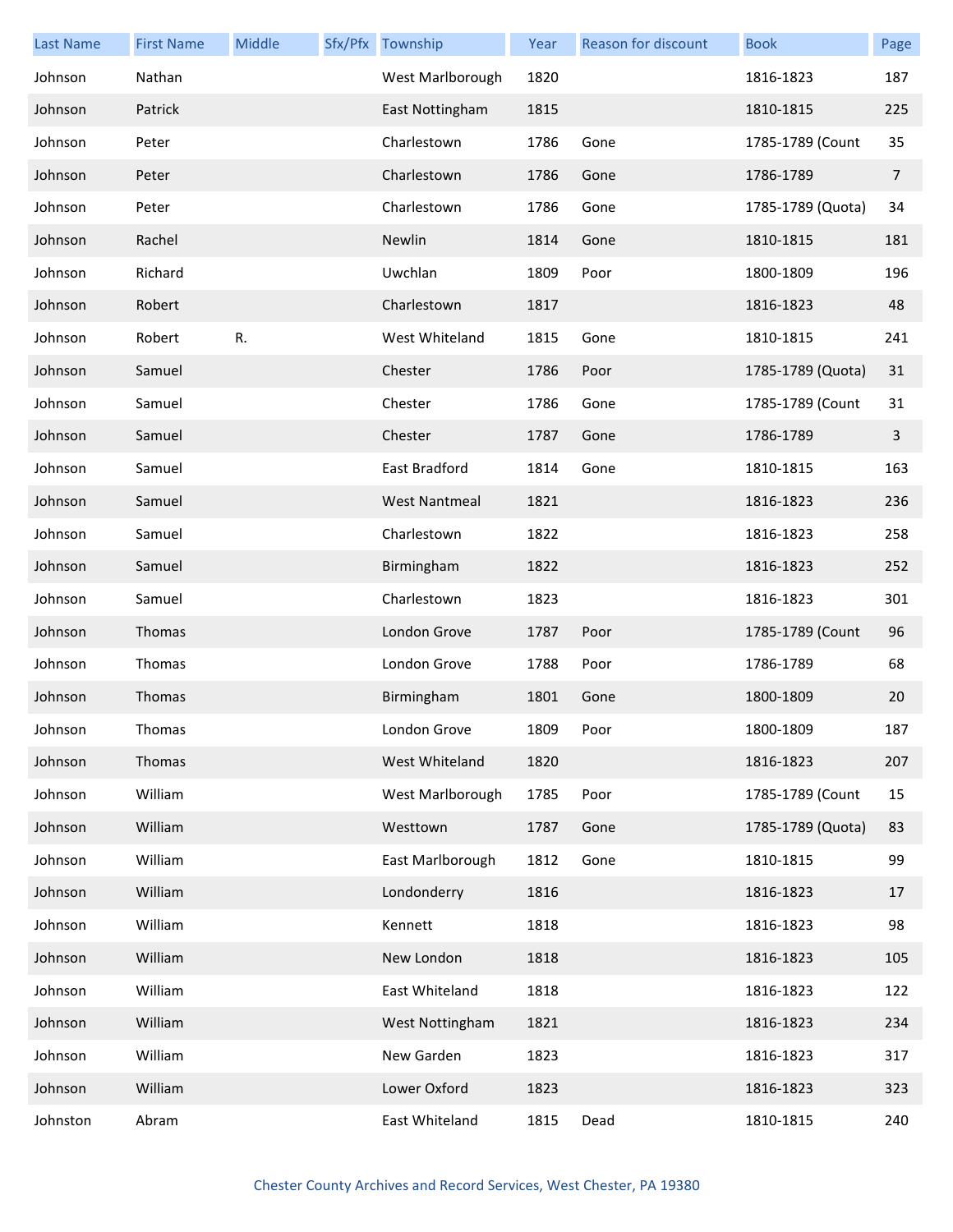| <b>Last Name</b> | <b>First Name</b> | Middle | Sfx/Pfx Township     | Year | <b>Reason for discount</b> | <b>Book</b>       | Page |
|------------------|-------------------|--------|----------------------|------|----------------------------|-------------------|------|
| Johnston         | Adam              |        | <b>West Nantmeal</b> | 1804 | Gone                       | 1800-1809         | 93   |
| Johnston         | Adam              |        | East Nantmeal        | 1805 | Gone                       | 1800-1809         | 112  |
| Johnston         | Adam              |        | East Nantmeal        | 1809 | Not found                  | 1800-1809         | 192  |
| Johnston         | Andrew            |        | Uwchlan              | 1798 | Gone                       | 1790-1799         | 149  |
| Johnston         | Andrew            |        | East Nantmeal        | 1807 | Gone                       | 1800-1809         | 152  |
| Johnston         | Daniel            |        | East Marlborough     | 1789 | Gone                       | 1785-1789 (Quota) | 127  |
| Johnston         | Daniel            |        | East Marlborough     | 1789 | Gone                       | 1785-1789 (Count  | 155  |
| Johnston         | Daniel            |        | East Marlborough     | 1790 | Gone                       | 1790-1799         | 9    |
| Johnston         | David             |        | New London           | 1793 | Gone                       | 1790-1799         | 68   |
| Johnston         | Duncan            |        | Haverford            | 1787 | Poor                       | 1785-1789 (Quota) | 67   |
| Johnston         | George            |        | <b>West Nantmeal</b> | 1795 | Gone                       | 1790-1799         | 107  |
| Johnston         | George            |        | <b>East Nantmeal</b> | 1799 | Paid in West Nantmeal      | 1790-1799         | 165  |
| Johnston         | George            |        | <b>West Nantmeal</b> | 1802 | Gone                       | 1800-1809         | 53   |
| Johnston         | George            |        | East Nottingham      | 1805 | Gone                       | 1800-1809         | 111  |
| Johnston         | George            |        | West Nottingham      | 1806 | Gone                       | 1800-1809         | 131  |
| Johnston         | Henry             |        | East Bradford        | 1785 | Poor                       | 1785-1789 (Quota) | 2    |
| Johnston         | Henry             |        | East Bradford        | 1797 | Poor                       | 1790-1799         | 114  |
| Johnston         | Henry             |        | East Bradford        | 1798 | Paid in Goshen             | 1790-1799         | 133  |
| Johnston         | Hugh              |        | West Caln            | 1797 | Married                    | 1790-1799         | 116  |
| Johnston         | Hugh              |        | West Caln            | 1798 | Gone                       | 1790-1799         | 135  |
| Johnston         | Hugh              |        | Honey Brook          | 1800 | Inmate                     | 1800-1809         | 7    |
| Johnston         | Hugh              |        | Honey Brook          | 1802 | Gone                       | 1800-1809         | 46   |
| Johnston         | Hugh              |        | Willistown           | 1803 | Gone                       | 1800-1809         | 78   |
| Johnston         | Jacob             |        | Haverford            | 1789 | Charged to land            | 1785-1789 (Count  | 151  |
| Johnston         | Jacob             |        | Haverford            | 1789 | Charged to land            | 1785-1789 (Quota) | 123  |
| Johnston         | James             |        | <b>West Nantmeal</b> | 1795 | Gone                       | 1790-1799         | 107  |
| Johnston         | James             |        | East Caln            | 1813 | Gone                       | 1810-1815         | 126  |
| Johnston         | John              |        | East Caln            | 1786 | Gone                       | 1785-1789 (Count  | 62   |
| Johnston         | John              |        | Ridley               | 1787 | Gone                       | 1785-1789 (Count  | 106  |
| Johnston         | John              |        | Ridley               | 1788 | Gone                       | 1786-1789         | 78   |
| Johnston         | John              |        | East Caln            | 1788 | Not found                  | 1786-1789         | 6    |
| Johnston         | John              |        | East Caln            | 1788 | Gone                       | 1786-1789         | 34   |
| Johnston         | John              |        | <b>West Nantmeal</b> | 1793 | Gone                       | 1790-1799         | 70   |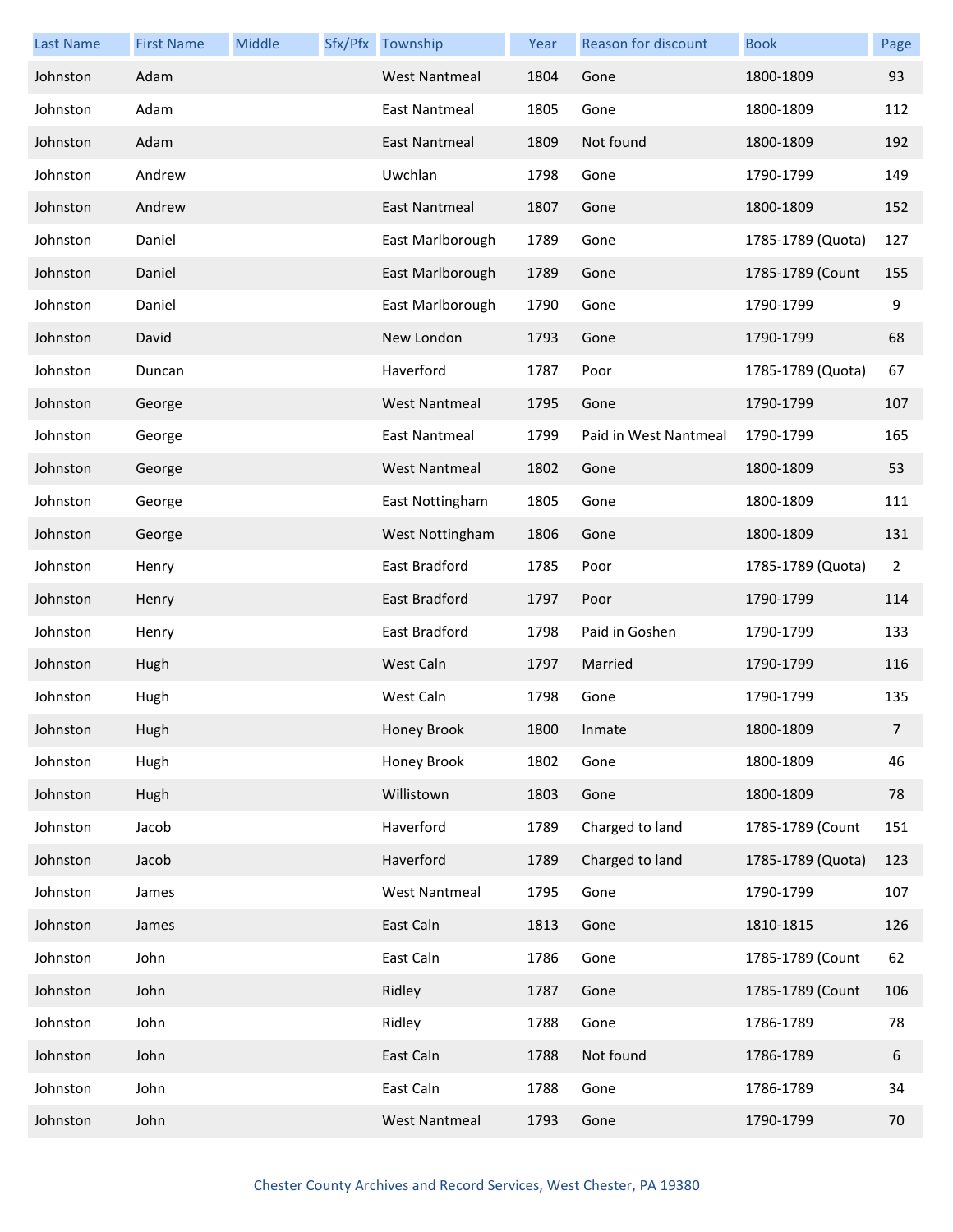| <b>Last Name</b> | <b>First Name</b> | Middle | Sfx/Pfx Township     | Year | Reason for discount | <b>Book</b>       | Page |
|------------------|-------------------|--------|----------------------|------|---------------------|-------------------|------|
| Johnston         | John              |        | Goshen               | 1802 | Poor                | 1800-1809         | 46   |
| Johnston         | John              |        | West Caln            | 1802 | Gone                | 1800-1809         | 43   |
| Johnston         | John              |        | Goshen               | 1815 | Gone                | 1810-1815         | 214  |
| Johnston         | Jonathan          |        | New London           | 1793 | Gone                | 1790-1799         | 68   |
| Johnston         | Michael           |        | Honey Brook          | 1803 | Gone                | 1800-1809         | 66   |
| Johnston         | Patrick           |        | London Grove         | 1808 | Gone                | 1800-1809         | 167  |
| Johnston         | Patrick           |        | East Nottingham      | 1816 |                     | 1816-1823         | 23   |
| Johnston         | Reuben            |        | London Britain       | 1807 | Gone                | 1800-1809         | 148  |
| Johnston         | Robert            |        | Radnor               | 1787 | Gone                | 1785-1789 (Count  | 106  |
| Johnston         | Robert            |        | Radnor               | 1788 | Gone                | 1786-1789         | 78   |
| Johnston         | Robert            |        | West Caln            | 1797 | Gone                | 1790-1799         | 116  |
| Johnston         | Robert            |        | Willistown           | 1810 | No Dog              | 1810-1815         | 36   |
| Johnston         | Simon             |        | East Marlborough     | 1791 |                     | 1790-1799         | 28   |
| Johnston         | Simon             |        | East Marlborough     | 1792 | Sickness            | 1790-1799         | 47   |
| Johnston         | Solomon           |        | Goshen               | 1799 | Gone                | 1790-1799         | 158  |
| Johnston         | Thomas            |        | London Grove         | 1787 | Poor                | 1785-1789 (Quota) | 68   |
| Johnston         | Thomas            |        | West Bradford        | 1789 | Poor                | 1785-1789 (Count  | 143  |
| Johnston         | Thomas            |        | <b>West Bradford</b> | 1789 | Poor                | 1785-1789 (Quota) | 115  |
| Johnston         | Thomas            |        | West Bradford        | 1790 | Gone                | 1790-1799         | 2    |
| Johnston         | Thomas            |        | Uwchlan              | 1792 | Gone                | 1790-1799         | 55   |
| Johnston         | Thomas            |        | New London           | 1793 | Poor                | 1790-1799         | 68   |
| Johnston         | Thomas            |        | <b>West Nantmeal</b> | 1795 | Gone                | 1790-1799         | 107  |
| Johnston         | Thomas            |        | West Marlborough     | 1801 | Gone                | 1800-1809         | 29   |
| Johnston         | Thomas            |        | <b>East Nantmeal</b> | 1805 | Gone                | 1800-1809         | 112  |
| Johnston         | Thomas            |        | East Nottingham      | 1806 | Not found           | 1800-1809         | 131  |
| Johnston         | Thomas            |        | Willistown           | 1810 | No Dog              | 1810-1815         | 36   |
| Johnston         | William           |        | Westtown             | 1787 | Gone                | 1785-1789 (Count  | 111  |
| Johnston         | William           |        | Goshen               | 1789 | Gone                | 1785-1789 (Count  | 150  |
| Johnston         | William           |        | Goshen               | 1789 | Gone                | 1785-1789 (Quota) | 122  |
| Johnston         | William           |        | Sadsbury             | 1789 | Gone                | 1785-1789 (Count  | 164  |
| Johnston         | William           |        | Sadsbury             | 1789 | Gone                | 1785-1789 (Quota) | 135  |
| Johnston         | William           |        | Brandywine           | 1791 | Error               | 1790-1799         | 21   |
| Johnston         | William           |        | <b>West Nantmeal</b> | 1797 | Poor                | 1790-1799         | 126  |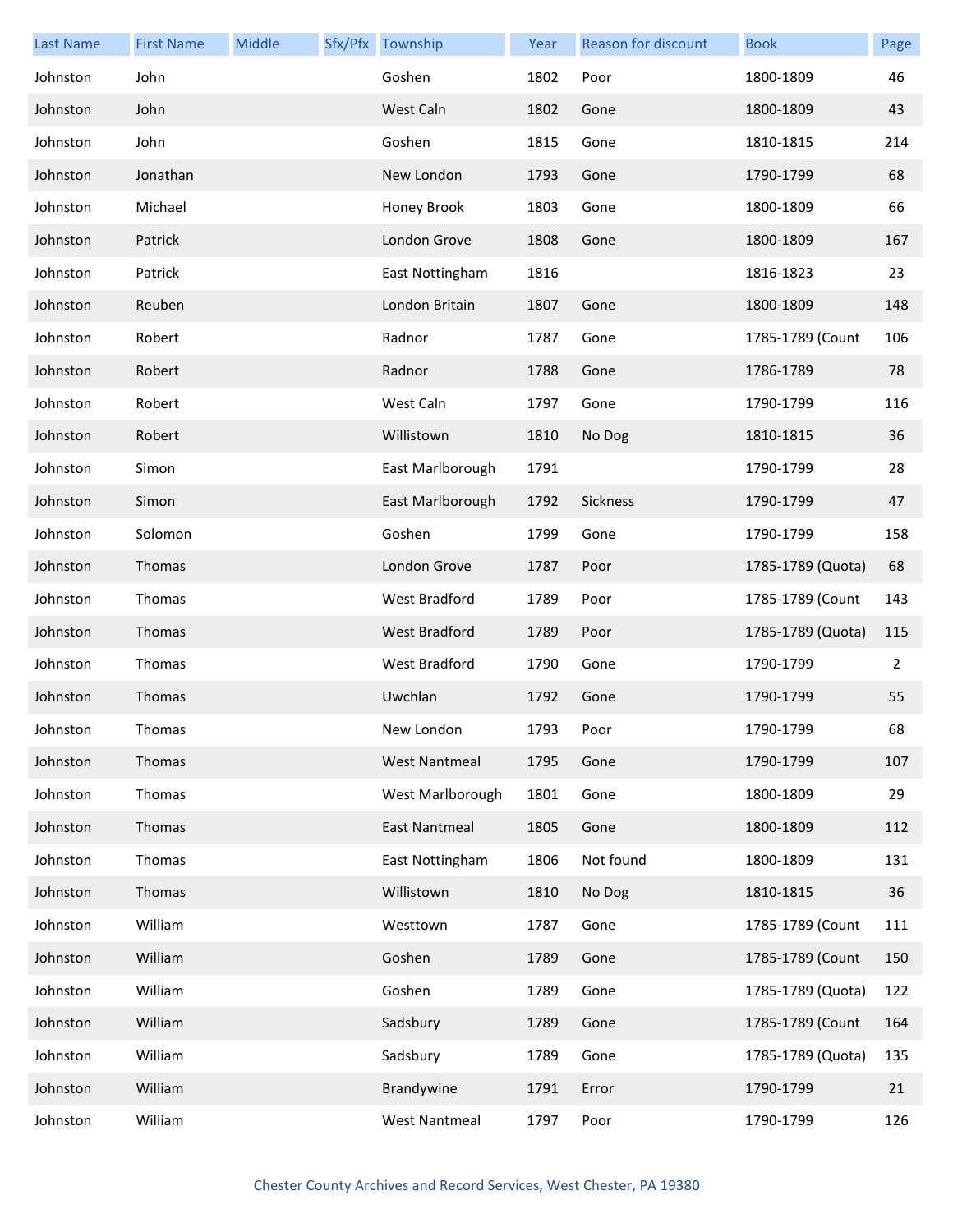| <b>Last Name</b> | <b>First Name</b> | Middle | Sfx/Pfx Township     | Year | Reason for discount | <b>Book</b>       | Page |
|------------------|-------------------|--------|----------------------|------|---------------------|-------------------|------|
| Johnston         | William           |        | London Grove         | 1798 | Gone                | 1790-1799         | 140  |
| Johnston         | William           |        | West Fallowfield     | 1800 | Gone                | 1800-1809         | 6    |
| Johnston         | William           |        | West Fallowfield     | 1801 | Married             | 1800-1809         | 25   |
| Johnston         | William           |        | Sadsbury             | 1808 | Gone                | 1800-1809         | 175  |
| Johnston         | William           |        | West Fallowfield     | 1815 | Gone                | 1810-1815         | 213  |
| Joice            | Benjamin          |        | West Whiteland       | 1821 |                     | 1816-1823         | 250  |
| Join             | Joseph            |        | Willistown           | 1817 |                     | 1816-1823         | 77   |
| Joiner           | John              |        | West Marlborough     | 1814 | Gone                | 1810-1815         | 180  |
| Jol              | Andrew            |        | West Nottingham      | 1809 |                     | 1800-1809         | 191  |
| Jones            | Abednego          |        | East Whiteland       | 1785 | Gone                | 1785-1789 (Quota) | 27   |
| Jones            | Abner             |        | Uwchlan              | 1786 | Paid in Whiteland   | 1785-1789 (Quota) | 54   |
| Jones            | Abner             |        | Uwchlan              | 1786 | Paid in Whiteland   | 1785-1789 (Count  | 82   |
| Jones            | Abner             |        | Uwchlan              | 1786 | Paid in Whiteland   | 1785-1789 (Count  | 54   |
| Jones            | Absalom           |        | New London           | 1819 |                     | 1816-1823         | 147  |
| Jones            | Absalom           |        | New London           | 1820 |                     | 1816-1823         | 189  |
| Jones            | Aquilla           |        | East Marlborough     | 1785 |                     | 1785-1789 (Count  | 14   |
| Jones            | Benjamin          |        | Tredyffrin           | 1800 | Error               | 1800-1809         | 16   |
| Jones            | Benjamin          |        | New London           | 1811 | No Dog              | 1810-1815         | 65   |
| Jones            | Benjamin          |        | Westtown             | 1817 | No Dog              | 1816-1823         | 78   |
| Jones            | Benjamin          |        | Honey Brook          | 1823 |                     | 1816-1823         | 308  |
| Jones            | Caleb             |        | Honey Brook          | 1801 | Paid in Nantmeal    | 1800-1809         | 26   |
| Jones            | Caleb             |        | West Caln            | 1816 |                     | 1816-1823         | 6    |
| Jones            | Catharine         |        | Tredyffrin           | 1815 |                     | 1810-1815         | 235  |
| Jones            | Daniel            |        | Uwchlan              | 1788 | Gone                | 1785-1789 (Quota) | 110  |
| Jones            | Daniel            |        | Uwchlan              | 1788 | Gone                | 1785-1789 (Count  | 138  |
| Jones            | Daniel            |        | <b>West Nantmeal</b> | 1821 |                     | 1816-1823         | 236  |
| Jones            | David             |        | Easttown             | 1786 | Error               | 1785-1789 (Count  | 65   |
| Jones            | David             |        | Easttown             | 1787 | Error               | 1786-1789         | 37   |
| Jones            | David             |        | Tredyffrin           | 1800 | Gone                | 1800-1809         | 16   |
| Jones            | David             |        | London Grove         | 1809 | Poor                | 1800-1809         | 187  |
| Jones            | David             |        | Tredyffrin           | 1813 | Gone                | 1810-1815         | 154  |
| Jones            | David             |        | East Bradford        | 1813 | Too much tax        | 1810-1815         | 123  |
| Jones            | David             |        | East Bradford        | 1823 |                     | 1816-1823         | 296  |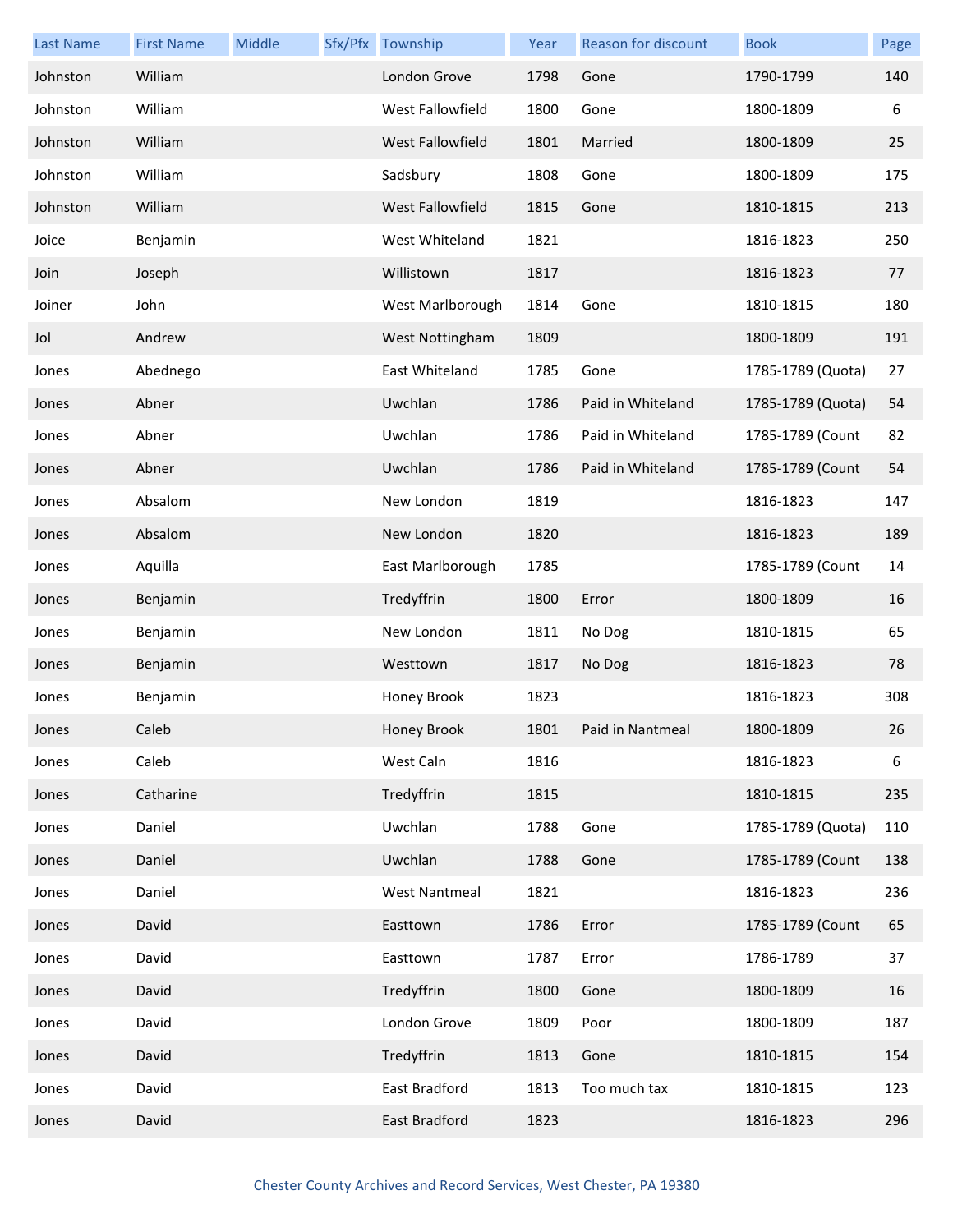| <b>Last Name</b> | <b>First Name</b> | Middle | Sfx/Pfx Township     | Year | Reason for discount | <b>Book</b>       | Page |
|------------------|-------------------|--------|----------------------|------|---------------------|-------------------|------|
| Jones            | Dennis            |        | Brandywine           | 1819 | Gone                | 1816-1823         | 129  |
| Jones            | Elias             |        | Charlestown          | 1785 | Gone                | 1785-1789 (Count  | 7    |
| Jones            | Elizabeth         |        | East Bradford        | 1812 | No Dog              | 1810-1815         | 83   |
| Jones            | <b>Ellis</b>      |        | East Caln            | 1819 |                     | 1816-1823         | 130  |
| Jones            | Enoch             |        | East Fallowfield     | 1813 | Gone                | 1810-1815         | 131  |
| Jones            | Enoch             |        | Charlestown          | 1817 |                     | 1816-1823         | 48   |
| Jones            | Enos              |        | Tredyffrin           | 1814 | Gone                | 1810-1815         | 194  |
| Jones            | Enos              |        | Tredyffrin           | 1815 |                     | 1810-1815         | 235  |
| Jones            | Enos              |        | Tredyffrin           | 1817 |                     | 1816-1823         | 74   |
| Jones            | Evan              |        | West Whiteland       | 1785 | Overrated           | 1785-1789 (Quota) | 28   |
| Jones            | Evan              |        | <b>West Nantmeal</b> | 1786 | Gone                | 1785-1789 (Count  | 73   |
| Jones            | Evan              |        | London Grove         | 1791 | Gone                | 1790-1799         | 27   |
| Jones            | Evan              |        | Thornbury            | 1804 | Gone                | 1800-1809         | 97   |
| Jones            | Evan              |        | West Goshen          | 1819 |                     | 1816-1823         | 138  |
| Jones            | Evan              |        | Tredyffrin           | 1820 |                     | 1816-1823         | 201  |
| Jones            | Evan              |        | Tredyffrin           | 1820 |                     | 1816-1823         | 201  |
| Jones            | Evan              |        | Birmingham           | 1820 |                     | 1816-1823         | 168  |
| Jones            | George            |        | East Nantmeal        | 1816 |                     | 1816-1823         | 25   |
| Jones            | Griffith          |        | East Caln            | 1791 | Overrated           | 1790-1799         | 22   |
| Jones            | Griffith          |        | Uwchlan              | 1805 | Gone                | 1800-1809         | 116  |
| Jones            | Henry             |        | Goshen               | 1789 | Gone                | 1785-1789 (Quota) | 122  |
| Jones            | Henry             |        | Goshen               | 1789 | Poor                | 1785-1789 (Count  | 150  |
| Jones            | Hugh              |        | West Caln            | 1809 | Gone                | 1800-1809         | 182  |
| Jones            | Isaac             |        | Willistown           | 1799 | Married             | 1790-1799         | 170  |
| Jones            | Isaac             |        | Pikeland             | 1819 |                     | 1816-1823         | 155  |
| Jones            | Isaiah            |        | East Caln            | 1791 | Gone                | 1790-1799         | 22   |
| Jones            | Israel            |        | Tredyffrin           | 1796 | Removed             | 1790-1799         | 109  |
| Jones            | Jacob             |        | West Whiteland       | 1807 | Gone                | 1800-1809         | 159  |
| Jones            | Jacob             |        | New Garden           | 1807 | Married             | 1800-1809         | 150  |
| Jones            | James             |        | West Fallowfield     | 1793 | Gone                | 1790-1799         | 63   |
| Jones            | James             |        | East Nantmeal        | 1804 | Gone                | 1800-1809         | 92   |
| Jones            | James             |        | Vincent              | 1810 | Gone                | 1810-1815         | 35   |
| Jones            | James             |        | New London           | 1818 |                     | 1816-1823         | 105  |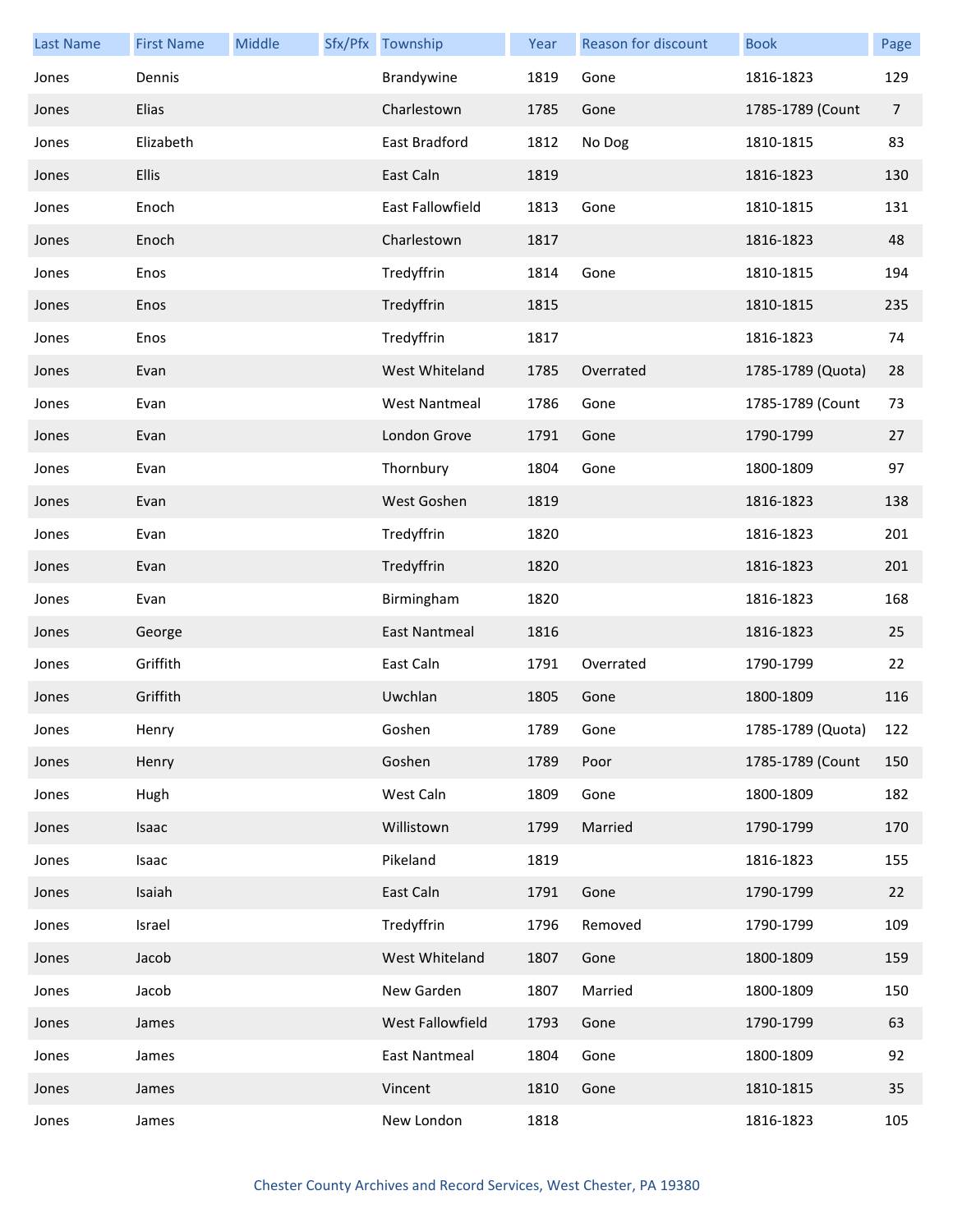| <b>Last Name</b> | <b>First Name</b> | Middle | Sfx/Pfx Township     | Year | Reason for discount | <b>Book</b>       | Page           |
|------------------|-------------------|--------|----------------------|------|---------------------|-------------------|----------------|
| Jones            | James             |        | New London           | 1819 |                     | 1816-1823         | 147            |
| Jones            | Jehu              |        | <b>Upper Darby</b>   | 1787 | Gone                | 1785-1789 (Quota) | 63             |
| Jones            | Jehu              |        | <b>Upper Darby</b>   | 1787 | Gone                | 1785-1789 (Count  | 91             |
| Jones            | Jehu              |        | <b>Upper Darby</b>   | 1789 | Gone                | 1786-1789         | 63             |
| Jones            | Jehu              |        | <b>West Nantmeal</b> | 1800 | Gone                | 1800-1809         | 13             |
| Jones            | Jehu              |        | West Caln            | 1823 |                     | 1816-1823         | 300            |
| Jones            | Jenkin            |        | Brandywine           | 1822 |                     | 1816-1823         | 255            |
| Jones            | Jesse             |        | Tredyffrin           | 1789 | Overrated           | 1785-1789 (Quota) | 136            |
| Jones            | Jesse             |        | Tredyffrin           | 1789 | Overrated           | 1785-1789 (Count  | 164            |
| Jones            | Jesse             |        | Pikeland             | 1791 | Gone                | 1790-1799         | 33             |
| Jones            | Jesse             |        | Coventry             | 1805 | Dead                | 1800-1809         | 103            |
| Jones            | Jesse             |        | Charlestown          | 1811 | Unseated land       | 1810-1815         | 48             |
| Jones            | Jesse             |        | Charlestown          | 1815 | Unseated land       | 1810-1815         | 209            |
| Jones            | Jesse             |        | Charlestown          | 1817 |                     | 1816-1823         | 48             |
| Jones            | Joanthan          |        | Uwchlan              | 1791 | Poor                | 1790-1799         | 36             |
| Jones            | Joanthan          |        | Honey Brook          | 1821 |                     | 1816-1823         | 223            |
| Jones            | Joel              |        | West Marlborough     | 1808 | Gone                | 1800-1809         | 169            |
| Jones            | Joel              |        | East Marlborough     | 1816 |                     | 1816-1823         | 18             |
| Jones            | John              |        | Kennett              | 1785 | Paid in Pennsbury   | 1785-1789 (Quota) | 11             |
| Jones            | John              |        | Coventry             | 1785 | Gone                | 1785-1789 (Count  | 4              |
| Jones            | John              |        | Pennsbury            | 1786 | Gone                | 1785-1789 (Count  | 76             |
| Jones            | John              |        | Pennsbury            | 1786 | Gone                | 1785-1789 (Quota) | 48             |
| Jones            | John              |        | Pennsbury            | 1787 | Gone                | 1786-1789         | 48             |
| Jones            | John              |        | West Whiteland       | 1788 | Overrated           | 1785-1789 (Count  | 140            |
| Jones            | John              |        | West Whiteland       | 1788 | Overrated           | 1785-1789 (Quota) | 112            |
| Jones            | John              |        | East Caln            | 1789 | Married             | 1785-1789 (Count  | 145            |
| Jones            | John              |        | East Caln            | 1789 | Married             | 1785-1789 (Quota) | 117            |
| Jones            | John              |        | Honey Brook          | 1790 | Under age           | 1790-1799         | 6              |
| Jones            | John              |        | East Caln            | 1790 | Married             | 1790-1799         | $\overline{2}$ |
| Jones            | John              |        | West Nottingham      | 1797 | Charged to land     | 1790-1799         | 125            |
| Jones            | John              |        | West Nottingham      | 1799 | Charged to land     | 1790-1799         | 164            |
| Jones            | John              |        | West Nottingham      | 1801 | Charged to land     | 1800-1809         | 32             |
| Jones            | John              |        | Charlestown          | 1811 | Gone                | 1810-1815         | 48             |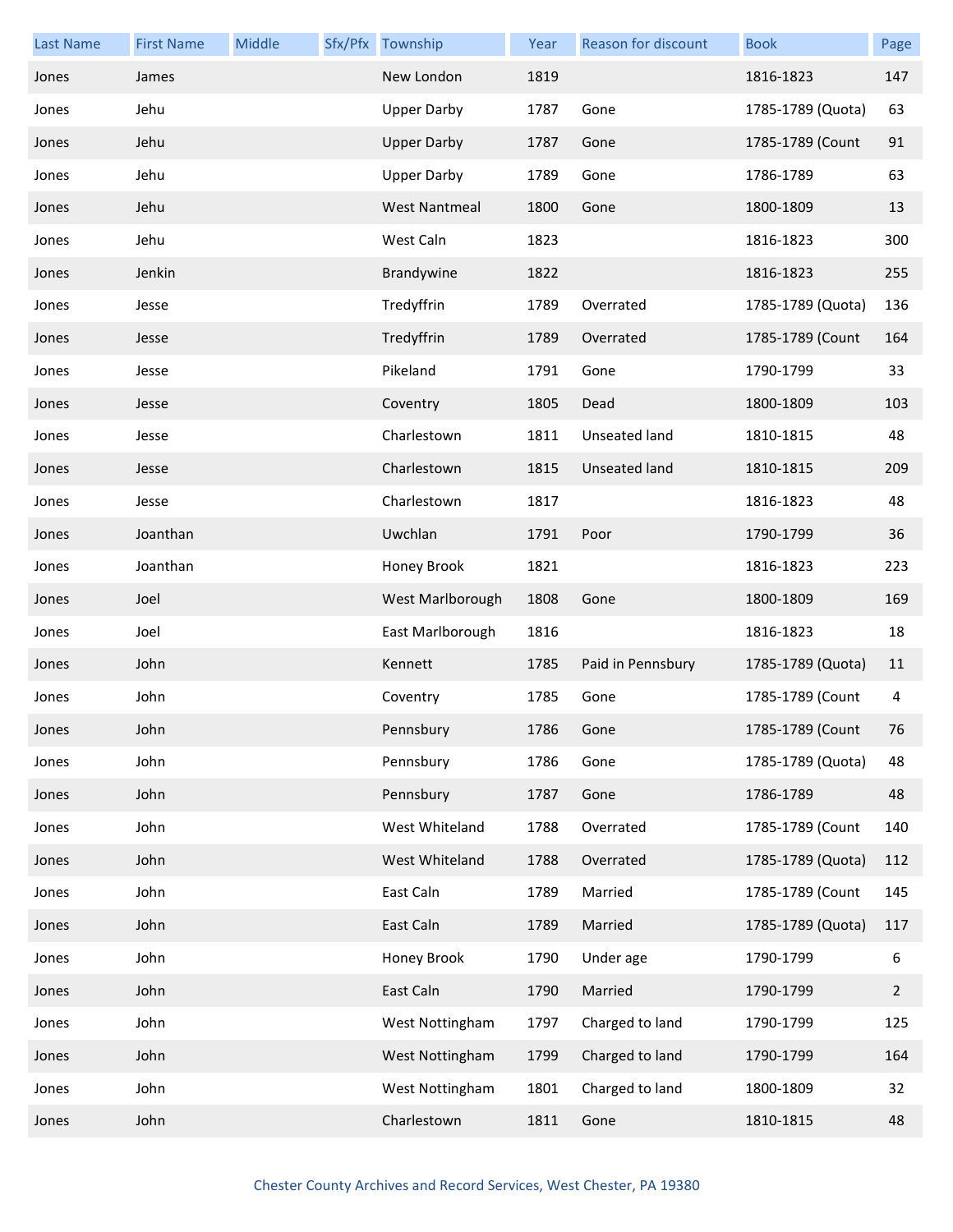| <b>Last Name</b> | <b>First Name</b> | Middle | Sfx/Pfx Township        | Year | Reason for discount | <b>Book</b>       | Page |
|------------------|-------------------|--------|-------------------------|------|---------------------|-------------------|------|
| Jones            | John              |        | Charlestown             | 1811 | Gone                | 1810-1815         | 48   |
| Jones            | John              |        | <b>East Fallowfield</b> | 1817 |                     | 1816-1823         | 51   |
| Jones            | John              |        | West Caln               | 1817 |                     | 1816-1823         | 47   |
| Jones            | John              |        | Easttown                | 1818 | No Dog              | 1816-1823         | 92   |
| Jones            | John              |        | East Fallowfield        | 1818 | Poor                | 1816-1823         | 93   |
| Jones            | John              |        | West Marlborough        | 1818 |                     | 1816-1823         | 103  |
| Jones            | John              |        | East Whiteland          | 1819 |                     | 1816-1823         | 164  |
| Jones            | John              |        | East Caln               | 1820 |                     | 1816-1823         | 172  |
| Jones            | John              |        | Coventry                | 1821 |                     | 1816-1823         | 216  |
| Jones            | John              |        | <b>West Bradford</b>    | 1822 | Paid elsewhere      | 1816-1823         | 254  |
| Jones            | John              |        | East Caln               | 1823 |                     | 1816-1823         | 299  |
| Jones            | Jonathan          |        | Uwchlan                 | 1787 | Poor                | 1785-1789 (Count  | 110  |
| Jones            | Jonathan          |        | Uwchlan                 | 1787 | Gone                | 1785-1789 (Quota) | 82   |
| Jones            | Jonathan          |        | Uwchlan                 | 1788 | Poor                | 1786-1789         | 82   |
| Jones            | Jonathan          |        | Tredyffrin              | 1791 | Gone                | 1790-1799         | 35   |
| Jones            | Jonathan          |        | Pikeland                | 1793 | Gone                | 1790-1799         | 72   |
| Jones            | Jonathan          |        | Tredyffrin              | 1793 | Gone                | 1790-1799         | 73   |
| Jones            | Jonathan          |        | Tredyffrin              | 1795 | Gone                | 1790-1799         | 91   |
| Jones            | Jonathan          |        | <b>West Nantmeal</b>    | 1796 | Poor                | 1790-1799         | 107  |
| Jones            | Jonathan          |        | Tredyffrin              | 1797 | Gone                | 1790-1799         | 129  |
| Jones            | Jonathan          |        | Tredyffrin              | 1798 | Gone                | 1790-1799         | 149  |
| Jones            | Jonathan          |        | Willistown              | 1810 | Twice taxed         | 1810-1815         | 36   |
| Jones            | Jonathan          |        | Willistown              | 1810 | No Dog              | 1810-1815         | 36   |
| Jones            | Jonathan          |        | East Nantmeal           | 1813 | Twice taxed         | 1810-1815         | 146  |
| Jones            | Jonathan          |        | West Caln               | 1814 | Error               | 1810-1815         | 167  |
| Jones            | Jonathan          |        | West Caln               | 1815 |                     | 1810-1815         | 208  |
| Jones            | Joseph            |        | Tredyffrin              | 1799 | Gone                | 1790-1799         | 168  |
| Jones            | Joseph            |        | West Nottingham         | 1800 | Charged to land     | 1800-1809         | 12   |
| Jones            | Joseph            |        | Tredyffrin              | 1800 | Gone                | 1800-1809         | 16   |
| Jones            | Joseph            |        | Tredyffrin              | 1802 | Gone                | 1800-1809         | 56   |
| Jones            | Joseph            |        | Tredyffrin              | 1803 | Gone                | 1800-1809         | 76   |
| Jones            | Joseph            |        | Tredyffrin              | 1809 | Gone                | 1800-1809         | 196  |
| Jones            | Joseph            |        | East Caln               | 1821 |                     | 1816-1823         | 214  |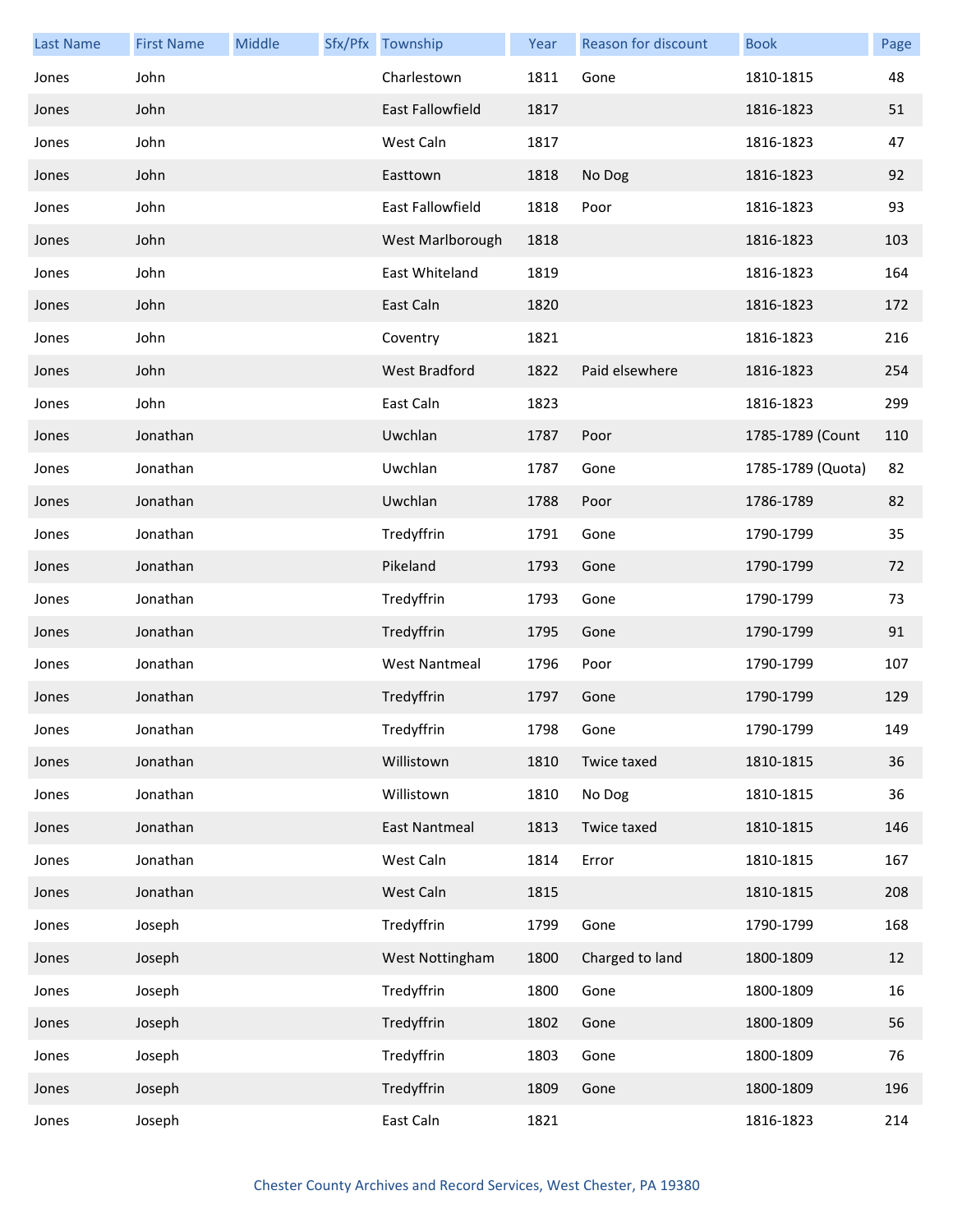| <b>Last Name</b> | <b>First Name</b> | Middle | Sfx/Pfx Township     | Year | Reason for discount | <b>Book</b>       | Page |
|------------------|-------------------|--------|----------------------|------|---------------------|-------------------|------|
| Jones            | Joseph            |        | Pikeland             | 1822 |                     | 1816-1823         | 282  |
| Jones            | Joshua            |        | Tredyffrin           | 1811 | No Dog              | 1810-1815         | 74   |
| Jones            | Joshua            |        | Tredyffrin           | 1812 | No Dog              | 1810-1815         | 114  |
| Jones            | Josiah            |        | Tredyffrin           | 1811 | No Dog              | 1810-1815         | 74   |
| Jones            | Levi              |        | Tredyffrin           | 1813 | Gone                | 1810-1815         | 154  |
| Jones            | Levi              |        | Tredyffrin           | 1816 |                     | 1816-1823         | 32   |
| Jones            | Lewis             |        | Pennsbury            | 1785 | Poor                | 1785-1789 (Count  | 20   |
| Jones            | Lewis             |        | Pennsbury            | 1785 | Poor                | 1785-1789 (Quota) | 20   |
| Jones            | Lewis             |        | Uwchlan              | 1808 | Gone                | 1800-1809         | 176  |
| Jones            | Lewis             |        | Uwchlan              | 1809 | Gone                | 1800-1809         | 196  |
| Jones            | Malachi           |        | East Whiteland       | 1789 | Charged to land     | 1785-1789 (Quota) | 139  |
| Jones            | Malachi           |        | East Whiteland       | 1791 | Charged to land     | 1790-1799         | 38   |
| Jones            | Malachia          |        | East Whiteland       | 1789 | Charged to land     | 1785-1789 (Count  | 168  |
| Jones            | Margaret          |        | Radnor               | 1785 | Poor                | 1785-1789 (Count  | 22   |
| Jones            | Margaret          |        | Radnor               | 1785 | Poor                | 1785-1789 (Quota) | 22   |
| Jones            | Margaret          |        | Radnor               | 1786 | Poor                | 1786-1789         | 22   |
| Jones            | Margaret          |        | Radnor               | 1786 | Poor                | 1785-1789 (Count  | 50   |
| Jones            | Margaret          |        | Radnor               | 1786 | Poor                | 1785-1789 (Quota) | 50   |
| Jones            | Margaret          |        | Radnor               | 1789 | Poor                | 1785-1789 (Count  | 163  |
| Jones            | Margaret          |        | Radnor               | 1789 | Poor                | 1785-1789 (Quota) | 140  |
| Jones            | Mary              |        | West Nantmeal        | 1785 | Charged to land     | 1785-1789 (Quota) | 17   |
| Jones            | Mary              |        | <b>West Nantmeal</b> | 1786 | Poor                | 1785-1789 (Count  | 45   |
| Jones            | Mary              |        | <b>West Nantmeal</b> | 1787 | Poor                | 1786-1789         | 17   |
| Jones            | Moses             |        | Westtown             | 1811 | No Dog              | 1810-1815         | 77   |
| Jones            | Nathaniel         |        | Tredyffrin           | 1821 |                     | 1816-1823         | 243  |
| Jones            | Paul              |        | Uwchlan              | 1819 |                     | 1816-1823         | 160  |
| Jones            | Philip            |        | Uwchlan              | 1785 | Gone                | 1785-1789 (Quota) | 26   |
| Jones            | Philip            |        | Uwchlan              | 1785 | Gone                | 1785-1789 (Count  | 25   |
| Jones            | Richard           |        | Charlestown          | 1789 | Poor                | 1785-1789 (Count  | 146  |
| Jones            | Richard           |        | Charlestown          | 1789 | Poor                | 1785-1789 (Quota) | 118  |
| Jones            | Richard           |        | West Whiteland       | 1818 |                     | 1816-1823         | 123  |
| Jones            | Richard           |        | East Caln            | 1820 |                     | 1816-1823         | 172  |
| Jones            | Richard           |        | East Caln            | 1822 |                     | 1816-1823         | 256  |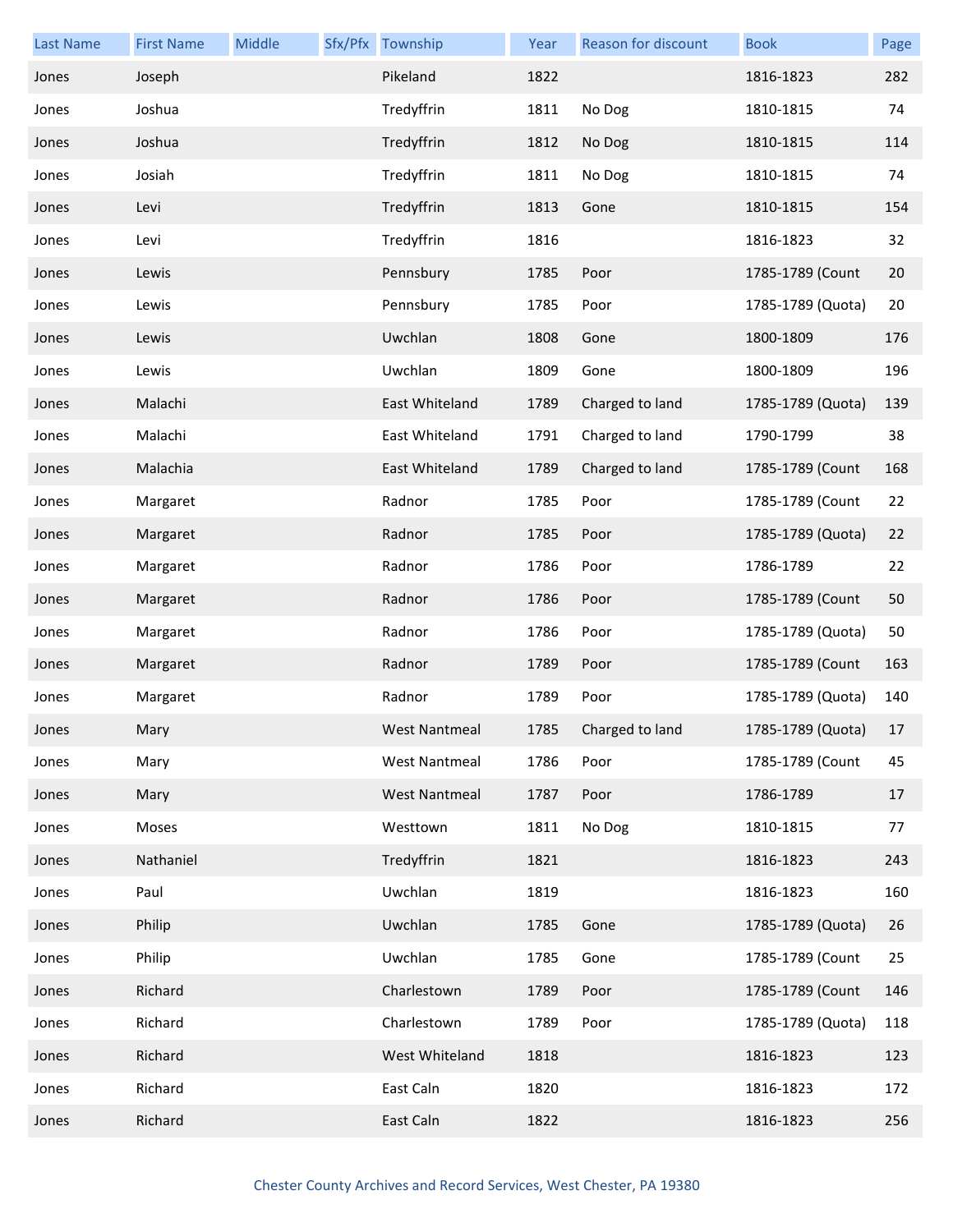| <b>Last Name</b> | <b>First Name</b> | Middle | Sfx/Pfx Township | Year | Reason for discount    | <b>Book</b>       | Page |
|------------------|-------------------|--------|------------------|------|------------------------|-------------------|------|
| Jones            | Robert            |        | Londonderry      | 1798 | Gone                   | 1790-1799         | 140  |
| Jones            | Samuel            |        | Uwchlan          | 1785 | Gone                   | 1785-1789 (Count  | 25   |
| Jones            | Samuel            |        | East Caln        | 1786 | Gone                   | 1785-1789 (Count  | 62   |
| Jones            | Samuel            |        | East Caln        | 1786 | Gone                   | 1785-1789 (Quota) | 34   |
| Jones            | Samuel            |        | East Caln        | 1786 | Not found              | 1785-1789 (Count  | 34   |
| Jones            | Samuel            |        | East Caln        | 1788 | Not found              | 1786-1789         | 6    |
| Jones            | Samuel            |        | East Caln        | 1788 | Gone                   | 1786-1789         | 34   |
| Jones            | Samuel            |        | Pikeland         | 1788 | Gone                   | 1785-1789 (Quota) | 104  |
| Jones            | Samuel            |        | Pikeland         | 1788 | Gone                   | 1785-1789 (Count  | 132  |
| Jones            | Samuel            |        | Coventry         | 1791 | Gone                   | 1790-1799         | 23   |
| Jones            | Samuel            |        | Coventry         | 1792 | Gone                   | 1790-1799         | 42   |
| Jones            | Samuel            |        | Coventry         | 1793 | Gone                   | 1790-1799         | 61   |
| Jones            | Samuel            |        | Pikeland         | 1797 | Taxed for land         | 1790-1799         | 127  |
| Jones            | Samuel            |        | Tredyffrin       | 1812 | No Dog                 | 1810-1815         | 114  |
| Jones            | Samuel            |        | Tredyffrin       | 1813 | No Dog                 | 1810-1815         | 154  |
| Jones            | Samuel            |        | Tredyffrin       | 1815 | No Dog                 | 1810-1815         | 235  |
| Jones            | Samuel            |        | East Whiteland   | 1818 |                        | 1816-1823         | 122  |
| Jones            | Samuel            |        | Tredyffrin       | 1820 |                        | 1816-1823         | 201  |
| Jones            | Samuel            |        | Birmingham       | 1823 | Overcharged            | 1816-1823         | 295  |
| Jones            | Samuel            | Ρ.     | East Whiteland   | 1818 |                        | 1816-1823         | 122  |
| Jones            | Sarah             |        | East Fallowfield | 1796 | Error                  | 1790-1799         | 118  |
| Jones            | Sarah             |        | East Fallowfield | 1810 | Dog Killed             | 1810-1815         | 10   |
| Jones            | Spencer           |        | East Whiteland   | 1809 | Under age              | 1800-1809         | 198  |
| Jones            | Spicer            |        | East Whiteland   | 1819 | No Dog                 | 1816-1823         | 164  |
| Jones            | Spicer            |        | East Whiteland   | 1820 |                        | 1816-1823         | 206  |
| Jones            | Stephen           |        | West Whiteland   | 1790 | Not found              | 1790-1799         | 19   |
| Jones            | Stephen           |        | East Nantmeal    | 1790 | Paid elsewhere         | 1790-1799         | 12   |
| Jones            | Stephen           |        | East Nantmeal    | 1791 | Paid in West Whiteland | 1790-1799         | 32   |
| Jones            | Stephen           |        | East Nantmeal    | 1793 | Gone                   | 1790-1799         | 70   |
| Jones            | Stephen           |        | East Nantmeal    | 1798 | Gone                   | 1790-1799         | 145  |
| Jones            | Stephen           |        | East Nantmeal    | 1806 | Paid in Willistown     | 1800-1809         | 132  |
| Jones            | Stephen           |        | Willistown       | 1810 | No Dog                 | 1810-1815         | 36   |
| Jones            | Thomas            |        | West Caln        | 1785 | Charged to land        | 1785-1789 (Count  | 6    |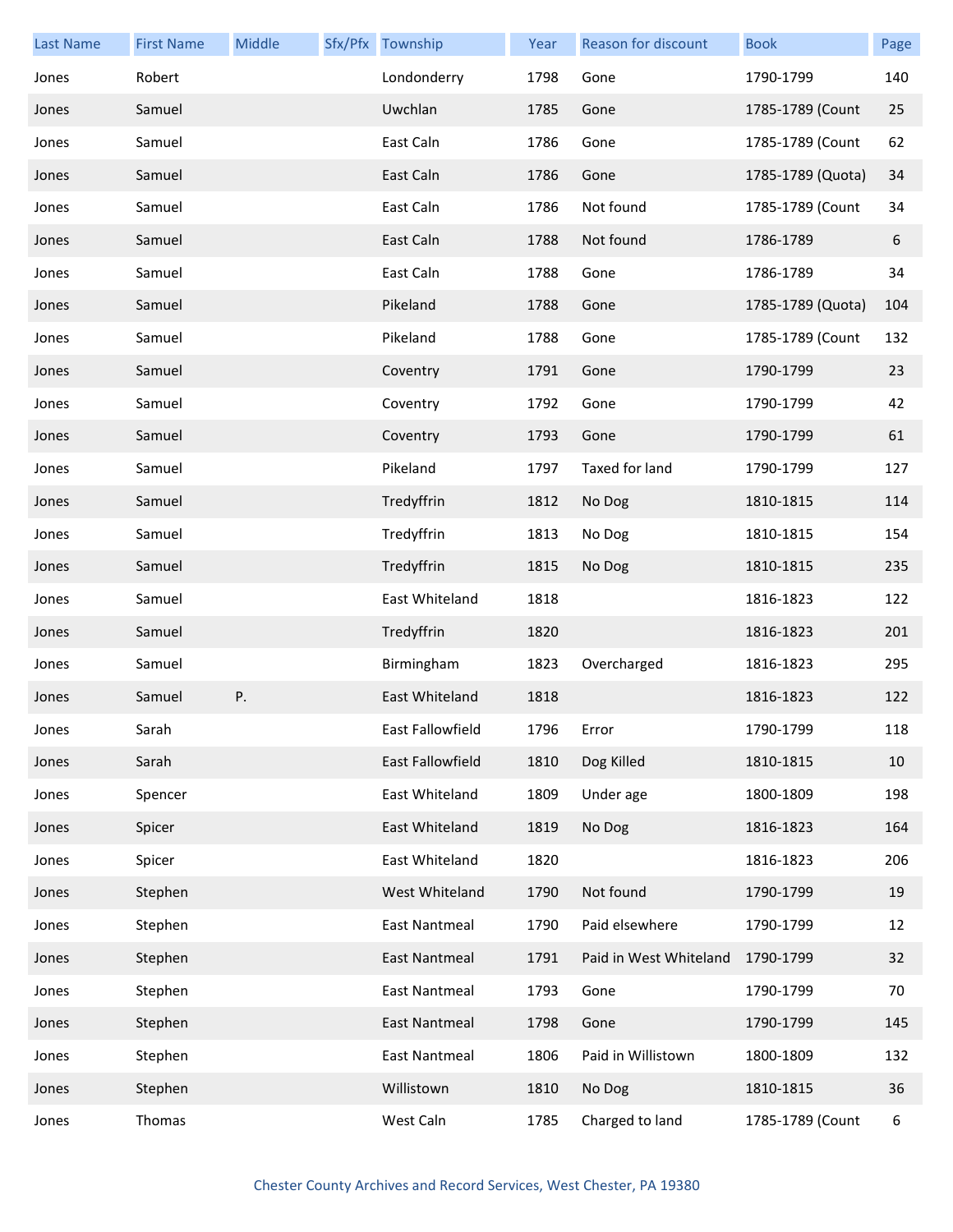| <b>Last Name</b> | <b>First Name</b> | Middle | Sfx/Pfx Township     | Year | Reason for discount | <b>Book</b>       | Page |
|------------------|-------------------|--------|----------------------|------|---------------------|-------------------|------|
| Jones            | Thomas            |        | West Caln            | 1785 | Charged to land     | 1785-1789 (Quota) | 6    |
| Jones            | Thomas            |        | West Caln            | 1786 | Charged to land     | 1785-1789 (Count  | 62   |
| Jones            | Thomas            |        | West Caln            | 1786 | Charged to land     | 1785-1789 (Count  | 34   |
| Jones            | Thomas            |        | West Caln            | 1786 | Charged to land     | 1785-1789 (Quota) | 35   |
| Jones            | Thomas            |        | West Caln            | 1787 | Charged to land     | 1785-1789 (Quota) | 62   |
| Jones            | Thomas            |        | West Caln            | 1787 | Charged to land     | 1786-1789         | 62   |
| Jones            | Thomas            |        | West Caln            | 1787 | Charged to land     | 1785-1789 (Count  | 90   |
| Jones            | Thomas            |        | West Caln            | 1788 | In Germantown       | 1786-1789         | 34   |
| Jones            | Thomas            |        | <b>Upper Darby</b>   | 1788 | Gone                | 1785-1789 (Quota) | 91   |
| Jones            | Thomas            |        | West Caln            | 1788 | Charged to land     | 1786-1789         | 6    |
| Jones            | Thomas            |        | West Caln            | 1788 | Charged to land     | 1785-1789 (Quota) | 90   |
| Jones            | Thomas            |        | <b>Upper Darby</b>   | 1788 | Gone                | 1785-1789 (Count  | 119  |
| Jones            | Thomas            |        | West Caln            | 1788 | Charged to land     | 1785-1789 (Count  | 118  |
| Jones            | Thomas            |        | <b>Upper Darby</b>   | 1789 | Gone                | 1785-1789 (Quota) | 120  |
| Jones            | Thomas            |        | <b>Upper Darby</b>   | 1789 | Gone                | 1785-1789 (Count  | 148  |
| Jones            | Thomas            |        | Uwchlan              | 1803 | Gone                | 1800-1809         | 77   |
| Jones            | Thomas            |        | East Whiteland       | 1807 | Gone                | 1800-1809         | 158  |
| Jones            | Thomas            |        | Tredyffrin           | 1814 | Gone                | 1810-1815         | 194  |
| Jones            | Thomas            |        | East Caln            | 1814 | Gone                | 1810-1815         | 166  |
| Jones            | Thomas            |        | East Whiteland       | 1815 | Gone                | 1810-1815         | 240  |
| Jones            | Thomas            |        | Tredyffrin           | 1820 |                     | 1816-1823         | 201  |
| Jones            | Thomas            |        | East Goshen          | 1823 |                     | 1816-1823         | 306  |
| Jones            | William           |        | Springfield          | 1786 | Poor                | 1785-1789 (Count  | 79   |
| Jones            | William           |        | <b>West Nantmeal</b> | 1786 | Gone                | 1785-1789 (Count  | 73   |
| Jones            | William           |        | <b>West Nantmeal</b> | 1786 | Ran away            | 1785-1789 (Count  | 45   |
| Jones            | William           |        | <b>West Nantmeal</b> | 1786 | Gone                | 1785-1789 (Quota) | 45   |
| Jones            | William           |        | Springfield          | 1787 | Poor                | 1786-1789         | 51   |
| Jones            | William           |        | <b>West Nantmeal</b> | 1787 | Ran away            | 1786-1789         | 17   |
| Jones            | William           |        | East Nottingham      | 1788 | Poor                | 1785-1789 (Quota) | 102  |
| Jones            | William           |        | East Nottingham      | 1788 | Poor                | 1785-1789 (Count  | 130  |
| Jones            | William           |        | East Bradford        | 1789 | Gone                | 1785-1789 (Count  | 142  |
| Jones            | William           |        | East Whiteland       | 1789 | Charged to land     | 1785-1789 (Count  | 168  |
| Jones            | William           |        | East Whiteland       | 1789 | Charged to land     | 1785-1789 (Quota) | 139  |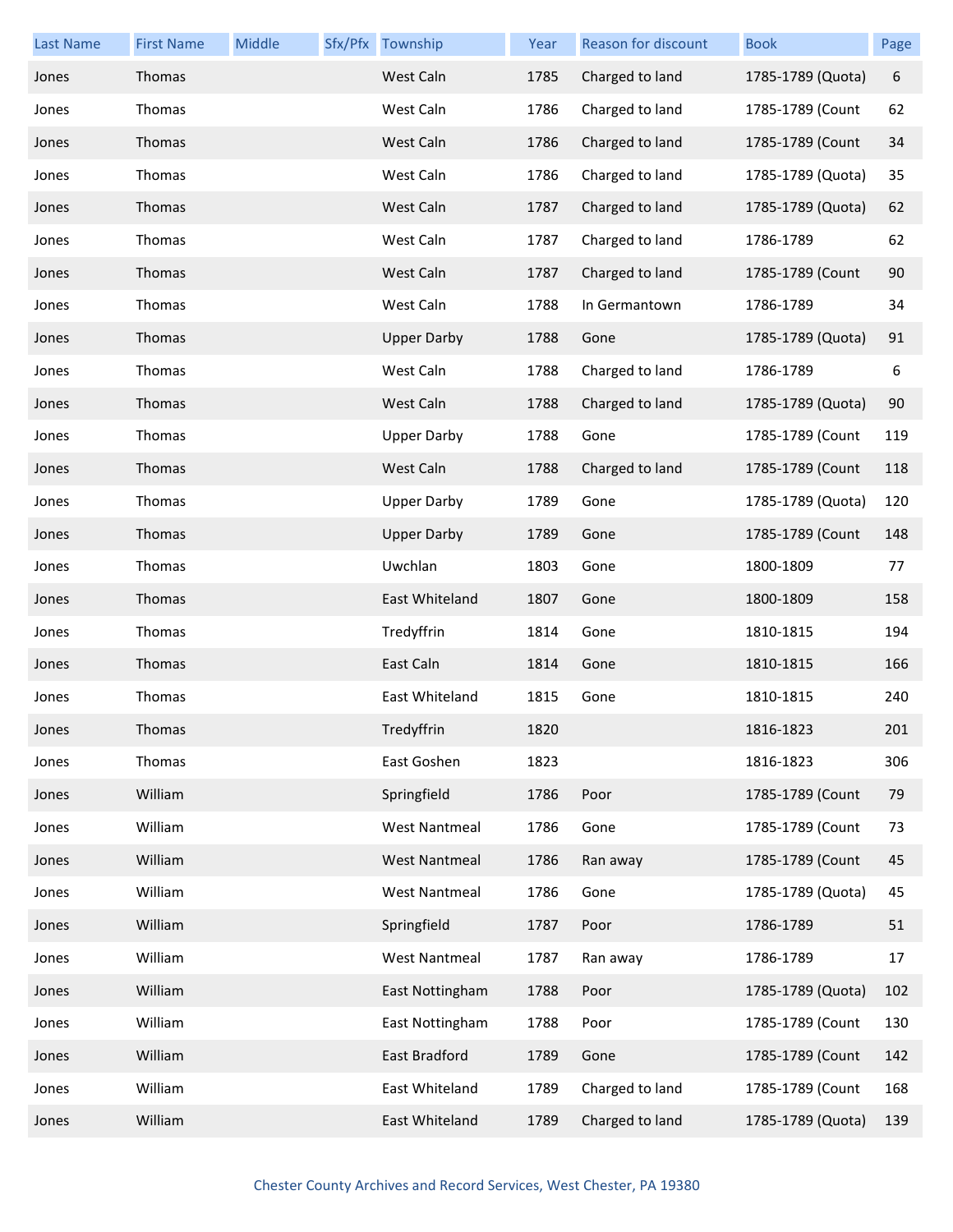| <b>Last Name</b> | <b>First Name</b> | Middle | Sfx/Pfx Township        | Year | <b>Reason for discount</b> | <b>Book</b>       | Page         |
|------------------|-------------------|--------|-------------------------|------|----------------------------|-------------------|--------------|
| Jones            | William           |        | East Bradford           | 1789 | Gone                       | 1785-1789 (Quota) | 114          |
| Jones            | William           |        | East Nottingham         | 1799 | Gone                       | 1790-1799         | 164          |
| Jones            | William           |        | Birmingham              | 1800 | Gone                       | 1800-1809         | $\mathbf{1}$ |
| Jones            | William           |        | Goshen                  | 1800 | Gone                       | 1800-1809         | 6            |
| Jones            | William           |        | East Nottingham         | 1802 | Gone                       | 1800-1809         | 51           |
| Jones            | William           |        | <b>East Fallowfield</b> | 1813 | Gone                       | 1810-1815         | 131          |
| Jones            | William           |        | East Whiteland          | 1813 | Gone                       | 1810-1815         | 159          |
| Jones            | William           |        | Tredyffrin              | 1814 | Enlisted                   | 1810-1815         | 194          |
| Jones            | William           |        | Coventry                | 1814 | Gone                       | 1810-1815         | 169          |
| Jones            | William           |        | Tredyffrin              | 1814 | Gone                       | 1810-1815         | 194          |
| Jones            | William           |        | Coventry                | 1815 | Gone                       | 1810-1815         | 210          |
| Jones            | William           |        | Coventry                | 1815 | No Dog                     | 1810-1815         | 210          |
| Jones            | William           |        | Charlestown             | 1815 |                            | 1810-1815         | 209          |
| Jones            | William           |        | <b>West Bradford</b>    | 1816 |                            | 1816-1823         | $\mathbf{3}$ |
| Jones            | William           |        | Tredyffrin              | 1817 |                            | 1816-1823         | 74           |
| Jones            | William           |        | Tredyffrin              | 1818 |                            | 1816-1823         | 116          |
| Jones            | William           |        | Tredyffrin              | 1819 |                            | 1816-1823         | 158          |
| Jones            | William           |        | Tredyffrin              | 1821 |                            | 1816-1823         | 243          |
| Jones            | William           |        | West Whiteland          | 1821 |                            | 1816-1823         | 250          |
| Jones            | William           |        | Willistown              | 1821 |                            | 1816-1823         | 247          |
| Jones            | William           |        | Charlestown             | 1821 |                            | 1816-1823         | 217          |
| Jordan           | Ephraim           |        | London Britain          | 1788 | New Castle County          | 1785-1789 (Count  | 125          |
| Jordan           | Ephraim           |        | London Britain          | 1788 | New Castle County          | 1785-1789 (Quota) | 97           |
| Jordan           | Foulk             |        | Middletown              | 1786 | Gone                       | 1785-1789 (Quota) | 42           |
| Jordan           | Frederick         |        | Middletown              | 1786 | Gone                       | 1785-1789 (Count  | 42           |
| Jordan           | Frederick         |        | Uwchlan                 | 1788 | Gone                       | 1785-1789 (Count  | 138          |
| Jordan           | Frederick         |        | Uwchlan                 | 1788 | Gone                       | 1785-1789 (Quota) | 110          |
| Jordan           | James             |        | New London              | 1786 | Gone                       | 1785-1789 (Count  | 46           |
| Jordan           | James             |        | New London              | 1786 | Gone                       | 1785-1789 (Quota) | 46           |
| Jordan           | James             |        | New London              | 1787 | Gone                       | 1786-1789         | 18           |
| Jordan           | James             |        | Willistown              | 1822 |                            | 1816-1823         | 289          |
| Jordan           | James             |        | Tredyffrin              | 1823 |                            | 1816-1823         | 334          |
| Jordan           | James             |        | Willistown              | 1823 |                            | 1816-1823         | 332          |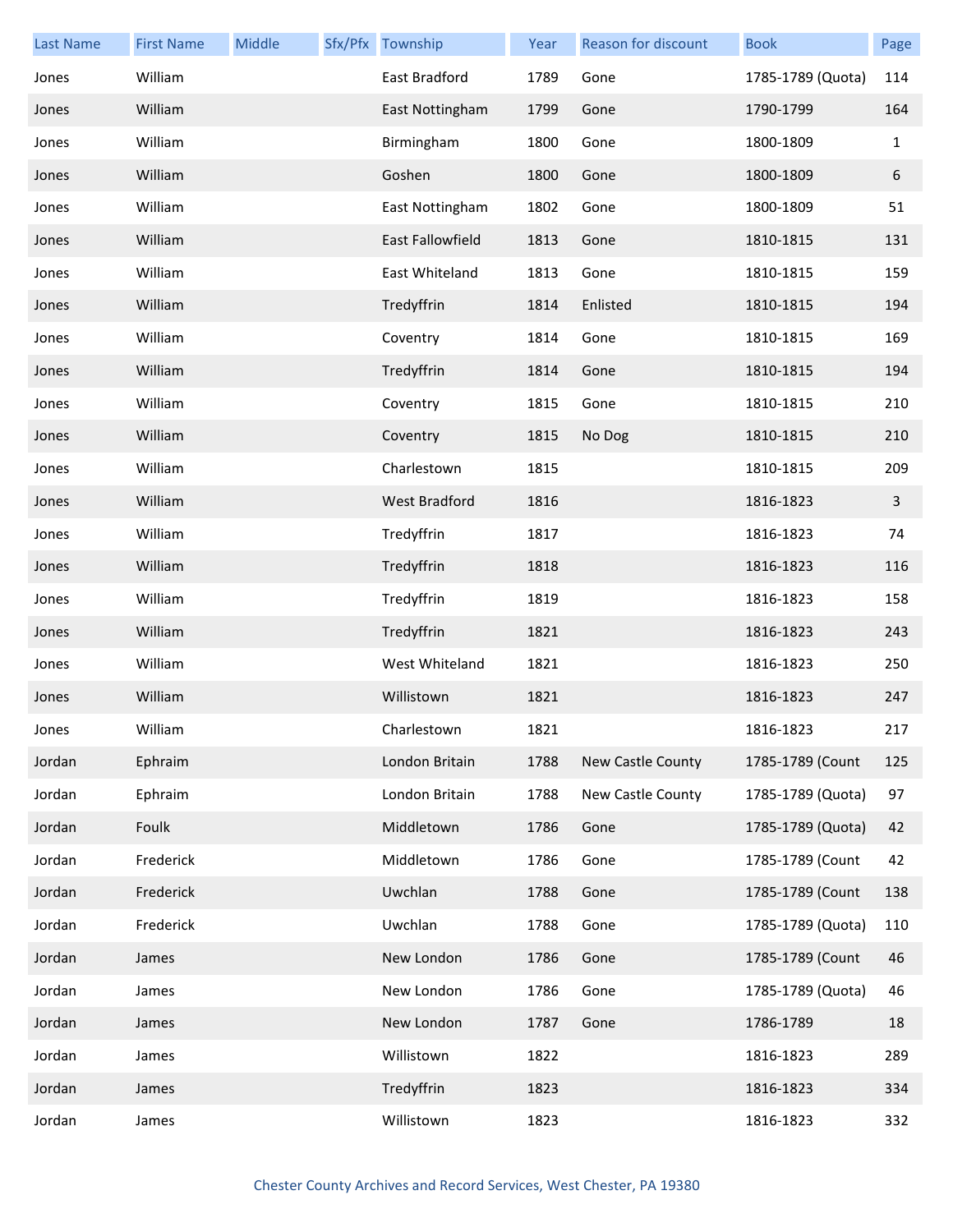| <b>Last Name</b> | <b>First Name</b> | Middle | Sfx/Pfx Township        | Year | <b>Reason for discount</b>                | <b>Book</b>       | Page             |
|------------------|-------------------|--------|-------------------------|------|-------------------------------------------|-------------------|------------------|
| Jordan           | John              |        | West Marlborough        | 1814 | Gone                                      | 1810-1815         | 180              |
| Jordan           | John              |        | New London              | 1821 |                                           | 1816-1823         | 231              |
| Jordan           | Levi              |        | East Bradford           | 1820 |                                           | 1816-1823         | 169              |
| Jordan           | Thomas            |        | East Marlborough        | 1803 | Gone                                      | 1800-1809         | 69               |
| Jordan           | Thomas            |        | West Marlborough        | 1807 | Paid in East Fallowfield                  | 1800-1809         | 149              |
| Jordan           | Thomas            |        | New Garden              | 1810 | Gone                                      | 1810-1815         | 22               |
| Jorden           | John              |        | Brandywine              | 1810 |                                           | 1810-1815         | 4                |
| Jordon           | Frederick         |        | Middletown              | 1787 | Gone                                      | 1786-1789         | 14               |
| Jordon           | Sarah             |        | East Fallowfield        | 1812 | No Dog                                    | 1810-1815         | 91               |
| Jourdan          | Thomas            |        | New Garden              | 1789 | Poor                                      | 1785-1789 (Count  | 156              |
| Jourdan          | Thomas            |        | New Garden              | 1789 |                                           | 1785-1789 (Quota) | 128              |
| Juard            | Robert            |        | <b>East Fallowfield</b> | 1805 | Not found                                 | 1800-1809         | 104              |
| Junken           | Benjamin          |        | Vincent                 | 1811 | Cripple                                   | 1810-1815         | 76               |
| Junken           | David             |        | Easttown                | 1813 | Mistake                                   | 1810-1815         | 130              |
| Junken           | John              |        | Easttown                | 1786 | Overrated                                 | 1785-1789 (Quota) | 37               |
| Junken           | Samuel            |        | Easttown                | 1785 | Charged to land of Wido 1785-1789 (Quota) |                   | 9                |
| Junken           | Samuel            |        | Easttown                | 1786 | Charged to land                           | 1785-1789 (Count  | 65               |
| Junken           | Samuel            |        | Easttown                | 1786 | Charged to land                           | 1785-1789 (Quota) | 37               |
| Junken           | Samuel            |        | Easttown                | 1786 | Charged to land                           | 1785-1789 (Quota) | 37               |
| Junken           | Samuel            |        | Easttown                | 1787 | Poor                                      | 1785-1789 (Quota) | 65               |
| Junken           | Samuel            |        | Easttown                | 1787 | Poor                                      | 1785-1789 (Count  | 92               |
| Junkin           | John              |        | Easttown                | 1786 | Overrated                                 | 1785-1789 (Count  | 37               |
| Junkin           | John              |        | Easttown                | 1787 | Overrated                                 | 1786-1789         | $\boldsymbol{9}$ |
| Junkin           | Samuel            |        | Easttown                | 1786 | Charged to land                           | 1785-1789 (Count  | 37               |
| Junkin           | Samuel            |        | Easttown                | 1787 | Charged to land                           | 1786-1789         | 37               |
| Junkin           | Samuel            |        | Easttown                | 1787 | Charged to land                           | 1786-1789         | 9                |
| Junkin           | Samuel            |        | Easttown                | 1788 | Poor                                      | 1786-1789         | 64               |
| Jury             | Owen              |        | Vincent                 | 1785 | Poor                                      | 1785-1789 (Quota) | 25               |
| Jury             | Owen              |        | Vincent                 | 1785 | Poor                                      | 1785-1789 (Count  | 26               |
| Jury             | Owen              |        | Vincent                 | 1786 | Gone                                      | 1785-1789 (Count  | 53               |
| Jury             | Owen              |        | Vincent                 | 1786 | Poor                                      | 1785-1789 (Quota) | 53               |
| Jury             | Owen              |        | Vincent                 | 1786 | Poor                                      | 1785-1789 (Count  | 81               |
| Jury             | Owen              |        | Vincent                 | 1787 | Poor                                      | 1785-1789 (Quota) | 81               |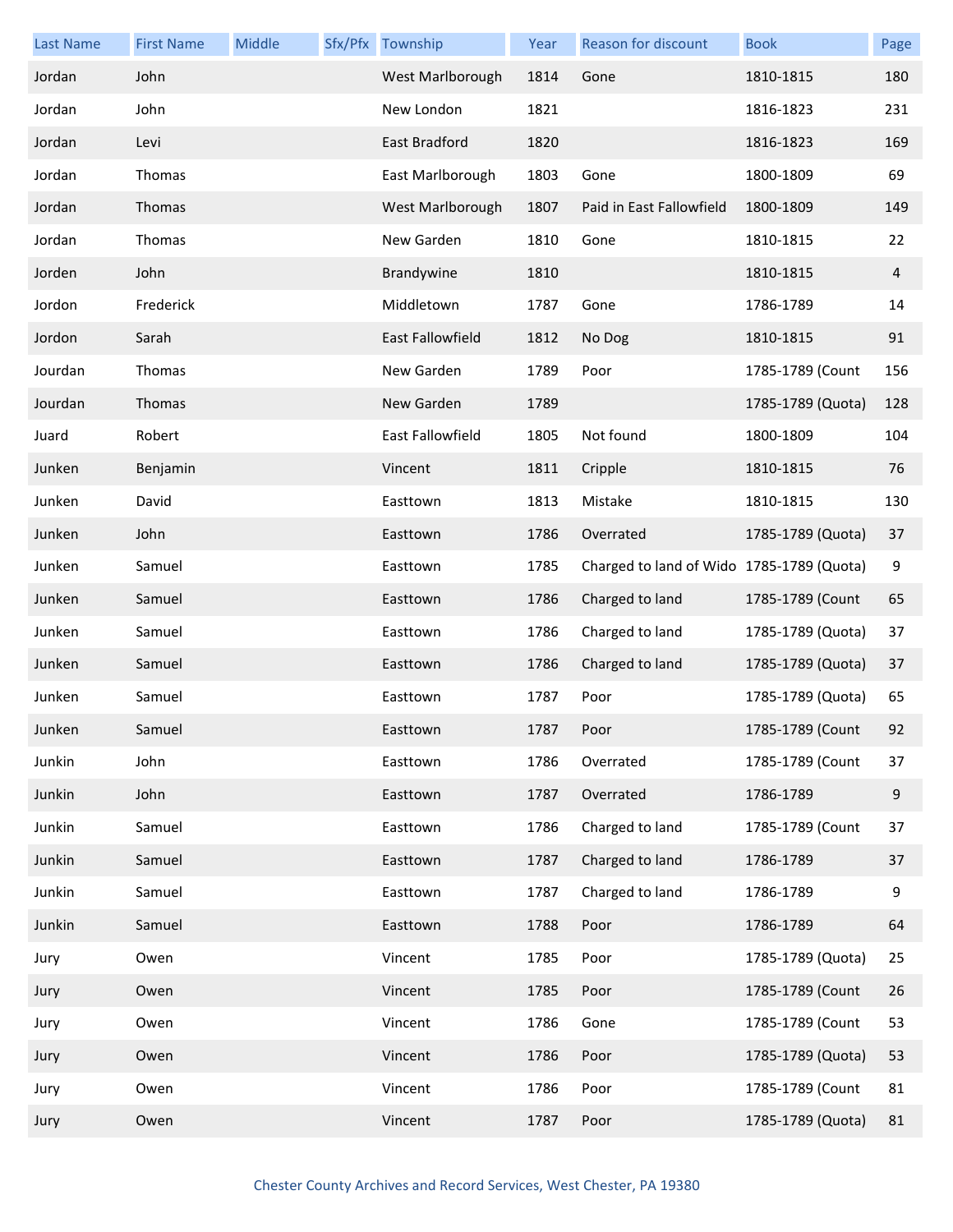| <b>Last Name</b> | <b>First Name</b> | Middle | Sfx/Pfx Township     | Year | Reason for discount  | <b>Book</b>       | Page |
|------------------|-------------------|--------|----------------------|------|----------------------|-------------------|------|
| Jury             | Owen              |        | Vincent              | 1788 | Poor                 | 1786-1789         | 53   |
| Jury             | William           |        | New Garden           | 1806 |                      | 1800-1809         | 130  |
| Justice          | William           |        | East Nantmeal        | 1807 | Gone                 | 1800-1809         | 152  |
| Kaign            | Job               |        | Tinicum              | 1786 | Poor                 | 1786-1789         | 24   |
| Kain             | Andrew            |        | West Whiteland       | 1822 |                      | 1816-1823         | 292  |
| Kain             | Hugh              |        | Thornbury            | 1788 | Gone                 | 1785-1789 (Quota) | 108  |
| Kain             | James             |        | Easttown             | 1790 | Gone                 | 1790-1799         | 4    |
| Kain             | James             |        | Londonderry          | 1805 | Gone                 | 1800-1809         | 108  |
| Kain             | John              |        | Uwchlan              | 1807 | Poor                 | 1800-1809         | 156  |
| Kain             | John              |        | <b>West Nantmeal</b> | 1808 | Gone                 | 1800-1809         | 172  |
| Kain             | John              |        | <b>West Nantmeal</b> | 1818 |                      | 1816-1823         | 110  |
| Kain             | John              |        | Uwchlan              | 1818 |                      | 1816-1823         | 118  |
| Kain             | John              |        | East Caln            | 1818 |                      | 1816-1823         | 88   |
| Kain             | Morris            |        | Tinicum              | 1788 | Paid in Kingsess     | 1785-1789 (Quota) | 108  |
| Kain             | Morris            |        | Tinicum              | 1788 | Paid in Kingsess     | 1785-1789 (Count  | 136  |
| Kain             | Moses             |        | New London           | 1789 | Paid in London Grove | 1785-1789 (Count  | 158  |
| Kain             | Moses             |        | New London           | 1789 | Paid in London Grove | 1785-1789 (Quota) | 130  |
| Kain             | Samuel            |        | <b>West Chester</b>  | 1822 |                      | 1816-1823         | 293  |
| Kain             | Thomas            |        | East Marlborough     | 1821 |                      | 1816-1823         | 228  |
| Kaingn           | James             |        | Westtown             | 1811 | Gone                 | 1810-1815         | 77   |
| Kairns           | Hugh              |        | Thornbury            | 1788 | Gone                 | 1785-1789 (Count  | 136  |
| Kairns           | Peter             |        | Brandywine           | 1817 |                      | 1816-1823         | 45   |
| Kaizer           | Job               |        | Tinicum              | 1786 | Poor                 | 1785-1789 (Count  | 52   |
| Kake             | Adam              |        | Tredyffrin           | 1812 | Gone                 | 1810-1815         | 114  |
| Kallaman         | Aaron             |        | Coventry             | 1785 | Gone                 | 1785-1789 (Quota) | 4    |
| Kalogg           | William           |        | Charlestown          | 1812 | Gone                 | 1810-1815         | 88   |
| Kane             | Job               |        | Tinicum              | 1786 | Ran away             | 1785-1789 (Quota) | 52   |
| Kane             | Job               |        | Tinicum              | 1786 | Poor                 | 1785-1789 (Quota) | 52   |
| Kane             | John              |        | West Whiteland       | 1788 | Poor                 | 1785-1789 (Count  | 140  |
| Karkey           | Joseph            |        | Kennett              | 1804 | Gone                 | 1800-1809         | 87   |
| Karnahan         | John              |        | West Marlborough     | 1808 | Gone                 | 1800-1809         | 169  |
| Karr             | Thomas            |        | Goshen               | 1785 | Poor                 | 1785-1789 (Quota) | 10   |
| Kaufman          | John              |        | Uwchlan              | 1819 |                      | 1816-1823         | 160  |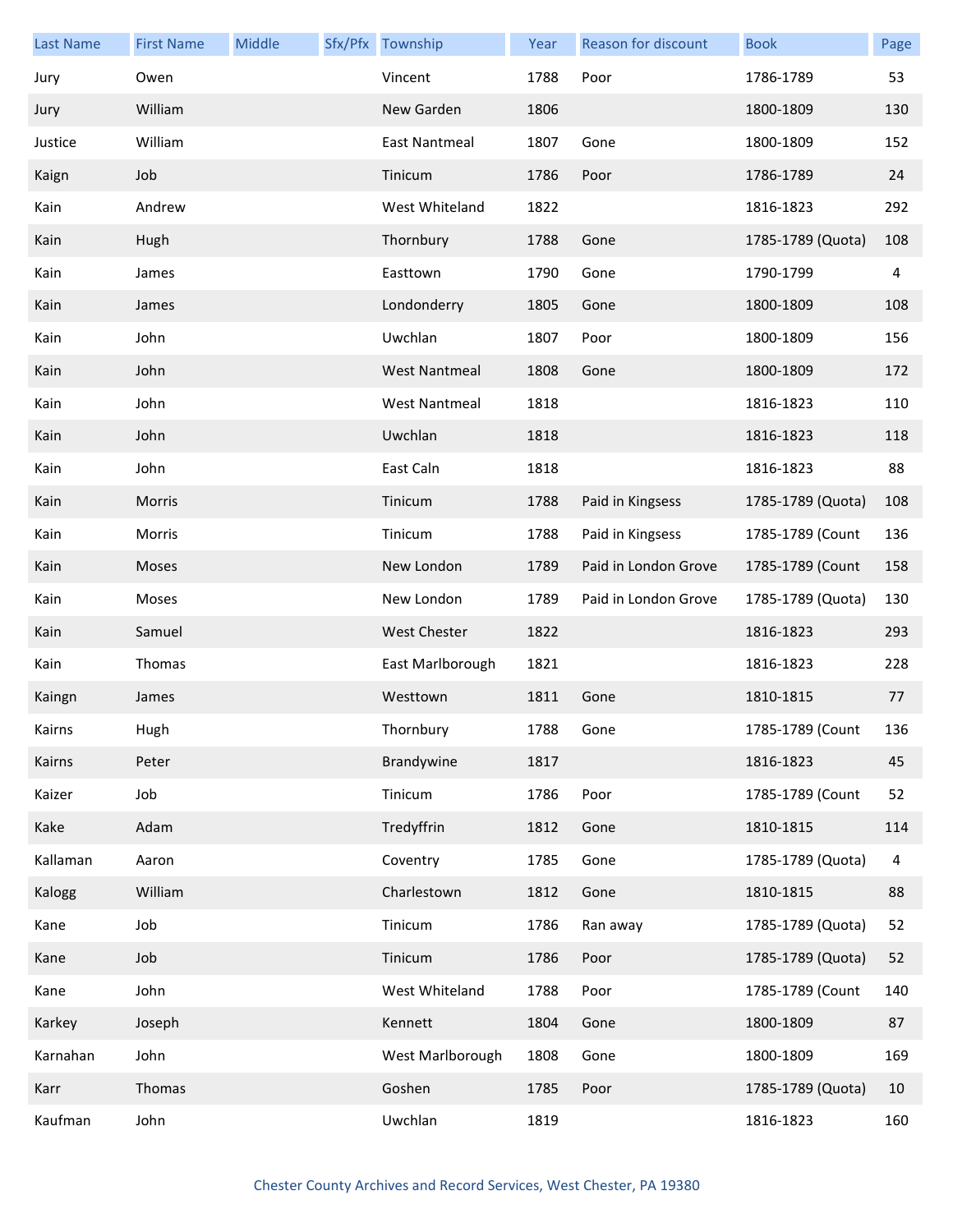| <b>Last Name</b> | <b>First Name</b> | Middle | Sfx/Pfx Township     | Year | Reason for discount               | <b>Book</b>      | Page         |
|------------------|-------------------|--------|----------------------|------|-----------------------------------|------------------|--------------|
| Keach            | Andrew            |        | Tredyffrin           | 1811 | No such man                       | 1810-1815        | 74           |
| Keagg            | Samuel            |        | Coventry             | 1798 | Gone                              | 1790-1799        | 136          |
| Kealy            | John              |        | Vincent              | 1786 | Poor                              | 1785-1789 (Count | 53           |
| Kealy            | John              |        | Vincent              | 1788 | Poor                              | 1786-1789        | 28           |
| Kean             | Dennis            |        | Tredyffrin           | 1812 | Gone                              | 1810-1815        | 114          |
| Kean             | Hugh              |        | Easttown             | 1800 | Paid in Delaware County 1800-1809 |                  | 5            |
| Kean             | James             |        | London Britain       | 1805 | Gone                              | 1800-1809        | 107          |
| Kean             | James             |        | Pikeland             | 1820 |                                   | 1816-1823        | 197          |
| Kean             | John              |        | Chester              | 1785 | Ran away                          | 1785-1789 (Count | $\mathbf{3}$ |
| Kean             | John              |        | Goshen               | 1809 | Gone                              | 1800-1809        | 185          |
| Kean             | John              |        | East Caln            | 1821 |                                   | 1816-1823        | 214          |
| Kean             | Michael           |        | Uwchlan              | 1797 | Gone                              | 1790-1799        | 130          |
| Kean             | Moses             |        | Sadsbury             | 1797 | Gone                              | 1790-1799        | 128          |
| Kean             | William           |        | East Whiteland       | 1813 | Gone                              | 1810-1815        | 159          |
| Kean             | William           |        | East Whiteland       | 1819 |                                   | 1816-1823        | 164          |
| Kearbough        | Jacob             |        | East Bradford        | 1817 |                                   | 1816-1823        | 43           |
| Keates           | Samuel            |        | Kennett              | 1820 |                                   | 1816-1823        | 182          |
| Keddy            | Robert            |        | Pennsbury            | 1807 | Gone                              | 1800-1809        | 154          |
| Kee              | George            |        | West Fallowfield     | 1805 | Gone                              | 1800-1809        | 105          |
| Keech            | John              |        | Kennett              | 1814 | Dog Dead                          | 1810-1815        | 175          |
| Keech            | John              |        | Kennett              | 1821 | Error                             | 1816-1823        | 224          |
| Keech            | John              |        | Newlin               | 1822 |                                   | 1816-1823        | 272          |
| Keech            | Nathaniel         |        | Newlin               | 1818 |                                   | 1816-1823        | 104          |
| Keech            | Robert            |        | <b>West Bradford</b> | 1821 |                                   | 1816-1823        | 212          |
| Keech            | William           |        | East Bradford        | 1798 | Paid in Goshen                    | 1790-1799        | 133          |
| Keech            | William           |        | West Bradford        | 1815 |                                   | 1810-1815        | 205          |
| Keech            | William           |        | West Bradford        | 1822 |                                   | 1816-1823        | 254          |
| Keech            | William           |        | Lower Oxford         | 1823 |                                   | 1816-1823        | 323          |
| Keeler           | Henry             |        | East Bradford        | 1815 | Gone                              | 1810-1815        | 204          |
| Keeler           | John              |        | Uwchlan              | 1788 | Gone                              | 1785-1789 (Count | 138          |
| Keeler           | John              |        | Pennsbury            | 1815 | Gone                              | 1810-1815        | 231          |
| Keeler           | John              |        | Kennett              | 1817 | Dead                              | 1816-1823        | 55           |
| Keeler           | Jonas             |        | East Marlborough     | 1788 | Poor                              | 1785-1789 (Count | 126          |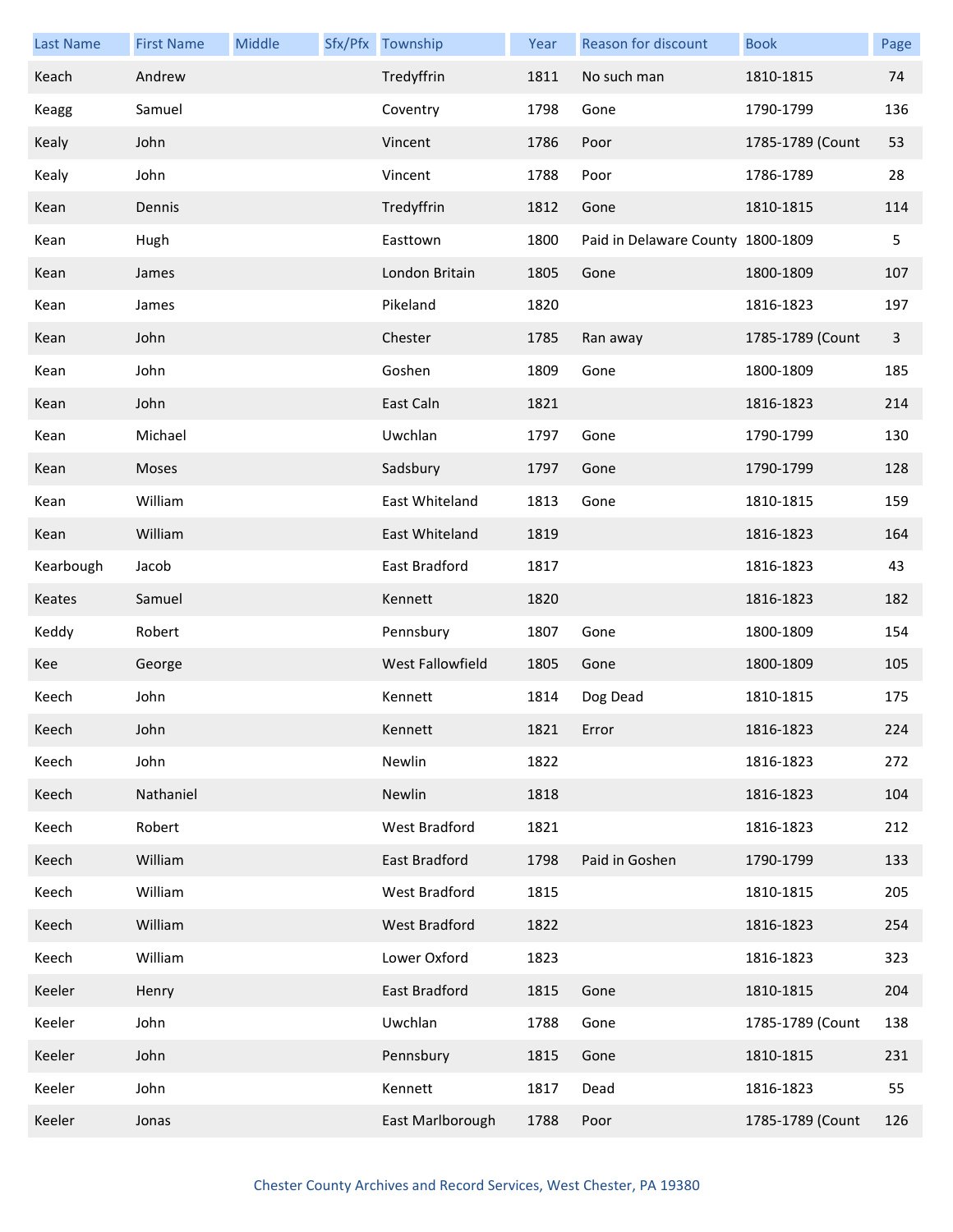| <b>Last Name</b> | <b>First Name</b> | Middle | Sfx/Pfx Township     | Year | Reason for discount               | <b>Book</b>       | Page |
|------------------|-------------------|--------|----------------------|------|-----------------------------------|-------------------|------|
| Keeler           | Jonas             |        | East Marlborough     | 1788 | Poor                              | 1785-1789 (Quota) | 98   |
| Keeler           | Jonas             |        | West Marlborough     | 1792 | Poor                              | 1790-1799         | 48   |
| Keeler           | Reuben            |        | New London           | 1818 | Dead                              | 1816-1823         | 105  |
| Keeler           | Reubin            |        | West Marlborough     | 1809 | Paid in East Marlboroug 1800-1809 |                   | 189  |
| Keely            | Israel            |        | East Whiteland       | 1820 |                                   | 1816-1823         | 206  |
| Keely            | Israel            |        | East Whiteland       | 1821 |                                   | 1816-1823         | 249  |
| Keely            | Jacob             |        | Uwchlan              | 1797 | Gone                              | 1790-1799         | 130  |
| Keely            | Jacob             |        | West Caln            | 1814 |                                   | 1810-1815         | 167  |
| Keely            | John              |        | Vincent              | 1785 | Poor                              | 1785-1789 (Quota) | 25   |
| Keely            | John              |        | Vincent              | 1786 | Poor                              | 1785-1789 (Count  | 81   |
| Keely            | John              |        | Vincent              | 1788 | Poor                              | 1786-1789         | 53   |
| Keely            | John              |        | Pikeland             | 1791 | Gone                              | 1790-1799         | 33   |
| Keely            | John              |        | Vincent              | 1799 | Poor                              | 1790-1799         | 170  |
| Keely            | John              |        | Vincent              | 1800 | Poor                              | 1800-1809         | 18   |
| Keely            | John              |        | Vincent              | 1801 | Poor                              | 1800-1809         | 37   |
| Keely            | John              |        | Vincent              | 1806 | Poor                              | 1800-1809         | 137  |
| Keely            | Mathias           |        | Vincent              | 1809 | Poor                              | 1800-1809         | 197  |
| Keely            | Matthias          |        | Uwchlan              | 1801 | Gone                              | 1800-1809         | 37   |
| Keely            | Matthias          |        | Uwchlan              | 1802 | Gone                              | 1800-1809         | 57   |
| Keely            | Matthias          |        | Vincent              | 1808 |                                   | 1800-1809         | 177  |
| Keely            | Matthias          |        | Vincent              | 1810 | Poor                              | 1810-1815         | 35   |
| Keely            | Sebastian         |        | Coventry             | 1820 |                                   | 1816-1823         | 174  |
| Keemer           | (Widow)           |        | <b>West Nantmeal</b> | 1788 | Overrated                         | 1785-1789 (Count  | 129  |
| Keemer           | James             |        | West Caln            | 1786 | Overrated                         | 1785-1789 (Quota) | 35   |
| Keemy            | Thomas            |        | <b>West Nantmeal</b> | 1820 |                                   | 1816-1823         | 194  |
| Keenan           | Edward            |        | Uwchlan              | 1785 | Poor                              | 1785-1789 (Quota) | 26   |
| Keenan           | Roger             |        | <b>West Nantmeal</b> | 1790 | Poor                              | 1790-1799         | 13   |
| Keenan           | Roger             |        | <b>West Nantmeal</b> | 1796 | Dead                              | 1790-1799         | 107  |
| Keener           | Hessian           |        | Uwchlan              | 1785 | Gone                              | 1785-1789 (Quota) | 26   |
| Keepers          | John              |        | West Marlborough     | 1820 |                                   | 1816-1823         | 187  |
| Keepers          | Samuel            |        | Concord              | 1785 | Gone                              | 1785-1789 (Quota) | 4    |
| Keepers          | Samuel            |        | East Fallowfield     | 1802 | Poor                              | 1800-1809         | 45   |
| Keepers          | Samuel            |        | East Fallowfield     | 1807 | Poor                              | 1800-1809         | 144  |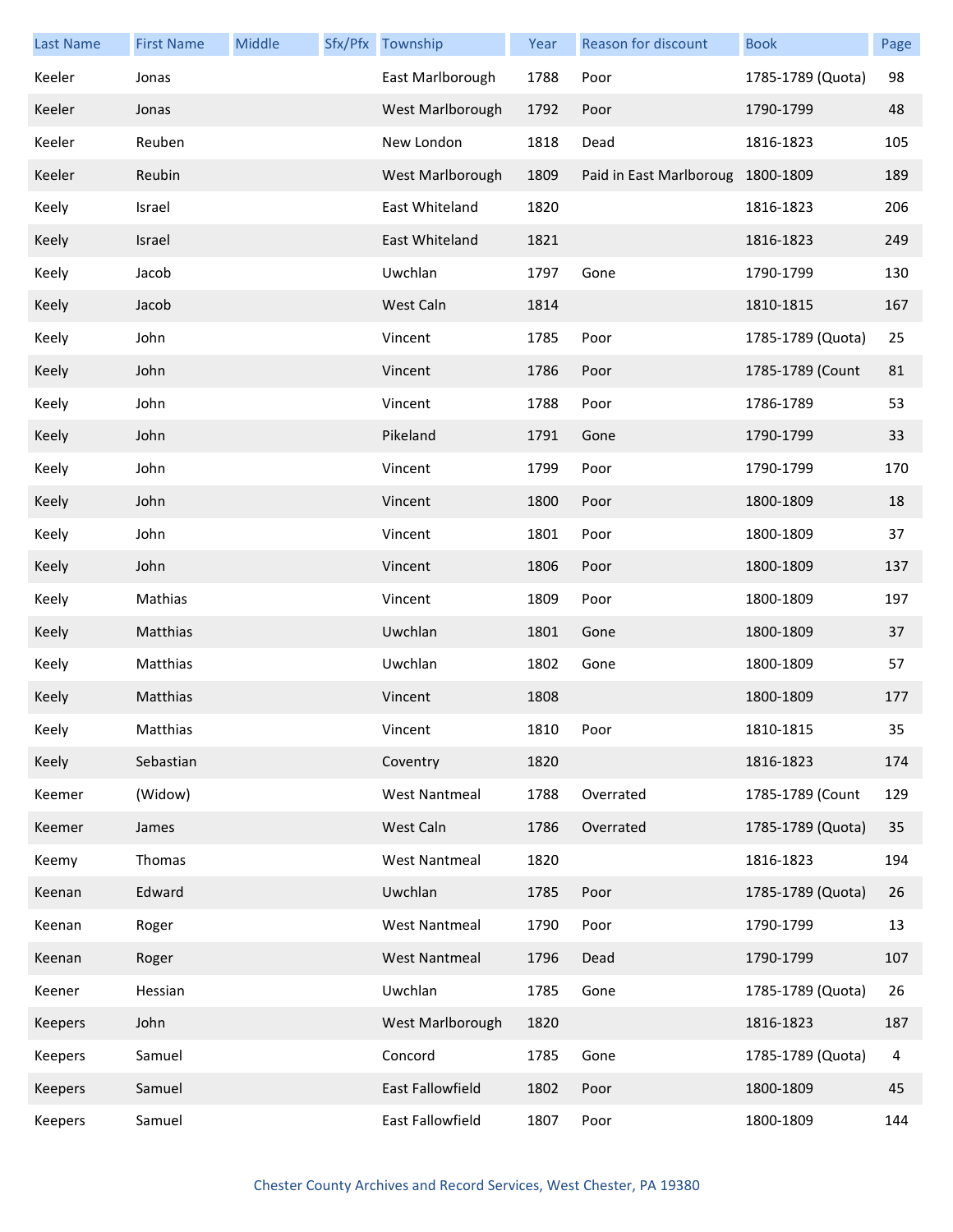| <b>Last Name</b> | <b>First Name</b> | Middle |     | Sfx/Pfx Township | Year | Reason for discount | <b>Book</b>       | Page           |
|------------------|-------------------|--------|-----|------------------|------|---------------------|-------------------|----------------|
| <b>Keepers</b>   | William           |        |     | East Bradford    | 1788 | Poor                | 1785-1789 (Quota) | 86             |
| Keepers          | William           |        |     | East Bradford    | 1788 | Gone                | 1785-1789 (Count  | 114            |
| Keery            | Hugh              |        |     | Pennsbury        | 1797 | Gone                | 1790-1799         | 128            |
| Kees             | Luke              |        |     | East Fallowfield | 1813 | Gone                | 1810-1815         | 131            |
| Keetch           | Aaron             |        |     | Newlin           | 1809 | Gone                | 1800-1809         | 189            |
| Keetch           | Robert            |        |     | East Marlborough | 1800 | Gone                | 1800-1809         | 9              |
| Keets            | Michael           |        |     | Ridley           | 1785 | Poor                | 1785-1789 (Quota) | 22             |
| Keilar           | John              |        |     | Uwchlan          | 1788 | Poor                | 1785-1789 (Quota) | 110            |
| Keily            | Conrad            |        |     | Uwchlan          | 1805 | Gone                | 1800-1809         | 116            |
| Keimes           | James             |        |     | West Caln        | 1786 | Overrated           | 1785-1789 (Count  | 34             |
| Keimes           | James             |        |     | West Caln        | 1788 | Overrated           | 1786-1789         | 6              |
| Keiter           | George            |        |     | Charlestown      | 1817 |                     | 1816-1823         | 48             |
| Keiter           | Jacob             |        |     | Coventry         | 1823 |                     | 1816-1823         | 302            |
| Keith            | Conrad            |        |     | Ridley           | 1788 | Poor                | 1785-1789 (Quota) | 106            |
| Keith            | Thomas            |        |     | Brandywine       | 1791 | Gone                | 1790-1799         | 21             |
| Keith            | Thomas            |        |     | Brandywine       | 1792 | Gone                | 1790-1799         | 40             |
| Kelbe            | Thomas            |        |     | Charlestown      | 1809 | Gone                | 1800-1809         | 183            |
| Kell             | Allen             |        |     | Goshen           | 1812 | Enlisted            | 1810-1815         | 93             |
| Kell             | Allen             |        |     | Willistown       | 1821 |                     | 1816-1823         | 247            |
| Kell             | Andrew            |        |     | Goshen           | 1796 | Poor                | 1790-1799         | 100            |
| Kell             | Andrew            |        |     | Goshen           | 1802 | Poor                | 1800-1809         | 46             |
| Kell             | Andrew            |        |     | Goshen           | 1804 | Part remitted       | 1800-1809         | 86             |
| Kell             | John              |        |     | West Marlborough | 1801 | Gone                | 1800-1809         | 29             |
| Kell             | John              |        | Jr. | East Marlborough | 1818 | Poor                | 1816-1823         | 102            |
| Kellar           | Peter             |        |     | Coventry         | 1786 | Not found           | 1785-1789 (Quota) | 32             |
| Kellar           | Peter             |        |     | Coventry         | 1786 | Not found           | 1785-1789 (Count  | 32             |
| Keller           | Benjamin          |        |     | Coventry         | 1822 |                     | 1816-1823         | 259            |
| Keller           | Daniel            |        |     | West Caln        | 1797 | Gone                | 1790-1799         | 116            |
| Keller           | Deider            |        |     | Vincent          | 1792 | Paid in Coventry    | 1790-1799         | 55             |
| Keller           | Dieter            |        |     | Vincent          | 1791 | Paid in Coventry    | 1790-1799         | 36             |
| Keller           | Peter             |        |     | Coventry         | 1788 | Not found           | 1786-1789         | $\overline{4}$ |
| Keller           | Theodore          |        |     | Coventry         | 1793 | Gone                | 1790-1799         | 61             |
| Kelley           | Benjamin          |        |     | East Nottingham  | 1810 | Overcharged         | 1810-1815         | 23             |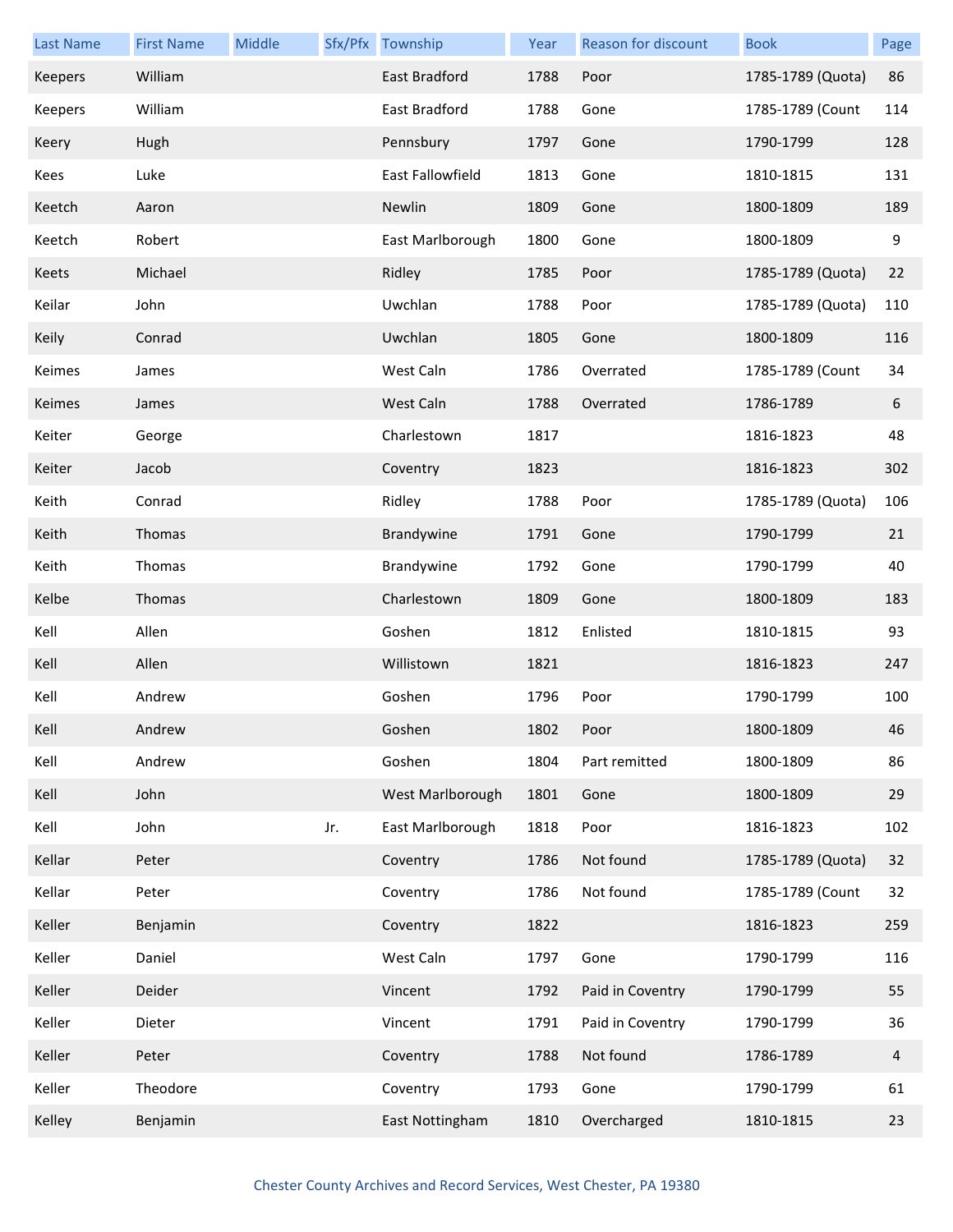| <b>Last Name</b> | <b>First Name</b> | Middle | Sfx/Pfx Township   | Year | Reason for discount | <b>Book</b>       | Page |
|------------------|-------------------|--------|--------------------|------|---------------------|-------------------|------|
| Kelley           | Edward            |        | Vincent            | 1786 | Gone                | 1786-1789         | 25   |
| Kelley           | Edward            |        | Vincent            | 1786 | Gone                | 1785-1789 (Count  | 53   |
| Kelley           | Edward            |        | Willistown         | 1787 | Gone                | 1786-1789         | 54   |
| Kelley           | Edward            |        | Vincent            | 1787 | Poor                | 1785-1789 (Quota) | 81   |
| Kelley           | John              |        | West Whiteland     | 1799 | Gone                | 1790-1799         | 172  |
| Kelley           | Johnston          |        | <b>Upper Darby</b> | 1786 | Gone                | 1785-1789 (Quota) | 35   |
| Kelley           | Philip            |        | East Nottingham    | 1812 | Dead                | 1810-1815         | 104  |
| Kelley           | Reuben            |        | East Nottingham    | 1811 | Gone                | 1810-1815         | 66   |
| Kelley           | Richard           |        | Tredyffrin         | 1810 | Gone                | 1810-1815         | 33   |
| Kelley           | Richard           |        | Tredyffrin         | 1813 | Gone                | 1810-1815         | 154  |
| Kelley           | Thomas            |        | Birmingham         | 1800 | Poor                | 1800-1809         | 1    |
| Kelly            | Abel              |        | West Nottingham    | 1822 |                     | 1816-1823         | 276  |
| Kelly            | Austin            |        | East Nottingham    | 1819 |                     | 1816-1823         | 149  |
| Kelly            | Benjamin          |        | East Nottingham    | 1816 |                     | 1816-1823         | 23   |
| Kelly            | Benjamin          |        | East Nottingham    | 1820 |                     | 1816-1823         | 191  |
| Kelly            | Bryan             |        | New Garden         | 1802 | Gone                | 1800-1809         | 51   |
| Kelly            | David             |        | East Nottingham    | 1819 |                     | 1816-1823         | 149  |
| Kelly            | David             |        | New London         | 1823 |                     | 1816-1823         | 316  |
| Kelly            | Edward            |        | Willistown         | 1786 | Gone                | 1785-1789 (Count  | 82   |
| Kelly            | Edward            |        | Vincent            | 1787 | Poor                | 1785-1789 (Count  | 109  |
| Kelly            | Edward            |        | Vincent            | 1788 | Poor                | 1786-1789         | 81   |
| Kelly            | Edward            |        | Vincent            | 1822 |                     | 1816-1823         | 288  |
| Kelly            | Hugh              |        | Springfield        | 1786 | Gone                | 1785-1789 (Count  | 79   |
| Kelly            | Hugh              |        | Sadsbury           | 1786 | Gone                | 1785-1789 (Quota) | 51   |
| Kelly            | Hugh              |        | Sadsbury           | 1787 | Gone                | 1786-1789         | 51   |
| Kelly            | James             |        | West Bradford      | 1817 |                     | 1816-1823         | 44   |
| Kelly            | James             |        | Vincent            | 1822 |                     | 1816-1823         | 288  |
| Kelly            | James             |        | Vincent            | 1823 |                     | 1816-1823         | 331  |
| Kelly            | John              |        | Goshen             | 1802 | Gone                | 1800-1809         | 46   |
| Kelly            | John              |        | East Whiteland     | 1803 | Gone                | 1800-1809         | 79   |
| Kelly            | John              |        | Tredyffrin         | 1809 |                     | 1800-1809         | 196  |
| Kelly            | John              |        | West Bradford      | 1815 |                     | 1810-1815         | 205  |
| Kelly            | John              |        | East Bradford      | 1821 |                     | 1816-1823         | 211  |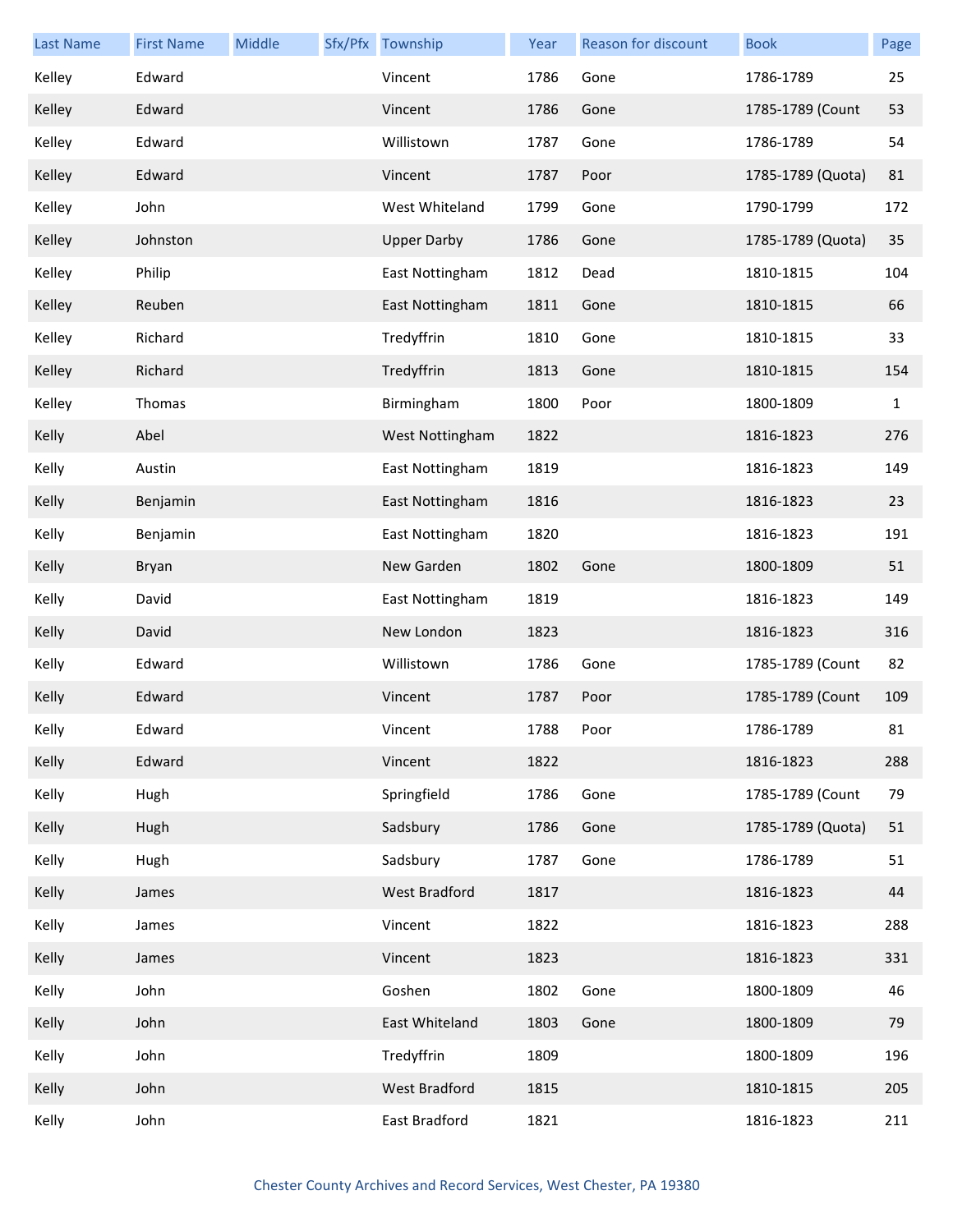| <b>Last Name</b> | <b>First Name</b> | Middle | Sfx/Pfx Township     | Year | Reason for discount | <b>Book</b>       | Page |
|------------------|-------------------|--------|----------------------|------|---------------------|-------------------|------|
| Kelly            | John              |        | West Goshen          | 1823 |                     | 1816-1823         | 307  |
| Kelly            | John              |        | East Bradford        | 1823 |                     | 1816-1823         | 296  |
| Kelly            | Johnston          |        | <b>Upper Darby</b>   | 1786 | Gone                | 1785-1789 (Count  | 35   |
| Kelly            | Johnston          |        | <b>Upper Darby</b>   | 1786 | Gone                | 1785-1789 (Count  | 63   |
| Kelly            | Joseph            |        | Lower Oxford         | 1815 | Gone                | 1810-1815         | 230  |
| Kelly            | Michael           |        | Tredyffrin           | 1821 |                     | 1816-1823         | 243  |
| Kelly            | Nancy             |        | Tredyffrin           | 1822 |                     | 1816-1823         | 285  |
| Kelly            | Richard           |        | Tredyffrin           | 1809 | Gone                | 1800-1809         | 196  |
| Kelly            | Richard           |        | Tredyffrin           | 1813 | Gone                | 1810-1815         | 154  |
| Kelly            | Robert            |        | Sadsbury             | 1786 | Gone                | 1785-1789 (Count  | 51   |
| Kelly            | Robert            |        | Sadsbury             | 1786 | Gone                | 1785-1789 (Quota) | 51   |
| Kelly            | Robert            |        | Springfield          | 1786 | Gone                | 1785-1789 (Count  | 79   |
| Kelly            | Robert            |        | Sadsbury             | 1787 | Gone                | 1786-1789         | 51   |
| Kelly            | Robert            |        | Sadsbury             | 1788 | Gone                | 1786-1789         | 23   |
| Kelly            | Robert            |        | Coventry             | 1818 | No Dog              | 1816-1823         | 91   |
| Kelly            | Samuel            |        | West Marlborough     | 1804 | Gone                | 1800-1809         | 89   |
| Kelly            | Samuel            |        | East Bradford        | 1807 | Gone                | 1800-1809         | 140  |
| Kelly            | William           |        | Goshen               | 1798 | Gone                | 1790-1799         | 138  |
| Kelly            | William           |        | East Fallowfield     | 1816 |                     | 1816-1823         | 10   |
| Kelly            | William           |        | East Fallowfield     | 1817 |                     | 1816-1823         | 51   |
| <b>Kelly</b>     | William           |        | East Whiteland       | 1818 |                     | 1816-1823         | 122  |
| Kelso            | Hugh              |        | <b>West Nantmeal</b> | 1806 | Gone                | 1800-1809         | 132  |
| Kelsoe           | Joseph            |        | East Nottingham      | 1821 |                     | 1816-1823         | 233  |
| Kelton           | D.                | M.     | London Grove         | 1819 |                     | 1816-1823         | 141  |
| Kelton           | James             |        | London Grove         | 1823 |                     | 1816-1823         | 310  |
| Kelton           | John              |        | Sadsbury             | 1785 | Gone                | 1785-1789 (Count  | 23   |
| Kelwell          | Andrew            |        | West Caln            | 1817 |                     | 1816-1823         | 47   |
| Kembo            | Predy             |        | Goshen               | 1788 | Gone                | 1785-1789 (Quota) | 94   |
| Kenagy           | John              |        | West Fallowfield     | 1822 |                     | 1816-1823         | 262  |
| Kenan            | John              |        | <b>West Nantmeal</b> | 1821 |                     | 1816-1823         | 236  |
| Kendall          | Moses             |        | Charlestown          | 1821 |                     | 1816-1823         | 217  |
| Kendel           | John              |        | East Bradford        | 1789 | Gone                | 1785-1789 (Quota) | 114  |
| Kendel           | John              |        | East Bradford        | 1789 | Gone                | 1785-1789 (Count  | 142  |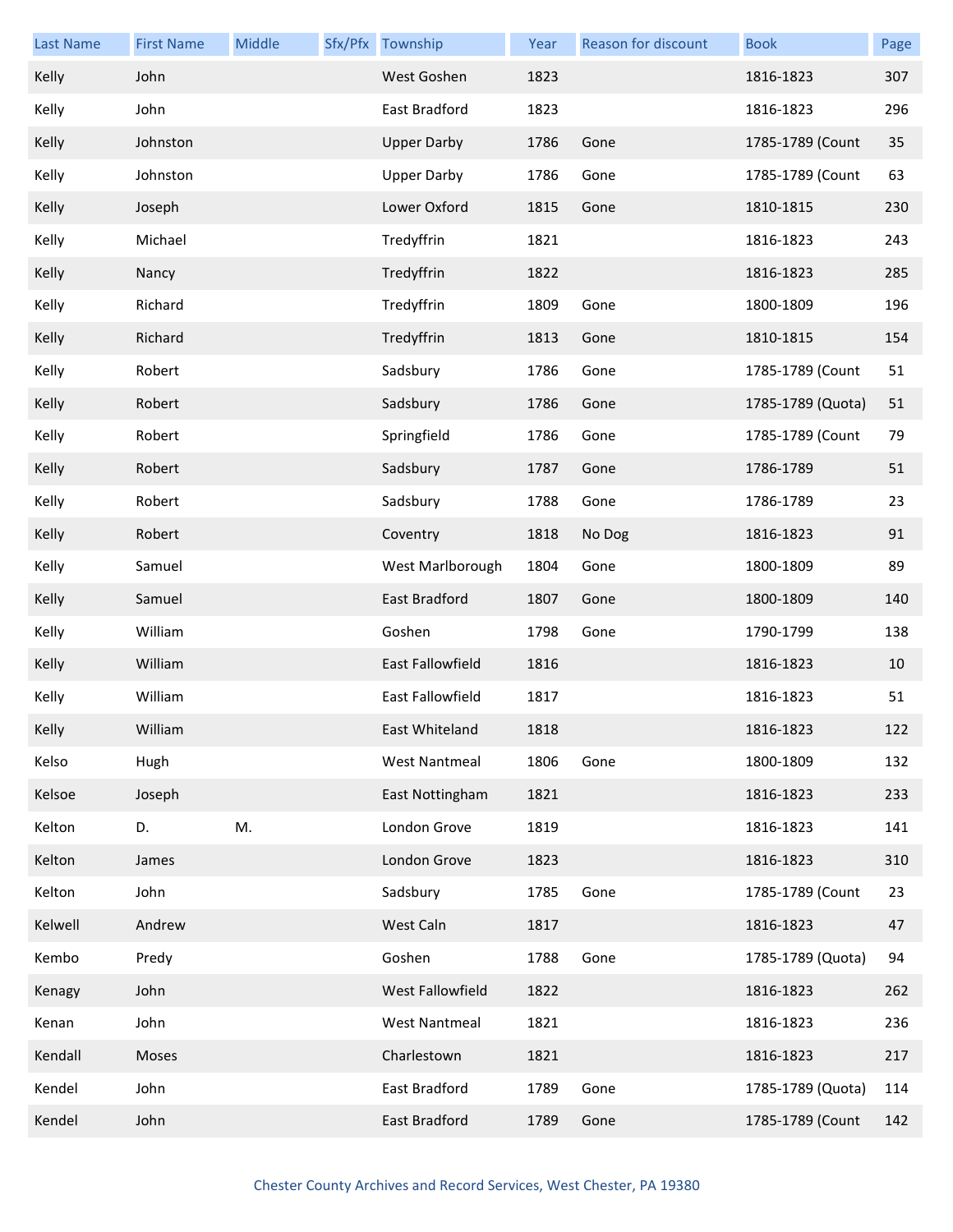| <b>Last Name</b> | <b>First Name</b> | Middle |     | Sfx/Pfx Township     | Year | Reason for discount  | <b>Book</b>       | Page         |
|------------------|-------------------|--------|-----|----------------------|------|----------------------|-------------------|--------------|
| Kendig           | George            |        |     | Sadsbury             | 1813 | No Dog               | 1810-1815         | 152          |
| Kendig           | John              |        |     | Sadsbury             | 1818 |                      | 1816-1823         | 115          |
| Kendig           | John              |        |     | East Caln            | 1818 |                      | 1816-1823         | 88           |
| Kendig           | Tobias            |        |     | West Caln            | 1816 |                      | 1816-1823         | 6            |
| Kendig           | Tobias            |        |     | Sadsbury             | 1820 |                      | 1816-1823         | 199          |
| Kendrick         | Benjamin          |        |     | Sadsbury             | 1821 |                      | 1816-1823         | 242          |
| Kendrick         | John              |        |     | Sadsbury             | 1821 |                      | 1816-1823         | 242          |
| Kenedy           | (Widow)           |        |     | Honey Brook          | 1816 | <b>Unseated land</b> | 1816-1823         | 13           |
| Kenedy           | (Widow)           |        |     | Honey Brook          | 1817 | Unseated land        | 1816-1823         | 54           |
| Kenedy           | (Widow)           |        |     | Honey Brook          | 1818 | Unseated land        | 1816-1823         | 97           |
| Kenedy           | Isaac             |        |     | Charlestown          | 1819 |                      | 1816-1823         | 132          |
| Kenedy           | James             |        |     | Kennett              | 1806 | Poor                 | 1800-1809         | 126          |
| Kenedy           | James             |        |     | New London           | 1816 |                      | 1816-1823         | 21           |
| Kenedy           | James             |        |     | Charlestown          | 1819 | Gone                 | 1816-1823         | 132          |
| Kenedy           | John              |        |     | New London           | 1817 |                      | 1816-1823         | 62           |
| Kenedy           | John              |        |     | Kennett              | 1818 |                      | 1816-1823         | 98           |
| Kenedy           | Patrick           |        |     | Kennett              | 1806 | Error                | 1800-1809         | 126          |
| Kenedy           | Reobert           |        |     | West Bradford        | 1820 |                      | 1816-1823         | 170          |
| Kenedy           | Richard           |        |     | London Britain       | 1823 |                      | 1816-1823         | 312          |
| Kenedy           | Robert            |        |     | East Fallowfield     | 1808 | <b>Unseated land</b> | 1800-1809         | 164          |
| Kenedy           | Robert            |        |     | Tredyffrin           | 1820 |                      | 1816-1823         | 201          |
| Kenedy           | Samuel            |        |     | Willistown           | 1823 |                      | 1816-1823         | 332          |
| Kenedy           | Thomas            |        | Dr. | <b>West Nantmeal</b> | 1815 | Dead                 | 1810-1815         | 228          |
| Kenedy           | Thomas            | R.     |     | East Whiteland       | 1817 | <b>Unseated land</b> | 1816-1823         | 79           |
| Kenedy           | William           |        |     | Sadsbury             | 1817 |                      | 1816-1823         | 72           |
| Kenedy           | William           |        |     | West Whiteland       | 1818 |                      | 1816-1823         | 123          |
| Kenedy           | William           |        |     | Brandywine           | 1820 |                      | 1816-1823         | 171          |
| Kenedy           | William           |        |     | Sadsbury             | 1821 |                      | 1816-1823         | 242          |
| Kenedy           | William           |        |     | Brandywine           | 1822 |                      | 1816-1823         | 255          |
| Kenen            | John              |        |     | <b>West Nantmeal</b> | 1822 |                      | 1816-1823         | 278          |
| Keney            | Jonah             |        |     | Aston                | 1787 | Poor                 | 1786-1789         | $\mathbf{1}$ |
| Kennady          | Elizabeth         |        |     | East Caln            | 1789 | Overrated            | 1785-1789 (Quota) | 117          |
| Kennady          | Elizabeth         |        |     | East Caln            | 1789 | Overrated            | 1785-1789 (Count  | 145          |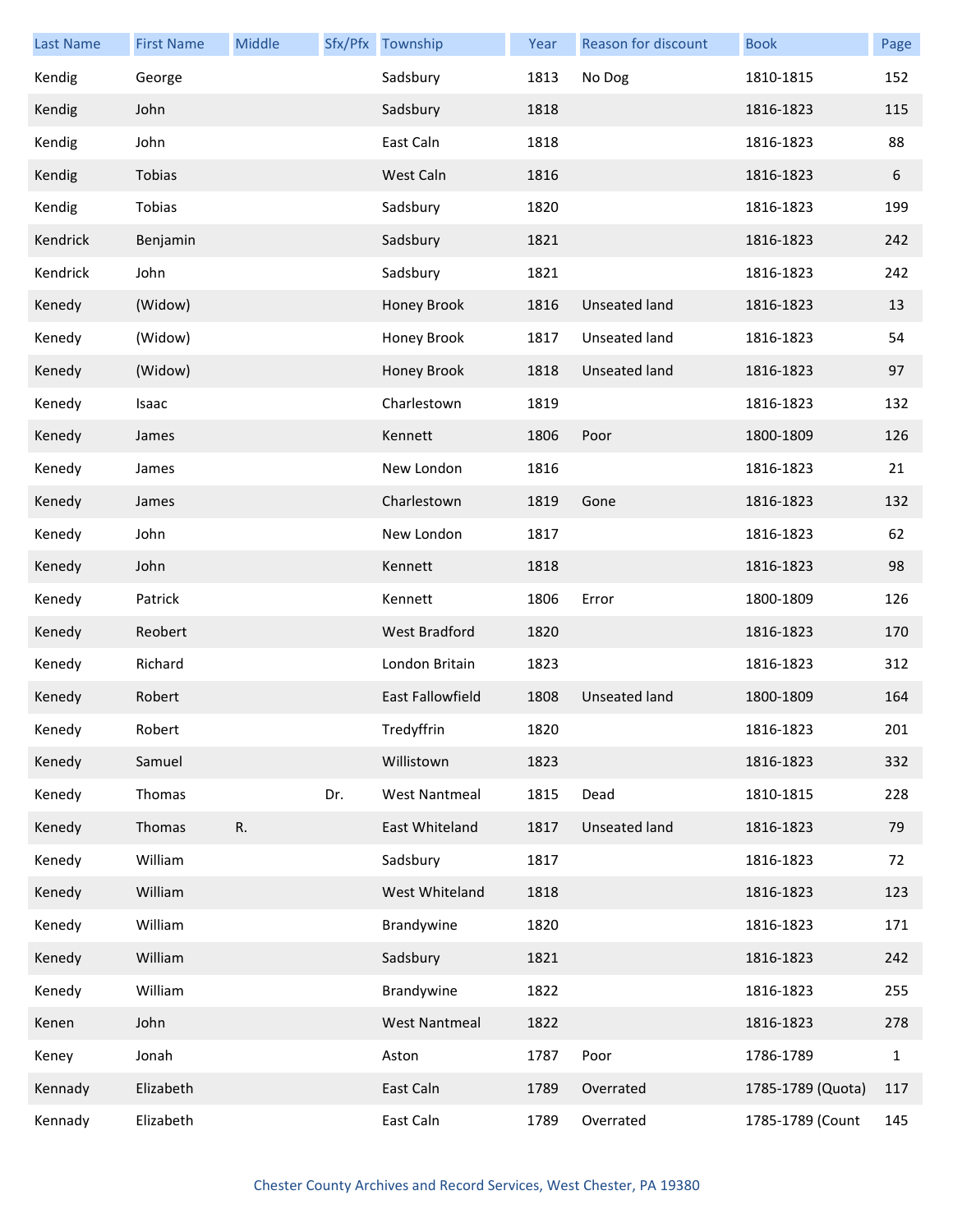| <b>Last Name</b> | <b>First Name</b> | Middle | Sfx/Pfx Township     | Year | <b>Reason for discount</b> | <b>Book</b>       | Page         |
|------------------|-------------------|--------|----------------------|------|----------------------------|-------------------|--------------|
| Kennady          | John              |        | Concord              | 1788 | Gone                       | 1785-1789 (Quota) | 88           |
| Kennady          | John              |        | London Britain       | 1810 | Gone                       | 1810-1815         | 17           |
| Kennady          | Michael           |        | West Caln            | 1789 | Gone                       | 1785-1789 (Count  | 146          |
| Kennady          | Thomas            |        | East Bradford        | 1789 | Gone                       | 1785-1789 (Count  | 142          |
| Kennady          | William           |        | East Bradford        | 1809 | Dead                       | 1800-1809         | 180          |
| Kennam           | William           |        | <b>West Nantmeal</b> | 1803 | Gone                       | 1800-1809         | 73           |
| Kennan           | Francis           |        | Uwchlan              | 1806 | Gone                       | 1800-1809         | 136          |
| Kennan           | James             |        | <b>West Nantmeal</b> | 1816 |                            | 1816-1823         | 26           |
| Kennard          | James             |        | Charlestown          | 1817 |                            | 1816-1823         | 48           |
| Kennard          | William           |        | East Nottingham      | 1790 | Gone                       | 1790-1799         | 11           |
| Kennedy          | Charles           |        | West Marlborough     | 1803 | Gone                       | 1800-1809         | 69           |
| Kennedy          | Elizabeth         |        | East Caln            | 1785 | Overrated                  | 1785-1789 (Quota) | 6            |
| Kennedy          | James             |        | East Bradford        | 1800 | Gone                       | 1800-1809         | $\mathbf{1}$ |
| Kennedy          | James             |        | East Bradford        | 1801 | Gone                       | 1800-1809         | 21           |
| Kennedy          | James             |        | West Marlborough     | 1810 | Gone                       | 1810-1815         | 19           |
| Kennedy          | James             |        | Tredyffrin           | 1811 | Gone                       | 1810-1815         | 74           |
| Kennedy          | James             |        | East Marlborough     | 1814 | No Dog                     | 1810-1815         | 179          |
| Kennedy          | John              |        | London Britain       | 1811 | Gone                       | 1810-1815         | 56           |
| Kennedy          | John              |        | Honey Brook          | 1813 | Gone                       | 1810-1815         | 134          |
| Kennedy          | John              |        | New Garden           | 1814 | Gone                       | 1810-1815         | 183          |
| Kennedy          | John              |        | London Britain       | 1814 | Not found                  | 1810-1815         | 178          |
| Kennedy          | Michael           |        | West Caln            | 1789 | Gone                       | 1785-1789 (Quota) | 118          |
| Kennedy          | Michael           |        | West Caln            | 1791 | Gone                       | 1790-1799         | 22           |
| Kennedy          | Montgomery        |        | Londonderry          | 1793 | Peculiar hardships         | 1790-1799         | 65           |
| Kennedy          | Moses             |        | East Nottingham      | 1802 | Gone                       | 1800-1809         | 51           |
| Kennedy          | Robert            |        | West Bradford        | 1803 | Poor                       | 1800-1809         | 61           |
| Kennedy          | Samuel            |        | <b>West Nantmeal</b> | 1802 | Error                      | 1800-1809         | 53           |
| Kennedy          | Samuel            |        | West Caln            | 1812 | Gone                       | 1810-1815         | 87           |
| Kennedy          | Sarah             |        | East Whiteland       | 1785 | Overrated                  | 1785-1789 (Quota) | 27           |
| Kennedy          | Sarah             |        | East Whiteland       | 1785 | Overrated                  | 1785-1789 (Count  | 27           |
| Kennedy          | Thomas            |        | Coventry             | 1788 |                            | 1785-1789 (Count  | 116          |
| Kennedy          | Thomas            |        | Coventry             | 1788 | Gone                       | 1785-1789 (Quota) | 88           |
| Kennedy          | Thomas            |        | East Bradford        | 1789 | Gone                       | 1785-1789 (Quota) | 114          |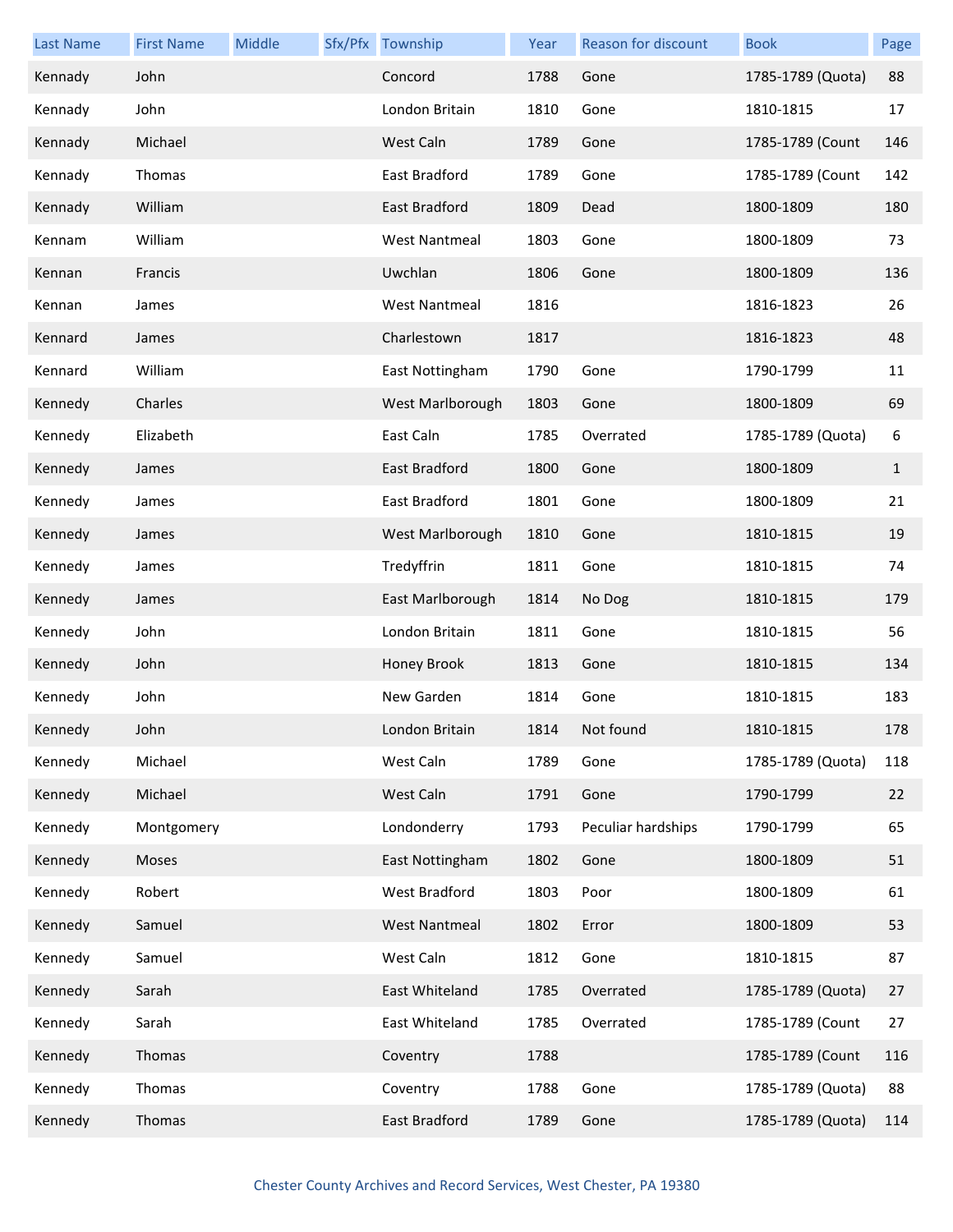| <b>Last Name</b> | <b>First Name</b> | Middle | Sfx/Pfx Township     | Year | <b>Reason for discount</b> | <b>Book</b>       | Page           |
|------------------|-------------------|--------|----------------------|------|----------------------------|-------------------|----------------|
| Kennedy          | Thomas            |        | East Nantmeal        | 1790 | Gone                       | 1790-1799         | 12             |
| Kennedy          | Thomas            |        | East Bradford        | 1790 | Gone                       | 1790-1799         | $\mathbf{1}$   |
| Kennedy          | Thomas            |        | East Whiteland       | 1811 | Unseated land              | 1810-1815         | 78             |
| Kennedy          | Thomas            |        | East Whiteland       | 1812 | Unseated land              | 1810-1815         | 119            |
| Kennedy          | Thomas            | R.     | East Whiteland       | 1810 | Unseated land              | 1810-1815         | 38             |
| Kennedy          | Thomas            | R.     | East Whiteland       | 1814 | Unseated land              | 1810-1815         | 199            |
| Kennedy          | William           |        | West Caln            | 1785 | Overrated                  | 1785-1789 (Quota) | 6              |
| Kennedy          | William           |        | West Caln            | 1791 | Error                      | 1790-1799         | 22             |
| Kennedy          | William           |        | Westtown             | 1792 | Overrated                  | 1790-1799         | 56             |
| Kennedy          | William           |        | West Caln            | 1792 |                            | 1790-1799         | 41             |
| Kennedy          | William           |        | East Bradford        | 1801 | Gone                       | 1800-1809         | 21             |
| Kennedy          | William           |        | Tredyffrin           | 1805 | Paid in Delaware           | 1800-1809         | 115            |
| Kennedy          | William           |        | <b>West Nantmeal</b> | 1811 | Poor                       | 1810-1815         | 62             |
| Kennedy          | William           |        | <b>West Nantmeal</b> | 1811 | Poor                       | 1810-1815         | 62             |
| Kennedy          | William           |        | East Marlborough     | 1812 | Gone                       | 1810-1815         | 99             |
| Kennedy          | William           |        | <b>West Nantmeal</b> | 1812 | Poor                       | 1810-1815         | 107            |
| Kennedy          | William           |        | <b>West Nantmeal</b> | 1814 | Gone                       | 1810-1815         | 187            |
| Kennett          | John              |        | New Garden           | 1819 |                            | 1816-1823         | 148            |
| Kennett          | Joseph            |        | East Marlborough     | 1822 |                            | 1816-1823         | 270            |
| Kenney           | Alexander         |        | Charlestown          | 1795 | Gone                       | 1790-1799         | 80             |
| Kenney           | James             |        | Charlestown          | 1810 | Gone                       | 1810-1815         | $7^{\circ}$    |
| Kenney           | James             |        | Charlestown          | 1810 | Gone                       | 1810-1815         | $\overline{7}$ |
| Kenney           | John              |        | Concord              | 1788 | Gone                       | 1785-1789 (Count  | 116            |
| Kenney           | Lawrence          |        | Tinicum              | 1786 | Dead                       | 1785-1789 (Count  | 80             |
| Kenney           | Lawrence          |        | Tinicum              | 1787 | Dead                       | 1786-1789         | 52             |
| Kenney           | Patrick           |        | Vincent              | 1787 | Poor                       | 1785-1789 (Quota) | 81             |
| Kenney           | Patrick           |        | Vincent              | 1788 | Poor                       | 1786-1789         | 81             |
| Kenney           | Spencer           |        | West Fallowfield     | 1810 | Gone                       | 1810-1815         | 11             |
| Kenney           | Thomas            |        | Haverford            | 1788 | Gone                       | 1786-1789         | 67             |
| Kenney           | William           |        | Willistown           | 1812 | Not found                  | 1810-1815         | 117            |
| Kennon           | John              |        | <b>West Nantmeal</b> | 1811 | No such man                | 1810-1815         | 62             |
| Kenny            | Alexander         |        | Charlestown          | 1819 | Gone                       | 1816-1823         | 132            |
| Kenny            | Charles           |        | West Whiteland       | 1806 | Gone                       | 1800-1809         | 139            |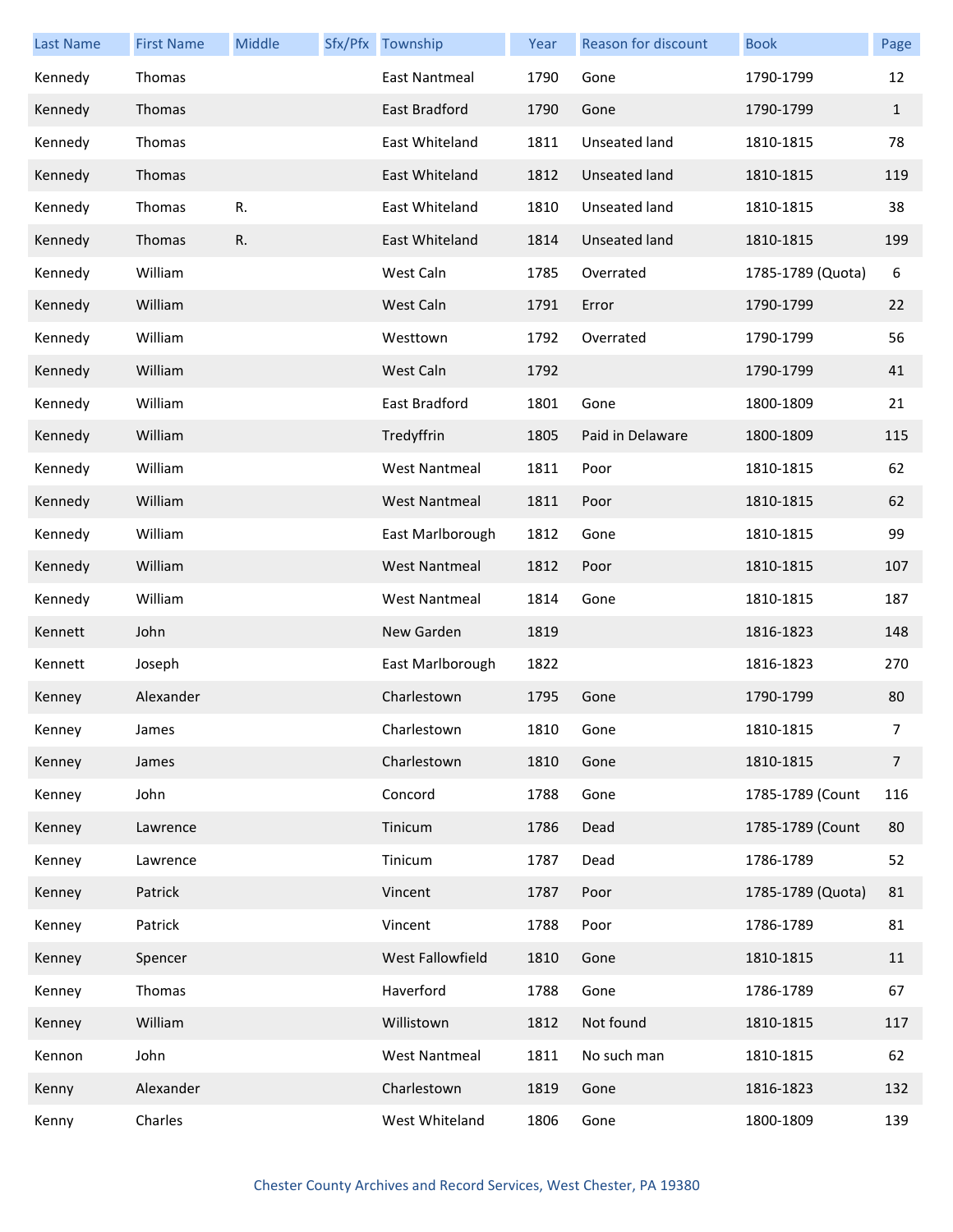| <b>Last Name</b> | <b>First Name</b> | Middle | Sfx/Pfx Township     | Year | Reason for discount | <b>Book</b>       | Page |
|------------------|-------------------|--------|----------------------|------|---------------------|-------------------|------|
| Kenny            | Daniel            |        | Charlestown          | 1799 | Overrated           | 1790-1799         | 156  |
| Kenny            | Edward            |        | Westtown             | 1817 | Gone                | 1816-1823         | 78   |
| Kenny            | George            |        | <b>West Chester</b>  | 1803 | Sick                | 1800-1809         | 80   |
| Kenny            | Henry             |        | East Bradford        | 1802 | Gone                | 1800-1809         | 41   |
| Kenny            | Jacob             |        | West Whiteland       | 1818 |                     | 1816-1823         | 123  |
| Kenny            | James             |        | Goshen               | 1798 | Gone                | 1790-1799         | 138  |
| Kenny            | James             |        | Charlestown          | 1819 |                     | 1816-1823         | 132  |
| Kenny            | John              |        | Goshen               | 1798 | <b>Broke</b>        | 1790-1799         | 138  |
| Kenny            | John              |        | <b>West Chester</b>  | 1816 |                     | 1816-1823         | 40   |
| Kenny            | John              |        | East Nantmeal        | 1823 |                     | 1816-1823         | 320  |
| Kenny            | Jonathan          |        | Aston                | 1786 | Not found           | 1785-1789 (Count  | 29   |
| Kenny            | Laughlin          |        | West Chester         | 1816 |                     | 1816-1823         | 40   |
| Kenny            | Laurence          |        | Tinicum              | 1786 | Poor                | 1785-1789 (Quota) | 52   |
| Kenny            | Laurence          |        | Tinicum              | 1786 |                     | 1785-1789 (Quota) | 52   |
| Kenny            | Patrick           |        | Vincent              | 1787 | Poor                | 1785-1789 (Count  | 109  |
| Kenny            | Patrick           |        | Vincent              | 1790 | Poor                | 1790-1799         | 17   |
| Kenny            | Patrick           |        | Vincent              | 1791 | Poor                | 1790-1799         | 36   |
| Kenny            | Patrick           |        | Vincent              | 1792 | Poor                | 1790-1799         | 55   |
| Kenny            | Patrick           |        | New Garden           | 1819 |                     | 1816-1823         | 148  |
| Kenny            | Richard           |        | East Bradford        | 1812 | Not a freeman       | 1810-1815         | 83   |
| Kenny            | Richard           |        | East Caln            | 1814 | Gone                | 1810-1815         | 166  |
| Kenny            | Richard           |        | East Caln            | 1821 |                     | 1816-1823         | 214  |
| Kenny            | Thomas            |        | Haverford            | 1787 | Gone                | 1785-1789 (Quota) | 67   |
| Kenny            | Thomas            |        | Haverford            | 1787 | Gone                | 1785-1789 (Count  | 95   |
| Kenny            | William           |        | <b>East Nantmeal</b> | 1800 | Gone                | 1800-1809         | 13   |
| Kenny            | William           |        | East Nantmeal        | 1812 | Gone                | 1810-1815         | 106  |
| Kenny            | William           |        | Willistown           | 1814 | Gone                | 1810-1815         | 197  |
| Kenny            | William           |        | East Nantmeal        | 1815 | Gone                | 1810-1815         | 227  |
| Kenny            | William           |        | Easttown             | 1821 |                     | 1816-1823         | 218  |
| Kenny            | William           |        | Easttown             | 1823 |                     | 1816-1823         | 303  |
| Kensill          | Jacob             |        | Goshen               | 1814 | Gone                | 1810-1815         | 173  |
| Kensiner         | Charles           |        | West Chester         | 1812 | Gone                | 1810-1815         | 121  |
| Kent             | Daniel            |        | East Caln            | 1789 | Lately from Ireland | 1785-1789 (Quota) | 117  |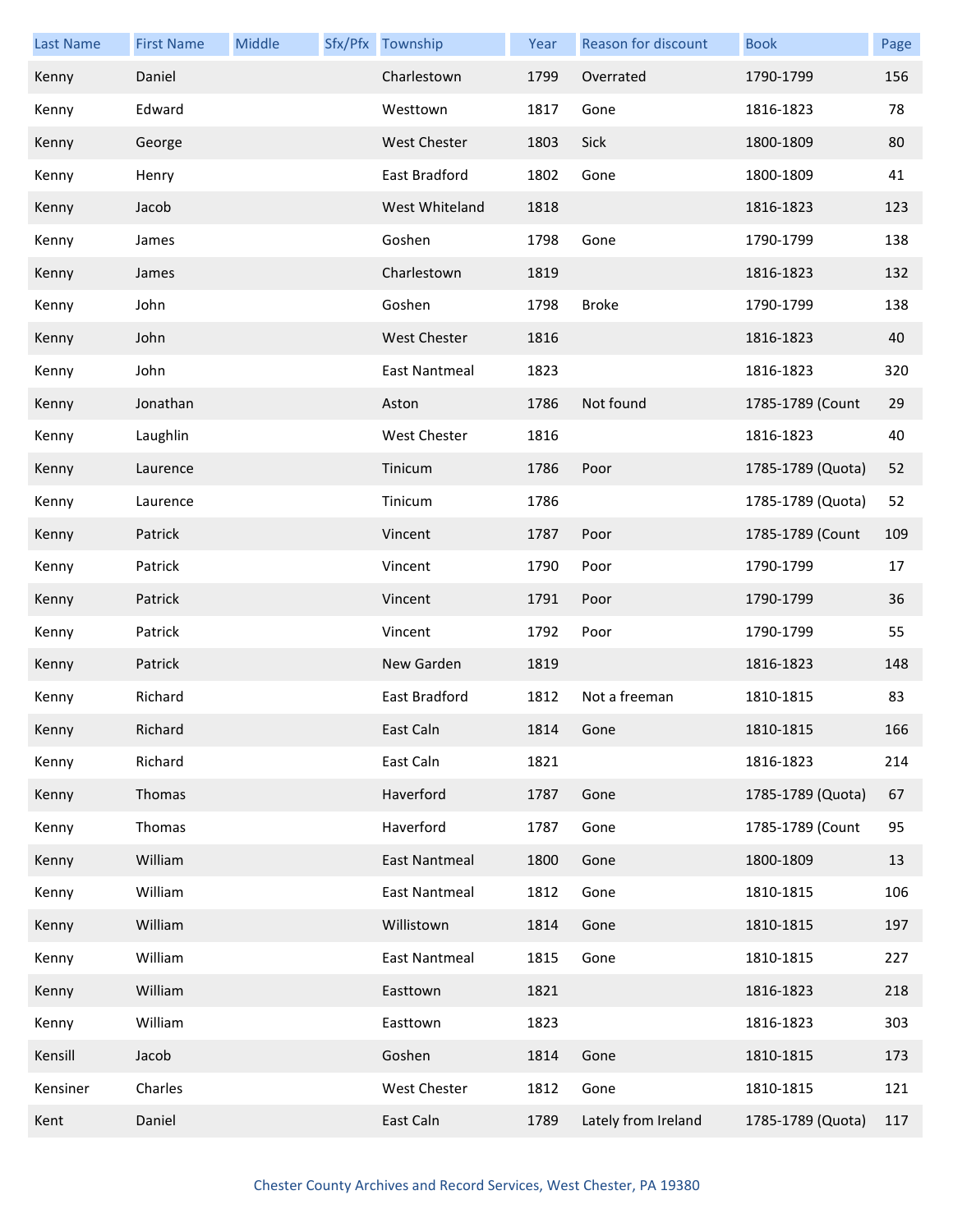| <b>Last Name</b> | <b>First Name</b> | Middle | Sfx/Pfx Township     | Year | Reason for discount  | <b>Book</b>       | Page         |
|------------------|-------------------|--------|----------------------|------|----------------------|-------------------|--------------|
| Kent             | Daniel            |        | East Caln            | 1789 | Lately from Ireland  | 1785-1789 (Count  | 145          |
| Kent             | Daniel            |        | East Caln            | 1815 | Unseated land        | 1810-1815         | 207          |
| Kent             | Daniel            |        | East Caln            | 1818 |                      | 1816-1823         | 88           |
| Kent             | Joseph            |        | Sadsbury             | 1818 | Gone                 | 1816-1823         | 115          |
| Kent             | Joseph            |        | West Nottingham      | 1820 |                      | 1816-1823         | 192          |
| Kent             | Thomas            |        | Pennsbury            | 1819 |                      | 1816-1823         | 156          |
| Kenten           | Silvester         |        | Lower Chichester     | 1787 | Gone                 | 1785-1789 (Count  | 89           |
| Kenworthy        | Thomas            |        | Charlestown          | 1815 |                      | 1810-1815         | 209          |
| Kenzie           | William           |        | West Whiteland       | 1806 | Gone                 | 1800-1809         | 139          |
| Kephart          | Andrew            |        | Coventry             | 1811 | One Dog              | 1810-1815         | 49           |
| Kepler           | Adam              |        | Coventry             | 1810 | Gone                 | 1810-1815         | 8            |
| Kepner           | Henry             |        | Coventry             | 1820 |                      | 1816-1823         | 174          |
| Kepner           | Henry             |        | Coventry             | 1822 |                      | 1816-1823         | 259          |
| Keragen          | John              |        | Goshen               | 1787 | Not such man         | 1786-1789         | 66           |
| Kerby            | James             |        | East Bradford        | 1823 |                      | 1816-1823         | 296          |
| Kergan           | John              |        | East Caln            | 1785 | Gone                 | 1785-1789 (Count  | 6            |
| Kergan           | John              |        | West Bradford        | 1786 | Gone                 | 1785-1789 (Quota) | 31           |
| Kergan           | John              |        | <b>West Bradford</b> | 1786 | Gone                 | 1785-1789 (Count  | 31           |
| Kergan           | John              |        | West Bradford        | 1787 | Gone                 | 1786-1789         | 3            |
| Kerl             | Elizabeth         |        | West Bradford        | 1799 | Poor                 | 1790-1799         | 154          |
| Kerl             | Elizabeth         |        | West Bradford        | 1800 | Aged & Poor          | 1800-1809         | $\mathbf{2}$ |
| Kerl             | Elizabeth         |        | West Bradford        | 1801 | Poor                 | 1800-1809         | 21           |
| Kerl             | Owen              |        | Charlestown          | 1790 | Dead                 | 1790-1799         | $\mathbf{3}$ |
| Kerl             | Patrick           |        | East Caln            | 1791 | Gone                 | 1790-1799         | 22           |
| Kerlin           | David             |        | East Whiteland       | 1789 | Poor                 | 1785-1789 (Quota) | 139          |
| Kerlin           | David             |        | East Whiteland       | 1789 | Poor                 | 1785-1789 (Count  | 168          |
| Kerlin           | Davis             |        | East Whiteland       | 1788 | Poor                 | 1785-1789 (Count  | 139          |
| Kerlin           | Davis             |        | East Whiteland       | 1788 | Poor                 | 1785-1789 (Quota) | 111          |
| Kerlin           | John              |        | Bethel               | 1788 | Poor                 | 1785-1789 (Count  | 113          |
| Kerlin           | John              |        | Bethel               | 1788 | Poor                 | 1785-1789 (Quota) | 85           |
| Kerlin           | John              |        | Coventry             | 1792 | Charged to land      | 1790-1799         | 42           |
| Kerlin           | John              |        | Coventry             | 1795 | Gone                 | 1790-1799         | 80           |
| Kerlin           | John              |        | Coventry             | 1809 | <b>Unseated land</b> | 1800-1809         | 183          |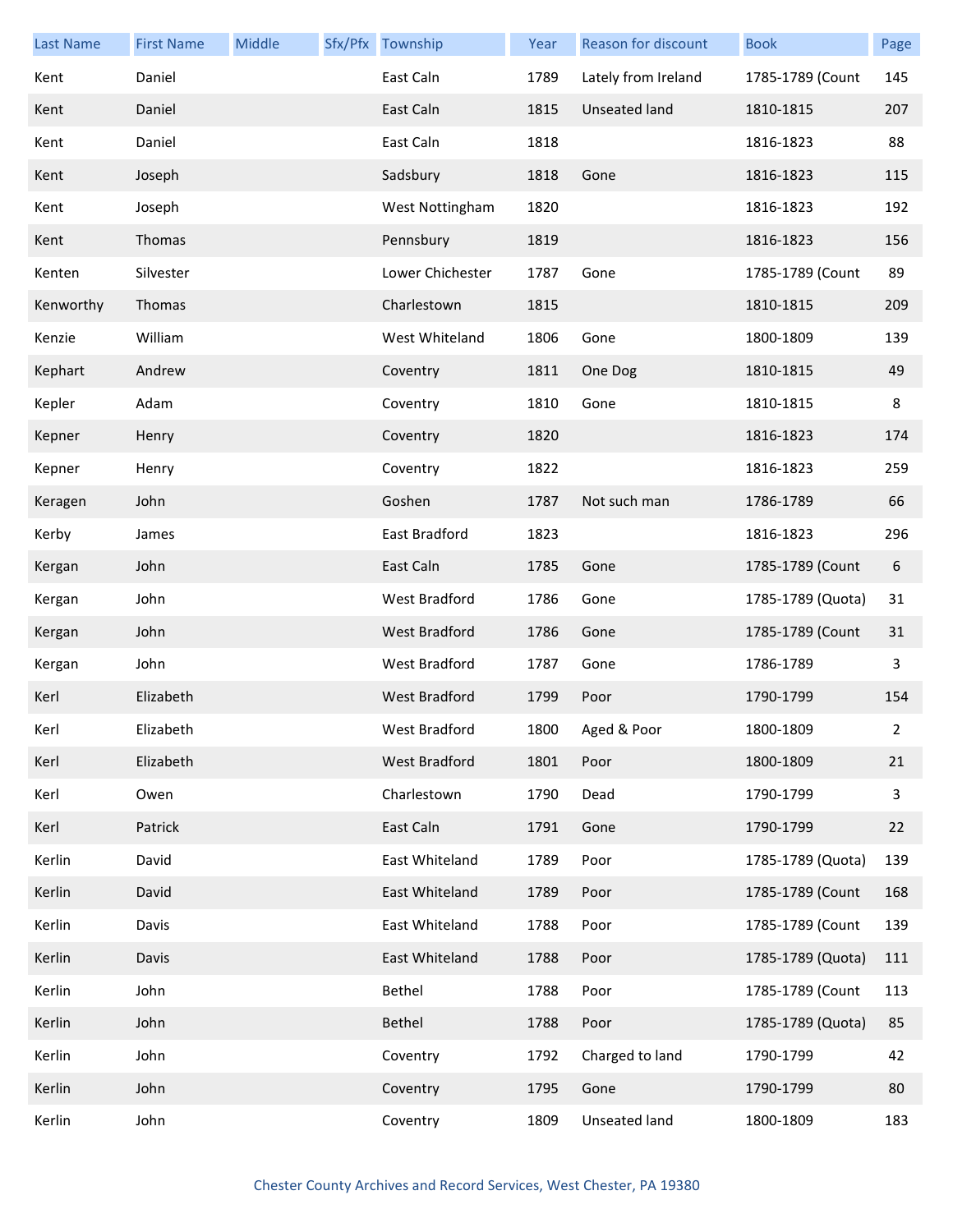| <b>Last Name</b> | <b>First Name</b> | Middle | Sfx/Pfx Township        | Year | Reason for discount | <b>Book</b>       | Page |
|------------------|-------------------|--------|-------------------------|------|---------------------|-------------------|------|
| Kerlin           | John              |        | Uwchlan                 | 1820 |                     | 1816-1823         | 202  |
| Kerlin           | Mathias           |        | <b>Upper Chichester</b> | 1787 |                     | 1786-1789         | 33   |
| Kerlin           | Matthias          |        | <b>Upper Chichester</b> | 1786 |                     | 1785-1789 (Count  | 61   |
| Kerlin           | Owen              |        | East Whiteland          | 1786 | Ran away            | 1785-1789 (Count  | 83   |
| Kerlin           | Owen              |        | East Whiteland          | 1788 | Ran away            | 1786-1789         | 55   |
| Kerlin           | Samuel            |        | Uwchlan                 | 1820 |                     | 1816-1823         | 202  |
| Kerlin           | William           |        | Chester                 | 1787 | Mistake             | 1785-1789 (Quota) | 59   |
| Kernan           | Michael           |        | East Fallowfield        | 1802 | Gone                | 1800-1809         | 45   |
| Kernes           | George            |        | Ridley                  | 1788 | Under age           | 1785-1789 (Count  | 134  |
| Kernes           | George            |        | Ridley                  | 1788 | Under age           | 1785-1789 (Quota) | 106  |
| Kerney           | John              |        | East Bradford           | 1818 |                     | 1816-1823         | 85   |
| Kerns            | Bartley           |        | <b>West Fallowfield</b> | 1822 |                     | 1816-1823         | 262  |
| Kerns            | Benjamin          |        | East Bradford           | 1817 |                     | 1816-1823         | 43   |
| Kerns            | George            |        | West Whiteland          | 1823 |                     | 1816-1823         | 335  |
| Kerns            | Henry             |        | West Caln               | 1818 |                     | 1816-1823         | 89   |
| Kerns            | Hugh              |        | Tredyffrin              | 1815 | Gone                | 1810-1815         | 235  |
| Kerns            | Jacob             |        | Marple                  | 1785 | Moved away          | 1785-1789 (Count  | 13   |
| Kerns            | Jacob             |        | Brandywine              | 1810 | One Dog             | 1810-1815         | 4    |
| Kerns            | James             |        | London Grove            | 1812 | Gone                | 1810-1815         | 96   |
| Kerns            | James             |        | Sadsbury                | 1815 | One Dog             | 1810-1815         | 232  |
| Kerns            | James             |        | East Fallowfield        | 1816 |                     | 1816-1823         | 10   |
| Kerns            | James             |        | East Fallowfield        | 1820 |                     | 1816-1823         | 177  |
| Kerns            | James             |        | East Fallowfield        | 1821 |                     | 1816-1823         | 219  |
| Kerns            | John              |        | Westtown                | 1798 | Gone                | 1790-1799         | 151  |
| Kerns            | John              |        | Sadsbury                | 1812 | Gone                | 1810-1815         | 112  |
| Kerns            | Reece             |        | <b>West Bradford</b>    | 1819 |                     | 1816-1823         | 128  |
| Kerns            | Samuel            |        | East Fallowfield        | 1811 | Gone                | 1810-1815         | 51   |
| Kerns            | Samuel            |        | East Fallowfield        | 1811 | Gone                | 1810-1815         | 51   |
| Kerns            | Simon             |        | Goshen                  | 1786 | Gone                | 1785-1789 (Count  | 38   |
| Kerns            | Simon             |        | Goshen                  | 1786 | Gone                | 1786-1789         | 10   |
| Kerns            | Simon             |        | East Bradford           | 1786 | Poor                | 1785-1789 (Count  | 58   |
| Kerns            | Simon             |        | Goshen                  | 1786 | Gone                | 1785-1789 (Quota) | 38   |
| Kerns            | Simon             |        | East Bradford           | 1787 | Poor                | 1785-1789 (Count  | 86   |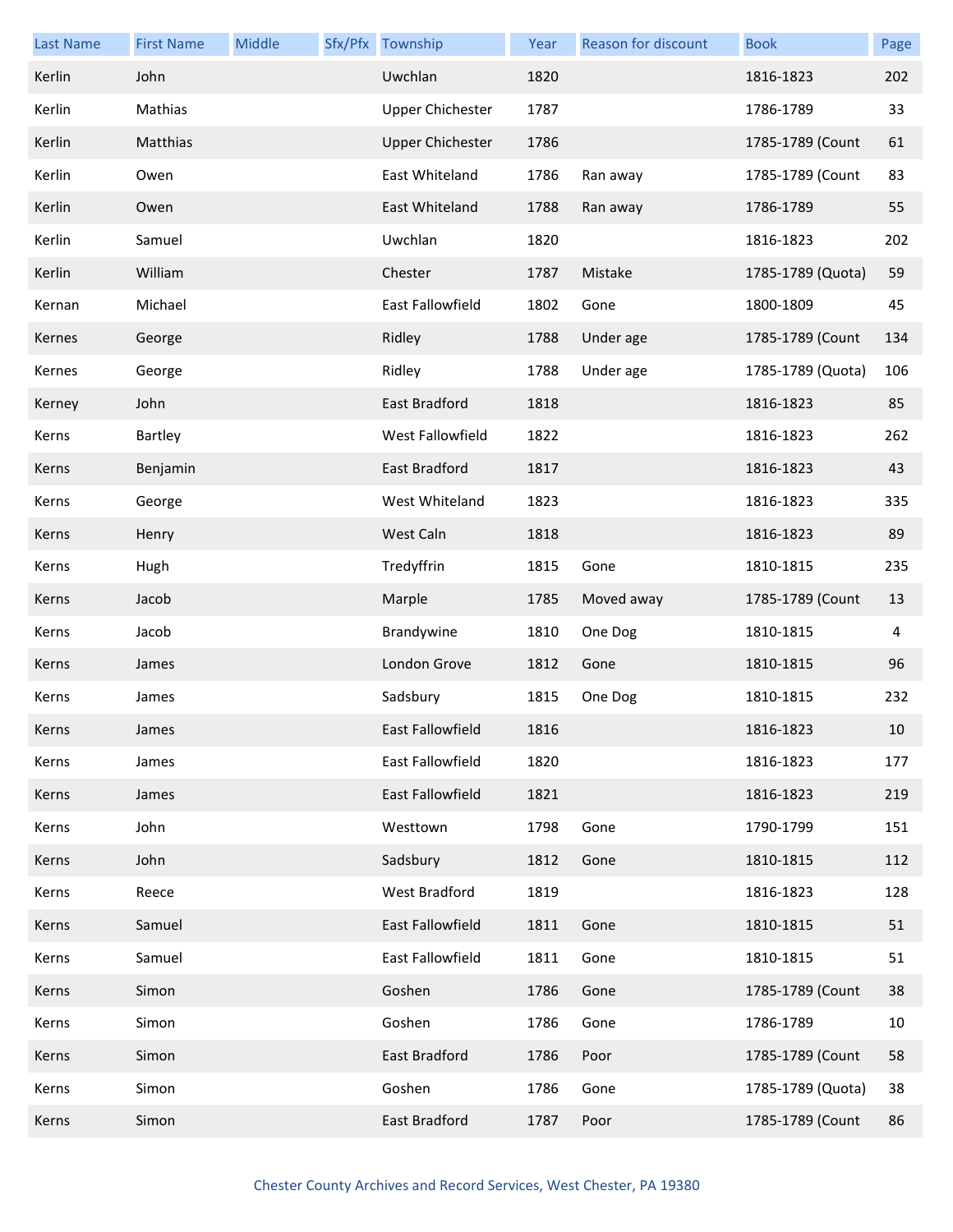| <b>Last Name</b> | <b>First Name</b> | Middle | Sfx/Pfx Township     | Year | <b>Reason for discount</b> | <b>Book</b>       | Page           |
|------------------|-------------------|--------|----------------------|------|----------------------------|-------------------|----------------|
| Kerns            | Simon             |        | East Bradford        | 1787 | Poor                       | 1785-1789 (Quota) | 59             |
| Kerns            | Simon             |        | East Bradford        | 1787 | Poor                       | 1786-1789         | 30             |
| Kerns            | Simon             |        | East Bradford        | 1807 | Gone                       | 1800-1809         | 140            |
| Kerns            | Simon             |        | West Bradford        | 1815 |                            | 1810-1815         | 205            |
| Kerns            | William           |        | East Marlborough     | 1811 | Gone                       | 1810-1815         | 59             |
| Kerns            | William           |        | Kennett              | 1811 | Gone                       | 1810-1815         | 55             |
| Kerr             | Alexander         |        | London Grove         | 1793 | Poor                       | 1790-1799         | 65             |
| Kerr             | James             |        | East Nantmeal        | 1789 | Gone                       | 1785-1789 (Count  | 157            |
| Kerr             | James             |        | <b>East Nantmeal</b> | 1789 | Gone                       | 1785-1789 (Quota) | 129            |
| Kerr             | James             |        | East Nottingham      | 1816 |                            | 1816-1823         | 23             |
| Kerr             | John              |        | London Grove         | 1791 | Gone                       | 1790-1799         | 27             |
| Kerr             | John              |        | Honey Brook          | 1818 |                            | 1816-1823         | 97             |
| Kerr             | Kenedy            |        | <b>East Nantmeal</b> | 1822 |                            | 1816-1823         | 277            |
| Kerr             | Richard           |        | East Nottingham      | 1816 |                            | 1816-1823         | 23             |
| Kerr             | William           |        | Goshen               | 1812 | Gone                       | 1810-1815         | 93             |
| Kerrell          | Patrick           |        | West Marlborough     | 1786 | Paid in West Caln          | 1785-1789 (Quota) | 43             |
| Kerrell          | Patrick           |        | West Marlborough     | 1786 | Paid in West Caln          | 1785-1789 (Count  | 43             |
| Kerrick          | George            |        | Coventry             | 1788 | Dead                       | 1785-1789 (Quota) | 88             |
| Kerrick          | George            |        | Coventry             | 1788 |                            | 1785-1789 (Count  | 116            |
| Kerrigan         | Jacob             |        | <b>East Nantmeal</b> | 1785 | Gone                       | 1785-1789 (Count  | 17             |
| Kerrigan         | John              |        | Goshen               | 1786 | No such man                | 1785-1789 (Count  | 66             |
| Kerrigan         | John              |        | Goshen               | 1787 | No such man                | 1786-1789         | 38             |
| Kerrigan         | Valentine         |        | West Bradford        | 1795 | Gone                       | 1790-1799         | 78             |
| Kerrigan         | Vallentine        |        | East Bradford        | 1809 | Gone                       | 1800-1809         | 180            |
| Kersey           | William           |        | East Caln            | 1816 |                            | 1816-1823         | 5              |
| Kersley          | Valentine         |        | Haverford            | 1785 | Poor                       | 1785-1789 (Count  | 11             |
| Kerton           | Paul              |        | East Caln            | 1790 | Gone                       | 1790-1799         | $\overline{2}$ |
| Kervin           | Hugh              |        | Tredyffrin           | 1809 |                            | 1800-1809         | 196            |
| Kery             | Phineas           |        | Pennsbury            | 1810 | Poor                       | 1810-1815         | 29             |
| Kery             | Phineas           |        | Pennsbury            | 1810 | Poor                       | 1810-1815         | 29             |
| Kester           | Peter             |        | East Bradford        | 1789 | Gone                       | 1785-1789 (Count  | 142            |
| Kester           | Peter             |        | East Bradford        | 1789 | Gone                       | 1785-1789 (Quota) | 114            |
| Kester           | Thomas            |        | Birmingham           | 1785 | Gone                       | 1785-1789 (Count  | $\overline{2}$ |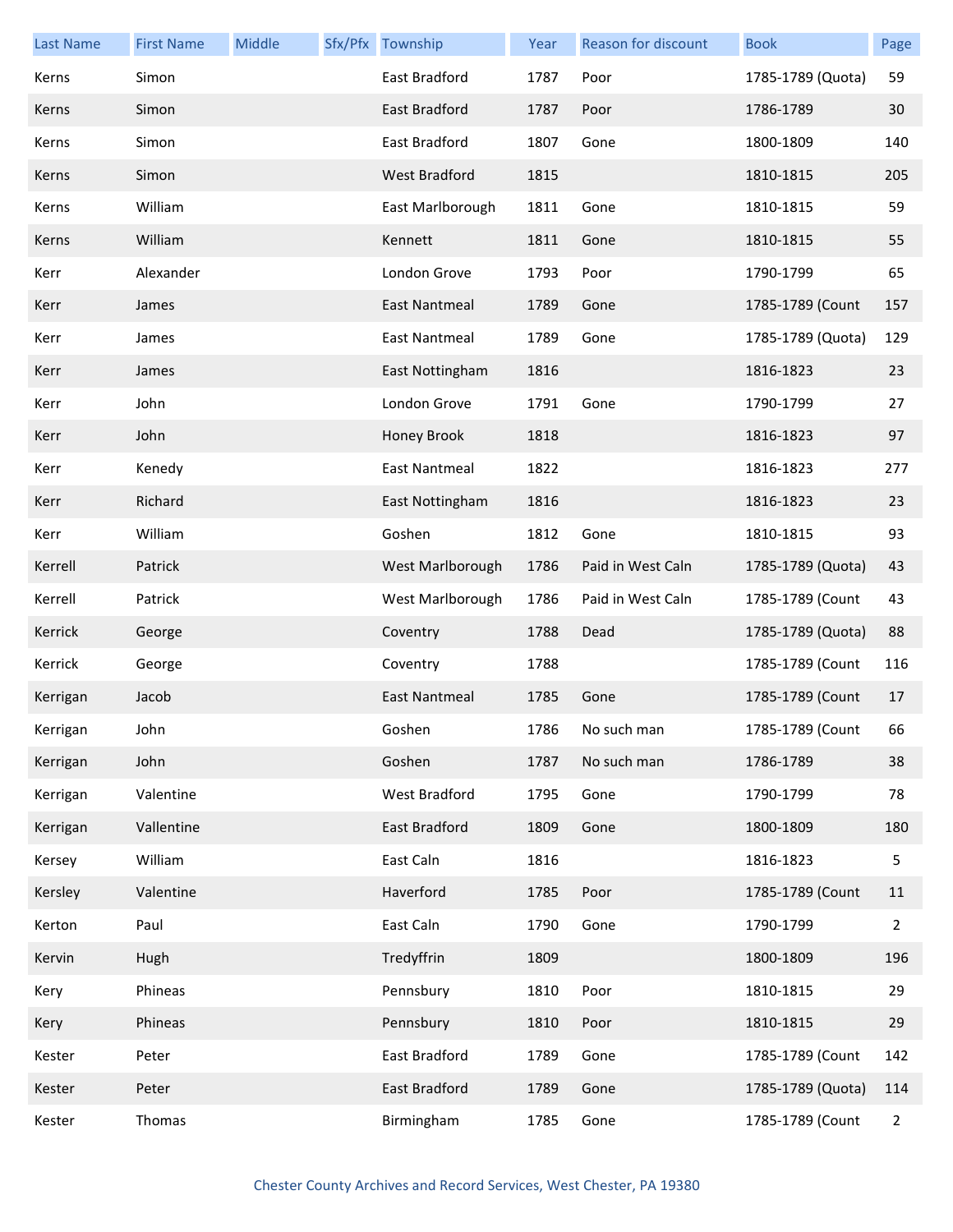| <b>Last Name</b> | <b>First Name</b> | Middle | Sfx/Pfx Township     | Year | <b>Reason for discount</b> | <b>Book</b>       | Page |
|------------------|-------------------|--------|----------------------|------|----------------------------|-------------------|------|
| Ketselman        | Jacob             |        | Willistown           | 1819 |                            | 1816-1823         | 162  |
| Kettle           | James             |        | East Fallowfield     | 1807 |                            | 1800-1809         | 144  |
| Kettleman        | John              |        | New Garden           | 1808 | Gone                       | 1800-1809         | 170  |
| Kettleman        | John              |        | West Whiteland       | 1814 | Gone                       | 1810-1815         | 200  |
| Kettleman        | John              |        | Goshen               | 1815 | No Dog                     | 1810-1815         | 214  |
| Kettleman        | John              |        | East Caln            | 1821 |                            | 1816-1823         | 214  |
| Kettleman        | John              |        | East Bradford        | 1823 |                            | 1816-1823         | 296  |
| Kettleton        | John              |        | West Caln            | 1788 | Gone                       | 1785-1789 (Quota) | 90   |
| Kettleton        | John              |        | West Caln            | 1788 | Gone                       | 1785-1789 (Count  | 118  |
| Ketzelman        | Casper            |        | East Whiteland       | 1819 | No Dog                     | 1816-1823         | 164  |
| Key              | Allen             |        | Goshen               | 1785 | Poor                       | 1785-1789 (Quota) | 10   |
| Key              | Allen             |        | Thornbury            | 1787 | Poor                       | 1785-1789 (Count  | 108  |
| Key              | Allen             |        | Thornbury            | 1787 | Poor                       | 1785-1789 (Quota) | 80   |
| Key              | Allen             |        | Thornbury            | 1789 | Poor                       | 1786-1789         | 80   |
| Key              | Eli               |        | New Garden           | 1808 | Gone                       | 1800-1809         | 170  |
| Key              | Hugh              |        | East Caln            | 1808 | Gone                       | 1800-1809         | 162  |
| Key              | John              |        | Lower Oxford         | 1816 |                            | 1816-1823         | 28   |
| Key              | John              |        | Goshen               | 1817 |                            | 1816-1823         | 53   |
| Key              | Robert            |        | East Marlborough     | 1820 |                            | 1816-1823         | 186  |
| Keylor           | Henry             |        | East Bradford        | 1817 |                            | 1816-1823         | 43   |
| Keylor           | Henry             | P.     | Westtown             | 1820 |                            | 1816-1823         | 205  |
| Keys             | George            | О.     | <b>West Nantmeal</b> | 1816 |                            | 1816-1823         | 26   |
| Keys             | James             |        | West Caln            | 1805 | Gone                       | 1800-1809         | 102  |
| Keys             | James             |        | West Caln            | 1806 | Gone                       | 1800-1809         | 122  |
| Keys             | James             |        | London Britain       | 1806 | Gone                       | 1800-1809         | 128  |
| Keys             | James             |        | New Garden           | 1807 | Paid elsewhere             | 1800-1809         | 150  |
| Keys             | James             |        | London Britain       | 1807 | Paid in New London         | 1800-1809         | 148  |
| Keys             | John              |        | West Caln            | 1801 | Thigh broke                | 1800-1809         | 23   |
| Keys             | John              |        | West Caln            | 1806 | Gone                       | 1800-1809         | 122  |
| Keys             | John              |        | London Britain       | 1806 | Gone                       | 1800-1809         | 128  |
| Keys             | Joseph            |        | West Caln            | 1798 | Gone                       | 1790-1799         | 135  |
| Keys             | Joseph            |        | West Caln            | 1802 | Poor                       | 1800-1809         | 43   |
| Keys             | Joseph            |        | West Caln            | 1805 | Gone                       | 1800-1809         | 102  |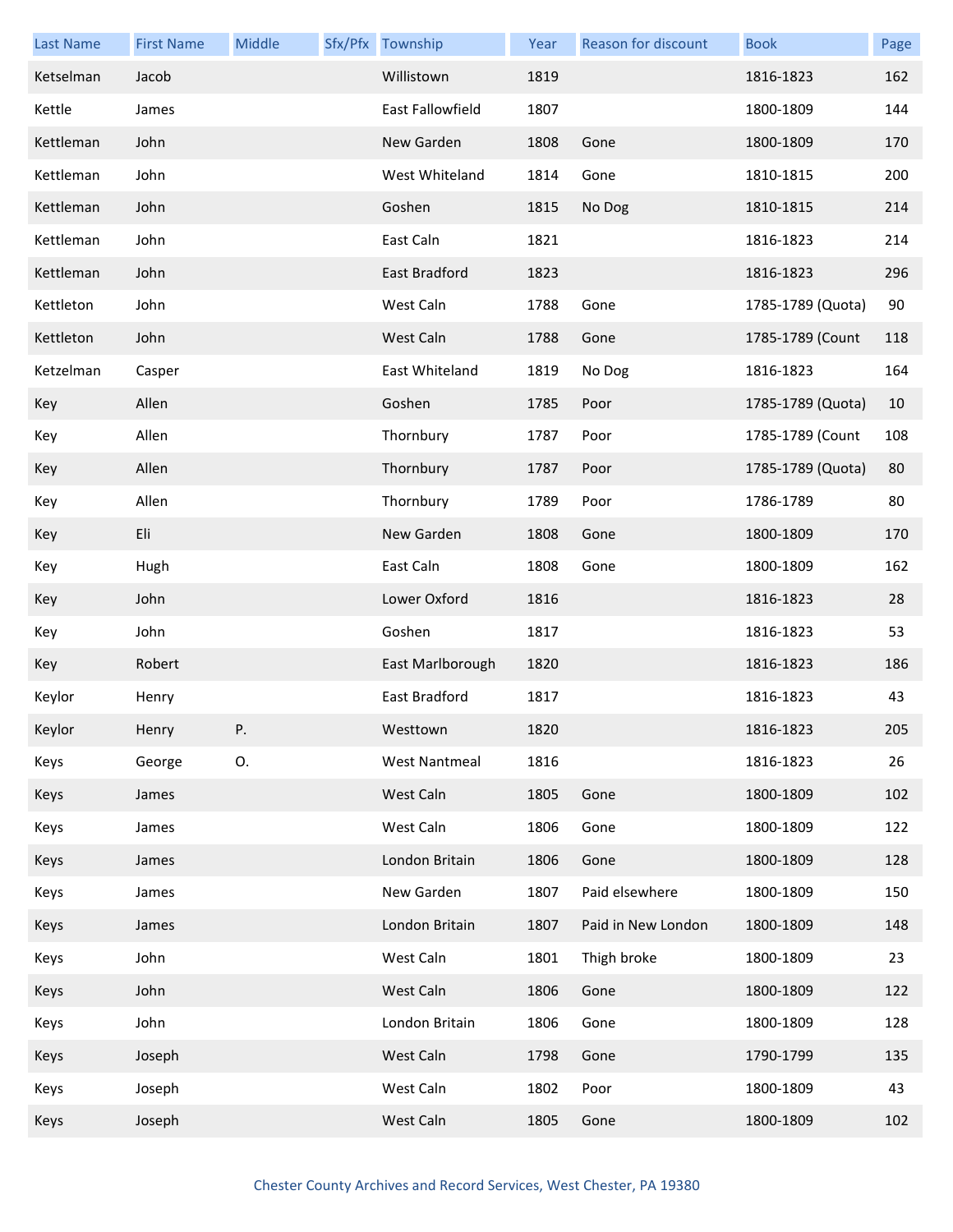| <b>Last Name</b> | <b>First Name</b> | Middle | Sfx/Pfx Township     | Year | Reason for discount | <b>Book</b>       | Page |
|------------------|-------------------|--------|----------------------|------|---------------------|-------------------|------|
| Keys             | Joseph            |        | West Caln            | 1806 | Gone                | 1800-1809         | 122  |
| Keys             | Joseph            |        | West Caln            | 1807 | Gone                | 1800-1809         | 142  |
| Keys             | Joseph            |        | West Caln            | 1809 | Poor                | 1800-1809         | 182  |
| Keys             | Joseph            |        | West Caln            | 1810 |                     | 1810-1815         | 6    |
| Keys             | Joseph            |        | West Caln            | 1812 | Insolvent           | 1810-1815         | 87   |
| Keys             | Joseph            |        | West Caln            | 1814 |                     | 1810-1815         | 167  |
| Keys             | Joseph            |        | West Caln            | 1817 |                     | 1816-1823         | 47   |
| Keys             | Rachel            |        | West Caln            | 1813 | No Dog              | 1810-1815         | 127  |
| Keys             | Thomas            |        | West Caln            | 1808 |                     | 1800-1809         | 162  |
| Keys             | Thomas            |        | West Caln            | 1809 | Poor                | 1800-1809         | 182  |
| Keys             | Thomas            |        | West Caln            | 1810 |                     | 1810-1815         | 6    |
| Keys             | Thomas            |        | West Caln            | 1811 | Gone                | 1810-1815         | 47   |
| Keys             | Thomas            |        | West Caln            | 1812 | Insolvent           | 1810-1815         | 87   |
| Keys             | Thomas            |        | West Caln            | 1814 |                     | 1810-1815         | 167  |
| Keys             | Thomas            |        | West Caln            | 1815 |                     | 1810-1815         | 208  |
| Keys             | Thomas            |        | West Caln            | 1817 |                     | 1816-1823         | 47   |
| Keys             | Thomas            |        | West Caln            | 1818 |                     | 1816-1823         | 89   |
| Keys             | William           |        | West Caln            | 1796 | Gone                | 1790-1799         | 97   |
| Keys             | William           |        | West Caln            | 1806 | Gone                | 1800-1809         | 122  |
| Keys             | William           |        | Kennett              | 1809 |                     | 1800-1809         | 186  |
| Kibler           | Daniel            |        | Tredyffrin           | 1788 | Gone                | 1785-1789 (Quota) | 109  |
| Kibler           | Daniel            |        | Tredyffrin           | 1788 | Gone                | 1785-1789 (Count  | 137  |
| Kid              | George            |        | Kennett              | 1793 | Poor                | 1790-1799         | 64   |
| Kidd             | James             |        | <b>East Nantmeal</b> | 1804 | Vincent             | 1800-1809         | 92   |
| Kidd             | James             |        | East Nantmeal        | 1805 | Paid in Vincent     | 1800-1809         | 112  |
| Kigan            | John              |        | East Whiteland       | 1823 |                     | 1816-1823         | 334  |
| Kilber           | Thomas            |        | Charlestown          | 1808 | Poor                | 1800-1809         | 163  |
| Kile             | Joseph            |        | East Nottingham      | 1815 |                     | 1810-1815         | 225  |
| Kiles            | William           |        | Tredyffrin           | 1811 | Not found           | 1810-1815         | 74   |
| Kiles            | William           |        | Tredyffrin           | 1813 | Poor                | 1810-1815         | 154  |
| Kiles            | William           |        | Tredyffrin           | 1815 |                     | 1810-1815         | 235  |
| Kill             | Andrew            |        | Goshen               | 1795 | Poor                | 1790-1799         | 81   |
| Killing          | James             |        | Honey Brook          | 1792 | Gone                | 1790-1799         | 45   |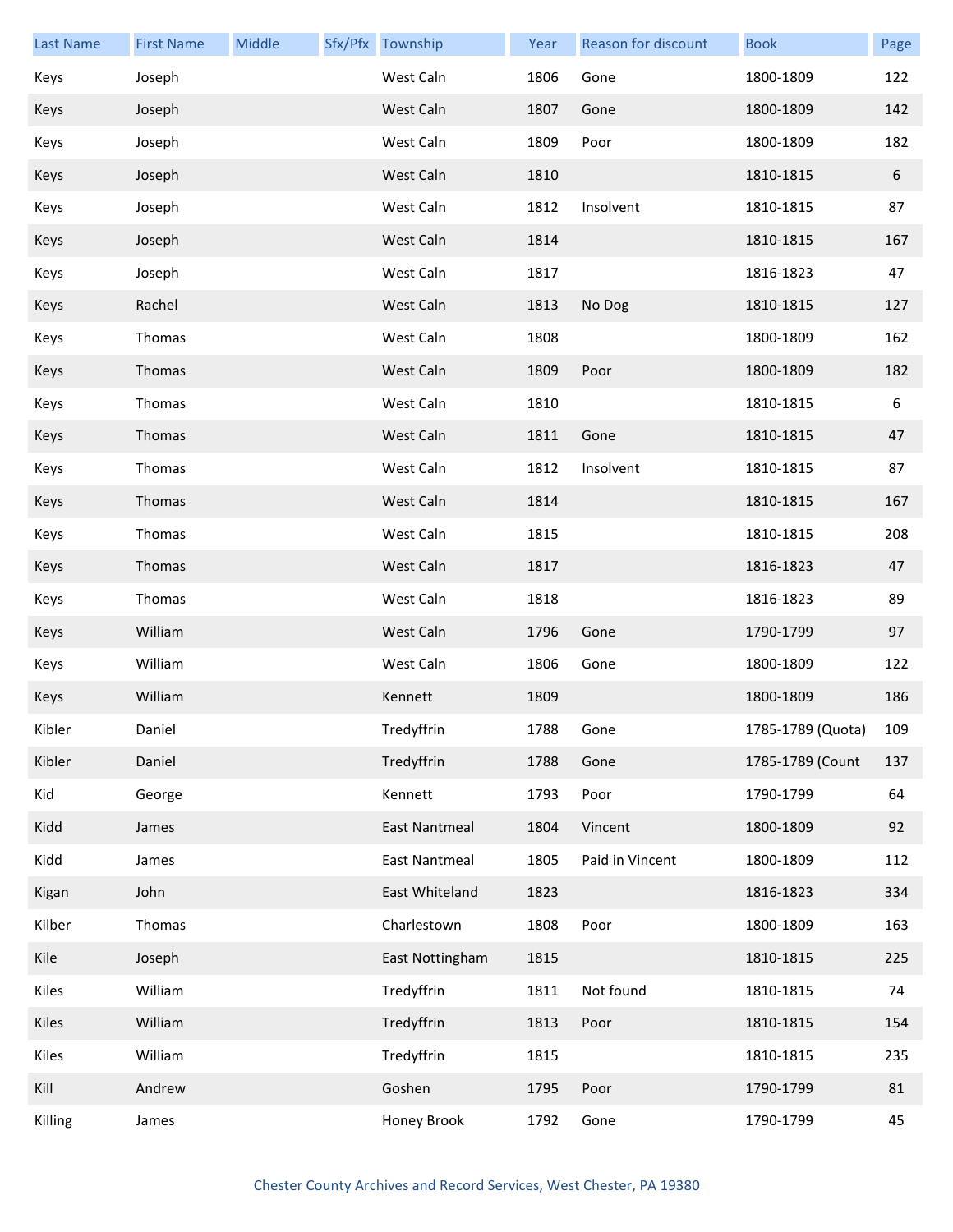| <b>Last Name</b> | <b>First Name</b> | Middle | Sfx/Pfx Township        | Year | Reason for discount    | <b>Book</b>       | Page |
|------------------|-------------------|--------|-------------------------|------|------------------------|-------------------|------|
| Killing          | Victor            |        | Honey Brook             | 1791 | Gone                   | 1790-1799         | 26   |
| Killing          | Victor            |        | Honey Brook             | 1792 | Gone                   | 1790-1799         | 45   |
| Killing          | Victor            |        | Honey Brook             | 1793 | Gone                   | 1790-1799         | 64   |
| Kilman           | John              |        | West Marlborough        | 1808 | Gone                   | 1800-1809         | 169  |
| Kilmary          | John              |        | Tredyffrin              | 1819 |                        | 1816-1823         | 158  |
| Kilpatrick       | Andrew            |        | West Fallowfield        | 1787 | Charged to land        | 1785-1789 (Count  | 94   |
| Kilpatrick       | James             |        | East Nantmeal           | 1786 | Gone                   | 1785-1789 (Quota) | 44   |
| Kilpatrick       | James             |        | <b>East Fallowfield</b> | 1801 | Paid in West Marlborou | 1800-1809         | 25   |
| Kilpatrick       | James             |        | Kennett                 | 1805 | Poor                   | 1800-1809         | 106  |
| Kilpatrick       | James             |        | East Nottingham         | 1805 | Gone                   | 1800-1809         | 111  |
| Kilpatrick       | James             |        | West Marlborough        | 1806 | Poor                   | 1800-1809         | 129  |
| Kilpatrick       | James             |        | Kennett                 | 1806 | Poor                   | 1800-1809         | 126  |
| Kilpatrick       | James             |        | East Fallowfield        | 1812 | Poor                   | 1810-1815         | 91   |
| Kilpatrick       | James             |        | East Fallowfield        | 1812 | Poor                   | 1810-1815         | 91   |
| Kilpatrick       | John              |        | Goshen                  | 1798 | Gone                   | 1790-1799         | 138  |
| Kilpatrick       | John              |        | West Marlborough        | 1823 |                        | 1816-1823         | 314  |
| Kilpatrick       | Joseph            |        | <b>West Nantmeal</b>    | 1805 | Gone                   | 1800-1809         | 113  |
| Kilpatrick       | Robert            |        | Coventry                | 1792 | Gone                   | 1790-1799         | 42   |
| Kilpatrick       | Thomas            |        | East Whiteland          | 1818 |                        | 1816-1823         | 122  |
| Kilpatrick       | William           |        | West Marlborough        | 1815 | Gone                   | 1810-1815         | 221  |
| Kilpatrick       | William           |        | West Marlborough        | 1815 | One Dog                | 1810-1815         | 221  |
| Kimber           | Caleb             |        | Coventry                | 1785 | Gone                   | 1785-1789 (Quota) | 4    |
| Kimber           | Caleb             |        | Tredyffrin              | 1822 |                        | 1816-1823         | 285  |
| Kimber           | Emmor             |        | Tredyffrin              | 1816 |                        | 1816-1823         | 32   |
| Kimber           | Emmor             |        | Pikeland                | 1818 |                        | 1816-1823         | 113  |
| Kimber           | Freddy            |        | East Marlborough        | 1800 | Gone                   | 1800-1809         | 9    |
| Kimber           | Henry             |        | Vincent                 | 1786 | Gone                   | 1785-1789 (Count  | 53   |
| Kimber           | Richard           |        | Kennett                 | 1792 | Sickness               | 1790-1799         | 45   |
| Kimble           | Godfrey           |        | Coventry                | 1796 | Gone                   | 1790-1799         | 98   |
| Kimble           | James             |        | East Nottingham         | 1822 |                        | 1816-1823         | 275  |
| Kimble           | John              |        | Thornbury               | 1785 | Overrated              | 1785-1789 (Count  | 24   |
| Kimble           | Joseph            |        | New London              | 1823 |                        | 1816-1823         | 316  |
| Kimble           | Samuel            |        | New London              | 1806 | Error                  | 1800-1809         | 130  |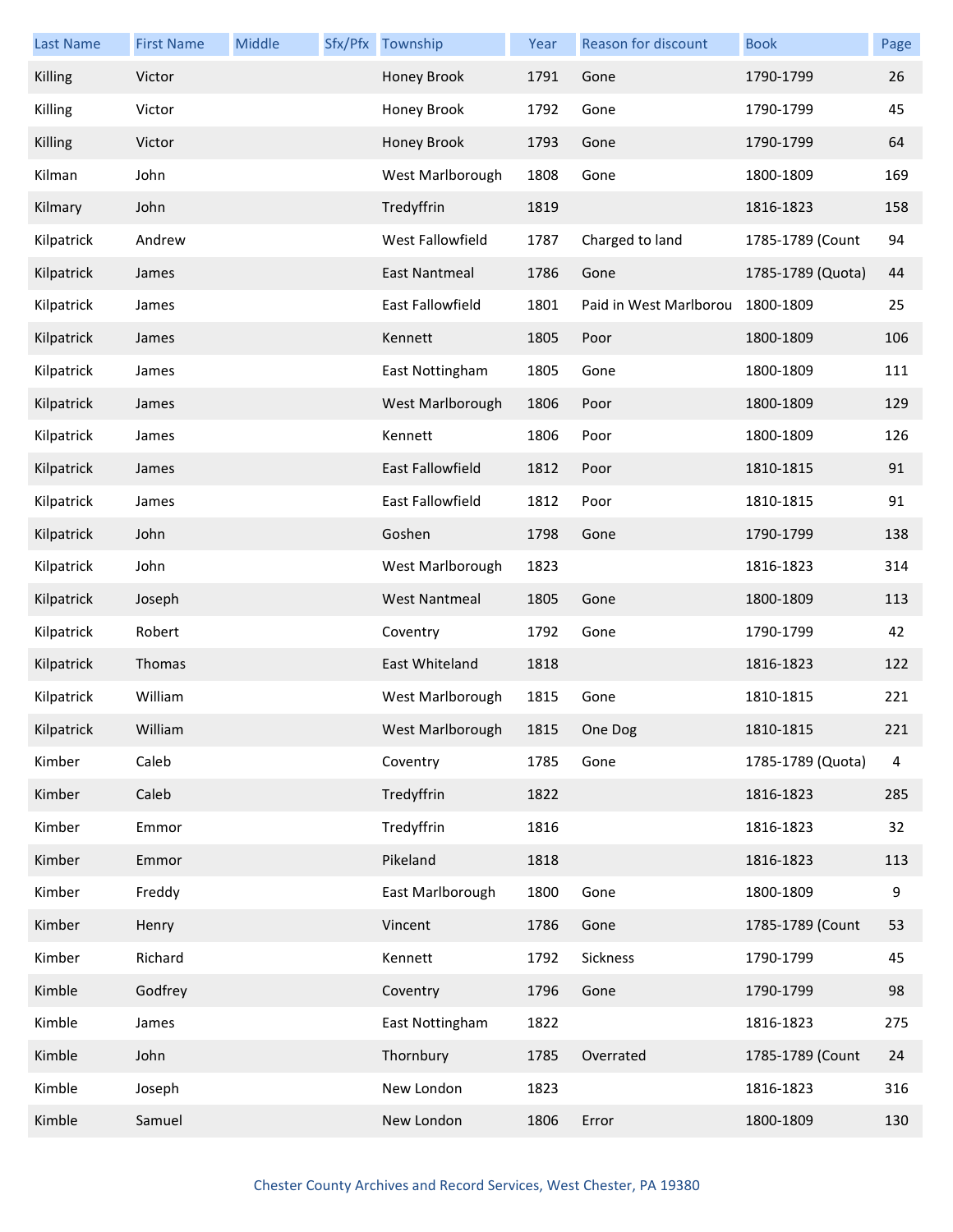| <b>Last Name</b> | <b>First Name</b> | Middle | Sfx/Pfx Township         | Year | Reason for discount  | <b>Book</b>       | Page        |
|------------------|-------------------|--------|--------------------------|------|----------------------|-------------------|-------------|
| Kimble           | Samuel            |        | New London               | 1822 |                      | 1816-1823         | 273         |
| Kimbler          | Henry             |        | Vincent                  | 1786 | No such man          | 1785-1789 (Count  | 81          |
| Kimbler          | Henry             |        | Vincent                  | 1786 | Not found            | 1785-1789 (Quota) | 53          |
| Kimbler          | Henry             |        | Vincent                  | 1788 | No such man          | 1786-1789         | 53          |
| Kimbler          | John              |        | Thornbury                | 1786 | Gone                 | 1785-1789 (Quota) | 52          |
| Kimes            | George            |        | <b>East Nantmeal</b>     | 1801 | Sick                 | 1800-1809         | 32          |
| Kimes            | Henry             |        | Chester                  | 1785 | Gone                 | 1785-1789 (Quota) | 3           |
| Kimes            | Jacob             |        | <b>Nether Providence</b> | 1785 | Gone                 | 1785-1789 (Count  | 21          |
| Kimes            | Jacob             |        | <b>East Nantmeal</b>     | 1812 | No Dog               | 1810-1815         | 106         |
| Kimes            | Margare           |        | Vincent                  | 1819 |                      | 1816-1823         | 161         |
| Kimes            | Stephen           |        | <b>East Nantmeal</b>     | 1790 | Poor                 | 1790-1799         | 12          |
| Kimes            | Stephen           |        | <b>East Nantmeal</b>     | 1791 | Poor                 | 1790-1799         | 32          |
| Kimes            | Stephen           |        | Sadsbury                 | 1818 | Gone                 | 1816-1823         | 115         |
| Kimes            | Stephen           |        | West Fallowfield         | 1821 |                      | 1816-1823         | 220         |
| Kimes            | William           |        | Charlestown              | 1785 | Gone                 | 1785-1789 (Count  | 7           |
| Kimes            | William           |        | Uwchlan                  | 1787 | Overrated            | 1785-1789 (Count  | 110         |
| Kimler           | Henry             |        | Vincent                  | 1786 | Gone                 | 1786-1789         | 25          |
| Kinard           | William           |        | East Marlborough         | 1809 | <b>Unseated land</b> | 1800-1809         | 188         |
| Kincaid          | John              |        | West Caln                | 1789 | Gone                 | 1785-1789 (Quota) | 118         |
| Kincaid          | John              |        | West Caln                | 1789 | Gone                 | 1785-1789 (Count  | 146         |
| Kincaid          | John              |        | London Grove             | 1790 | Gone                 | 1790-1799         | $7^{\circ}$ |
| Kincaid          | John              |        | West Caln                | 1790 | Gone                 | 1790-1799         | 3           |
| Kincaid          | Moses             |        | West Marlborough         | 1788 | Gone                 | 1785-1789 (Quota) | 99          |
| Kincaid          | Moses             |        | West Marlborough         | 1788 | Gone                 | 1785-1789 (Count  | 127         |
| Kincead          | John              |        | London Grove             | 1789 | Gone                 | 1785-1789 (Count  | 152         |
| Kincead          | John              |        | London Grove             | 1789 | Gone                 | 1785-1789 (Quota) | 124         |
| Kinegy           | John              |        | West Fallowfield         | 1821 |                      | 1816-1823         | 220         |
| King             | Abraham           |        | Willistown               | 1791 | Gone                 | 1790-1799         | 37          |
| King             | Abraham           |        | Willistown               | 1810 | One Dog              | 1810-1815         | 36          |
| King             | Agustus           |        | Coventry                 | 1789 | Poor                 | 1785-1789 (Count  | 147         |
| King             | Agustus           |        | Coventry                 | 1789 | Poor                 | 1785-1789 (Quota) | 119         |
| King             | Alexander         |        | Londonderry              | 1796 | Gone                 | 1790-1799         | 102         |
| King             | Augusta           |        | Uwchlan                  | 1788 | Gone                 | 1785-1789 (Quota) | 110         |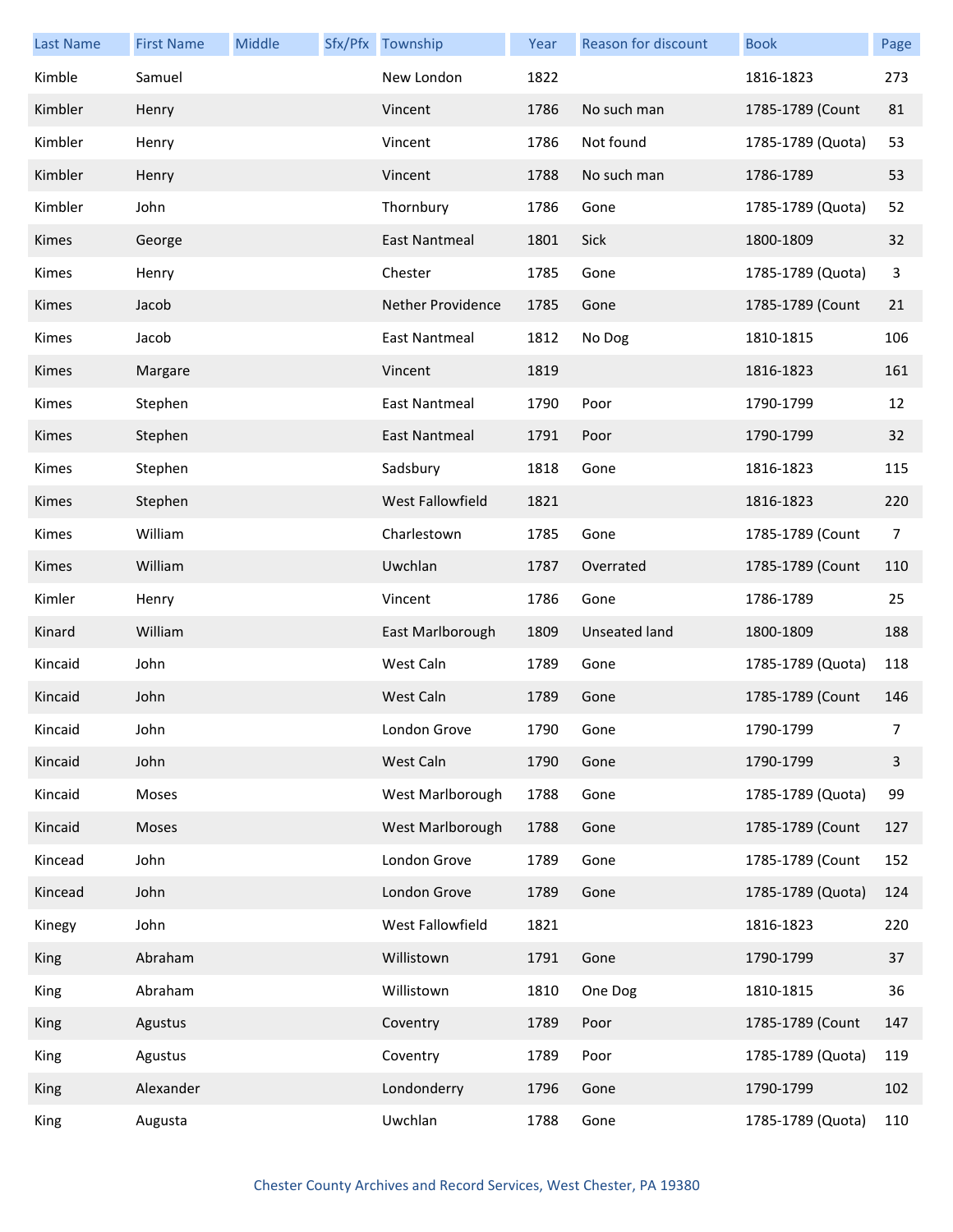| <b>Last Name</b> | <b>First Name</b> | Middle | Sfx/Pfx Township     | Year | <b>Reason for discount</b> | <b>Book</b>       | Page           |
|------------------|-------------------|--------|----------------------|------|----------------------------|-------------------|----------------|
| King             | Augusta           |        | Uwchlan              | 1788 | Gone                       | 1785-1789 (Count  | 138            |
| King             | Daniel            |        | East Nottingham      | 1785 | Poor                       | 1785-1789 (Count  | 18             |
| King             | Daniel            |        | East Whiteland       | 1819 |                            | 1816-1823         | 164            |
| King             | David             |        | Kennett              | 1808 | Gone                       | 1800-1809         | 166            |
| King             | David             |        | Westtown             | 1811 | Gone                       | 1810-1815         | 77             |
| King             | David             |        | Tredyffrin           | 1814 | Gone                       | 1810-1815         | 194            |
| King             | David             |        | East Whiteland       | 1816 | Gone                       | 1816-1823         | 38             |
| King             | David             |        | East Whiteland       | 1818 |                            | 1816-1823         | 122            |
| King             | David             |        | East Whiteland       | 1820 |                            | 1816-1823         | 206            |
| King             | Eli               |        | <b>West Bradford</b> | 1806 | Gone                       | 1800-1809         | 121            |
| King             | Eli               |        | East Bradford        | 1816 | Gone                       | 1816-1823         | $\overline{2}$ |
| King             | Eli               |        | Newlin               | 1819 | Gone                       | 1816-1823         | 146            |
| King             | Eli               |        | East Marlborough     | 1820 |                            | 1816-1823         | 186            |
| King             | Eli               |        | East Marlborough     | 1821 |                            | 1816-1823         | 228            |
| King             | Eli               |        | Newlin               | 1823 |                            | 1816-1823         | 315            |
| King             | Elizabeth         |        | Charlestown          | 1820 |                            | 1816-1823         | 175            |
| King             | George            |        | Willistown           | 1797 | Pays land tax              | 1790-1799         | 131            |
| King             | George            |        | Willistown           | 1810 | One Dog                    | 1810-1815         | 36             |
| King             | George            |        | Charlestown          | 1820 | Error                      | 1816-1823         | 175            |
| King             | George            |        | Willistown           | 1820 |                            | 1816-1823         | 204            |
| <b>King</b>      | George            |        | Charlestown          | 1821 |                            | 1816-1823         | 217            |
| King             | George            |        | Charlestown          | 1822 |                            | 1816-1823         | 258            |
| King             | Isaac             |        | Willistown           | 1811 | Gone                       | 1810-1815         | 80             |
| King             | Isaac             |        | Willistown           | 1812 | Gone                       | 1810-1815         | 117            |
| King             | Isaac             |        | East Fallowfield     | 1812 | No Dog                     | 1810-1815         | 91             |
| King             | Jacob             |        | Pikeland             | 1818 | Gone                       | 1816-1823         | 113            |
| King             | Jacob             |        | Vincent              | 1823 |                            | 1816-1823         | 331            |
| King             | James             |        | Pennsbury            | 1811 | Gone                       | 1810-1815         | 70             |
| King             | John              |        | Sadsbury             | 1785 | Poor                       | 1785-1789 (Count  | 23             |
| King             | John              |        | Sadsbury             | 1786 | Poor                       | 1785-1789 (Quota) | 51             |
| King             | John              |        | Sadsbury             | 1786 | Poor                       | 1785-1789 (Count  | 51             |
| King             | John              |        | Springfield          | 1786 | Poor                       | 1785-1789 (Count  | 79             |
| King             | John              |        | Sadsbury             | 1787 | Poor                       | 1786-1789         | 51             |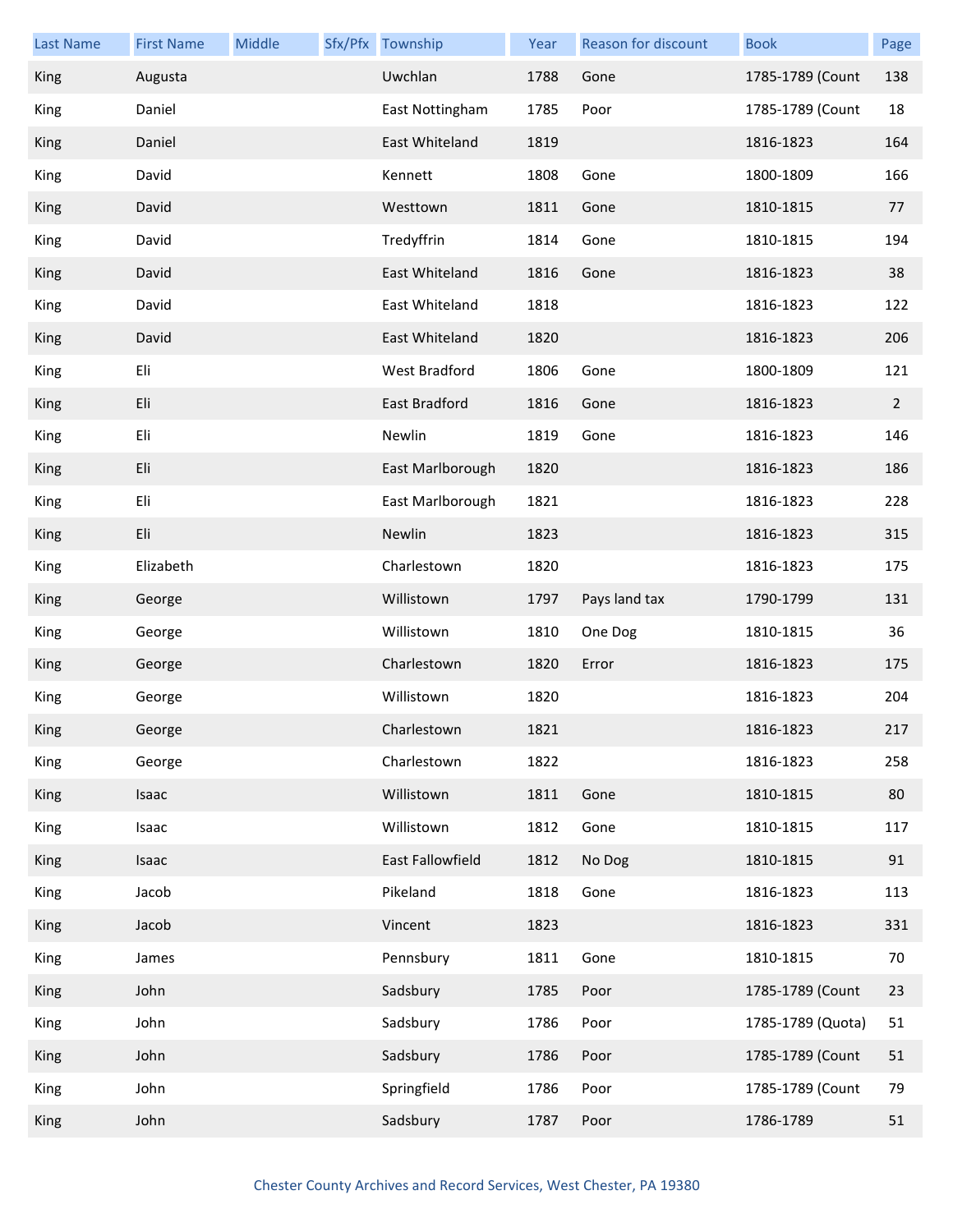| <b>Last Name</b> | <b>First Name</b> | Middle |     | Sfx/Pfx Township     | Year | Reason for discount   | <b>Book</b>       | Page |
|------------------|-------------------|--------|-----|----------------------|------|-----------------------|-------------------|------|
| King             | John              |        |     | Sadsbury             | 1788 | Poor                  | 1786-1789         | 23   |
| King             | John              |        | Jr. | Charlestown          | 1814 | Unseated land         | 1810-1815         | 168  |
| King             | John              |        | Jr. | Charlestown          | 1815 | Unseated land         | 1810-1815         | 209  |
| King             | John              |        |     | Willistown           | 1820 | Unseated land         | 1816-1823         | 204  |
| King             | Lemules           |        |     | West Marlborough     | 1804 | Gone                  | 1800-1809         | 89   |
| King             | Noble             |        |     | East Marlborough     | 1810 | Not found             | 1810-1815         | 18   |
| King             | Noble             |        |     | East Marlborough     | 1810 | No such man           | 1810-1815         | 18   |
| King             | Noble             |        |     | East Marlborough     | 1811 | No such man           | 1810-1815         | 59   |
| King             | Owen              |        |     | East Bradford        | 1817 |                       | 1816-1823         | 43   |
| King             | Owen              |        |     | East Bradford        | 1818 |                       | 1816-1823         | 85   |
| King             | Robert            |        |     | Charlestown          | 1810 | Gone                  | 1810-1815         | 7    |
| King             | Samuel            |        |     | East Whiteland       | 1809 | Taxed for land        | 1800-1809         | 198  |
| King             | Saul              |        |     | <b>West Nantmeal</b> | 1823 |                       | 1816-1823         | 321  |
| King             | Temple            |        |     | <b>West Bradford</b> | 1819 |                       | 1816-1823         | 128  |
| King             | Temple            |        |     | West Bradford        | 1823 |                       | 1816-1823         | 297  |
| King             | William           |        |     | Middletown           | 1786 | Poor                  | 1785-1789 (Count  | 42   |
| King             | William           |        |     | Middletown           | 1787 | Poor                  | 1786-1789         | 14   |
| King             | William           |        |     | Newlin               | 1801 | Paid in West Bradford | 1800-1809         | 30   |
| King & Eaby      |                   |        |     | West Caln            | 1823 |                       | 1816-1823         | 300  |
| Kinginger        | Jacob             |        |     | Coventry             | 1810 | Gone                  | 1810-1815         | 8    |
| Kinkaid          | Moses             |        |     | West Marlborough     | 1787 | Poor                  | 1786-1789         | 43   |
| Kinkead          | James             |        |     | Brandywine           | 1797 | Dead & Poor           | 1790-1799         | 115  |
| Kinkead          | James             |        |     | Honey Brook          | 1797 | Charged to land       | 1790-1799         | 120  |
| Kinkead          | James             |        |     | Honey Brook          | 1798 | Dead                  | 1790-1799         | 139  |
| Kinkead          | Jane              |        |     | Sadsbury             | 1820 |                       | 1816-1823         | 199  |
| Kinkead          | Joseph            |        |     | <b>West Nantmeal</b> | 1806 | Gone                  | 1800-1809         | 132  |
| Kinkead          | Moses             |        |     | West Marlborough     | 1786 | Poor                  | 1785-1789 (Count  | 71   |
| Kinnard          | John              |        |     | Birmingham           | 1786 | Paid in Bradford      | 1785-1789 (Count  | 30   |
| Kinnard          | John              |        |     | Birmingham           | 1786 | Paid in Bradford      | 1785-1789 (Quota) | 30   |
| Kinnard          | William           |        |     | East Marlborough     | 1810 | Not found             | 1810-1815         | 18   |
| Kinnard          | William           |        |     | East Marlborough     | 1811 | Unseated land         | 1810-1815         | 59   |
| Kinnard          | William           |        |     | East Marlborough     | 1812 | Unseated land         | 1810-1815         | 99   |
| Kinnard          | William           |        |     | East Marlborough     | 1813 | Unseated land         | 1810-1815         | 139  |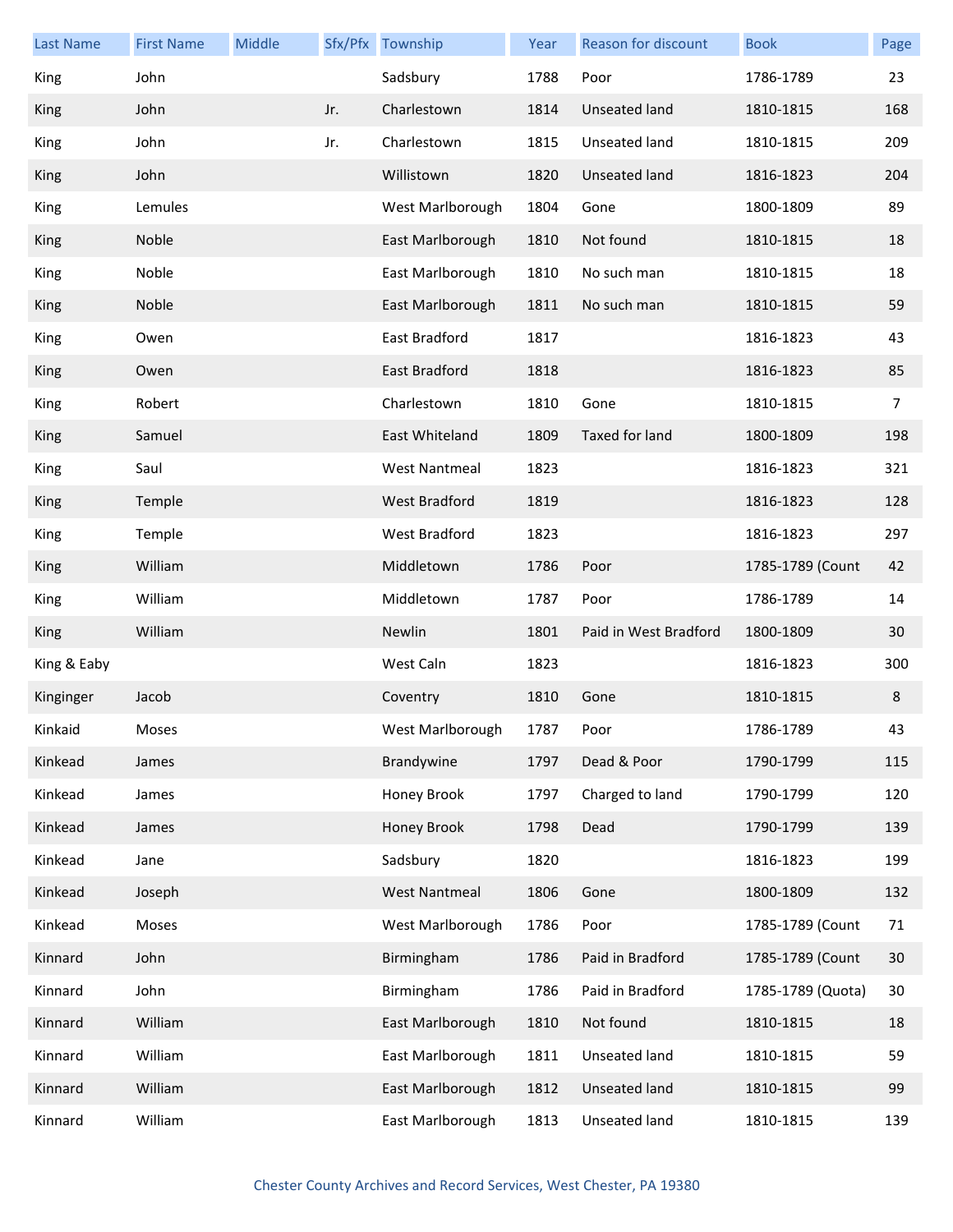| <b>Last Name</b> | <b>First Name</b> | <b>Middle</b> | Sfx/Pfx Township     | Year | Reason for discount    | <b>Book</b>       | Page |
|------------------|-------------------|---------------|----------------------|------|------------------------|-------------------|------|
| Kinnard          | William           |               | East Marlborough     | 1814 | Unseated land          | 1810-1815         | 179  |
| Kinneson         | Samuel            |               | West Caln            | 1788 | Poor                   | 1785-1789 (Quota) | 90   |
| Kinney           | James             |               | Uwchlan              | 1787 | Poor                   | 1785-1789 (Quota) | 82   |
| Kinney           | James             |               | Uwchlan              | 1787 | Poor                   | 1785-1789 (Count  | 110  |
| Kinney           | James             |               | Uwchlan              | 1789 | Poor                   | 1786-1789         | 82   |
| Kinney           | Jonathan          |               | Aston                | 1786 | Not found              | 1785-1789 (Quota) | 29   |
| Kinney           | Laurence          |               | Tinicum              | 1787 | Dead                   | 1785-1789 (Quota) | 80   |
| Kinney           | Lawrey            |               | Tinicum              | 1787 | Dead                   | 1785-1789 (Count  | 108  |
| Kinney           | Lawrey            |               | Tinicum              | 1788 | Dead                   | 1786-1789         | 80   |
| Kinney           | Thomas            |               | East Nantmeal        | 1786 | Under age              | 1785-1789 (Quota) | 44   |
| Kinney           | Thomas            |               | East Nantmeal        | 1786 | Under age              | 1785-1789 (Count  | 44   |
| Kinnison         | William           |               | Newlin               | 1799 | Poor                   | 1790-1799         | 162  |
| Kinnison         | William           |               | <b>Newlin</b>        | 1805 | Gone                   | 1800-1809         | 109  |
| Kinnons          | William           |               | <b>West Nantmeal</b> | 1804 | Gone                   | 1800-1809         | 93   |
| Kinny            | Michael           |               | Westtown             | 1802 | Gone                   | 1800-1809         | 58   |
| Kinsey           | Edmund            |               | Londonderry          | 1802 | Paid in West Marlborou | 1800-1809         | 48   |
| Kinsey           | James             |               | East Caln            | 1804 | Gone                   | 1800-1809         | 82   |
| Kinsey           | Thomas            |               | London Grove         | 1789 | Gone                   | 1785-1789 (Quota) | 124  |
| Kinsey           | Ulyses            |               | West Caln            | 1813 | Gone                   | 1810-1815         | 127  |
| Kinsey           | Ulysses           |               | West Caln            | 1819 |                        | 1816-1823         | 131  |
| Kinsey           | William           |               | Londonderry          | 1819 |                        | 1816-1823         | 143  |
| Kinsy            | James             |               | London Grove         | 1800 | Gone                   | 1800-1809         | 8    |
| Kinter           | John              |               | Pikeland             | 1787 | Gone                   | 1785-1789 (Count  | 104  |
| Kinter           | John              |               | Pikeland             | 1789 | Gone                   | 1786-1789         | 76   |
| Kinton           | Silvester         |               | Lower Chichester     | 1787 | Ran away               | 1785-1789 (Quota) | 61   |
| Kinzey           | Thomas            |               | London Grove         | 1789 | Gone                   | 1785-1789 (Count  | 152  |
| Kipard           | Robert            |               | Lower Chichester     | 1785 | In Goal                | 1785-1789 (Count  | 5    |
| Kirbaugh         | Jacob             |               | Charlestown          | 1816 |                        | 1816-1823         | 7    |
| Kirgan           | Benjamin          |               | West Whiteland       | 1807 | Gone                   | 1800-1809         | 159  |
| Kirgan           | Benjamin          |               | Goshen               | 1807 | Gone                   | 1800-1809         | 145  |
| Kirk             | Benjamin          |               | East Bradford        | 1820 |                        | 1816-1823         | 169  |
| Kirk             | Eli               |               | West Nottingham      | 1817 | Unseated land          | 1816-1823         | 65   |
| Kirk             | Elisha            |               | West Nottingham      | 1800 | Married & Gone         | 1800-1809         | 12   |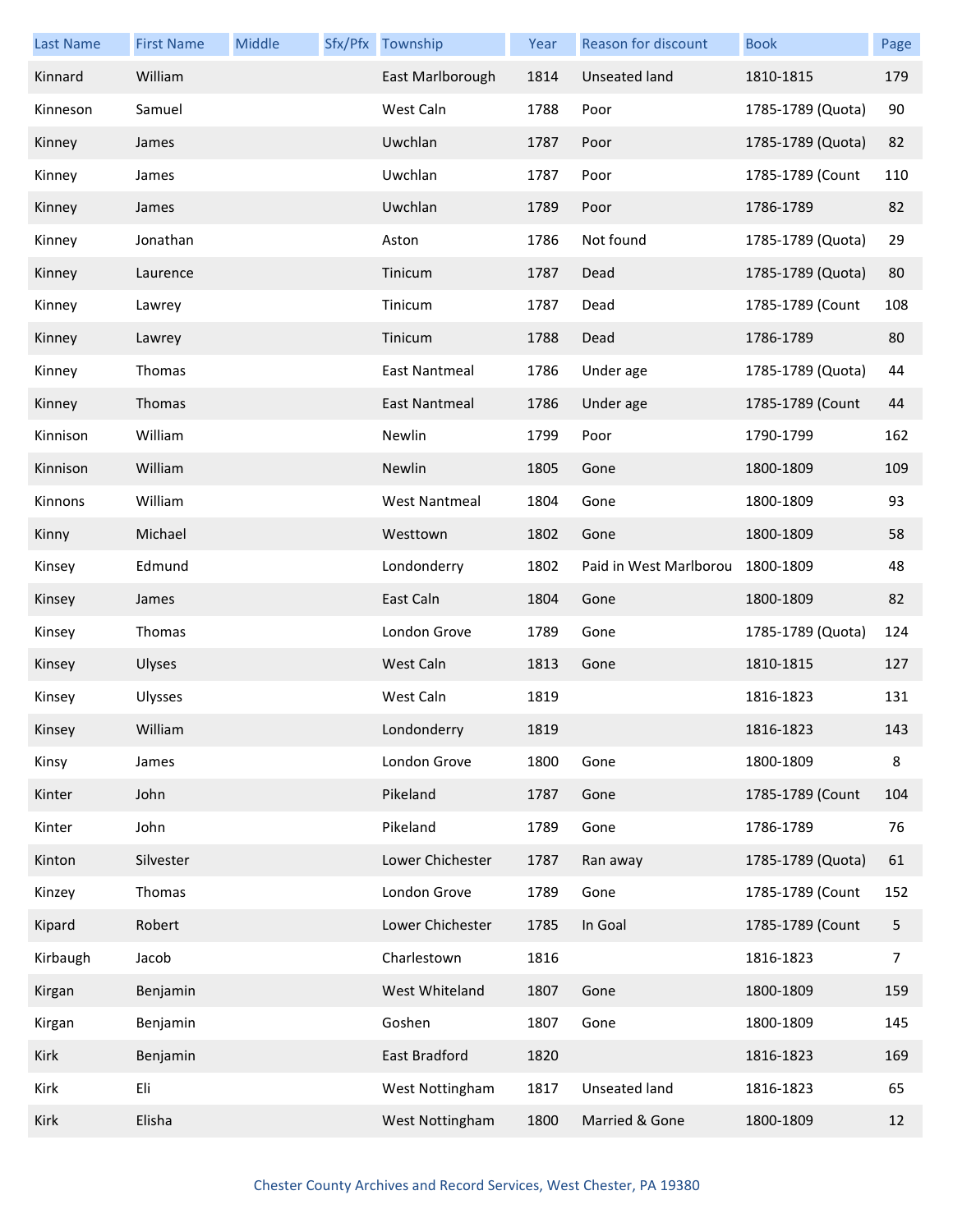| <b>Last Name</b> | <b>First Name</b> | Middle | Sfx/Pfx Township     | Year | <b>Reason for discount</b> | <b>Book</b>       | Page |
|------------------|-------------------|--------|----------------------|------|----------------------------|-------------------|------|
| Kirk             | Isaac             |        | <b>Upper Darby</b>   | 1786 | Gone                       | 1785-1789 (Count  | 63   |
| Kirk             | Jacob             |        | West Nottingham      | 1800 | Under age & Gone           | 1800-1809         | 12   |
| Kirk             | John              |        | Charlestown          | 1816 |                            | 1816-1823         | 7    |
| Kirk             | John              |        | West Goshen          | 1818 |                            | 1816-1823         | 96   |
| Kirk             | Joseph            |        | Haverford            | 1785 | Poor                       | 1785-1789 (Quota) | 11   |
| Kirk             | Joseph            |        | Haverford            | 1786 |                            | 1785-1789 (Count  | 39   |
| Kirk             | Joseph            |        | Haverford            | 1787 | Gone                       | 1785-1789 (Quota) | 67   |
| Kirk             | Joseph            |        | Haverford            | 1787 | Gone                       | 1785-1789 (Count  | 95   |
| Kirk             | Joseph            |        | Haverford            | 1788 | Gone                       | 1786-1789         | 67   |
| Kirk             | Joseph            |        | West Fallowfield     | 1817 |                            | 1816-1823         | 52   |
| Kirk             | Joseph            |        | Sadsbury             | 1822 |                            | 1816-1823         | 284  |
| Kirk             | Joshua            |        | East Nottingham      | 1796 | Gone                       | 1790-1799         | 105  |
| Kirk             | Thomas            |        | Pennsbury            | 1796 | Poor                       | 1790-1799         | 108  |
| Kirk             | Thomas            |        | East Bradford        | 1804 | Gone                       | 1800-1809         | 81   |
| Kirk             | Thomas            |        | Honey Brook          | 1815 |                            | 1810-1815         | 215  |
| Kirk             | Thomas            |        | Honey Brook          | 1816 |                            | 1816-1823         | 13   |
| Kirk             | Timothy           |        | East Nottingham      | 1804 | Gone                       | 1800-1809         | 91   |
| Kirk             | William           |        | <b>West Bradford</b> | 1788 | Gone                       | 1785-1789 (Quota) | 87   |
| Kirk             | William           |        | <b>West Bradford</b> | 1789 | Gone                       | 1785-1789 (Quota) | 115  |
| Kirk             | William           |        | <b>West Bradford</b> | 1789 | Gone                       | 1785-1789 (Count  | 143  |
| Kirk             | William           |        | East Nottingham      |      | 1812 Unseated land         | 1810-1815         | 104  |
| Kirk             | Zachariah         |        | Pennsbury            | 1810 | Poor                       | 1810-1815         | 29   |
| Kirkman          | Peter             |        | New Garden           | 1820 | Gone                       | 1816-1823         | 190  |
| Kirkman          | Peter             |        | East Marlborough     | 1821 |                            | 1816-1823         | 228  |
| Kirkman          | Peter             |        | East Goshen          | 1822 |                            | 1816-1823         | 263  |
| Kirkpatrick      | Andrew            |        | West Fallowfield     | 1787 | Charged to land            | 1785-1789 (Quota) | 66   |
| Kirkpatrick      | Ephraim           |        | East Whiteland       | 1823 |                            | 1816-1823         | 334  |
| Kirkpatrick      | Isaac             |        | <b>East Nantmeal</b> | 1793 | Gone                       | 1790-1799         | 70   |
| Kirkpatrick      | James             |        | Sadsbury             | 1785 | Gone to Carolina           | 1785-1789 (Quota) | 23   |
| Kirkpatrick      | James             |        | <b>East Nantmeal</b> | 1786 | Gone                       | 1785-1789 (Count  | 72   |
| Kirkpatrick      | James             |        | <b>East Nantmeal</b> | 1786 | Gone                       | 1785-1789 (Count  | 44   |
| Kirkpatrick      | James             |        | <b>East Nantmeal</b> | 1790 | Gone                       | 1790-1799         | 12   |
| Kirkpatrick      | James             |        | East Nantmeal        | 1793 | Gone                       | 1790-1799         | 70   |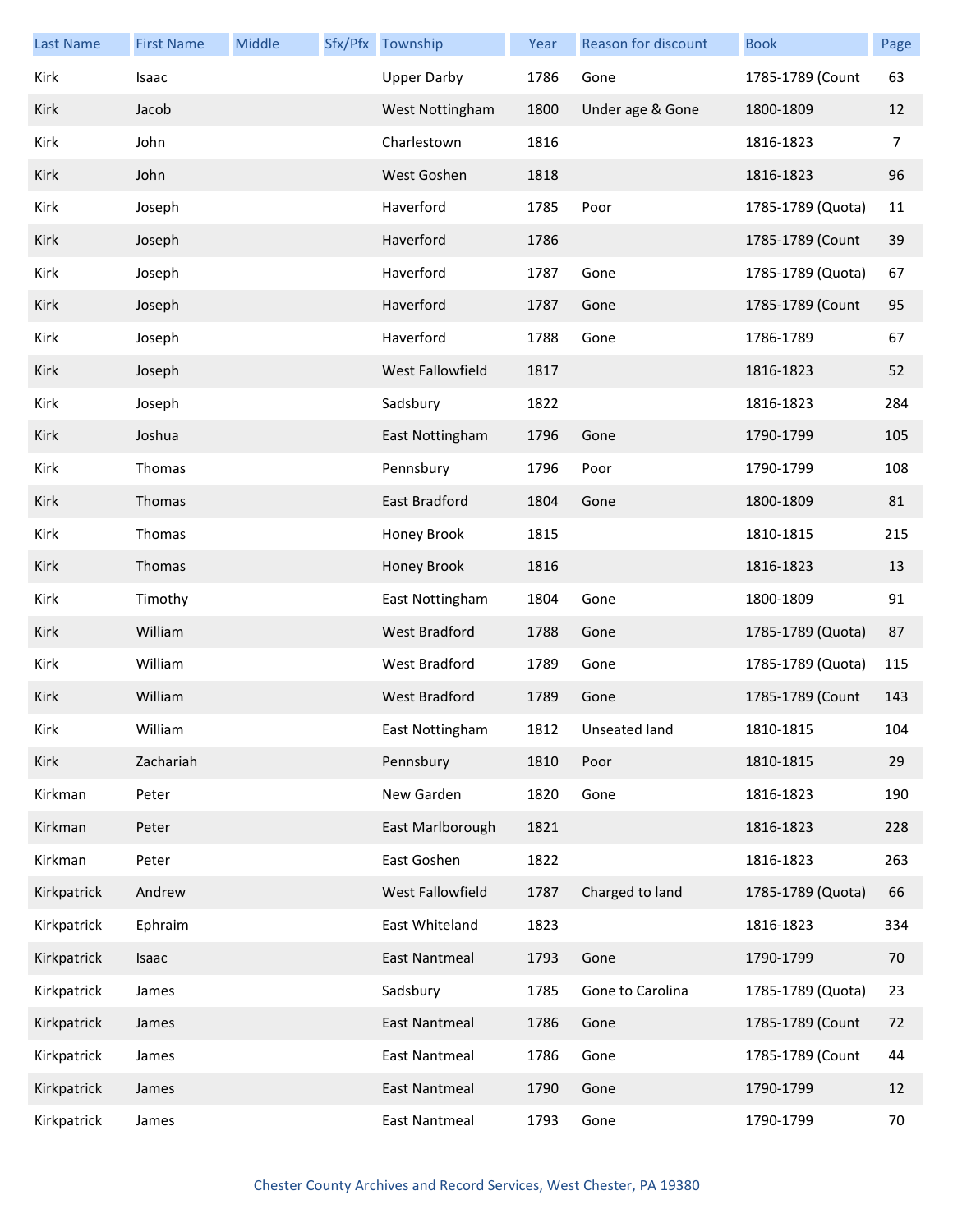| <b>Last Name</b> | <b>First Name</b> | Middle |     | Sfx/Pfx Township | Year | Reason for discount | <b>Book</b>       | Page           |
|------------------|-------------------|--------|-----|------------------|------|---------------------|-------------------|----------------|
| Kirkpatrick      | James             |        |     | Kennett          | 1807 | Poor                | 1800-1809         | 146            |
| Kirkpatrick      | John              |        |     | West Fallowfield | 1787 | Dead                | 1785-1789 (Quota) | 66             |
| Kirkpatrick      | John              |        |     | Brandywine       | 1814 | Not found           | 1810-1815         | 165            |
| Kirkpatrick      | John              |        |     | Brandywine       | 1815 | Gone                | 1810-1815         | 206            |
| Kirkpatrick      | Robert            |        |     | East Nantmeal    | 1795 | Not in the Township | 1790-1799         | 88             |
| Kirkpatrick      | Robert            |        |     | Coventry         | 1810 | Gone                | 1810-1815         | 8              |
| Kirkpatrick      | William           |        |     | Tredyffrin       | 1793 | Married             | 1790-1799         | 73             |
| Kirkwood         | Archibald         |        |     | Oxford           | 1791 | Gone                | 1790-1799         | 33             |
| Kirkwood         | James             |        |     | Honey Brook      | 1804 | Gone                | 1800-1809         | 86             |
| Kirlin           | John              |        |     | Uwchlan          | 1819 |                     | 1816-1823         | 160            |
| Kirns            | Simon             |        |     | East Bradford    | 1788 | Poor                | 1786-1789         | 58             |
| Kiser            | Jacob             |        |     | Charlestown      | 1816 |                     | 1816-1823         | 7              |
| Kiser            | Nicholas          |        |     | Coventry         | 1814 | No Dog              | 1810-1815         | 169            |
| Kitchen          | Enoch             |        |     | Goshen           | 1806 | Gone                | 1800-1809         | 125            |
| Kitchen          | Enoch             |        |     | East Whiteland   | 1812 | Gone                | 1810-1815         | 119            |
| Kitchen          | James             |        |     | East Whiteland   | 1813 | Gone                | 1810-1815         | 159            |
| Kitchen          | James             |        |     | East Whiteland   | 1814 | Gone                | 1810-1815         | 199            |
| Kitchen          | James             |        |     | East Whiteland   | 1817 |                     | 1816-1823         | 79             |
| Kitchen          | James             |        |     | Charlestown      | 1817 |                     | 1816-1823         | 48             |
| Kitchen          | James             |        |     | Vincent          | 1818 | Gone                | 1816-1823         | 119            |
| Kitchen          | James             |        |     | West Caln        | 1820 |                     | 1816-1823         | 173            |
| Kitchen          | John              |        |     | Tredyffrin       | 1813 | Gone                | 1810-1815         | 154            |
| Kitchen          | Moses             |        |     | East Whiteland   | 1812 | Gone                | 1810-1815         | 119            |
| Kite             | Alexander         |        |     | Brandywine       | 1796 | Gone                | 1790-1799         | 113            |
| Kite             | Henry             |        | Sr. | Vincent          | 1823 |                     | 1816-1823         | 331            |
| Kiter            | George            |        |     | Charlestown      | 1786 | Gone                | 1785-1789 (Quota) | 34             |
| Kiter            | Henry             |        |     | Charlestown      | 1785 | Gone                | 1785-1789 (Count  | $\overline{7}$ |
| Kiter            | Henry             |        |     | Charlestown      | 1785 | Gone                | 1785-1789 (Quota) | $\overline{7}$ |
| Kiter            | Henry             |        |     | Vincent          | 1799 | Moved               | 1790-1799         | 170            |
| Kiter            | Henry             |        |     | Vincent          | 1809 | Gone                | 1800-1809         | 197            |
| Kiter            | Henry             |        |     | Vincent          | 1816 |                     | 1816-1823         | 35             |
| Kiter            | Henry             |        |     | Vincent          | 1821 |                     | 1816-1823         | 246            |
| Kiter            | Jacob             |        |     | Charlestown      | 1796 | Gone                | 1790-1799         | 97             |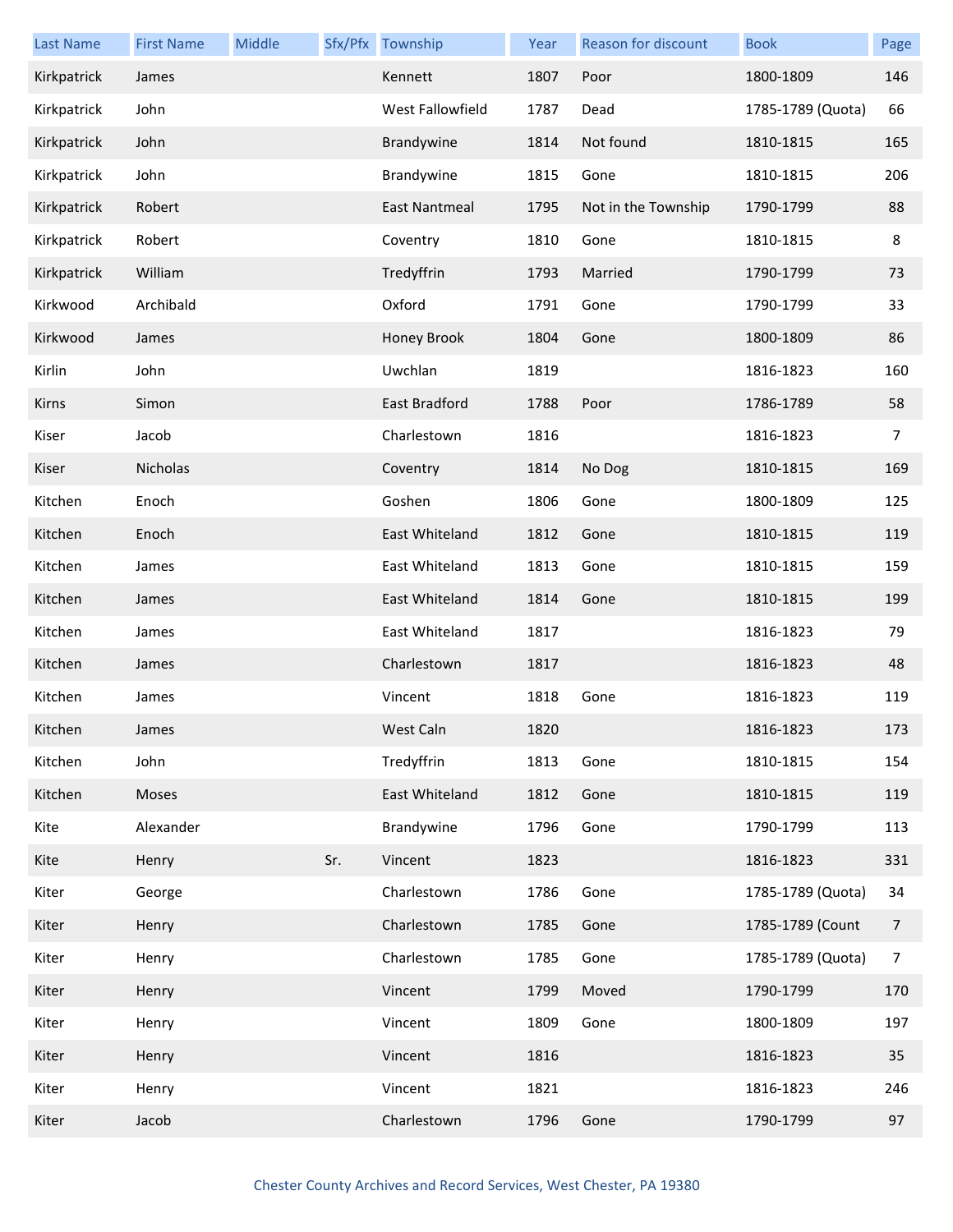| <b>Last Name</b> | <b>First Name</b> | Middle |     | Sfx/Pfx Township     | Year | Reason for discount | <b>Book</b>       | Page           |
|------------------|-------------------|--------|-----|----------------------|------|---------------------|-------------------|----------------|
| Kiter            | Jacob             |        |     | Charlestown          | 1800 | Gone                | 1800-1809         | 4              |
| Kiter            | Jacob             |        |     | Vincent              | 1817 | Gone                | 1816-1823         | 76             |
| Kitler           | John              |        |     | Tredyffrin           | 1819 |                     | 1816-1823         | 158            |
| Kitning          | Frederick         |        |     | Charlestown          | 1796 | Poor                | 1790-1799         | 97             |
| Kitt             | Michael           |        |     | Ridley               | 1787 | Sick                | 1785-1789 (Quota) | 78             |
| Kitts            | Conrad            |        |     | Ridley               | 1788 | Poor                | 1785-1789 (Count  | 134            |
| Kitts            | Michael           |        |     | Ridley               | 1785 | Poor                | 1785-1789 (Count  | 22             |
| Kitts            | Michael           |        |     | Ridley               | 1787 | Poor                | 1785-1789 (Count  | 106            |
| Kitts            | Michael           |        |     | Ridley               | 1788 | Poor                | 1786-1789         | 78             |
| Kizer            | Jacob             |        |     | Charlestown          | 1816 |                     | 1816-1823         | $\overline{7}$ |
| Knauer           | Jacob             |        |     | Vincent              | 1823 |                     | 1816-1823         | 331            |
| Knaur            | David             |        |     | East Nantmeal        | 1815 | No such man         | 1810-1815         | 227            |
| Knerr            | Abraham           |        |     | Vincent              | 1800 | Gone                | 1800-1809         | 18             |
| Knerr            | Isaac             |        |     | Vincent              | 1798 | Gone                | 1790-1799         | 150            |
| Knerr            | Jacob             |        |     | <b>East Nantmeal</b> | 1822 |                     | 1816-1823         | 277            |
| Knettles         | John              |        |     | Charlestown          | 1798 | Gone                | 1790-1799         | 136            |
| Knettles         | John              |        |     | Charlestown          | 1799 | Gone                | 1790-1799         | 156            |
| Knight           | Ezra              |        |     | Londonderry          | 1819 |                     | 1816-1823         | 143            |
| Knight           | Ezra              |        |     | Londonderry          | 1820 |                     | 1816-1823         | 185            |
| Knight           | Thomas            |        |     | New Garden           | 1785 | Charged to land     | 1785-1789 (Quota) | 15             |
| Knight           | Thomas            |        |     | Pennsbury            | 1785 | Poor                | 1785-1789 (Count  | 20             |
| Knight           | Thomas            |        |     | New Garden           | 1786 | Charged to land     | 1785-1789 (Count  | 71             |
| Knight           | Thomas            |        |     | New Garden           | 1786 | Charged to land     | 1785-1789 (Quota) | 43             |
| Knight           | Thomas            |        |     | New Garden           | 1788 | Charged to land     | 1786-1789         | 43             |
| Knight           | William           |        |     | New Garden           | 1797 | Charged to land     | 1790-1799         | 124            |
| Knight           | William           |        |     | East Bradford        | 1808 | Gone                | 1800-1809         | 160            |
| Knight           | William           |        |     | Goshen               | 1812 | Gone                | 1810-1815         | 93             |
| Knights          | Thomas            |        |     | New Garden           | 1785 | Charged to land     | 1785-1789 (Count  | 15             |
| Kniter           | Thomas            |        |     | New Garden           | 1788 | Charged to land     | 1786-1789         | 15             |
| Knites           | John              |        |     | New Garden           | 1786 | Charged to land     | 1785-1789 (Count  | 43             |
| Knole            | William           |        |     | Charlestown          | 1807 | Gone                | 1800-1809         | 143            |
| Know             | William           |        |     | <b>West Nantmeal</b> | 1801 | Gone                | 1800-1809         | 33             |
| Knower           | Christpher        |        | Jr. | East Nantmeal        | 1811 | No Dog              | 1810-1815         | 61             |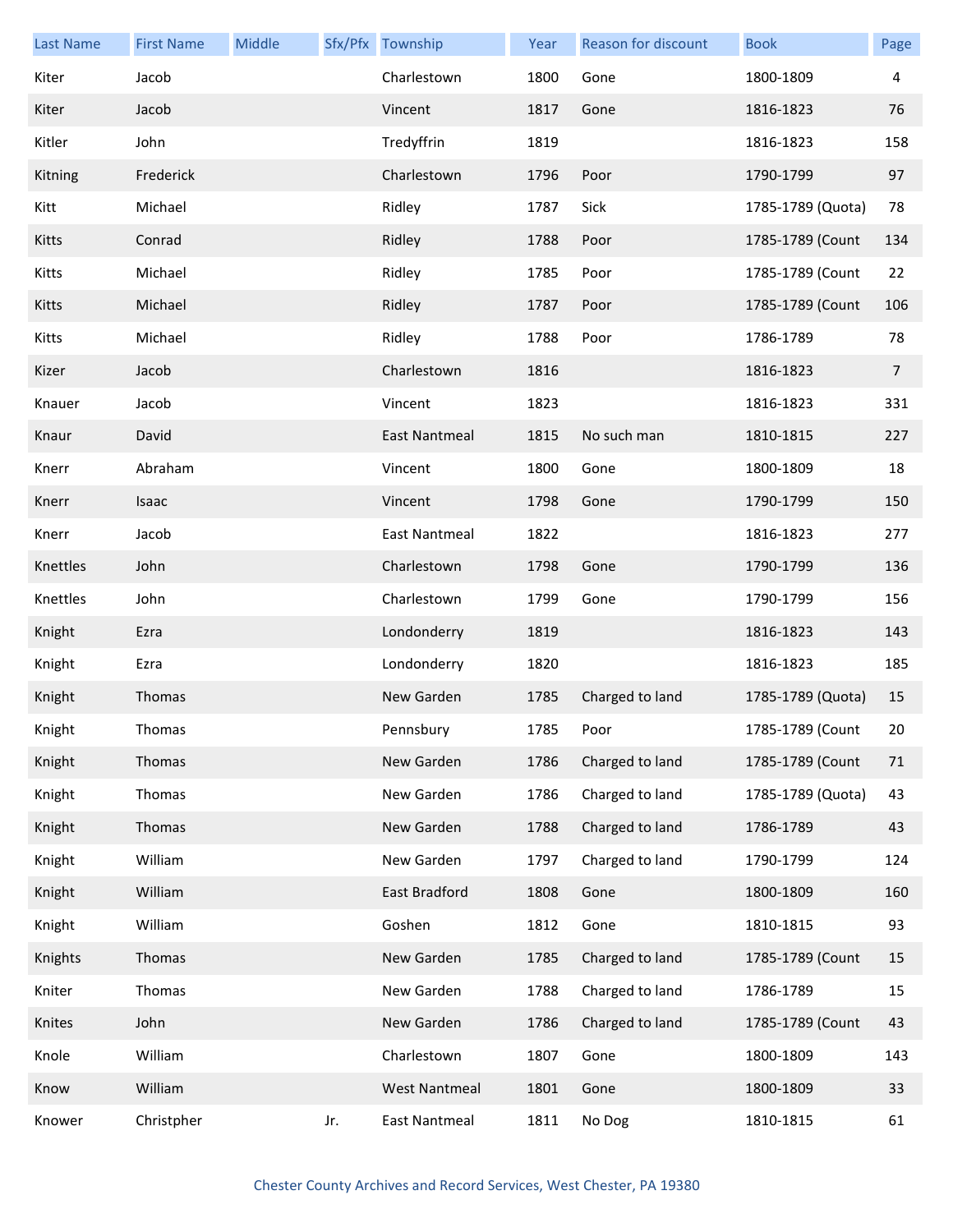| <b>Last Name</b> | <b>First Name</b> | Middle | Sfx/Pfx Township     | Year | Reason for discount                       | <b>Book</b>       | Page |
|------------------|-------------------|--------|----------------------|------|-------------------------------------------|-------------------|------|
| Knower           | David             |        | <b>East Nantmeal</b> | 1816 |                                           | 1816-1823         | 25   |
| Knower           | Davies            |        | East Nantmeal        | 1811 | No Dog                                    | 1810-1815         | 61   |
| Knower           | John              |        | East Nantmeal        | 1801 | Under age                                 | 1800-1809         | 32   |
| Knower           | Samuel            |        | East Nantmeal        | 1823 |                                           | 1816-1823         | 320  |
| Knowland         | Michael           |        | New London           | 1817 |                                           | 1816-1823         | 62   |
| Knowland         | Robert            |        | Londonderry          | 1811 | Poor                                      | 1810-1815         | 57   |
| Knowland         | Robert            |        | Londonderry          | 1811 | Poor                                      | 1810-1815         | 57   |
| Knowles          | John              |        | Charlestown          | 1790 | Gone                                      | 1790-1799         | 3    |
| Knowles          | John              |        | Charlestown          | 1792 | Gone                                      | 1790-1799         | 42   |
| Knowles          | John              |        | Charlestown          | 1806 | Gone                                      | 1800-1809         | 123  |
| Knowles          | Robert            |        | Charlestown          | 1792 | Gone                                      | 1790-1799         | 42   |
| Knowles          | Robert            |        | Tredyffrin           | 1809 |                                           | 1800-1809         | 196  |
| Knowles          | Robert            |        | Willistown           | 1810 | No such man                               | 1810-1815         | 36   |
| Knowles          | Robert            |        | Tredyffrin           | 1812 | Gone                                      | 1810-1815         | 114  |
| Knowles          | William           |        | Charlestown          | 1791 | Poor                                      | 1790-1799         | 23   |
| Knowles          | William           |        | Charlestown          | 1806 | Gone                                      | 1800-1809         | 123  |
| Knowles          | William           |        | Tredyffrin           | 1812 | Gone                                      | 1810-1815         | 114  |
| Knox             | George            |        | <b>East Nantmeal</b> | 1790 | Gone                                      | 1790-1799         | 12   |
| Knox             | John              |        | <b>West Bradford</b> | 1785 | Gone                                      | 1785-1789 (Quota) | 3    |
| Knox             | John              |        | Pennsbury            | 1786 | Removed to West Bradf 1785-1789 (Count    |                   | 76   |
| Knox             | John              |        | Pennsbury            | 1786 | Paid in East Marlboroug 1785-1789 (Quota) |                   | 48   |
| Knox             | John              |        | Pennsbury            | 1786 | Paid in another place                     | 1785-1789 (Count  | 48   |
| Knox             | John              |        | Pennsbury            | 1787 | Removed & Charged in                      | 1786-1789         | 48   |
| Knox             | John              |        | Pennsbury            | 1788 | Paid in West Bradford                     | 1785-1789 (Quota) | 104  |
| Knox             | John              |        | Pennsbury            | 1788 | Paid in West Bradford                     | 1785-1789 (Count  | 132  |
| Knox             | John              |        | East Bradford        | 1798 | Paid in West Bradford                     | 1790-1799         | 133  |
| Knox             | William           |        | Goshen               | 1785 | Gone                                      | 1785-1789 (Quota) | 10   |
| Knox             | William           |        | West Whiteland       | 1788 | Not found                                 | 1785-1789 (Count  | 140  |
| Knox             | William           |        | West Whiteland       | 1788 | Not found                                 | 1785-1789 (Quota) | 112  |
| Konrad           | James             |        | Tredyffrin           | 1810 | Gone                                      | 1810-1815         | 33   |
| Korkin           | Robert            |        | New Garden           | 1789 | Gone                                      | 1785-1789 (Quota) | 128  |
| Kough            | Henry             |        | Coventry             | 1795 | Poor                                      | 1790-1799         | 80   |
| Koyl             | John              |        | Coventry             | 1810 | Gone                                      | 1810-1815         | 8    |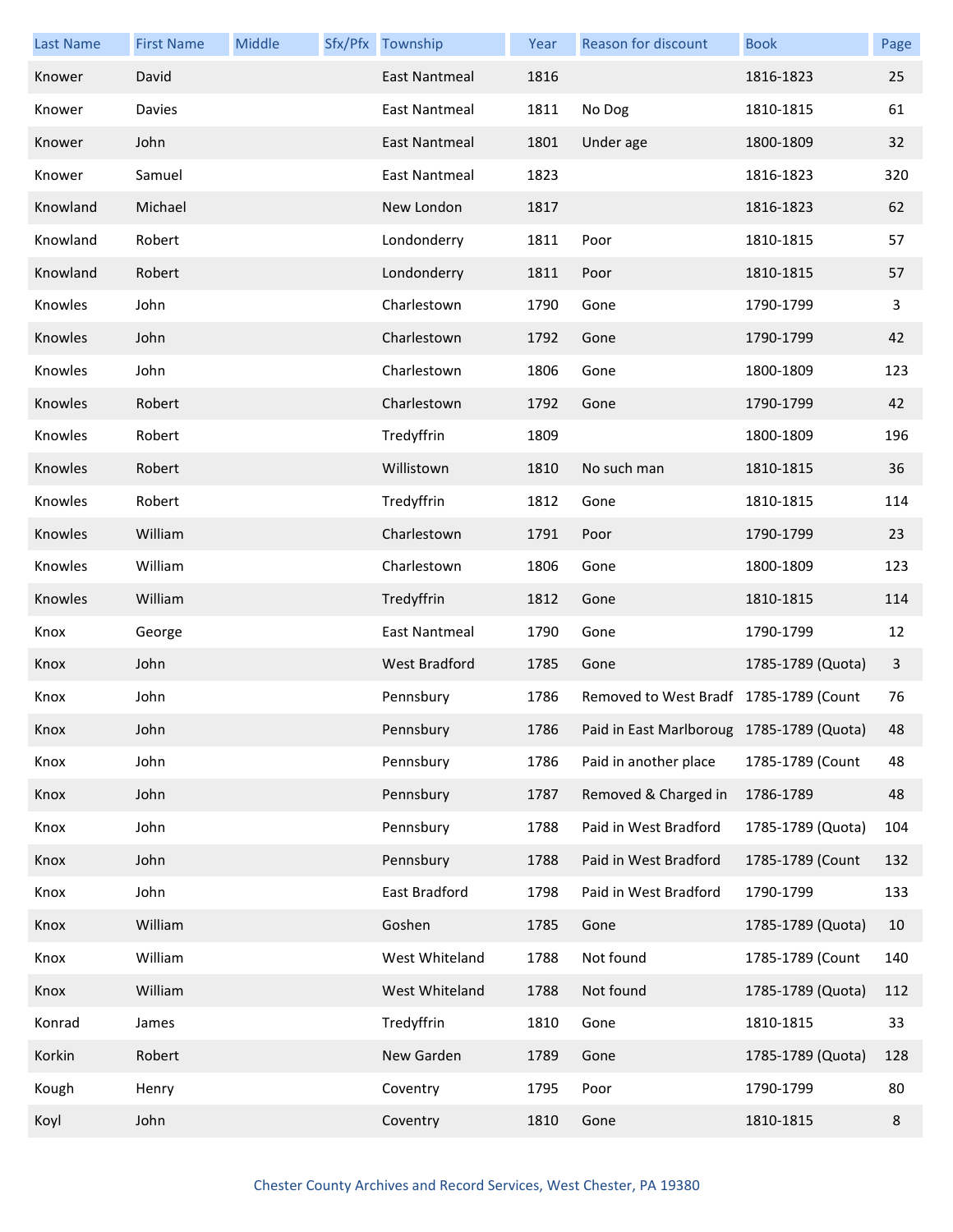| <b>Last Name</b>    | <b>First Name</b> | Middle | Sfx/Pfx Township     | Year | <b>Reason for discount</b> | <b>Book</b>       | Page           |
|---------------------|-------------------|--------|----------------------|------|----------------------------|-------------------|----------------|
| Koyle               | Thomas            |        | Kennett              | 1786 | Gone                       | 1785-1789 (Quota) | 39             |
| Kray                | James             |        | East Nantmeal        | 1810 | Not found                  | 1810-1815         | 25             |
| Krepes              | John              |        | Coventry             | 1820 |                            | 1816-1823         | 174            |
| Kreps               | Thomas            |        | Vincent              | 1800 | Poor                       | 1800-1809         | 18             |
| Kreps               | Thomas            |        | Vincent              | 1801 | Poor                       | 1800-1809         | 37             |
| <b>Kreps</b>        | Thomas            |        | Coventry             | 1821 |                            | 1816-1823         | 216            |
| Krider              | Daniel            |        | <b>East Nantmeal</b> | 1812 | Mistake                    | 1810-1815         | 106            |
| <b>Kring</b>        | Hartman           |        | East Nantmeal        | 1786 | Gone                       | 1785-1789 (Count  | 44             |
| Kring               | John              |        | East Nantmeal        | 1786 | Gone                       | 1785-1789 (Quota) | 44             |
| Krutcher            | John              |        | West Caln            | 1820 |                            | 1816-1823         | 173            |
| Kugler              | Felty             |        | Tredyffrin           | 1814 | Mistake                    | 1810-1815         | 194            |
| Kugler              | John              |        | Easttown             | 1814 | One Dog                    | 1810-1815         | 170            |
| Kugler              | John              |        | Easttown             | 1816 | No Dog                     | 1816-1823         | 9              |
| Kuhn                | Peter             |        | Charlestown          | 1810 | Gone                       | 1810-1815         | $\overline{7}$ |
| Kuhn                | Peter             |        | Tredyffrin           | 1819 | Unseated land              | 1816-1823         | 158            |
| Kume                | Morris            |        | Tinicum              | 1786 |                            | 1785-1789 (Quota) | 52             |
| Kungle              | Arthur            |        | Pikeland             | 1810 | Poor                       | 1810-1815         | 30             |
| Kungle              | Michael           |        | Charlestown          | 1812 | No Dog                     | 1810-1815         | 88             |
| Kunkle              | Arthur            |        | Charlestown          | 1818 |                            | 1816-1823         | 90             |
| Kunkle              | Arthur            |        | Pikeland             | 1819 |                            | 1816-1823         | 155            |
| Kunkle              | Arthur            |        | Pikeland             | 1822 |                            | 1816-1823         | 282            |
| Kunkle              | Daniel            |        | East Whiteland       | 1821 |                            | 1816-1823         | 249            |
| Kuntzenhouse Martin |                   |        | Vincent              | 1798 | Gone                       | 1790-1799         | 150            |
| Kurts               | Abraham           |        | Sadsbury             | 1821 |                            | 1816-1823         | 242            |
| Kurts               | Jacob             |        | West Caln            | 1814 |                            | 1810-1815         | 167            |
| Kurts               | Peter             |        | West Caln            | 1820 |                            | 1816-1823         | 173            |
| Kurtz               | Abraham           |        | Uwchlan              | 1801 | Gone                       | 1800-1809         | 37             |
| Kurtz               | Abram             |        | West Caln            | 1814 |                            | 1810-1815         | 167            |
| Kurtz               | Henry             |        | West Caln            | 1812 | Unseated land              | 1810-1815         | 87             |
| Kurtz               | Jacob             |        | West Caln            | 1812 | Unseated land              | 1810-1815         | 87             |
| Kurtz               | Jacob             |        | West Caln            | 1814 | Unseated land              | 1810-1815         | 167            |
| Kurtz               | Jacob             |        | West Caln            | 1823 |                            | 1816-1823         | 300            |
| Kurtz               | James             |        | East Whiteland       | 1813 | Gone                       | 1810-1815         | 159            |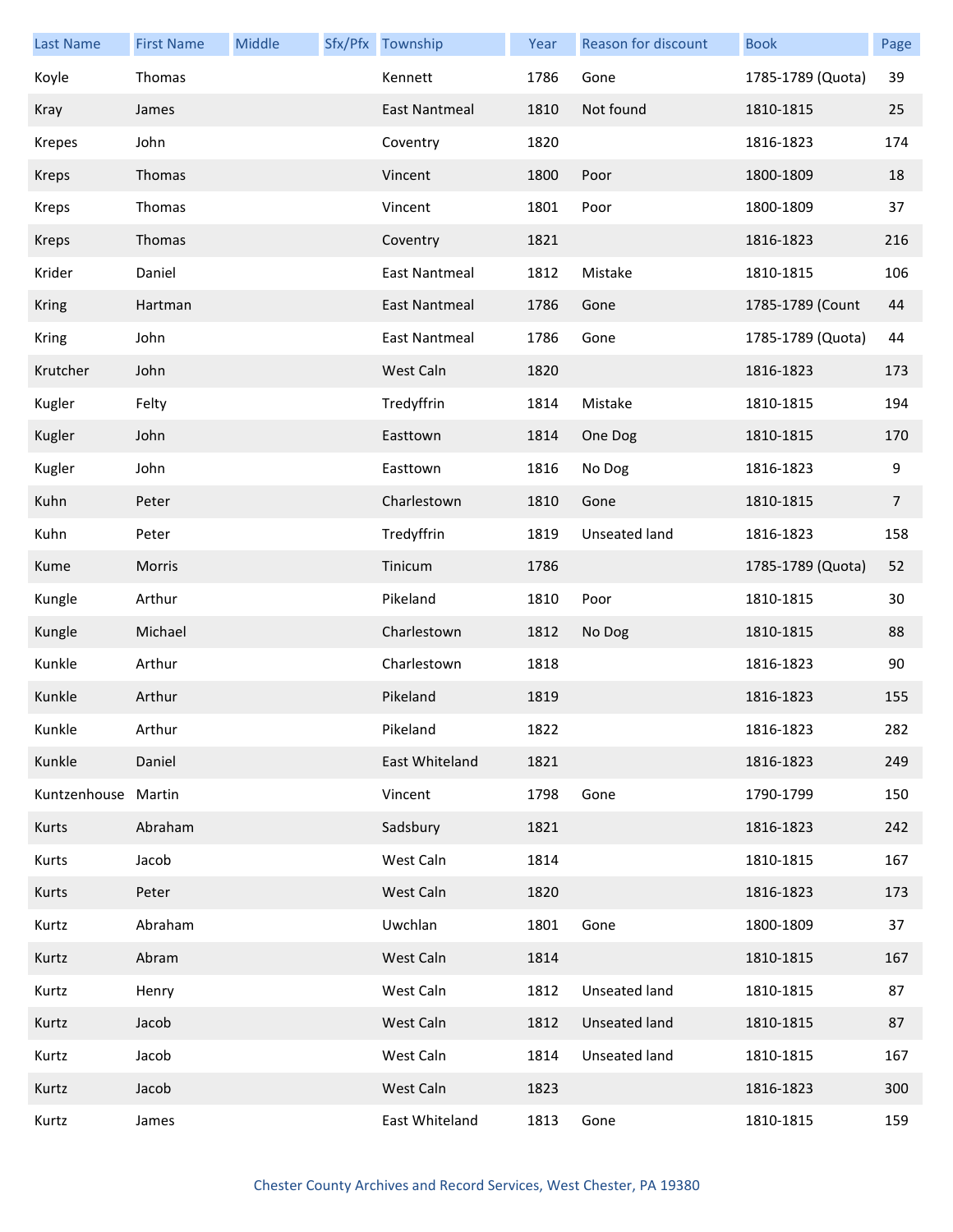| <b>Last Name</b> | <b>First Name</b> | Middle |     | Sfx/Pfx Township     | Year | Reason for discount | <b>Book</b>       | Page |
|------------------|-------------------|--------|-----|----------------------|------|---------------------|-------------------|------|
| Kurtz            | John              |        |     | West Caln            | 1809 | Unseated land       | 1800-1809         | 182  |
| Kurtz            | John              |        | Jr. | Sadsbury             | 1811 | Unseated land       | 1810-1815         | 72   |
| Kurtz            | John              |        | Sr. | Sadsbury             | 1811 | Unseated land       | 1810-1815         | 72   |
| Kurtz            | John              |        | Sr. | Sadsbury             | 1812 | Unseated land       | 1810-1815         | 112  |
| Kurtz            | John              |        |     | West Caln            | 1812 | Unseated land       | 1810-1815         | 87   |
| Kurtz            | John              |        | Jr. | Sadsbury             | 1812 | Unseated land       | 1810-1815         | 112  |
| Kurtz            | John              |        | Jr. | West Caln            | 1813 | Unseated land       | 1810-1815         | 127  |
| Kurtz            | John              |        | Jr. | Sadsbury             | 1816 |                     | 1816-1823         | 31   |
| Kurtz            | John              |        | Sr. | Sadsbury             | 1816 |                     | 1816-1823         | 31   |
| Kurtz            | John              |        |     | Sadsbury             | 1821 |                     | 1816-1823         | 242  |
| Kurtz            | Philip            |        |     | West Caln            | 1821 |                     | 1816-1823         | 215  |
| Kurtz            | Samuel            |        |     | Charlestown          | 1821 |                     | 1816-1823         | 217  |
| Kyder            | Henry             |        |     | Vincent              | 1789 | Gone                | 1785-1789 (Count  | 166  |
| Kyder            | Henry             |        |     | Vincent              | 1789 | Gone                | 1785-1789 (Quota) | 138  |
| Kyle             | Samuel            |        |     | <b>Upper Oxford</b>  | 1797 | Gone                | 1790-1799         | 127  |
| Kyle             | William           |        |     | Tredyffrin           | 1796 | Poor                | 1790-1799         | 109  |
| Lacaster Poor    |                   |        |     | West Caln            | 1808 |                     | 1800-1809         | 162  |
| Lacer            | Conrad            |        |     | West Fallowfield     | 1822 |                     | 1816-1823         | 262  |
| Lackey           | James             |        |     | West Marlborough     | 1797 | Gone                | 1790-1799         | 123  |
| Lackey           | James             |        |     | Charlestown          | 1806 | Gone                | 1800-1809         | 123  |
| Lackey           | James             |        |     | Charlestown          | 1812 | Gone                | 1810-1815         | 88   |
| Lackey           | James             |        |     | Charlestown          | 1812 | Gone                | 1810-1815         | 88   |
| Lackey           | Thomas            |        |     | West Marlborough     | 1797 | Gone                | 1790-1799         | 123  |
| Lacy             | James             |        |     | Pikeland             | 1818 | Gone                | 1816-1823         | 113  |
| Lacy             | Jesse             |        |     | Uwchlan              | 1823 |                     | 1816-1823         | 330  |
| Lacy             | William           |        |     | East Nantmeal        | 1820 |                     | 1816-1823         | 193  |
| Lacy             | William           |        |     | <b>East Nantmeal</b> | 1821 |                     | 1816-1823         | 235  |
| Lacy             | William           |        |     | Vincent              | 1822 |                     | 1816-1823         | 288  |
| Ladd             | John              |        |     | West Nottingham      | 1806 | Gone                | 1800-1809         | 131  |
| Ladley           | Joseph            |        |     | West Caln            | 1805 | Gone                | 1800-1809         | 102  |
| Ladley           | Joseph            |        |     | West Caln            | 1807 | Married             | 1800-1809         | 142  |
| Ladley           | Richard           |        |     | East Marlborough     | 1792 | Overrated           | 1790-1799         | 47   |
| Ladley           | Richard           |        |     | East Fallowfield     | 1798 | Poor                | 1790-1799         | 137  |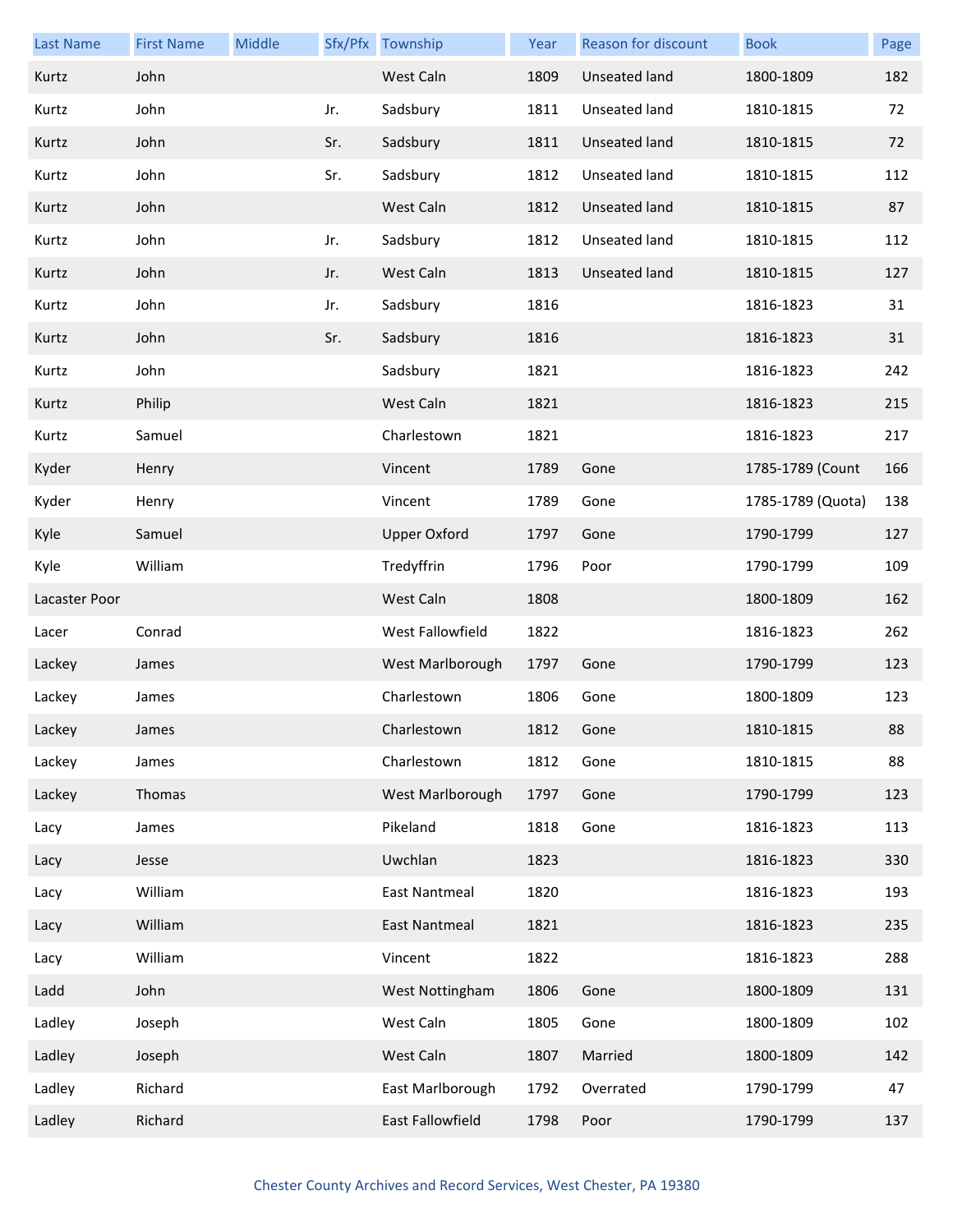| <b>Last Name</b> | <b>First Name</b> | Middle | Sfx/Pfx Township     | Year | Reason for discount  | <b>Book</b>       | Page |
|------------------|-------------------|--------|----------------------|------|----------------------|-------------------|------|
| Ladley           | Richard           |        | West Caln            | 1806 | Poor                 | 1800-1809         | 122  |
| Ladley           | Richard           |        | West Caln            | 1810 | Poor                 | 1810-1815         | 6    |
| Ladner           | John              |        | Vincent              | 1822 |                      | 1816-1823         | 288  |
| Lady             | Philip            |        | <b>West Nantmeal</b> | 1787 | Gone                 | 1785-1789 (Quota) | 73   |
| Laferty          | Andrew            |        | Pikeland             | 1823 |                      | 1816-1823         | 325  |
| Laferty          | Jesse             |        | Honey Brook          | 1814 | <b>Unseated land</b> | 1810-1815         | 174  |
| Laferty          | Jesse             |        | Honey Brook          | 1817 | Unseated land        | 1816-1823         | 54   |
| Laferty          | John              |        | Pikeland             | 1816 |                      | 1816-1823         | 30   |
| Laferty          | John              |        | Pikeland             | 1817 |                      | 1816-1823         | 71   |
| Laferty          | Michael           |        | East Caln            | 1819 | Gone                 | 1816-1823         | 130  |
| Laferty          | Peter             |        | Pikeland             | 1823 |                      | 1816-1823         | 325  |
| Lafferty         | James             |        | Lower Oxford         | 1802 | Gone                 | 1800-1809         | 54   |
| Lafferty         | John              |        | Goshen               | 1797 | Gone                 | 1790-1799         | 119  |
| Lafferty         | Peter             |        | East Whiteland       | 1800 | Dead                 | 1800-1809         | 19   |
| Lafferty         | Peter             |        | Pikeland             | 1813 | Gone                 | 1810-1815         | 151  |
| Lahert           | John              |        | East Marlborough     | 1816 |                      | 1816-1823         | 18   |
| Lahr             | Joseph            |        | Coventry             | 1815 |                      | 1810-1815         | 210  |
| Lailes           | John              |        | East Goshen          | 1823 |                      | 1816-1823         | 306  |
| Lain             | Edward            |        | Charlestown          | 1802 | In Goal              | 1800-1809         | 44   |
| Lair             | Bartholomew       |        | Coventry             | 1787 | Poor                 | 1785-1789 (Count  | 88   |
| Lair             | Bartholomew       |        | Coventry             | 1788 | Poor                 | 1786-1789         | 60   |
| Lair             | John              |        | Honey Brook          | 1817 |                      | 1816-1823         | 54   |
| Lair             | Robert            |        | East Fallowfield     | 1820 |                      | 1816-1823         | 177  |
| Laird            | Alexander         |        | East Nantmeal        | 1822 |                      | 1816-1823         | 277  |
| Laird            | James             |        | East Whiteland       | 1815 |                      | 1810-1815         | 240  |
| Laird            | James             |        | Charlestown          | 1820 |                      | 1816-1823         | 175  |
| Laird            | John              |        | <b>West Nantmeal</b> | 1803 | Gone                 | 1800-1809         | 73   |
| Laird            | Robert            |        | London Grove         | 1818 | Gone                 | 1816-1823         | 99   |
| Lalis            | John              |        | Willistown           | 1817 |                      | 1816-1823         | 77   |
| Lalis            | John              |        | Willistown           | 1821 |                      | 1816-1823         | 247  |
| Lamas            | William           |        | Vincent              | 1792 | Gone                 | 1790-1799         | 55   |
| Lamay            | Rees              |        | Brandywine           | 1809 | Poor                 | 1800-1809         | 181  |
| Lamb             | James             |        | Uwchlan              | 1786 | Gone                 | 1785-1789 (Count  | 82   |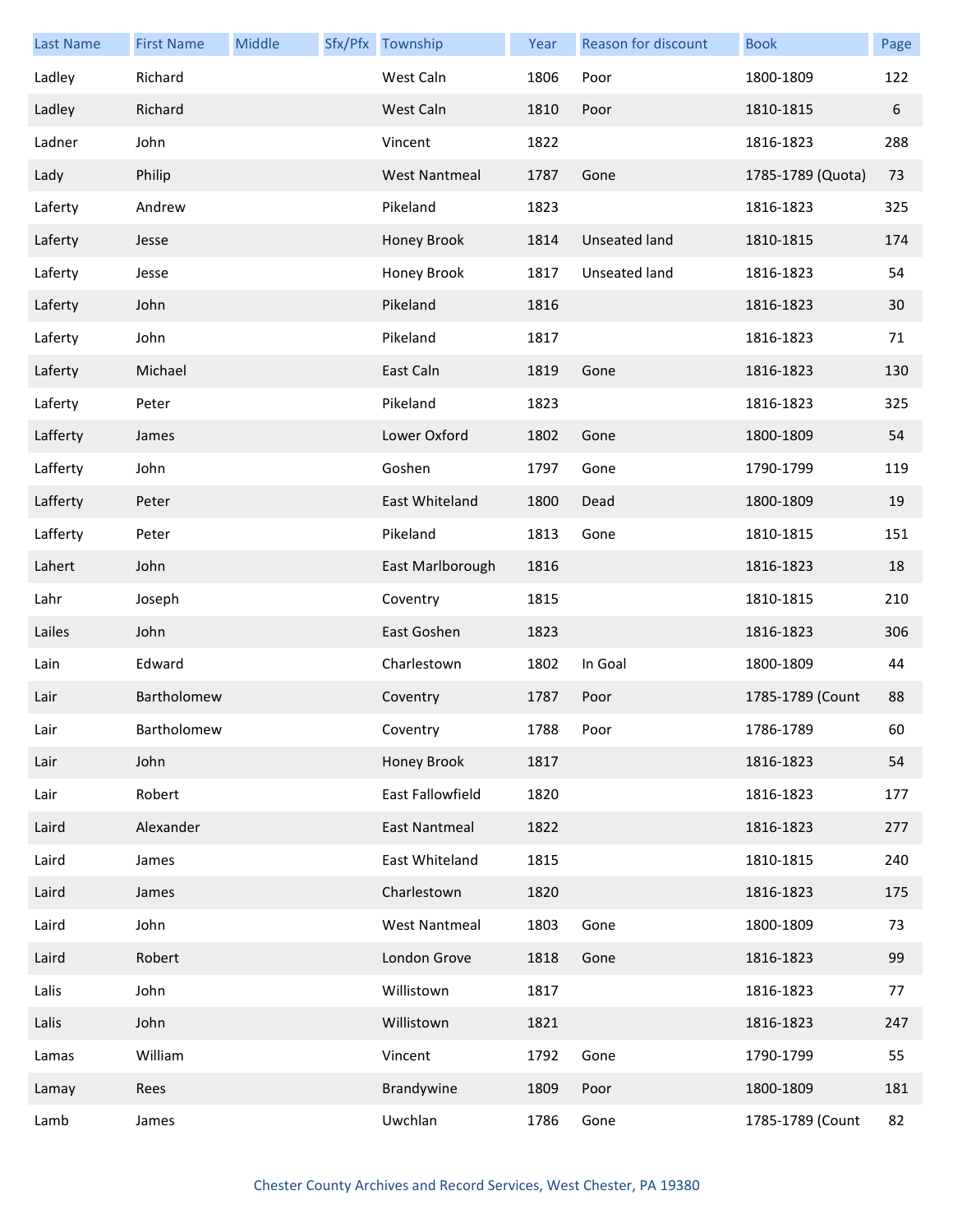| <b>Last Name</b> | <b>First Name</b> | Middle | Sfx/Pfx Township    | Year | Reason for discount | <b>Book</b>       | Page |
|------------------|-------------------|--------|---------------------|------|---------------------|-------------------|------|
| Lamb             | James             |        | Uwchlan             | 1786 | Gone                | 1785-1789 (Count  | 54   |
| Lamb             | James             |        | Uwchlan             | 1786 | Gone                | 1785-1789 (Quota) | 54   |
| Lamb             | James             |        | West Caln           | 1790 | Married             | 1790-1799         | 3    |
| Lamb             | James             |        | West Caln           | 1818 |                     | 1816-1823         | 89   |
| Lamb             | John              |        | East Bradford       | 1814 | Gone                | 1810-1815         | 163  |
| Lambard          | Agnes             |        | Chester             | 1785 | Poor                | 1785-1789 (Count  | 3    |
| Lambert          | James             |        | East Bradford       | 1817 |                     | 1816-1823         | 43   |
| Lamborn          | Daniel            |        | <b>Upper Oxford</b> | 1809 | Unseated land       | 1800-1809         | 193  |
| Lamborn          | Daniel            |        | East Caln           | 1813 | No such man         | 1810-1815         | 126  |
| Lamborn          | Jesse             |        | East Marlborough    | 1811 | Gone                | 1810-1815         | 59   |
| Lamborn          | Jonathan          |        | Westtown            | 1802 | Gone                | 1800-1809         | 58   |
| Lamborn          | Joshua            |        | London Grove        | 1802 | Paid in Marlborough | 1800-1809         | 47   |
| Lamborn          | Joshua            |        | London Grove        | 1818 |                     | 1816-1823         | 99   |
| Lamborn          | Ricahrd           |        | New Garden          | 1789 |                     | 1785-1789 (Quota) | 128  |
| Lamborn          | Richard           |        | New Garden          | 1789 |                     | 1785-1789 (Count  | 156  |
| Lamborn          | Thomas            |        | New Garden          | 1788 | Charged to land     | 1786-1789         | 43   |
| Lamborn          | Thomas            |        | New Garden          | 1789 | Charged to land     | 1785-1789 (Count  | 156  |
| Lamborn          | Thomas            |        | New Garden          | 1822 |                     | 1816-1823         | 274  |
| Lamborn          | Townsend          |        | Kennett             | 1820 |                     | 1816-1823         | 182  |
| Lamborn          | William           |        | London Grove        | 1800 | Sickness            | 1800-1809         | 8    |
| Lambourn         | Francis           |        | London Grove        | 1799 | Sickness            | 1790-1799         | 160  |
| Lambourn         | Lewis             |        | Kennett             | 1803 | Gone                | 1800-1809         | 67   |
| Lambourn         | Permenas          |        | New Garden          | 1792 | Gone                | 1790-1799         | 49   |
| Lambourn         | Richard           |        | New Garden          | 1787 | Poor                | 1785-1789 (Quota) | 71   |
| Lambourn         | Richard           |        | New Garden          | 1787 | Poor                | 1785-1789 (Count  | 99   |
| Lambourn         | Richard           |        | New Garden          | 1788 | Lame                | 1785-1789 (Quota) | 99   |
| Lambourn         | Richard           |        | New Garden          | 1788 | Lame                | 1785-1789 (Count  | 127  |
| Lambourn         | Richard           |        | New Garden          | 1792 | Sick                | 1790-1799         | 49   |
| Lambourn         | Richard           |        | New Garden          | 1793 | Sickness            | 1790-1799         | 68   |
| Lambourn         | Robert            |        | Kennett             | 1792 | Overrated           | 1790-1799         | 45   |
| Lambourn         | Robert            |        | Kennett             | 1798 | Overrated           | 1790-1799         | 139  |
| Lambourn         | Thomas            |        | New Garden          | 1786 | Charged to land     | 1785-1789 (Count  | 71   |
| Lambourn         | Thomas            |        | New Garden          | 1787 | Charged to land     | 1785-1789 (Count  | 99   |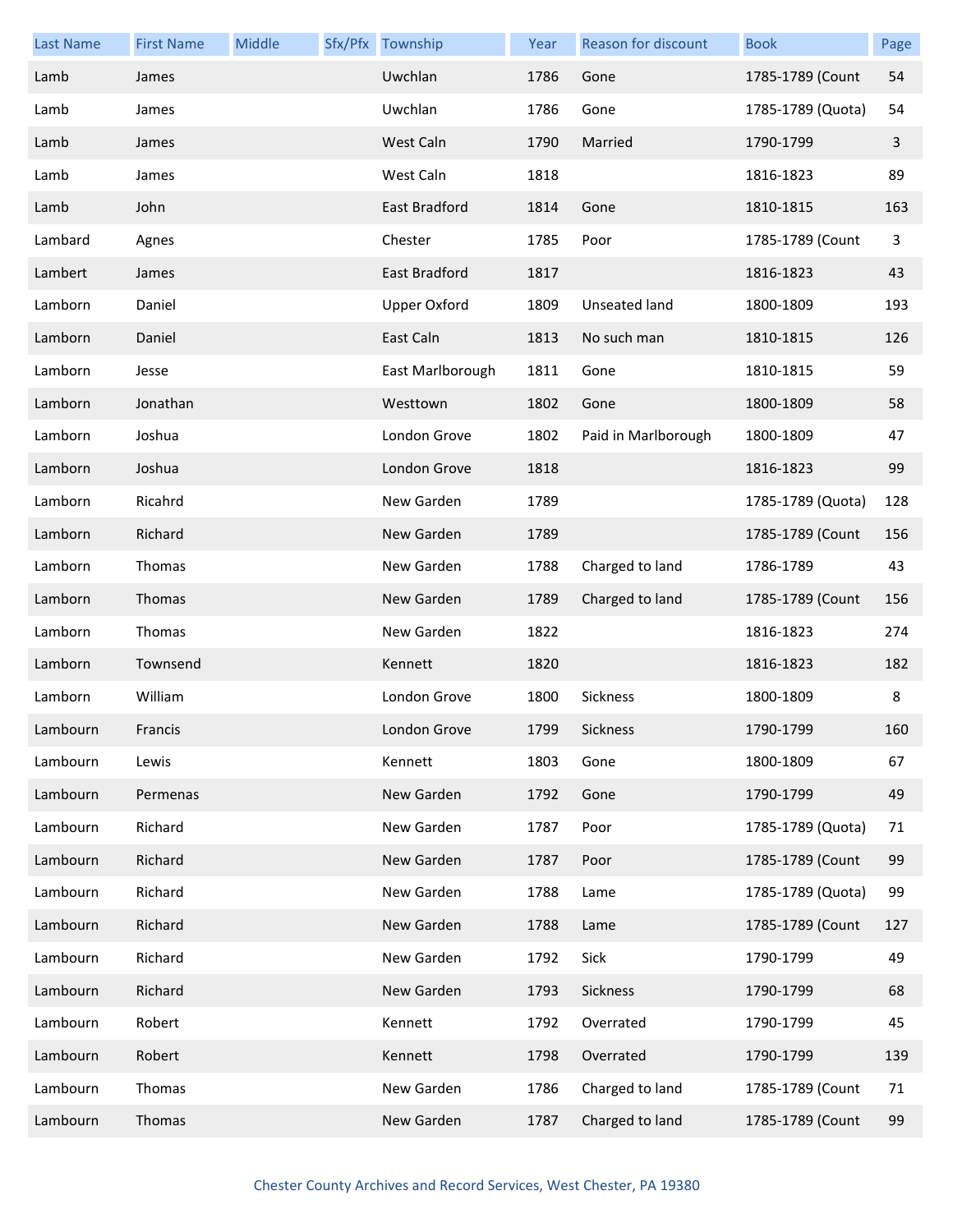| <b>Last Name</b> | <b>First Name</b> | Middle |     | Sfx/Pfx Township    | Year | Reason for discount | <b>Book</b>       | Page           |
|------------------|-------------------|--------|-----|---------------------|------|---------------------|-------------------|----------------|
| Lambourn         | Thomas            |        |     | New Garden          | 1789 | Charged to land     | 1785-1789 (Quota) | 128            |
| Lambourn         | Thomas            |        |     | New Garden          | 1791 | Charged to land     | 1790-1799         | 30             |
| Lambourn         | Thomas            |        |     | New Garden          | 1797 | Gone                | 1790-1799         | 124            |
| Lamburn          | Richard           |        |     | New Garden          | 1785 | Poor                | 1785-1789 (Quota) | 15             |
| Lame             | John              |        |     | West Bradford       | 1815 |                     | 1810-1815         | 205            |
| Lammas           | Thomas            |        |     | East Nantmeal       | 1806 | Gone                | 1800-1809         | 132            |
| Lammy            | Reese             |        |     | Charlestown         | 1806 | Gone                | 1800-1809         | 123            |
| Lampley          | John              |        |     | <b>Upper Oxford</b> | 1808 | Gone                | 1800-1809         | 173            |
| Lancaster        | David             |        |     | West Marlborough    | 1797 | Gone                | 1790-1799         | 123            |
| Lancaster        | David             |        |     | West Marlborough    | 1801 | Gone                | 1800-1809         | 29             |
| Lancaster        | David             |        |     | West Marlborough    | 1804 | Gone                | 1800-1809         | 89             |
| Lancaster        | Joseph            |        |     | Birmingham          | 1820 |                     | 1816-1823         | 168            |
| Lancaster        | Weaver            |        |     | West Caln           | 1819 | Unseated land       | 1816-1823         | 131            |
| Lancaster Poo    |                   |        |     | West Caln           | 1812 | Unseated land       | 1810-1815         | 87             |
| Lanco            | John              |        |     | New Garden          | 1819 | Gone                | 1816-1823         | 148            |
| Land             | Alexander         |        |     | Kennett             | 1815 | Gone                | 1810-1815         | 216            |
| Land             | Lovell            |        |     | Goshen              | 1788 | Charged to land     | 1785-1789 (Count  | 122            |
| Land             | Lovell            |        |     | East Whiteland      | 1788 | Charged to land     | 1785-1789 (Count  | 139            |
| Landers          | John              |        |     | Goshen              | 1787 | Not found           | 1785-1789 (Quota) | 66             |
| Landers          | John              |        |     | Goshen              | 1787 | Not found           | 1785-1789 (Count  | 94             |
| Landers          | John              |        |     | Goshen              | 1787 | Not found           | 1786-1789         | 66             |
| Landis           | George            |        |     | Coventry            | 1817 |                     | 1816-1823         | 49             |
| Landis           | John              |        |     | Coventry            | 1821 |                     | 1816-1823         | 216            |
| Landis           | John              |        |     | Coventry            | 1822 |                     | 1816-1823         | 259            |
| Landis           | Michael           |        |     | Coventry            | 1819 |                     | 1816-1823         | 133            |
| Landis           | Samuel            |        |     | Coventry            | 1823 |                     | 1816-1823         | 302            |
| Lane             | Edward            |        | Jr. | Charlestown         | 1799 | Gone                | 1790-1799         | 156            |
| Lane             | Edward            |        | Jr. | Charlestown         | 1800 | Gone                | 1800-1809         | $\overline{4}$ |
| Lane             | Edward            |        | Jr. | Charlestown         | 1804 | Dead                | 1800-1809         | 84             |
| Lane             | Edward            |        |     | Charlestown         | 1805 | Dead                | 1800-1809         | 103            |
| Lane             | John              |        |     | Goshen              | 1817 |                     | 1816-1823         | 53             |
| Lane             | Robert            |        |     | West Caln           | 1821 |                     | 1816-1823         | 215            |
| Lane             | Robert            |        |     | West Caln           | 1822 |                     | 1816-1823         | 257            |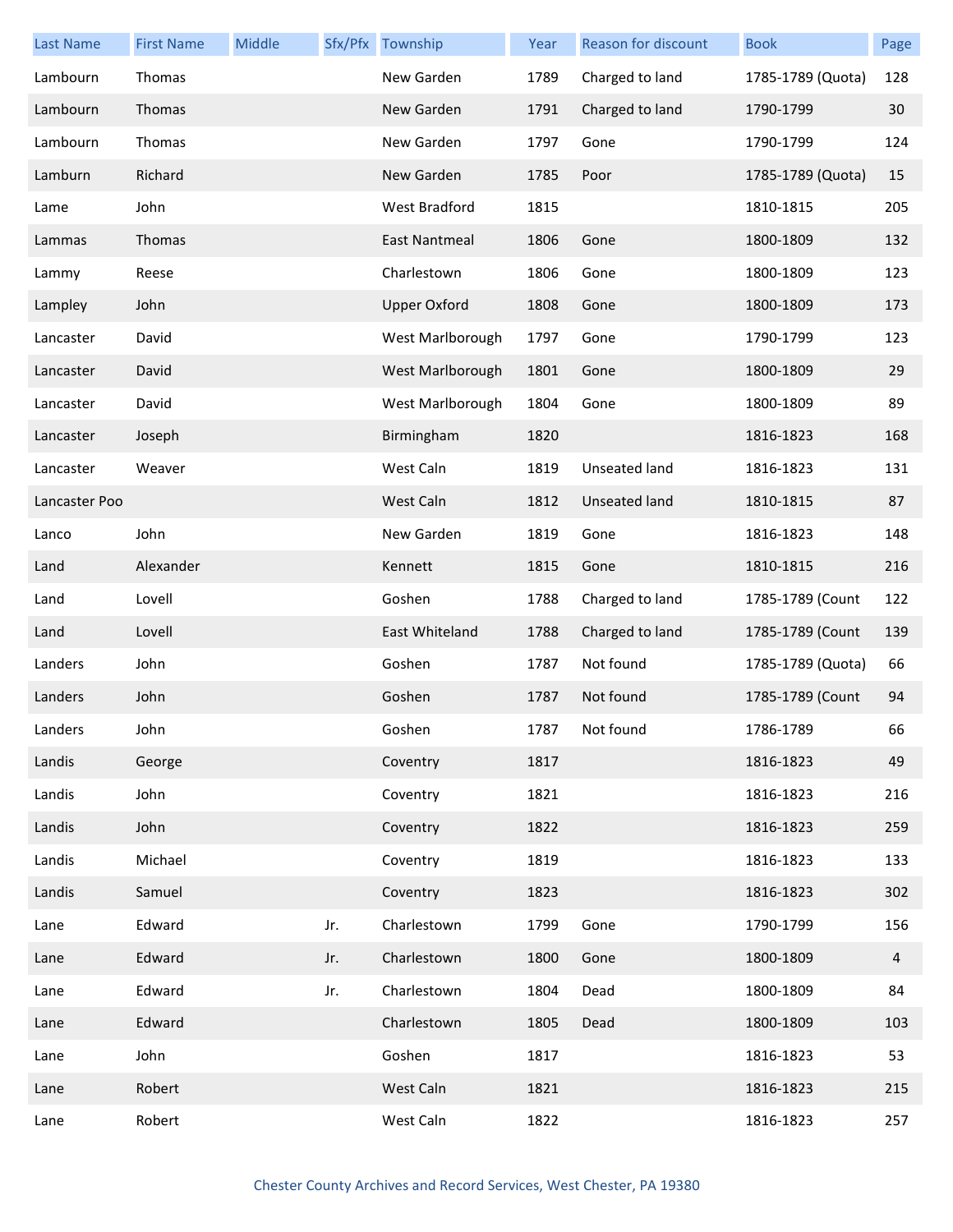| <b>Last Name</b> | <b>First Name</b> | Middle | Sfx/Pfx Township   | Year | <b>Reason for discount</b> | <b>Book</b>       | Page |
|------------------|-------------------|--------|--------------------|------|----------------------------|-------------------|------|
| Lanes            | John              |        | London Grove       | 1818 | Gone                       | 1816-1823         | 99   |
| Lanes            | John              |        | London Grove       | 1819 |                            | 1816-1823         | 141  |
| Langdone         | William           |        | West Nottingham    | 1811 | Gone                       | 1810-1815         | 67   |
| Langley          | John              |        | Pennsbury          | 1788 | Poor                       | 1785-1789 (Count  | 132  |
| Langley          | John              |        | Pennsbury          | 1788 | Poor                       | 1785-1789 (Quota) | 104  |
| Lantis           | Benjamin          |        | Charlestown        | 1823 |                            | 1816-1823         | 301  |
| Lantis           | Frederick         |        | Easttown           | 1802 | Paid elsewhere             | 1800-1809         | 44   |
| Lantis           | George            |        | Coventry           | 1815 | No Dog                     | 1810-1815         | 210  |
| Lantis           | Philip            |        | Easttown           | 1793 | Gone                       | 1790-1799         | 62   |
| Lantis           | Philip            |        | East Whiteland     | 1796 | Error                      | 1790-1799         | 112  |
| Lap              | David             |        | East Whiteland     | 1801 | Twice taxed                | 1800-1809         | 39   |
| Lap              | Jacob             |        | West Whiteland     | 1800 | Error                      | 1800-1809         | 20   |
| Lapp             | Abraham           |        | East Whiteland     | 1819 | No Dog                     | 1816-1823         | 164  |
| Lapp             | Chris             |        | Charlestown        | 1815 |                            | 1810-1815         | 209  |
| Lapp             | Isaac             |        | East Whiteland     | 1810 | Gone                       | 1810-1815         | 38   |
| Lapp             | Jacob             |        | <b>Upper Darby</b> | 1788 | Gone                       | 1785-1789 (Count  | 119  |
| Lapp             | Jacob             |        | <b>Upper Darby</b> | 1788 | Gone                       | 1785-1789 (Quota) | 91   |
| Lapp             | Jacob             |        | <b>Upper Darby</b> | 1789 | Gone                       | 1785-1789 (Quota) | 120  |
| Lapp             | Jacob             |        | <b>Upper Darby</b> | 1789 | Gone                       | 1785-1789 (Count  | 148  |
| Lapp             | Jacob             |        | East Whiteland     | 1806 | Overrated                  | 1800-1809         | 138  |
| Lapp             | Jacob             |        | Uwchlan            | 1820 |                            | 1816-1823         | 202  |
| Lapp             | Jacob             |        | Charlestown        | 1823 |                            | 1816-1823         | 301  |
| Lapp             | John              |        | East Whiteland     | 1788 | Gone                       | 1785-1789 (Count  | 139  |
| Lapp             | John              |        | East Whiteland     | 1788 | Gone                       | 1785-1789 (Quota) | 111  |
| Lapp             | Michael           |        | Charlestown        | 1815 |                            | 1810-1815         | 209  |
| Lapsly           | Anthony           |        | Tredyffrin         | 1819 |                            | 1816-1823         | 158  |
| Lapsly           | David             |        | Coventry           | 1805 | Poor                       | 1800-1809         | 103  |
| Lard             | James             |        | East Whiteland     | 1810 | Gone                       | 1810-1815         | 38   |
| Lardner          | John              |        | East Caln          | 1785 | Gone                       | 1785-1789 (Quota) | 6    |
| Lardon           | Henry             |        | East Nantmeal      | 1804 | Gone                       | 1800-1809         | 92   |
| Larence          | David             |        | East Caln          | 1822 |                            | 1816-1823         | 256  |
| Large            | Ebenezer          |        | West Fallowfield   | 1807 | Gone                       | 1800-1809         | 145  |
| Large            | Robert            |        | East Marlborough   | 1812 | Gone                       | 1810-1815         | 99   |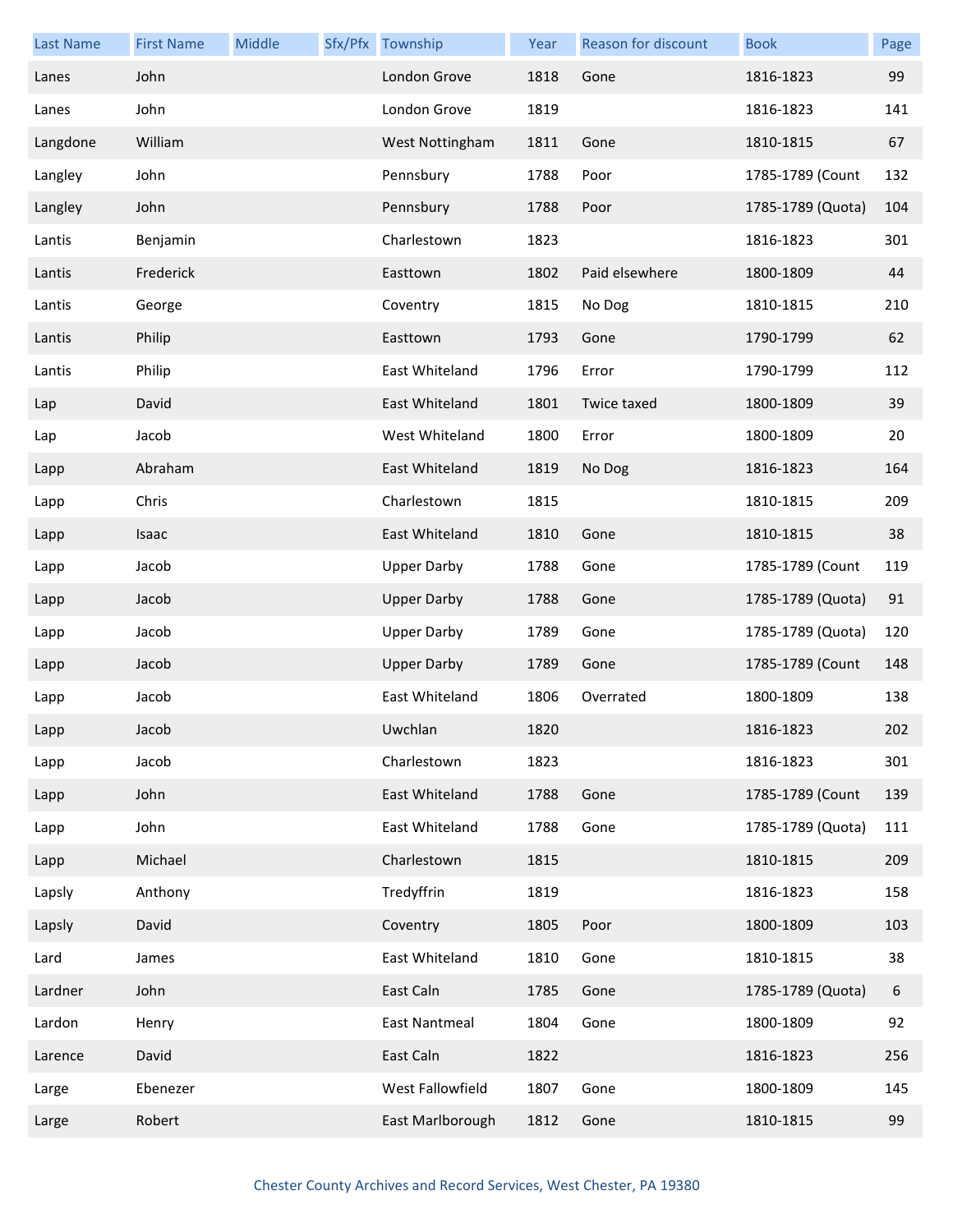| <b>Last Name</b> | <b>First Name</b> | Middle | Sfx/Pfx Township     | Year | <b>Reason for discount</b> | <b>Book</b>       | Page         |
|------------------|-------------------|--------|----------------------|------|----------------------------|-------------------|--------------|
| Large            | Robert            |        | East Marlborough     | 1816 |                            | 1816-1823         | 18           |
| Large            | Robert            |        | East Marlborough     | 1817 |                            | 1816-1823         | 59           |
| Lark             | John              |        | Goshen               | 1806 | Gone                       | 1800-1809         | 125          |
| Larken           | Joseph            |        | Chester              | 1785 | Overrated                  | 1785-1789 (Quota) | $\mathbf{3}$ |
| Larry            | George            |        | Tredyffrin           | 1822 |                            | 1816-1823         | 285          |
| Lashley          | James             |        | Sadsbury             | 1816 |                            | 1816-1823         | 31           |
| Lashley          | John              |        | East Fallowfield     | 1819 | Gone                       | 1816-1823         | 135          |
| Lasley           | Daniel            |        | West Fallowfield     | 1801 | Gone                       | 1800-1809         | 25           |
| Lasley           | James             |        | East Fallowfield     | 1821 |                            | 1816-1823         | 219          |
| Lasley           | John              |        | Sadsbury             | 1820 |                            | 1816-1823         | 199          |
| Lasley           | John              |        | Sadsbury             | 1821 |                            | 1816-1823         | 242          |
| Lates            | Adam              |        | Charlestown          | 1789 | Gone                       | 1785-1789 (Quota) | 118          |
| Latimer          | Samuel            |        | New Garden           | 1797 | Gone                       | 1790-1799         | 124          |
| Latimer          | Samuel            |        | East Marlborough     | 1817 |                            | 1816-1823         | 59           |
| Latshaw          | Daniel            |        | Pikeland             | 1823 |                            | 1816-1823         | 325          |
| Latta            | Alexander         |        | <b>West Nantmeal</b> | 1791 | Gone                       | 1790-1799         | 32           |
| Latta            | Bill              |        | East Nottingham      | 1812 | No Dog                     | 1810-1815         | 104          |
| Lattimer         | Samuel            |        | <b>West Bradford</b> | 1798 | Not found                  | 1790-1799         | 134          |
| Lattimore        | Samuel            |        | East Bradford        | 1804 | Gone                       | 1800-1809         | 81           |
| Laubaugh         | Henry             |        | Charlestown          | 1815 |                            | 1810-1815         | 209          |
| Laubaugh         | John              |        | Pikeland             | 1790 | Gone                       | 1790-1799         | 14           |
| Lauer            | Nicholas          |        | Vincent              | 1822 |                            | 1816-1823         | 288          |
| Lauer            | Philip            |        | East Caln            | 1821 |                            | 1816-1823         | 214          |
| Laugh            | William           |        | Brandywine           | 1804 | Gone                       | 1800-1809         | 82           |
| Laughan          | James             |        | Londonderry          | 1787 | Under age                  | 1786-1789         | 68           |
| Laughbaugh       | John              |        | Pikeland             | 1792 | Error                      | 1790-1799         | 52           |
| Laughlen         | James             |        | Londonderry          | 1787 | Under age                  | 1785-1789 (Quota) | 68           |
| Laughlin         | Amos              |        | East Fallowfield     | 1817 |                            | 1816-1823         | 51           |
| Laughlin         | James             |        | West Fallowfield     | 1789 | Poor                       | 1785-1789 (Quota) | 122          |
| Laur             | Henry             |        | West Chester         | 1817 |                            | 1816-1823         | 81           |
| Laurence         | Alexander         |        | Coventry             | 1823 |                            | 1816-1823         | 302          |
| Laurence         | David             |        | West Caln            | 1814 |                            | 1810-1815         | 167          |
| Laurence         | David             |        | West Caln            | 1815 |                            | 1810-1815         | 208          |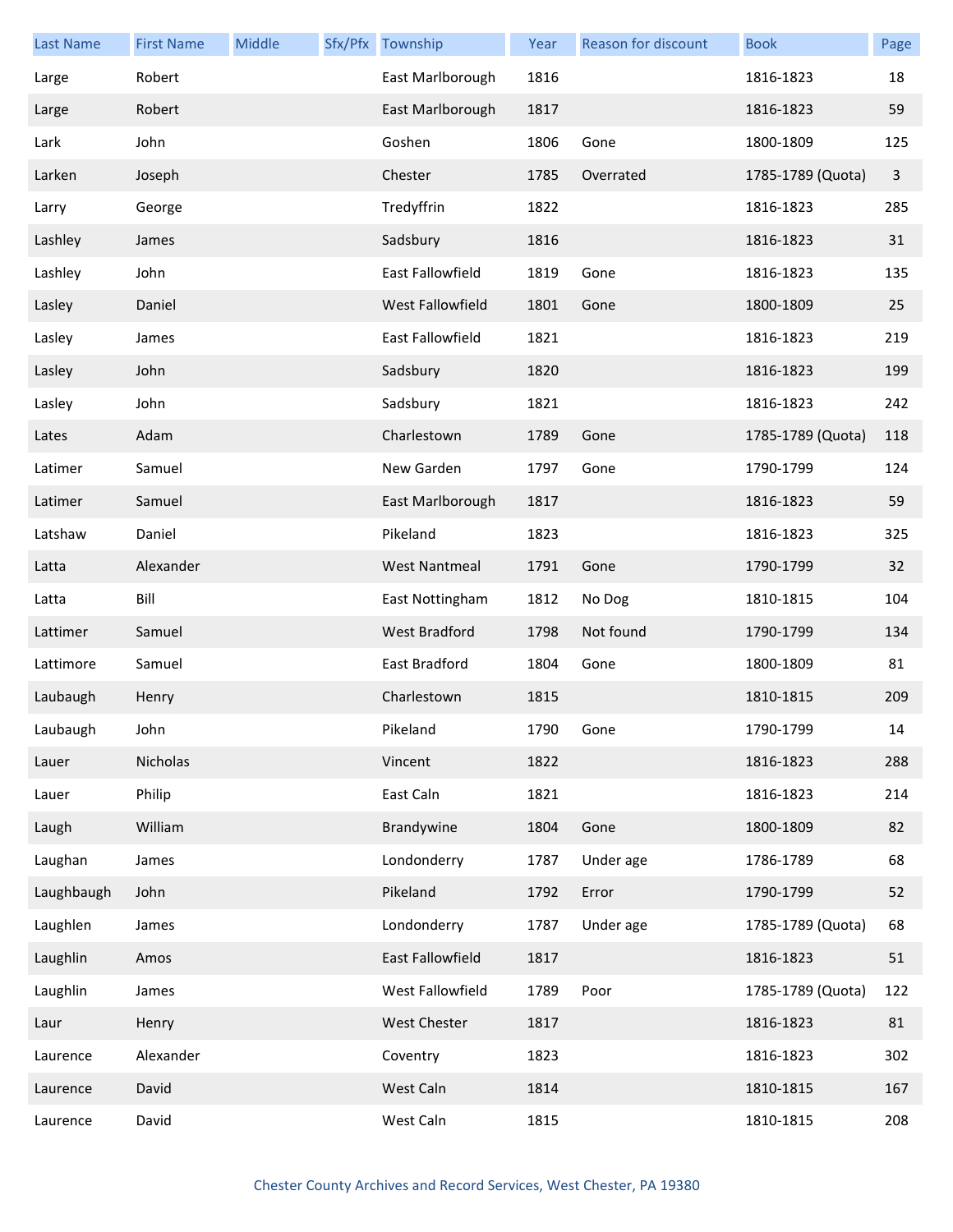| <b>Last Name</b> | <b>First Name</b> | Middle | Sfx/Pfx Township     | Year | Reason for discount | <b>Book</b>       | Page         |
|------------------|-------------------|--------|----------------------|------|---------------------|-------------------|--------------|
| Laurence         | David             |        | West Caln            | 1820 |                     | 1816-1823         | 173          |
| Laurence         | David             |        | West Caln            | 1821 |                     | 1816-1823         | 215          |
| Laurence         | David             |        | West Caln            | 1822 |                     | 1816-1823         | 257          |
| Laurence         | David             |        | West Caln            | 1823 |                     | 1816-1823         | 300          |
| Laurence         | George            |        | West Caln            | 1817 |                     | 1816-1823         | 47           |
| Laurence         | Henry             |        | West Caln            | 1815 |                     | 1810-1815         | 208          |
| Laurence         | Henry             |        | West Caln            | 1821 |                     | 1816-1823         | 215          |
| Laurence         | Isaac             |        | West Bradford        | 1815 | Paid elsewhere      | 1810-1815         | 205          |
| Laurence         | Isaac             |        | West Bradford        | 1816 |                     | 1816-1823         | $\mathbf{3}$ |
| Laver            | Erasmus           |        | Pikeland             | 1810 | Gone                | 1810-1815         | 30           |
| Lavering         | Jacob             |        | Vincent              | 1823 |                     | 1816-1823         | 331          |
| Laverton         | Thomas            |        | East Goshen          | 1820 |                     | 1816-1823         | 179          |
| Laverty          | <b>Barnard</b>    |        | East Nottingham      | 1808 | Error               | 1800-1809         | 171          |
| Laverty          | Jesse             |        | Honey Brook          | 1822 |                     | 1816-1823         | 265          |
| Laverty          | Jesse             |        | Honey Brook          | 1823 |                     | 1816-1823         | 308          |
| Laverty          | Robert            |        | <b>West Nantmeal</b> | 1818 |                     | 1816-1823         | 110          |
| Lavery           | Foster            |        | Uwchlan              | 1805 | Gone                | 1800-1809         | 116          |
| Law              | James             |        | Bethel               | 1785 | Gone                | 1785-1789 (Count  | $\mathbf{1}$ |
| Law              | James             |        | Bethel               | 1785 | Gone to Virginia    | 1785-1789 (Quota) | $\mathbf{1}$ |
| Law              | James             |        | East Marlborough     | 1806 | Gone                | 1800-1809         | 128          |
| Law              | John              |        | West Marlborough     | 1807 | Gone                | 1800-1809         | 149          |
| Law              | John              |        | Coventry             | 1809 | Gone                | 1800-1809         | 183          |
| Law              | John              |        | Coventry             | 1810 | No Dog              | 1810-1815         | $\bf 8$      |
| Law              | John              |        | Coventry             | 1810 | Gone                | 1810-1815         | 8            |
| Law              | John              |        | Uwchlan              | 1812 | Gone                | 1810-1815         | 115          |
| Law              | John              |        | Coventry             | 1820 |                     | 1816-1823         | 174          |
| Law              | Marthew           |        | Radnor               | 1785 | Gone                | 1785-1789 (Count  | 22           |
| Law              | Mathew            |        | Radnor               | 1785 | Gone                | 1785-1789 (Count  | 22           |
| Law              | Mathew            |        | Radnor               | 1785 | Gone                | 1785-1789 (Quota) | 22           |
| Law              | Matthew           |        | Coventry             | 1823 |                     | 1816-1823         | 302          |
| Law              | Robert            |        | Lower Oxford         | 1801 | Old                 | 1800-1809         | 34           |
| Lawless          | James             |        | Goshen               | 1802 | Gone                | 1800-1809         | 46           |
| Lawless          | John              |        | Willistown           | 1820 |                     | 1816-1823         | 204          |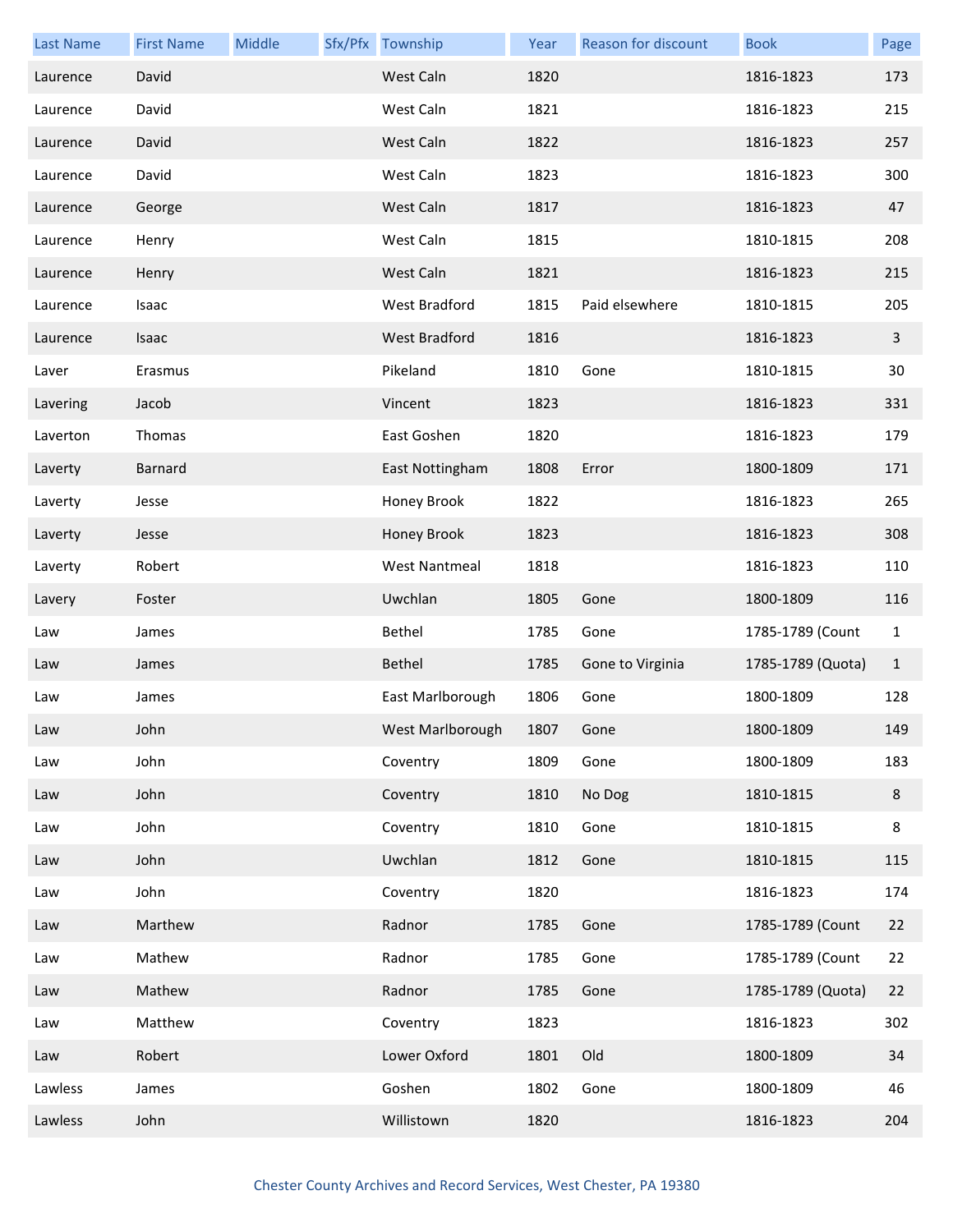| <b>Last Name</b> | <b>First Name</b> | Middle | Sfx/Pfx Township | Year | Reason for discount | <b>Book</b>       | Page |
|------------------|-------------------|--------|------------------|------|---------------------|-------------------|------|
| Lawrence         | Henry             |        | Radnor           | 1789 | Paid in Marple      | 1785-1789 (Count  | 163  |
| Lawrence         | Henry             |        | Radnor           | 1789 | Paid in Marple      | 1785-1789 (Quota) | 140  |
| Lawrence         | John              |        | Middletown       | 1789 | Dead                | 1785-1789 (Quota) | 126  |
| Lawrence         | John              |        | Middletown       | 1789 | Dead                | 1785-1789 (Count  | 154  |
| Lawrey           | Samuel            |        | Honey Brook      | 1789 | Gone                | 1785-1789 (Count  | 151  |
| Lawridge         | William           |        | Tredyffrin       | 1814 | Gone                | 1810-1815         | 194  |
| Lawry            | James             |        | Tredyffrin       | 1793 | Gone                | 1790-1799         | 73   |
| Lawson           | David             |        | Sadsbury         | 1798 | Gone                | 1790-1799         | 148  |
| Lawson           | Robert            |        | Sadsbury         | 1797 | Gone                | 1790-1799         | 128  |
| Lawson           | Thomas            |        | Sadsbury         | 1800 | Gone                | 1800-1809         | 16   |
| Layless          | John              |        | East Whiteland   | 1813 | Gone                | 1810-1815         | 159  |
| Layr             | Bartholomew       |        | Coventry         | 1787 | Poor                | 1785-1789 (Quota) | 60   |
| Lea              | Abraham           |        | New London       | 1800 | Gone                | 1800-1809         | 11   |
| Lea              | David             |        | East Whiteland   | 1817 |                     | 1816-1823         | 79   |
| Lea              | James             |        | East Nantmeal    | 1822 |                     | 1816-1823         | 277  |
| Lea              | William           |        | West Nottingham  | 1799 | Gone                | 1790-1799         | 164  |
| Leabolt          | John              |        | Honey Brook      | 1802 | Poor                | 1800-1809         | 46   |
| Leach            | Francis           |        | Middletown       | 1787 | Poor                | 1785-1789 (Count  | 98   |
| Leach            | Francis           |        | Middletown       | 1787 | Poor                | 1785-1789 (Quota) | 70   |
| Leach            | Francis           |        | Middletown       | 1789 | Poor                | 1786-1789         | 70   |
| Leach            | Mathew            |        | Pennsbury        | 1804 | Gone                | 1800-1809         | 94   |
| Leak             | Thomas            |        | Willistown       | 1809 | Gone                | 1800-1809         | 197  |
| Leaman           | Neal              |        | Coventry         | 1788 | Gone                | 1786-1789         | 60   |
| Leamy            | Edward            |        | Willistown       | 1796 | Gone                | 1790-1799         | 112  |
| Leamy            | Hannah            |        | Goshen           | 1785 | Charged to land     | 1785-1789 (Count  | 10   |
| Leamy            | Stephen           |        | Easttown         | 1789 | Mistake             | 1785-1789 (Count  | 149  |
| Leamy            | Stephen           |        | Easttown         | 1789 | Married             | 1785-1789 (Quota) | 121  |
| Leap             | John              |        | Charlestown      | 1796 | Gone                | 1790-1799         | 97   |
| Leap             | John              |        | Charlestown      | 1797 |                     | 1790-1799         | 117  |
| Leap             | John              |        | Charlestown      | 1823 |                     | 1816-1823         | 301  |
| Lear             | Bartholomew       |        | Vincent          | 1792 | Gone                | 1790-1799         | 55   |
| Lear             | Joseph            |        | New London       | 1818 |                     | 1816-1823         | 105  |
| Lear             | Joseph            |        | New London       | 1819 |                     | 1816-1823         | 147  |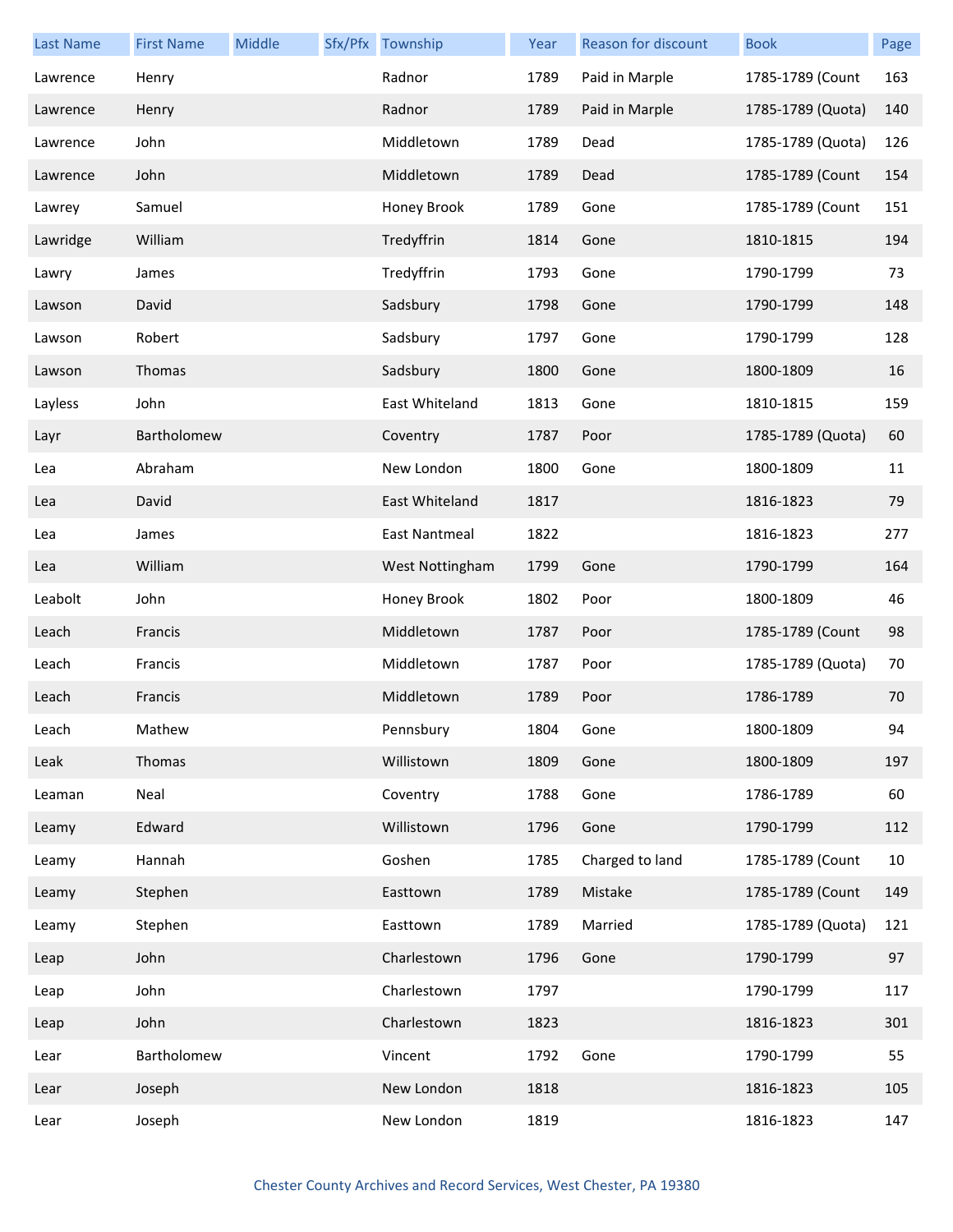| <b>Last Name</b> | <b>First Name</b> | Middle | Sfx/Pfx Township    | Year      | Reason for discount | <b>Book</b>       | Page |
|------------------|-------------------|--------|---------------------|-----------|---------------------|-------------------|------|
| Lear             | Joseph            |        | New London          | 1823      |                     | 1816-1823         | 316  |
| Lear             | Thomas            |        | New London          | 1823      |                     | 1816-1823         | 316  |
| Learborough      | D.                |        | Birmingham          | 1815      | Gone                | 1810-1815         | 203  |
| Leard            | James             |        | East Whiteland      | 1813      | Gone                | 1810-1815         | 159  |
| Leardner         | John              |        | East Caln           | 1792      | Gone                | 1790-1799         | 41   |
| Learney          | Lewis             |        | Westtown            | 1804      | Gone                | 1800-1809         | 98   |
| Leary            | George            |        | Tredyffrin          | 1821      |                     | 1816-1823         | 243  |
| Lee              | David             |        | Charlestown         | 1819      | Unseated land       | 1816-1823         | 132  |
| Lee              | George            |        | Honey Brook         | 1791      | Charged to land     | 1790-1799         | 26   |
| Lee              | Henry             |        | Willistown          | 1795      | Gone                | 1790-1799         | 92   |
| Lee              | James             |        | West Bradford       | 1798      | Poor                | 1790-1799         | 134  |
| Lee              | Jesse             |        | West Fallowfield    | 1816      |                     | 1816-1823         | 11   |
| Lee              | Jesse             |        | <b>West Chester</b> | 1821      |                     | 1816-1823         | 251  |
| Lee              | Jesse             |        | West Chester        | 1822      |                     | 1816-1823         | 293  |
| Lee              | Job               |        | West Nottingham     | 1820      |                     | 1816-1823         | 192  |
| Lee              | Jonah             |        | West Nottingham     | 1814      |                     | 1810-1815         | 185  |
| Lee              | Joshua            |        | Sadsbury            | 1807      | Gone                | 1800-1809         | 155  |
| Lee              | William           |        | Radnor              | 1788      | Paid as landholder  | 1785-1789 (Count  | 134  |
| Lee              | William           |        | Radnor              | 1788      | Paid as landholder  | 1785-1789 (Quota) | 106  |
| Leech            | Francis           |        | Sadsbury            | 1817      |                     | 1816-1823         | 72   |
| Leech            | Joseph            |        | East Nottingham     | 1814 Gone |                     | 1810-1815         | 184  |
| Leech            | Josiah            |        | <b>Upper Oxford</b> | 1812      | Gone                | 1810-1815         | 108  |
| Leech            | Silas             |        | London Grove        | 1801      | Gone                | 1800-1809         | 27   |
| Leech            | Silas             |        | London Britain      | 1807      | Gone                | 1800-1809         | 148  |
| Leech            | Thomas            |        | Marple              | 1787      | Poor                | 1785-1789 (Count  | 97   |
| Leech            | Thomas            |        | Marple              | 1787      | Poor                | 1785-1789 (Quota) | 69   |
| Leech            | Thomas            |        | Marple              | 1788      | Poor                | 1785-1789 (Count  | 125  |
| Leech            | Thomas            |        | Marple              | 1788      | Poor                | 1785-1789 (Quota) | 97   |
| Leech            | Thomas            |        | Marple              | 1789      | Poor                | 1785-1789 (Quota) | 126  |
| Leech            | Thomas            |        | Marple              | 1789      | Poor                | 1785-1789 (Count  | 154  |
| Leedom           | Samuel            |        | Haverford           | 1788      | Poor                | 1785-1789 (Count  | 123  |
| Leedom           | Samuel            |        | Haverford           | 1788      | Poor                | 1785-1789 (Quota) | 95   |
| Leer             | Thomas            |        | New London          | 1820      |                     | 1816-1823         | 189  |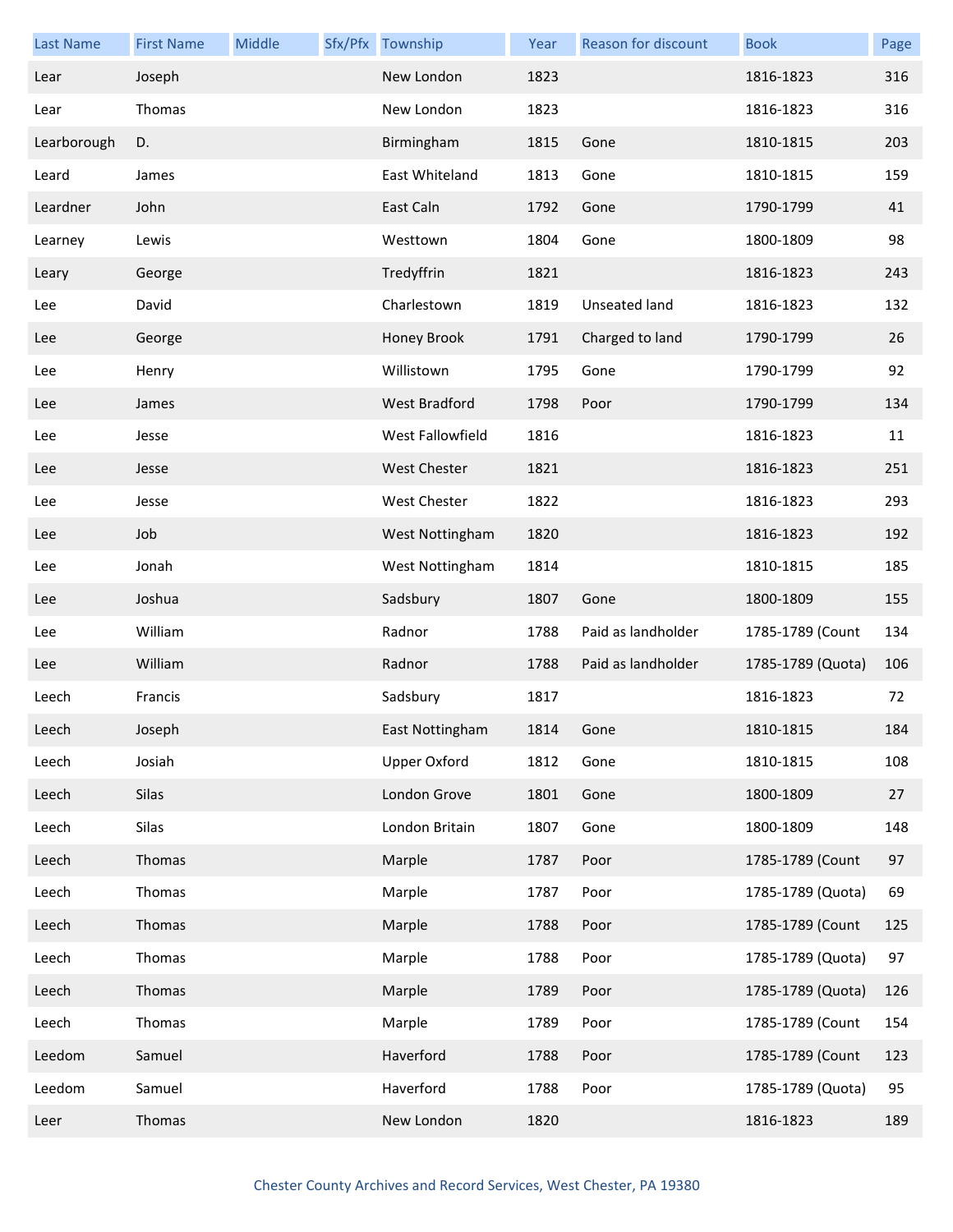| <b>Last Name</b> | <b>First Name</b> | Middle | Sfx/Pfx Township     | Year | <b>Reason for discount</b> | <b>Book</b>       | Page |
|------------------|-------------------|--------|----------------------|------|----------------------------|-------------------|------|
| Leer             | Thomas            |        | New London           | 1821 |                            | 1816-1823         | 231  |
| Lees             | John              |        | Lower Oxford         | 1822 |                            | 1816-1823         | 280  |
| Lees             | Marshall          |        | London Britain       | 1823 |                            | 1816-1823         | 312  |
| Lefever          | David             |        | East Nottingham      | 1816 |                            | 1816-1823         | 23   |
| Leigh            | Michael           |        | Goshen               | 1787 | Overrated                  | 1786-1789         | 66   |
| Leighton         | Jesse             |        | East Nantmeal        | 1823 |                            | 1816-1823         | 320  |
| Leighton         | John              |        | East Nantmeal        | 1810 | Gone                       | 1810-1815         | 25   |
| Leighton         | Samuel            |        | East Nantmeal        | 1820 |                            | 1816-1823         | 193  |
| Leighton         | Thomas            |        | East Nantmeal        | 1815 | Gone                       | 1810-1815         | 227  |
| Leighton         | Thomas            |        | East Nantmeal        | 1821 |                            | 1816-1823         | 235  |
| Leisure          | Jacob             |        | East Nantmeal        | 1818 | No Dog                     | 1816-1823         | 109  |
| Leman            | Hector            |        | New London           | 1807 | Gone                       | 1800-1809         | 150  |
| Lemar            | Joseph            |        | Sadsbury             | 1809 | Gone                       | 1800-1809         | 195  |
| Lemmon           | Henry             |        | New London           | 1799 | Gone                       | 1790-1799         | 163  |
| Lemmon           | James             |        | Newlin               | 1806 | Gone                       | 1800-1809         | 129  |
| Lemmon           | James             |        | London Britain       | 1808 | Gone                       | 1800-1809         | 168  |
| Lemmon           | James             |        | London Grove         | 1809 | Gone                       | 1800-1809         | 187  |
| Lemmon           | James             |        | London Grove         | 1810 |                            | 1810-1815         | 15   |
| Lemmon           | James             |        | Honey Brook          | 1813 | Poor                       | 1810-1815         | 134  |
| Lemmon           | John              |        | New London           | 1793 | Poor                       | 1790-1799         | 68   |
| Lemmon           | John              |        | New London           | 1801 | Poor                       | 1800-1809         | 30   |
| Lemmon           | Neal              |        | Coventry             | 1787 | Gone                       | 1785-1789 (Count  | 88   |
| Lemmon           | Neal              |        | Coventry             | 1787 | Gone                       | 1785-1789 (Quota) | 60   |
| Lemmons          | Peter             |        | Tredyffrin           | 1811 | No Dog                     | 1810-1815         | 74   |
| Lemon            | Adam              |        | Sadsbury             | 1819 |                            | 1816-1823         | 157  |
| Lemon            | George            |        | West Fallowfield     | 1823 |                            | 1816-1823         | 305  |
| Lemon            | Hector            |        | Lower Oxford         | 1814 | Gone                       | 1810-1815         | 189  |
| Lemon            | Hector            |        | Londonderry          | 1816 |                            | 1816-1823         | 17   |
| Lemon            | Hector            |        | New London           | 1823 |                            | 1816-1823         | 316  |
| Lemon            | Isaac             |        | <b>West Nantmeal</b> | 1803 | Gone                       | 1800-1809         | 73   |
| Lemon            | James             |        | Lower Oxford         | 1812 | Gone                       | 1810-1815         | 109  |
| Lemon            | James             |        | Honey Brook          | 1814 | No Dog                     | 1810-1815         | 174  |
| Lemon            | James             |        | <b>West Nantmeal</b> | 1817 |                            | 1816-1823         | 67   |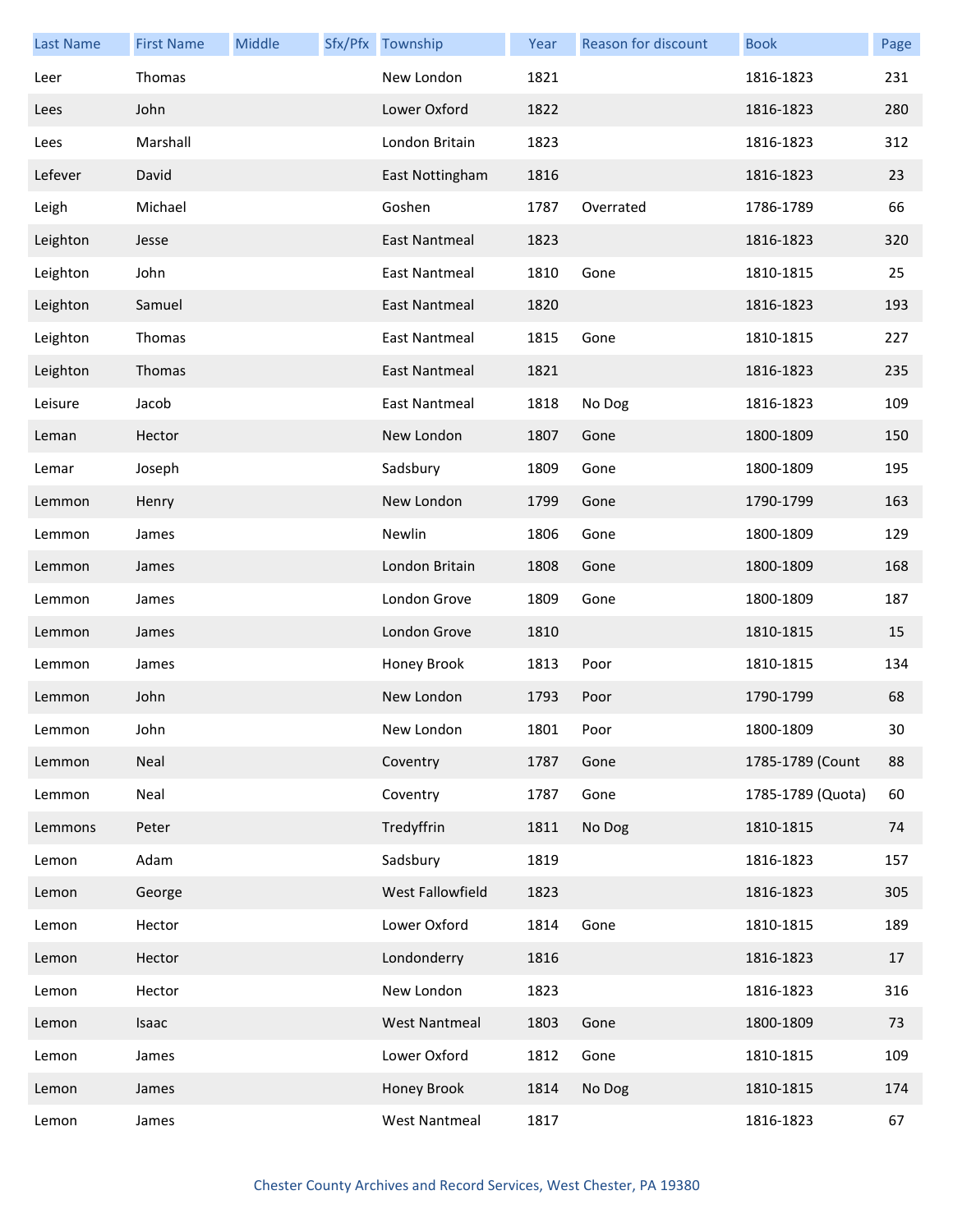| <b>Last Name</b> | <b>First Name</b> | Middle |      | Sfx/Pfx Township     | Year | Reason for discount | <b>Book</b>       | Page |
|------------------|-------------------|--------|------|----------------------|------|---------------------|-------------------|------|
| Lemon            | James             |        |      | London Grove         | 1820 |                     | 1816-1823         | 183  |
| Lemon            | John              |        |      | New London           | 1806 | Poor                | 1800-1809         | 130  |
| Lemon            | John              |        |      | New London           | 1807 | Dead                | 1800-1809         | 150  |
| Lemon            | John              |        |      | New London           | 1814 | Dead                | 1810-1815         | 182  |
| Lemon            | Joseph            |        |      | Sadsbury             | 1808 | Poor                | 1800-1809         | 175  |
| Lemon            | Thomas            |        |      | New London           | 1807 | Gone                | 1800-1809         | 150  |
| Lemon            | William           |        |      | Willistown           | 1817 |                     | 1816-1823         | 77   |
| Lenican          | Peter             |        |      | West Caln            | 1817 |                     | 1816-1823         | 47   |
| Lenover          | Joseph            |        |      | Londonderry          | 1802 | Gone                | 1800-1809         | 48   |
| Lenox            | Henry             |        |      | West Nottingham      | 1807 | Gone                | 1800-1809         | 151  |
| Lenox            | Henry             |        |      | West Nottingham      | 1809 | Gone                | 1800-1809         | 191  |
| Leonard          | <b>Barnabas</b>   |        |      | <b>West Nantmeal</b> | 1806 | Gone                | 1800-1809         | 132  |
| Leonard          | Elias             |        |      | <b>Upper Darby</b>   | 1787 | Gone                | 1785-1789 (Count  | 91   |
| Leonard          | Elias             |        |      | <b>Upper Darby</b>   | 1787 | Gone                | 1785-1789 (Quota) | 63   |
| Leonard          | Elias             |        |      | <b>Upper Darby</b>   | 1789 | Gone                | 1786-1789         | 63   |
| Leonard          | Ezekiel           |        | Esq. | West Bradford        | 1789 | Overrated           | 1785-1789 (Quota) | 115  |
| Leonard          | Ezekiel           |        | Esq. | <b>West Bradford</b> | 1789 | Overrated           | 1785-1789 (Count  | 143  |
| Leonard          | Ezekiel           |        |      | Goshen               | 1797 | Insolvent           | 1790-1799         | 119  |
| Leonard          | Ezekiel           |        |      | Goshen               | 1799 | Poor                | 1790-1799         | 158  |
| Leonard          | Joel              |        |      | <b>West Bradford</b> | 1817 | Gone                | 1816-1823         | 44   |
| Leonard          | Joseph            |        |      | Goshen               | 1789 | Mistake             | 1785-1789 (Quota) | 122  |
| Leonard          | Joseph            |        |      | Goshen               | 1789 | Error               | 1785-1789 (Count  | 150  |
| Leonard          | Joseph            |        |      | Uwchlan              | 1792 | Gone                | 1790-1799         | 55   |
| Leonard          | Joseph            |        |      | Kennett              | 1818 |                     | 1816-1823         | 98   |
| Leonard          | Luke              |        |      | East Marlborough     | 1804 | Gone                | 1800-1809         | 89   |
| Leonard          | Samuel            |        |      | Goshen               | 1799 | Gone                | 1790-1799         | 158  |
| Leonard          | Thomas            |        |      | New London           | 1808 | Dead                | 1800-1809         | 170  |
| Lepkey           | Henery            |        |      | Charlestown          | 1795 | Gone                | 1790-1799         | 80   |
| Lesh             | John              |        |      | Brandywine           | 1821 |                     | 1816-1823         | 213  |
| Lesher           | George            |        |      | Honey Brook          | 1816 |                     | 1816-1823         | 13   |
| Lesley           | John              |        |      | <b>Upper Oxford</b>  | 1805 | Gone                | 1800-1809         | 113  |
| Leslie           | Alexander         |        |      | <b>East Nantmeal</b> | 1790 | Gone                | 1790-1799         | 12   |
| Leslie           | Daniel            |        |      | Londonderry          | 1810 | Gone                | 1810-1815         | 16   |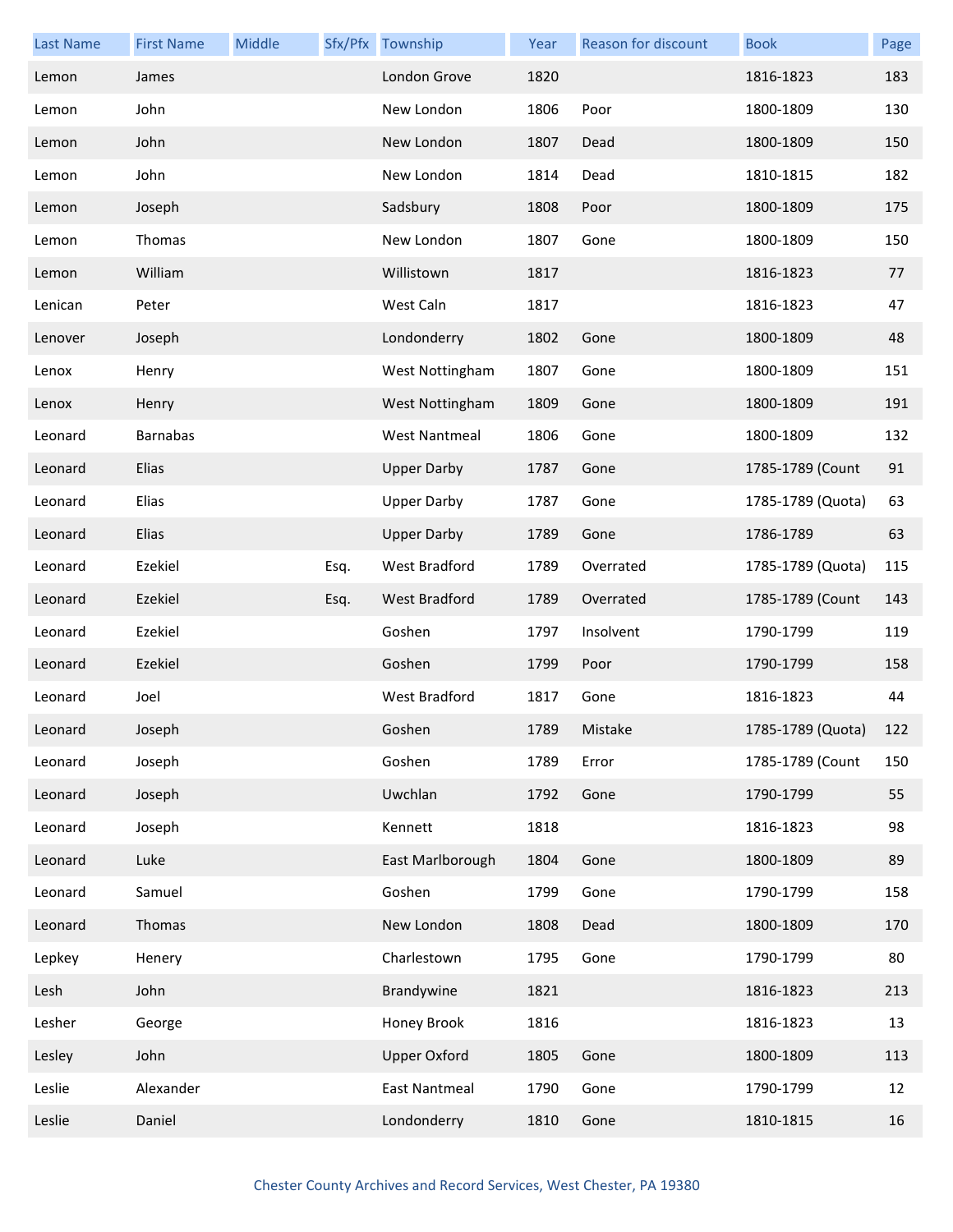| <b>Last Name</b> | <b>First Name</b> | Middle | Sfx/Pfx Township     | Year | Reason for discount     | <b>Book</b>       | Page |
|------------------|-------------------|--------|----------------------|------|-------------------------|-------------------|------|
| Leslie           | John              |        | East Nantmeal        | 1790 | Gone                    | 1790-1799         | 12   |
| Lesly            | John              |        | East Nantmeal        | 1785 | Gone                    | 1785-1789 (Count  | 17   |
| Lessick          | William           |        | <b>East Nantmeal</b> | 1821 |                         | 1816-1823         | 235  |
| Lessig           | William           |        | Coventry             | 1822 |                         | 1816-1823         | 259  |
| Lessley          | Alexander         |        | <b>East Nantmeal</b> | 1789 | Gone                    | 1785-1789 (Count  | 157  |
| Lessley          | John              |        | <b>East Nantmeal</b> | 1789 | Gone                    | 1785-1789 (Quota) | 129  |
| Lessley          | John              |        | <b>East Nantmeal</b> | 1789 | Gone                    | 1785-1789 (Count  | 157  |
| Lessly           | Alexander         |        | East Nantmeal        | 1789 | Gone                    | 1785-1789 (Quota) | 129  |
| Lessly           | John              |        | <b>Upper Oxford</b>  | 1808 | Poor                    | 1800-1809         | 173  |
| Letherberry      | Perry             |        | East Marlborough     | 1823 |                         | 1816-1823         | 313  |
| Letts            | Aaron             |        | Birmingham           | 1823 |                         | 1816-1823         | 295  |
| Letzenburgh      | George            |        | Haverford            | 1789 | Gone                    | 1785-1789 (Quota) | 123  |
| Leusley          | Jonathan          |        | Charlestown          | 1802 | Gone                    | 1800-1809         | 44   |
| Levan            | Jacob             |        | East Nantmeal        | 1785 | Gone                    | 1785-1789 (Count  | 17   |
| Levens           | James             |        | Springfield          | 1786 | No such man             | 1785-1789 (Quota) | 51   |
| Levens           | James             |        | Springfield          | 1787 | Not found               | 1786-1789         | 51   |
| Levingston       | William           |        | Westtown             | 1821 |                         | 1816-1823         | 248  |
| Levins           | James             |        | Springfield          | 1786 | Not found               | 1785-1789 (Count  | 51   |
| Levins           | James             |        | Springfield          | 1786 | Not found               | 1785-1789 (Count  | 79   |
| Levins           | James             |        | Springfield          | 1787 | Not to be found         | 1786-1789         | 23   |
| Levis            | Clement           |        | Sadsbury             | 1823 |                         | 1816-1823         | 327  |
| Levis            | Edward            |        | Honey Brook          | 1812 | Poor                    | 1810-1815         | 94   |
| Levis            | Edward            |        | Honey Brook          | 1812 | Poor                    | 1810-1815         | 94   |
| Levis            | Samuel            |        | Ridley               | 1785 | Paid in Darby           | 1785-1789 (Count  | 22   |
| Levis            | Samuel            |        | Lower Darby          | 1786 | Overflowing of the tide | 1785-1789 (Quota) | 36   |
| Levis            | Samuel            | Ρ.     | Willistown           | 1820 |                         | 1816-1823         | 204  |
| Levis            | Thomas            |        | Willistown           | 1785 | Overrated               | 1785-1789 (Quota) | 26   |
| Leviston         | William           |        | Sadsbury             | 1786 | Gone                    | 1785-1789 (Quota) | 51   |
| Levy             | William           |        | Radnor               | 1786 | Gone                    | 1785-1789 (Quota) | 50   |
| Levy             | William           |        | Radnor               | 1786 | Gone                    | 1786-1789         | 22   |
| Levy             | William           |        | Radnor               | 1786 | Gone                    | 1785-1789 (Count  | 50   |
| Lewden           | John              |        | East Nottingham      | 1800 | Charged to land         | 1800-1809         | 12   |
| Lewden           | John              |        | East Nottingham      | 1803 | Unseated land           | 1800-1809         | 71   |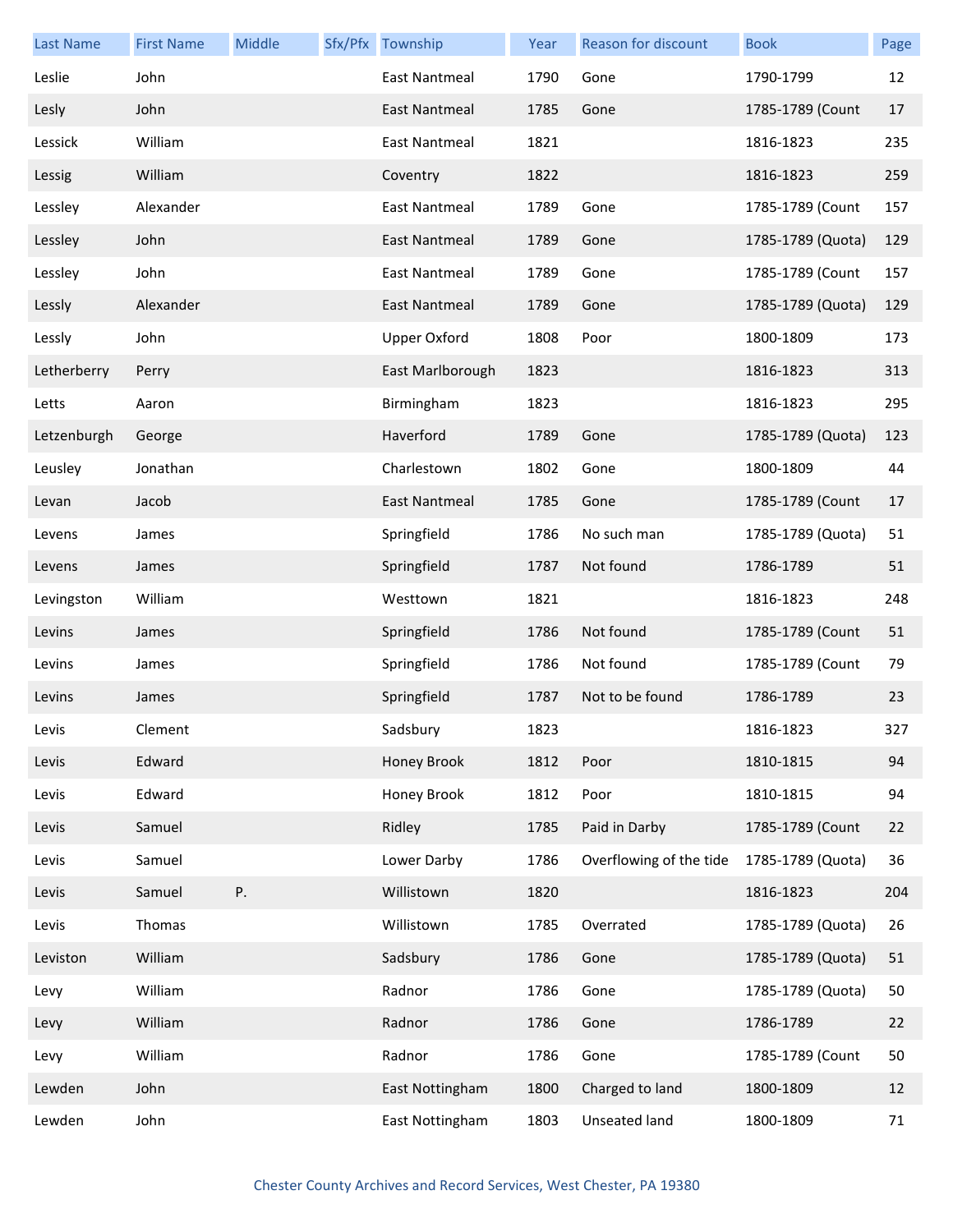| <b>Last Name</b> | <b>First Name</b> | Middle | Sfx/Pfx Township     | Year | Reason for discount  | <b>Book</b>       | Page |
|------------------|-------------------|--------|----------------------|------|----------------------|-------------------|------|
| Lewdon           | John              |        | East Nottingham      | 1797 | Charged to land      | 1790-1799         | 125  |
| Lewdon           | John              |        | East Nottingham      | 1801 | Charged to land      | 1800-1809         | 31   |
| Lewdon           | John              |        | East Nottingham      | 1802 | Charged to land      | 1800-1809         | 51   |
| Lewellin         | John              |        | Tredyffrin           | 1810 | No Dog               | 1810-1815         | 33   |
| Lewellin         | John              |        | East Caln            | 1818 |                      | 1816-1823         | 88   |
| Lewellin         | Lewis             |        | Charlestown          | 1797 |                      | 1790-1799         | 117  |
| Lewellyn         | Thomas            |        | Charlestown          | 1823 |                      | 1816-1823         | 301  |
| Lewesly          | John              |        | Radnor               | 1789 | Married              | 1785-1789 (Quota) | 140  |
| Lewin            | Joseph            |        | East Caln            | 1822 |                      | 1816-1823         | 256  |
| Lewis            | Abel              |        | Vincent              | 1800 | Gone                 | 1800-1809         | 18   |
| Lewis            | Abel              |        | Tredyffrin           | 1813 | Gone                 | 1810-1815         | 154  |
| Lewis            | Abel              |        | Tredyffrin           | 1817 |                      | 1816-1823         | 74   |
| Lewis            | Abraham           |        | Tredyffrin           | 1788 | Gone                 | 1785-1789 (Count  | 137  |
| Lewis            | Abraham           |        | Thornbury            | 1789 | Poor                 | 1785-1789 (Count  | 165  |
| Lewis            | Abraham           |        | Thornbury            | 1789 | Gone                 | 1785-1789 (Quota) | 136  |
| Lewis            | Abram             |        | Tredyffrin           | 1788 | Gone                 | 1785-1789 (Quota) | 109  |
| Lewis            | Absalom           |        | West Caln            | 1802 | Gone                 | 1800-1809         | 43   |
| Lewis            | Absalom           |        | Brandywine           | 1803 | Gone                 | 1800-1809         | 62   |
| Lewis            | Absalom           |        | Brandywine           | 1804 | Gone                 | 1800-1809         | 82   |
| Lewis            | Absalom           |        | West Caln            | 1808 |                      | 1800-1809         | 162  |
| Lewis            | Absalom           |        | West Caln            | 1811 | Poor                 | 1810-1815         | 47   |
| Lewis            | Absalom           |        | West Caln            | 1814 |                      | 1810-1815         | 167  |
| Lewis            | Absalom           |        | West Caln            | 1816 |                      | 1816-1823         | 6    |
| Lewis            | Bennett           |        | West Whiteland       | 1810 | Gone                 | 1810-1815         | 39   |
| Lewis            | Collin            |        | New London           | 1818 | <b>Unseated land</b> | 1816-1823         | 105  |
| Lewis            | Collin            |        | New London           | 1819 | Error                | 1816-1823         | 147  |
| Lewis            | Collin            |        | New London           | 1822 |                      | 1816-1823         | 273  |
| Lewis            | Curtis            |        | Willistown           | 1811 | Ran away             | 1810-1815         | 80   |
| Lewis            | David             |        | Goshen               | 1787 | Paid in Bradford     | 1785-1789 (Count  | 94   |
| Lewis            | David             |        | Goshen               | 1787 | Paid in Bradford     | 1786-1789         | 66   |
| Lewis            | David             |        | Goshen               | 1787 | Paid in Bradford     | 1785-1789 (Quota) | 66   |
| Lewis            | David             |        | <b>West Bradford</b> | 1789 | Poor                 | 1785-1789 (Count  | 143  |
| Lewis            | David             |        | West Bradford        | 1789 | Poor                 | 1785-1789 (Quota) | 115  |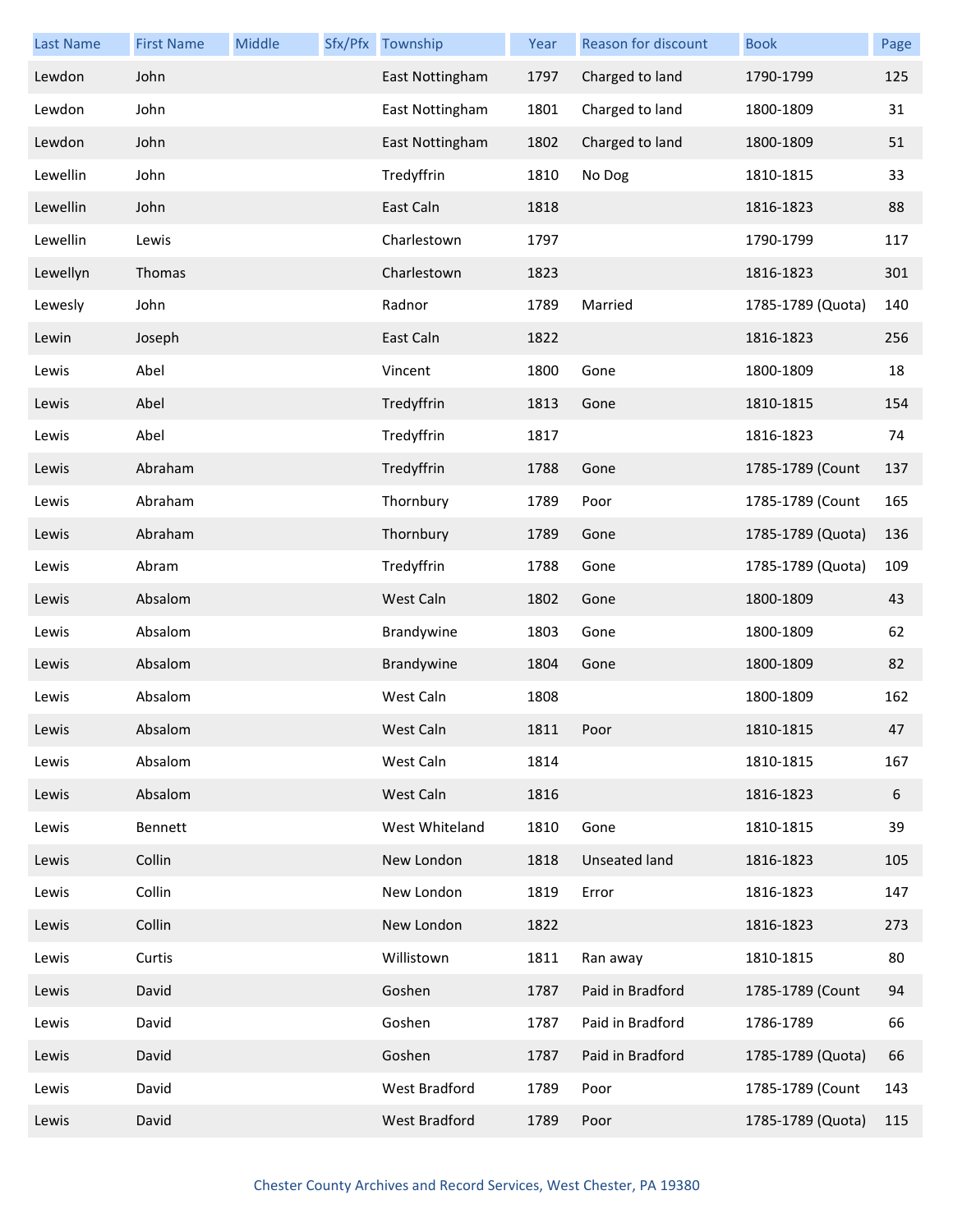| <b>Last Name</b> | <b>First Name</b> | Middle |     | Sfx/Pfx Township     | Year | <b>Reason for discount</b> | <b>Book</b>       | Page           |
|------------------|-------------------|--------|-----|----------------------|------|----------------------------|-------------------|----------------|
| Lewis            | David             |        |     | West Caln            | 1791 | Poor                       | 1790-1799         | 22             |
| Lewis            | David             |        |     | Goshen               | 1806 | Gone                       | 1800-1809         | 125            |
| Lewis            | David             |        |     | Honey Brook          | 1814 | Gone                       | 1810-1815         | 174            |
| Lewis            | David             |        |     | Honey Brook          | 1815 |                            | 1810-1815         | 215            |
| Lewis            | David             |        |     | Honey Brook          | 1820 |                            | 1816-1823         | 181            |
| Lewis            | David             |        |     | West Bradford        | 1821 |                            | 1816-1823         | 212            |
| Lewis            | David             |        |     | Honey Brook          | 1822 |                            | 1816-1823         | 265            |
| Lewis            | Edward            |        |     | Goshen               | 1793 | Gone                       | 1790-1799         | 63             |
| Lewis            | Edward            |        |     | Willistown           | 1798 | Gone                       | 1790-1799         | 150            |
| Lewis            | Edward            |        |     | <b>West Nantmeal</b> | 1800 | Insolvent                  | 1800-1809         | 13             |
| Lewis            | Edward            |        |     | Honey Brook          | 1802 | Poor                       | 1800-1809         | 46             |
| Lewis            | Edward            |        |     | Honey Brook          | 1805 | Poor                       | 1800-1809         | 106            |
| Lewis            | Edward            |        |     | Honey Brook          | 1808 | Poor                       | 1800-1809         | 166            |
| Lewis            | Edward            |        |     | Honey Brook          | 1813 | Poor                       | 1810-1815         | 134            |
| Lewis            | Edward            |        |     | Honey Brook          | 1820 |                            | 1816-1823         | 181            |
| Lewis            | Edward            |        |     | Honey Brook          | 1822 |                            | 1816-1823         | 265            |
| Lewis            | Elias             |        |     | East Nottingham      | 1785 | Poor                       | 1785-1789 (Count  | 18             |
| Lewis            | Enoch             |        |     | West Caln            | 1785 | Poor                       | 1785-1789 (Count  | 6              |
| Lewis            | Evan              |        |     | East Caln            | 1821 |                            | 1816-1823         | 214            |
| Lewis            | Francis           |        |     | East Nottingham      | 1807 | Gone                       | 1800-1809         | 151            |
| Lewis            | Francis           |        |     | New London           | 1812 | Gone                       | 1810-1815         | 102            |
| Lewis            | Francis           |        |     | West Fallowfield     | 1813 | Gone                       | 1810-1815         | 132            |
| Lewis            | French            |        |     | Concord              | 1785 | Gone                       | 1785-1789 (Quota) | $\overline{a}$ |
| Lewis            | George            |        |     | Easttown             | 1822 |                            | 1816-1823         | 260            |
| Lewis            | Griffith          |        |     | Charlestown          | 1815 | Unseated land              | 1810-1815         | 209            |
| Lewis            | Hannah            |        |     | Charlestown          | 1823 |                            | 1816-1823         | 301            |
| Lewis            | Henry             |        |     | <b>West Nantmeal</b> | 1813 | Gone                       | 1810-1815         | 147            |
| Lewis            | Henry             |        |     | <b>West Nantmeal</b> | 1814 | Gone                       | 1810-1815         | 187            |
| Lewis            | Henry             |        | Jr. | Uwchlan              | 1817 |                            | 1816-1823         | 74             |
| Lewis            | Henry             |        |     | Uwchlan              | 1820 |                            | 1816-1823         | 202            |
| Lewis            | Isaac             |        |     | Uwchlan              | 1786 | Overrated                  | 1785-1789 (Count  | 54             |
| Lewis            | Isaac             |        |     | Uwchlan              | 1786 | Overrated                  | 1785-1789 (Count  | 82             |
| Lewis            | Isaac             |        |     | Uwchlan              | 1786 | Overrated                  | 1785-1789 (Quota) | 54             |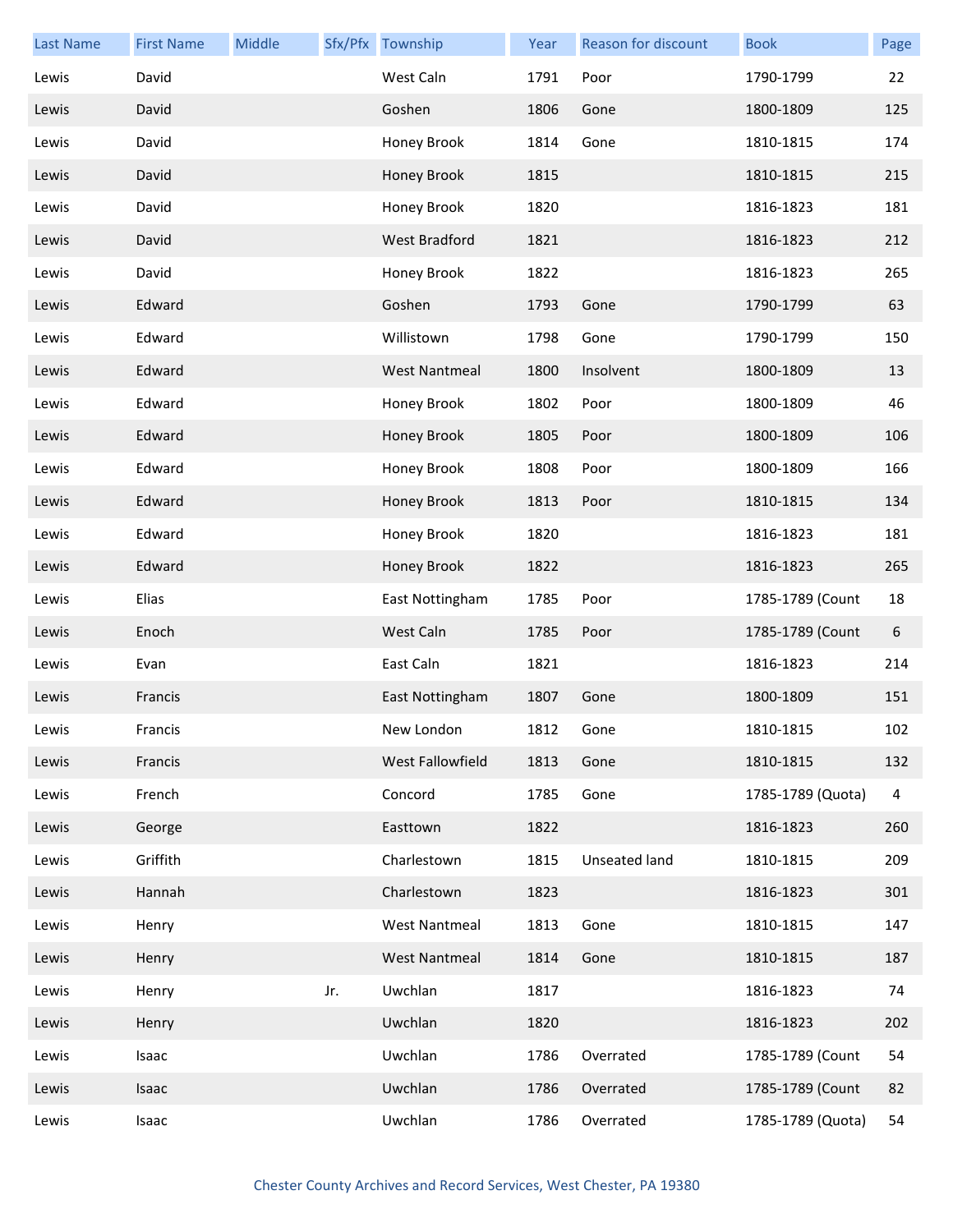| <b>Last Name</b> | <b>First Name</b> | Middle |     | Sfx/Pfx Township     | Year | <b>Reason for discount</b> | <b>Book</b>       | Page           |
|------------------|-------------------|--------|-----|----------------------|------|----------------------------|-------------------|----------------|
| Lewis            | Isaac             |        |     | Tredyffrin           | 1810 | No Dog                     | 1810-1815         | 33             |
| Lewis            | Isaac             |        |     | Easttown             | 1810 | Gone                       | 1810-1815         | 9              |
| Lewis            | Jacob             |        |     | West Whiteland       | 1809 | Gone                       | 1800-1809         | 199            |
| Lewis            | Jacob             |        |     | Willistown           | 1810 | Twice taxed                | 1810-1815         | 36             |
| Lewis            | Jacob             |        |     | Goshen               | 1813 | Sick                       | 1810-1815         | 133            |
| Lewis            | Jacob             |        |     | Goshen               | 1813 | No Dog                     | 1810-1815         | 133            |
| Lewis            | Jacob             |        |     | West Goshen          | 1821 |                            | 1816-1823         | 222            |
| Lewis            | Jacob             |        |     | Willistown           | 1823 |                            | 1816-1823         | 332            |
| Lewis            | Jacob             |        |     | Thornbury            | 1823 |                            | 1816-1823         | 328            |
| Lewis            | James             |        |     | West Chester         | 1817 |                            | 1816-1823         | 81             |
| Lewis            | Jenken            |        |     | Newtown              | 1788 | Poor                       | 1785-1789 (Quota) | 101            |
| Lewis            | Jenkin            |        |     | Newtown              | 1788 | Poor                       | 1785-1789 (Count  | 129            |
| Lewis            | Jenkin            |        |     | Honey Brook          | 1790 | Gone                       | 1790-1799         | 6              |
| Lewis            | Jesse             |        |     | Uwchlan              | 1815 | Gone                       | 1810-1815         | 236            |
| Lewis            | Joel              |        |     | Charlestown          | 1816 |                            | 1816-1823         | $\overline{7}$ |
| Lewis            | John              |        |     | Tredyffrin           | 1815 |                            | 1810-1815         | 235            |
| Lewis            | John              |        | Sr. | Vincent              | 1822 |                            | 1816-1823         | 288            |
| Lewis            | John              |        |     | Sadsbury             | 1823 |                            | 1816-1823         | 327            |
| Lewis            | Jonathan          |        |     | <b>West Nantmeal</b> | 1785 | Under age                  | 1785-1789 (Quota) | 17             |
| Lewis            | Jonathan          |        |     | Goshen               | 1787 | Overrated                  | 1786-1789         | 66             |
| Lewis            | Jonathan          |        |     | Goshen               | 1787 | Overrated                  | 1785-1789 (Quota) | 66             |
| Lewis            | Jonathan          |        |     | Goshen               | 1787 | Overrated                  | 1785-1789 (Count  | 94             |
| Lewis            | Joseph            |        |     | <b>West Nantmeal</b> | 1786 | Not found                  | 1785-1789 (Quota) | 45             |
| Lewis            | Joseph            |        |     | <b>West Nantmeal</b> | 1786 | Gone                       | 1785-1789 (Count  | 73             |
| Lewis            | Joseph            |        |     | <b>West Nantmeal</b> | 1787 | Gone                       | 1785-1789 (Count  | 101            |
| Lewis            | Joseph            |        |     | <b>West Nantmeal</b> | 1787 | Gone                       | 1785-1789 (Quota) | 73             |
| Lewis            | Joseph            |        |     | Brandywine           | 1803 | Gone                       | 1800-1809         | 62             |
| Lewis            | Joseph            |        |     | Tredyffrin           | 1804 | Gone                       | 1800-1809         | 96             |
| Lewis            | Joseph            |        |     | Tredyffrin           | 1815 | Gone                       | 1810-1815         | 235            |
| Lewis            | Joseph            |        |     | East Whiteland       | 1815 | Gone                       | 1810-1815         | 240            |
| Lewis            | Joseph            |        | Jr. | Willistown           | 1817 |                            | 1816-1823         | 77             |
| Lewis            | Joseph            |        |     | West Caln            | 1820 |                            | 1816-1823         | 173            |
| Lewis            | Joseph            |        |     | West Caln            | 1821 |                            | 1816-1823         | 215            |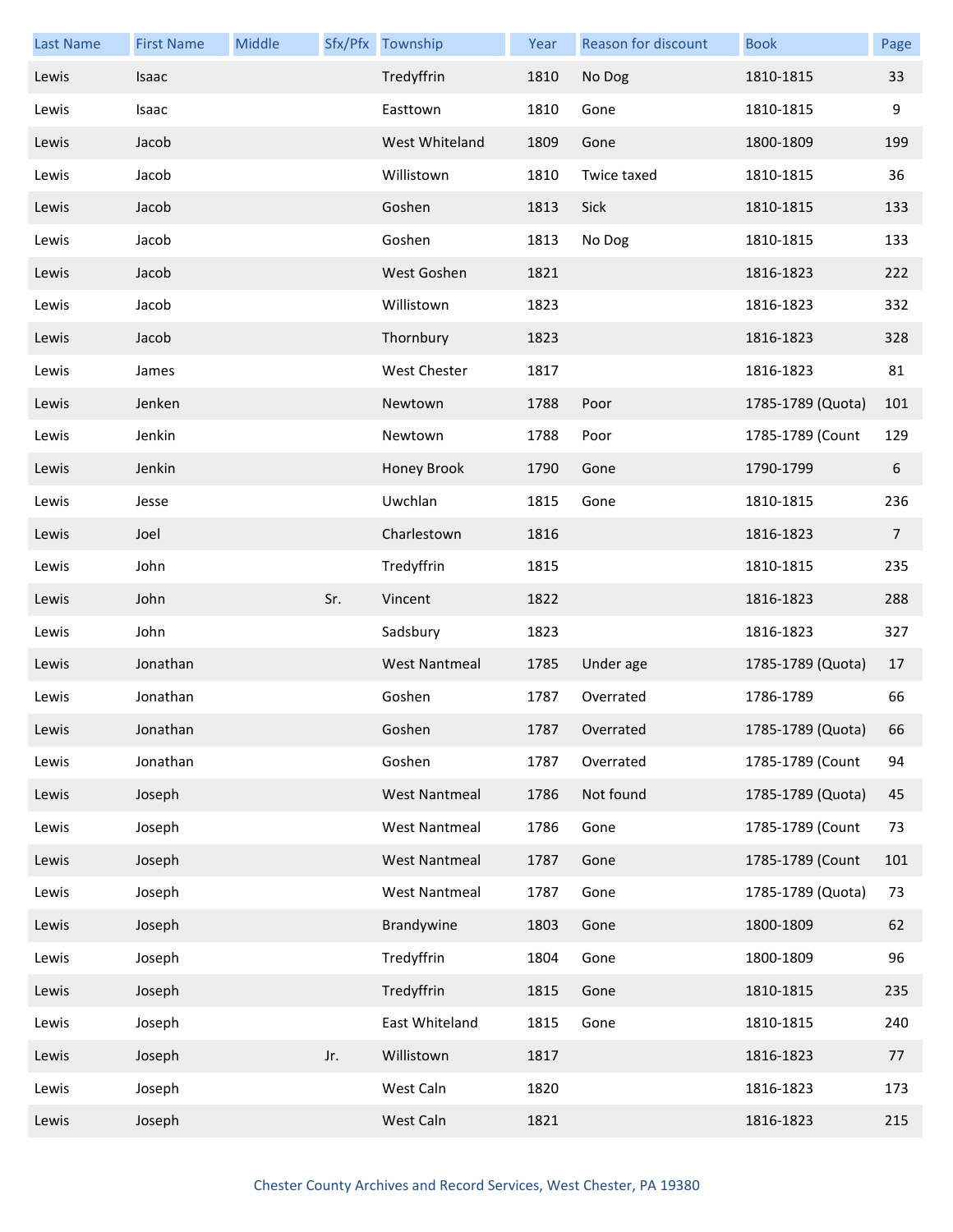| <b>Last Name</b> | <b>First Name</b> | Middle | Sfx/Pfx Township     | Year | Reason for discount   | <b>Book</b>       | Page           |
|------------------|-------------------|--------|----------------------|------|-----------------------|-------------------|----------------|
| Lewis            | Joseph            |        | West Whiteland       | 1821 |                       | 1816-1823         | 250            |
| Lewis            | Joseph            |        | Willistown           | 1822 |                       | 1816-1823         | 289            |
| Lewis            | Joseph            |        | Uwchlan              | 1822 |                       | 1816-1823         | 287            |
| Lewis            | Joseph            |        | Uwchlan              | 1822 |                       | 1816-1823         | 287            |
| Lewis            | Joseph            |        | Honey Brook          | 1822 |                       | 1816-1823         | 265            |
| Lewis            | Joseph            |        | West Caln            | 1822 |                       | 1816-1823         | 257            |
| Lewis            | Joshua            |        | Willistown           | 1801 | Not found             | 1800-1809         | 38             |
| Lewis            | Joshua            |        | West Whiteland       | 1810 | Not found             | 1810-1815         | 39             |
| Lewis            | Joshua            |        | Pikeland             | 1813 | Poor                  | 1810-1815         | 151            |
| Lewis            | Joshua            |        | Pikeland             | 1814 | Gone                  | 1810-1815         | 191            |
| Lewis            | Josiah            |        | Willistown           | 1814 | Gone                  | 1810-1815         | 197            |
| Lewis            | Lewis             |        | East Caln            | 1822 |                       | 1816-1823         | 256            |
| Lewis            | Mary              |        | <b>West Bradford</b> | 1788 | Misfortunes           | 1785-1789 (Count  | 115            |
| Lewis            | Mary              |        | <b>West Bradford</b> | 1788 | Misfortunes           | 1785-1789 (Quota) | 87             |
| Lewis            | Mary              |        | West Bradford        | 1789 | Poor                  | 1785-1789 (Count  | 143            |
| Lewis            | Mary              |        | <b>West Bradford</b> | 1789 | Poor                  | 1785-1789 (Quota) | 115            |
| Lewis            | Mary              |        | West Bradford        | 1795 | Poor                  | 1790-1799         | 78             |
| Lewis            | Mary              |        | <b>West Bradford</b> | 1796 | Poor                  | 1790-1799         | 96             |
| Lewis            | Mary              |        | <b>West Bradford</b> | 1799 | Poor                  | 1790-1799         | 154            |
| Lewis            | Mary              |        | <b>West Bradford</b> | 1800 | Aged & Poor           | 1800-1809         | $\overline{2}$ |
| Lewis            | Mary              |        | West Bradford        | 1801 | Poor                  | 1800-1809         | 21             |
| Lewis            | Mary              |        | West Bradford        | 1803 | Silly child           | 1800-1809         | 61             |
| Lewis            | Mary              |        | West Bradford        | 1805 | Poor                  | 1800-1809         | 101            |
| Lewis            | Nathan            |        | Nether Providence    | 1785 | Gone                  | 1785-1789 (Quota) | 21             |
| Lewis            | Pearce            |        | Uwchlan              | 1808 | Poor                  | 1800-1809         | 176            |
| Lewis            | Peirce            |        | East Caln            | 1806 | Paid in Uwchlan       | 1800-1809         | 122            |
| Lewis            | Perry             |        | West Marlborough     | 1813 | Gone                  | 1810-1815         | 140            |
| Lewis            | Phineas           |        | East Whiteland       | 1809 | Dead                  | 1800-1809         | 198            |
| Lewis            | Phinehas          |        | Goshen               | 1793 | Overrated             | 1790-1799         | 63             |
| Lewis            | Robert            |        | Honey Brook          | 1803 | Gone                  | 1800-1809         | 66             |
| Lewis            | Robert            |        | Easttown             | 1810 | No Dog                | 1810-1815         | 9              |
| Lewis            | Samuel            |        | East Nantmeal        | 1805 | Paid in West Nantmeal | 1800-1809         | 112            |
| Lewis            | Thomas            |        | Uwchlan              | 1789 | Gone                  | 1785-1789 (Count  | 166            |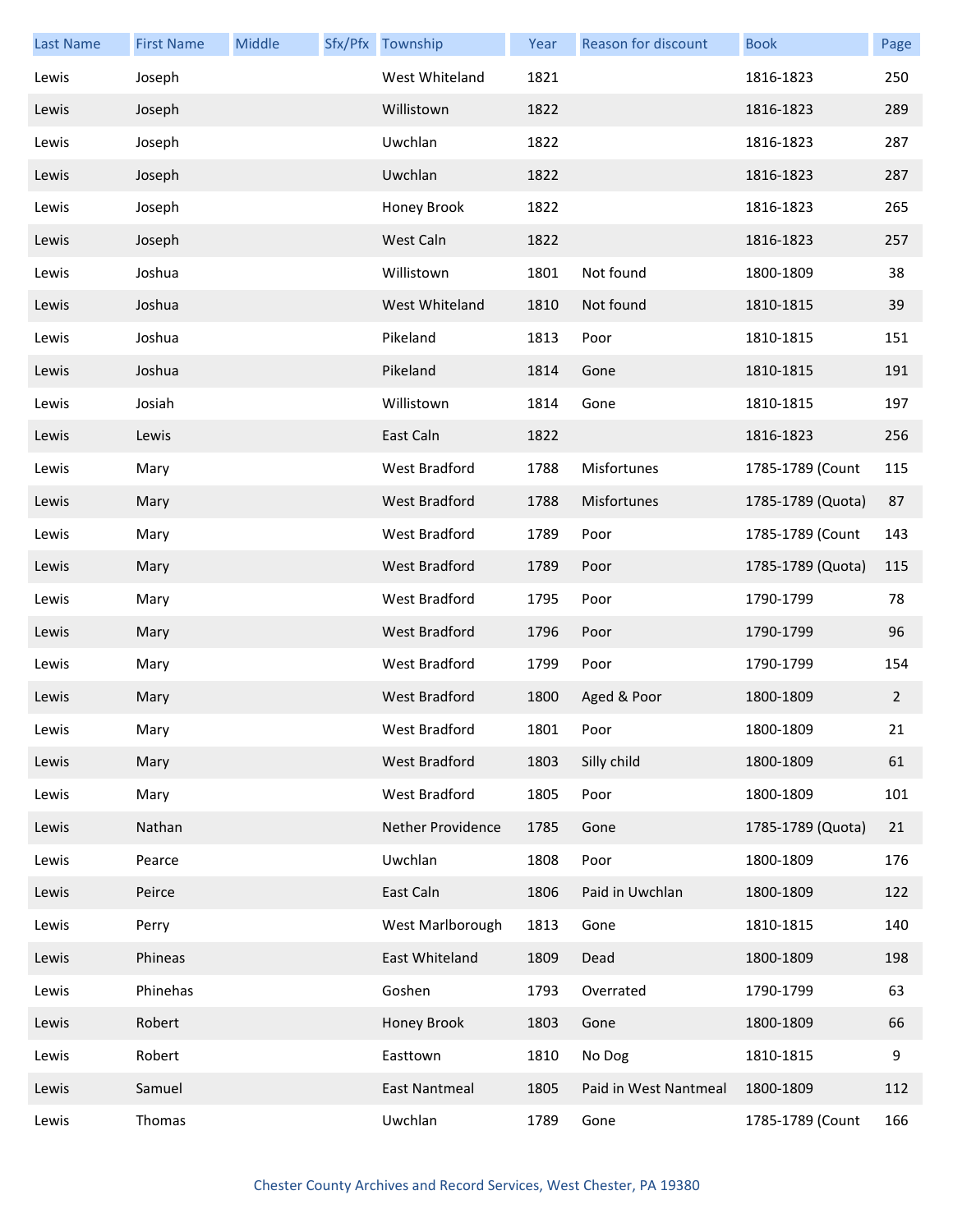| <b>Last Name</b> | <b>First Name</b> | Middle | Sfx/Pfx Township | Year | Reason for discount | <b>Book</b>       | Page |
|------------------|-------------------|--------|------------------|------|---------------------|-------------------|------|
| Lewis            | Thomas            |        | Uwchlan          | 1789 | Gone                | 1785-1789 (Quota) | 137  |
| Lewis            | Thomas            |        | East Nantmeal    | 1789 | Poor                | 1785-1789 (Count  | 157  |
| Lewis            | Thomas            |        | East Nantmeal    | 1789 | Poor                | 1785-1789 (Quota) | 129  |
| Lewis            | Thomas            |        | East Nantmeal    | 1790 | Poor                | 1790-1799         | 12   |
| Lewis            | Thomas            |        | East Nantmeal    | 1791 | Gone                | 1790-1799         | 32   |
| Lewis            | Thomas            |        | Willistown       | 1805 | Poor                | 1800-1809         | 117  |
| Lewis            | Thomas            |        | East Whiteland   | 1811 | <b>Blind</b>        | 1810-1815         | 78   |
| Lewis            | Thomas            |        | East Whiteland   | 1811 | Poor                | 1810-1815         | 78   |
| Lewis            | Thomas            |        | East Whiteland   | 1812 | <b>Blind</b>        | 1810-1815         | 119  |
| Lewis            | Thomas            |        | East Whiteland   | 1812 | No Dog              | 1810-1815         | 119  |
| Lewis            | Thomas            |        | East Whiteland   | 1814 | Poor                | 1810-1815         | 199  |
| Lewis            | William           |        | Goshen           | 1791 | Gone                | 1790-1799         | 25   |
| Lewis            | William           |        | Goshen           | 1792 | Gone                | 1790-1799         | 44   |
| Lewis            | William           |        | Goshen           | 1793 | Gone                | 1790-1799         | 63   |
| Lewis            | William           |        | Willistown       | 1803 | Sick wife           | 1800-1809         | 78   |
| Lewis            | William           |        | Willistown       | 1804 | Poor                | 1800-1809         | 86   |
| Lewis            | William           |        | Willistown       | 1804 | Poor                | 1800-1809         | 98   |
| Lewis            | William           |        | Willistown       | 1805 | Poor                | 1800-1809         | 117  |
| Lewis            | William           |        | Willistown       | 1806 | Poor                | 1800-1809         | 137  |
| Lewis            | William           |        | Willistown       | 1807 | Poor                | 1800-1809         | 157  |
| Lewis            | William           |        | East Whiteland   | 1809 | Gone                | 1800-1809         | 198  |
| Lewis            | William           |        | East Nantmeal    | 1810 | No Dog              | 1810-1815         | 25   |
| Lewis            | William           |        | Uwchlan          | 1811 | Twice taxed         | 1810-1815         | 75   |
| Lewis            | William           |        | Uwchlan          | 1813 | No Dog              | 1810-1815         | 155  |
| Lewis            | William           |        | East Nottingham  | 1813 | Gone                | 1810-1815         | 144  |
| Lewis            | William           |        | East Whiteland   | 1815 | Gone                | 1810-1815         | 240  |
| Lewis            | William           |        | East Nantmeal    | 1815 | Too much            | 1810-1815         | 227  |
| Lewis            | William           |        | Uwchlan          | 1816 |                     | 1816-1823         | 34   |
| Lewis            | William           |        | Uwchlan          | 1817 |                     | 1816-1823         | 74   |
| Lewis            | William           |        | West Goshen      | 1819 |                     | 1816-1823         | 138  |
| Lewis            | William           |        | East Nantmeal    | 1821 |                     | 1816-1823         | 235  |
| Lewis & Matlo    |                   |        | Willistown       | 1810 |                     | 1810-1815         | 36   |
| Lewny            | John              |        | East Caln        | 1786 | Not found           | 1785-1789 (Count  | 34   |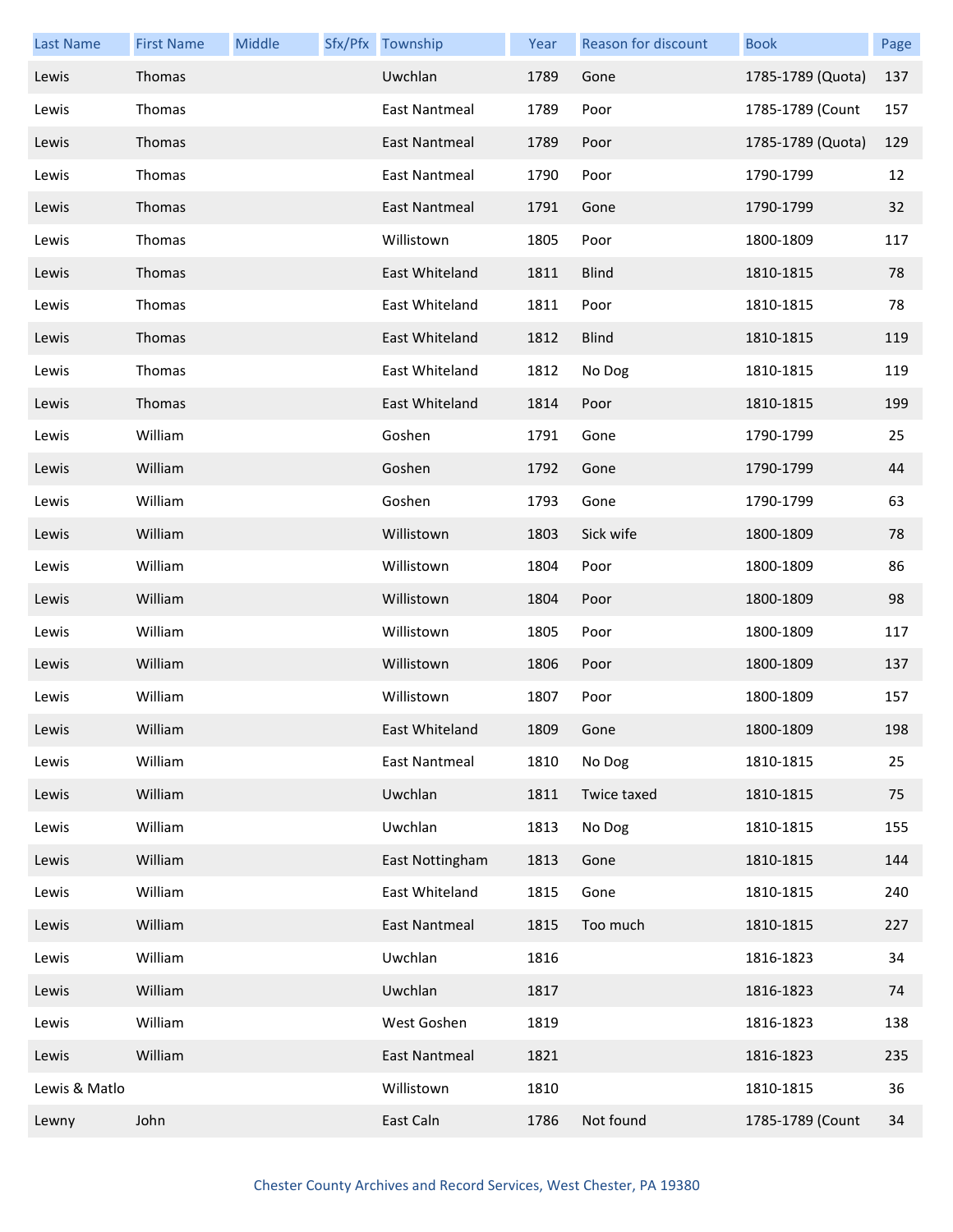| <b>Last Name</b> | <b>First Name</b> | <b>Middle</b> | Sfx/Pfx Township     | Year | Reason for discount | <b>Book</b>       | Page |
|------------------|-------------------|---------------|----------------------|------|---------------------|-------------------|------|
| Leynolt          | Laurence          |               | East Nantmeal        | 1819 |                     | 1816-1823         | 151  |
| Lieverly         | John              |               | Radnor               | 1789 | Married             | 1785-1789 (Count  | 163  |
| Ligett           | William           |               | Lower Oxford         | 1800 | Error               | 1800-1809         | 14   |
| Liggatt          | Robert            |               | <b>West Nantmeal</b> | 1786 | Gone                | 1785-1789 (Count  | 73   |
| Ligget           | James             |               | <b>West Nantmeal</b> | 1789 | Gone                | 1785-1789 (Quota) | 130  |
| Liggett          | Alexander         |               | East Nottingham      | 1815 | Gone                | 1810-1815         | 225  |
| Liggett          | Caleb             |               | East Nantmeal        | 1811 | No Dog              | 1810-1815         | 61   |
| Liggett          | James             |               | <b>West Nantmeal</b> | 1789 | Gone                | 1785-1789 (Count  | 158  |
| Liggett          | James             |               | <b>East Nantmeal</b> | 1810 | No Dog              | 1810-1815         | 25   |
| Liggett          | James             |               | East Nantmeal        | 1821 |                     | 1816-1823         | 235  |
| Liggett          | John              |               | East Nantmeal        | 1808 | Poor                | 1800-1809         | 172  |
| Liggett          | Samuel            |               | East Nantmeal        | 1811 | Gone                | 1810-1815         | 61   |
| Liggett          | Samuel            |               | Brandywine           | 1812 | Paid elsewhere      | 1810-1815         | 85   |
| Liggitt          | Alexander         |               | East Nottingham      | 1815 |                     | 1810-1815         | 225  |
| Liggott          | Robert            |               | <b>West Nantmeal</b> | 1786 | Ran away            | 1785-1789 (Count  | 45   |
| Liggott          | Robert            |               | <b>West Nantmeal</b> | 1787 | Ran away            | 1786-1789         | 17   |
| Light            | George            |               | Londonderry          | 1817 |                     | 1816-1823         | 57   |
| Lightfoot        | David             |               | Sadsbury             | 1801 | Pays land tax       | 1800-1809         | 35   |
| Lightfoot        | David             |               | Sadsbury             | 1808 | Married             | 1800-1809         | 175  |
| Lightfoot        | David             |               | Pikeland             | 1818 |                     | 1816-1823         | 113  |
| Lightfoot        | James             |               | West Caln            | 1786 | Charged to land     | 1785-1789 (Count  | 34   |
| Lightfoot        | Jeptha            |               | Chester              | 1786 |                     | 1785-1789 (Count  | 31   |
| Lightfoot        | Jeptha            |               | Chester              | 1787 |                     | 1786-1789         | 3    |
| Lightfoot        | Joseph            |               | Brandywine           | 1820 |                     | 1816-1823         | 171  |
| Lightfoot        | Samuel            |               | West Caln            | 1785 | Charged to land     | 1785-1789 (Quota) | 6    |
| Lightfoot        | Samuel            |               | West Caln            | 1786 | Not found           | 1785-1789 (Count  | 62   |
| Lightfoot        | Samuel            |               | West Caln            | 1786 |                     | 1785-1789 (Quota) | 35   |
| Lightfoot        | Samuel            |               | West Caln            | 1788 | Charged to land     | 1786-1789         | 6    |
| Lightfoot        | Samuel            |               | West Caln            | 1788 | Not to be found     | 1786-1789         | 34   |
| Lightfoot        | Thomas            |               | West Caln            | 1785 | Charged to land     | 1785-1789 (Count  | 6    |
| Lightfoot        | Thomas            |               | West Caln            | 1787 | Charged to land     | 1785-1789 (Quota) | 62   |
| Lightfoot        | Thomas            |               | West Caln            | 1787 | Charged to land     | 1785-1789 (Count  | 90   |
| Lightfoot        | Thomas            |               | West Caln            | 1787 | Charged to land     | 1786-1789         | 62   |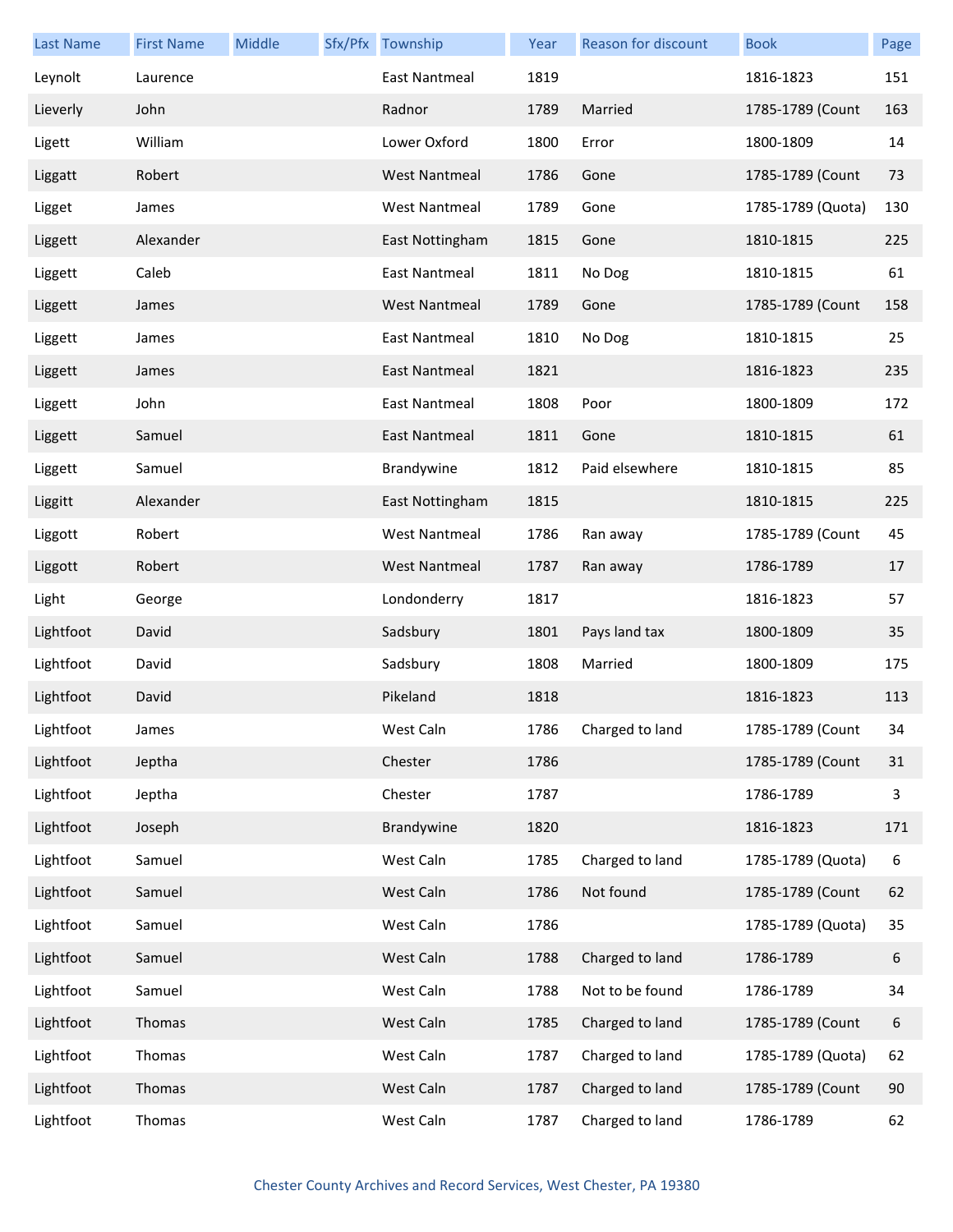| <b>Last Name</b> | <b>First Name</b> | Middle | Sfx/Pfx Township | Year | Reason for discount     | <b>Book</b>       | Page |
|------------------|-------------------|--------|------------------|------|-------------------------|-------------------|------|
| Lightfoot        | Thomas            |        | West Caln        | 1788 | Charged to land         | 1785-1789 (Count  | 118  |
| Lightfoot        | Thomas            |        | West Caln        | 1788 | Charged to land         | 1785-1789 (Quota) | 90   |
| Lightfoot        | William           |        | Pikeland         | 1786 | Chair useless           | 1785-1789 (Count  | 76   |
| Lightfoot        | William           |        | Pikeland         | 1788 | Chair useless           | 1786-1789         | 48   |
| Lights           | George            |        | Londonderry      | 1812 | Insolvent               | 1810-1815         | 97   |
| Likens           | David             |        | Lower Darby      | 1786 | Overflowing of the tide | 1785-1789 (Quota) | 36   |
| Lilley           | Samuel            |        | West Bradford    | 1812 | No Dog                  | 1810-1815         | 84   |
| Lilly            | James             |        | East Fallowfield | 1813 | Gone                    | 1810-1815         | 131  |
| Lilly            | Samuel            |        | Brandywine       | 1797 | Gone                    | 1790-1799         | 115  |
| Lilly            | Samuel            |        | West Bradford    | 1823 |                         | 1816-1823         | 297  |
| Lilly            | Samuel            |        | West Caln        | 1823 |                         | 1816-1823         | 300  |
| Lilly            | Thomas            |        | West Bradford    | 1823 |                         | 1816-1823         | 297  |
| Lilly            | Walter            |        | West Caln        | 1805 | Gone                    | 1800-1809         | 102  |
| Lilly            | Walter            |        | East Fallowfield | 1821 |                         | 1816-1823         | 219  |
| Lincoln          | Azariah           |        | West Fallowfield | 1821 |                         | 1816-1823         | 220  |
| Lincoln          | Azariah           |        | West Fallowfield | 1823 |                         | 1816-1823         | 305  |
| Lincoln          | Joseph            |        | West Caln        | 1808 |                         | 1800-1809         | 162  |
| Lincoln          | Joseph            |        | West Caln        | 1813 |                         | 1810-1815         | 127  |
| Lincoln          | Joseph            |        | West Fallowfield | 1816 |                         | 1816-1823         | 11   |
| Lincoln          | Samuel            |        | West Fallowfield | 1823 |                         | 1816-1823         | 305  |
| Lincoln          | Thomas            |        | West Caln        | 1813 |                         | 1810-1815         | 127  |
| Lincoln          | Thomas            |        | West Fallowfield | 1816 |                         | 1816-1823         | 11   |
| Lincoln          | Thomas            |        | West Fallowfield | 1818 |                         | 1816-1823         | 94   |
| Lincoln          | Thomas            |        | West Fallowfield | 1819 |                         | 1816-1823         | 136  |
| Lincoln          | Thomas            |        | Sadsbury         | 1821 |                         | 1816-1823         | 242  |
| Lincoln          | Thomas            |        | West Fallowfield | 1821 |                         | 1816-1823         | 220  |
| Lincoln          | William           |        | West Caln        | 1813 | Gone                    | 1810-1815         | 127  |
| Lincoln          | William           |        | West Caln        | 1813 | Gone                    | 1810-1815         | 127  |
| Lincoln          | William           |        | West Fallowfield | 1818 |                         | 1816-1823         | 94   |
| Lincoln          | William           |        | West Fallowfield | 1823 |                         | 1816-1823         | 305  |
| Linconnoger      | <b>Ellis</b>      |        | West Caln        | 1788 | Gone                    | 1786-1789         | 34   |
| Lincorn          | Joseph            |        | Radnor           | 1789 | Gone                    | 1785-1789 (Quota) | 140  |
| Lincorn          | Joseph            |        | Radnor           | 1789 | Gone                    | 1785-1789 (Count  | 163  |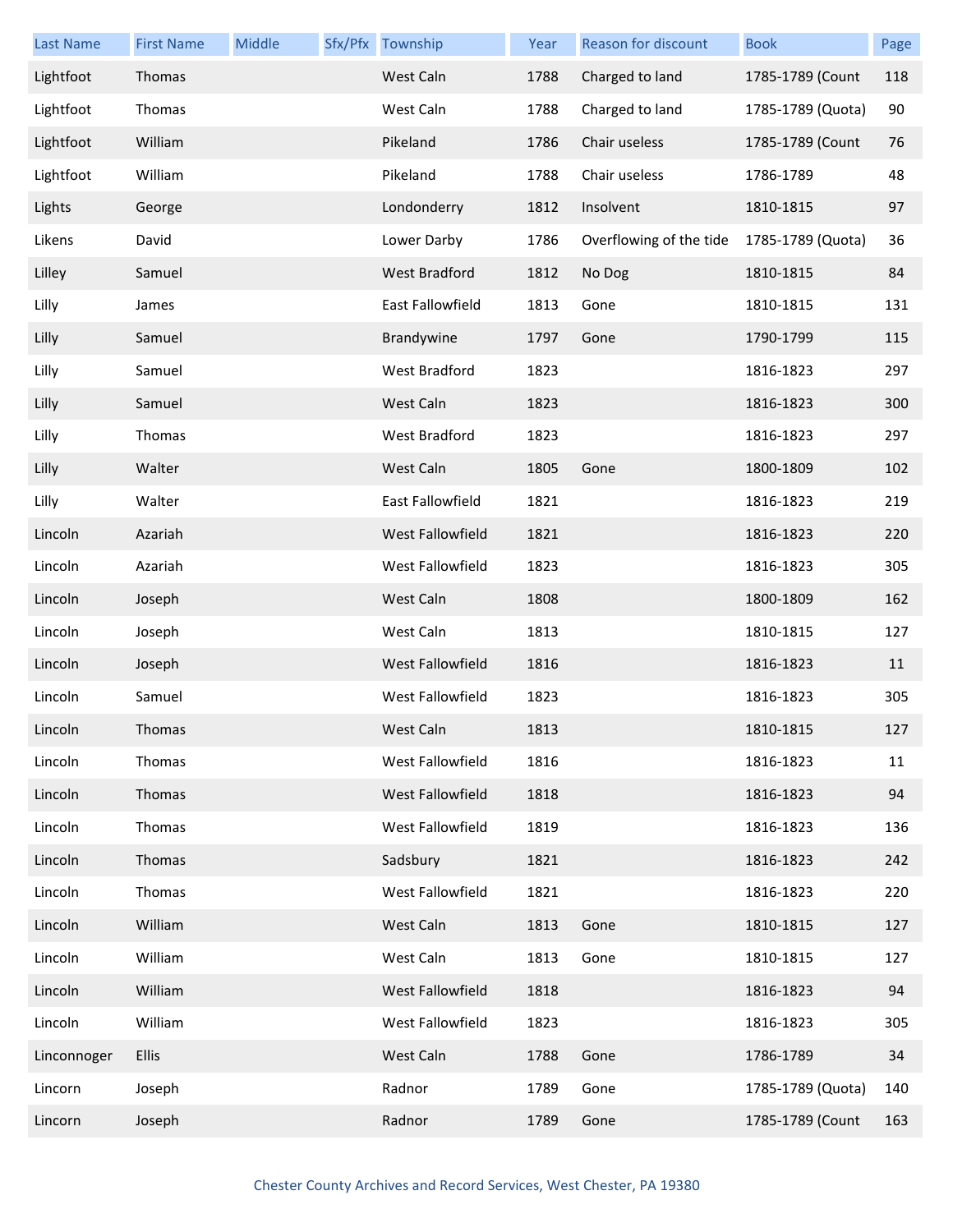| <b>Last Name</b> | <b>First Name</b> | Middle |     | Sfx/Pfx Township    | Year | Reason for discount | <b>Book</b>      | Page |
|------------------|-------------------|--------|-----|---------------------|------|---------------------|------------------|------|
| Lind             | Henry             |        |     | West Caln           | 1801 | Gone                | 1800-1809        | 23   |
| Linderman        | Frederick         |        |     | Coventry            | 1819 |                     | 1816-1823        | 133  |
| Linderman        | Henry             |        |     | Coventry            | 1790 | Gone                | 1790-1799        | 8    |
| Linderman        | Henry             |        |     | Vincent             | 1800 | Gone                | 1800-1809        | 18   |
| Linderman        | John              |        |     | Uwchlan             | 1817 | Overcharged         | 1816-1823        | 74   |
| Lindle           | Thomas            |        |     | Westtown            | 1819 |                     | 1816-1823        | 163  |
| Lindle           | Thomas            |        |     | East Bradford       | 1823 |                     | 1816-1823        | 296  |
| Lindley          | Jacob             |        |     | New Garden          | 1788 | Chair broke         | 1785-1789 (Count | 127  |
| Lindley          | Jacob             |        | Jr. | London Grove        | 1812 |                     | 1810-1815        | 96   |
| Lindley          | Jacob             |        | Jr. | London Grove        | 1812 | No Dog              | 1810-1815        | 96   |
| Lindley          | James             |        |     | London Grove        | 1800 | Overrated           | 1800-1809        | 8    |
| Lindley          | James             |        |     | London Grove        | 1801 | Head tax            | 1800-1809        | 27   |
| Lindley          | James             |        |     | London Grove        | 1803 | Error               | 1800-1809        | 67   |
| Lindley          | James             |        |     | London Grove        | 1806 | <b>Blind</b>        | 1800-1809        | 127  |
| Lindly           | Jacob             |        | Jr. | London Grove        | 1814 | Wrong               | 1810-1815        | 176  |
| Lindly           | Jacob             |        |     | New Garden          | 1821 |                     | 1816-1823        | 232  |
| Lindly           | James             |        |     | London Grove        | 1810 | Gone                | 1810-1815        | 15   |
| Lindly           | James             |        | Dr. | London Grove        | 1810 | Ran away            | 1810-1815        | 15   |
| Lindon           | Arthur            |        |     | West Bradford       | 1803 | Gone                | 1800-1809        | 61   |
| Lindon           | Arthur            |        |     | Brandywine          | 1811 | Not found           | 1810-1815        | 45   |
| Lindon           | Arthur            |        |     | West Caln           | 1818 |                     | 1816-1823        | 89   |
| Lindon           | James             |        |     | <b>Upper Oxford</b> | 1820 |                     | 1816-1823        | 195  |
| Lindon           | James             |        |     | <b>Upper Oxford</b> | 1822 |                     | 1816-1823        | 279  |
| Lindon           | John              |        |     | West Bradford       | 1802 | Under age           | 1800-1809        | 41   |
| Lindon           | John              |        |     | East Fallowfield    | 1805 | Gone                | 1800-1809        | 104  |
| Lindon           | John              |        |     | East Fallowfield    | 1806 | Gone                | 1800-1809        | 124  |
| Lindon           | Thomas            |        |     | West Caln           | 1807 | Paid in Sadsbury    | 1800-1809        | 142  |
| Lindon           | Thomas            |        |     | Sadsbury            | 1809 | Poor                | 1800-1809        | 195  |
| Lindon           | Thomas            |        |     | Sadsbury            | 1810 | Ran away            | 1810-1815        | 31   |
| Lindon           | Thomas            |        |     | Sadsbury            | 1811 | Gone                | 1810-1815        | 72   |
| Lindon           | Thomas            |        |     | West Fallowfield    | 1822 |                     | 1816-1823        | 262  |
| Lindon           | Thomas            |        |     | Honey Brook         | 1823 |                     | 1816-1823        | 308  |
| Lindon           | William           |        |     | West Caln           | 1811 | Gone                | 1810-1815        | 47   |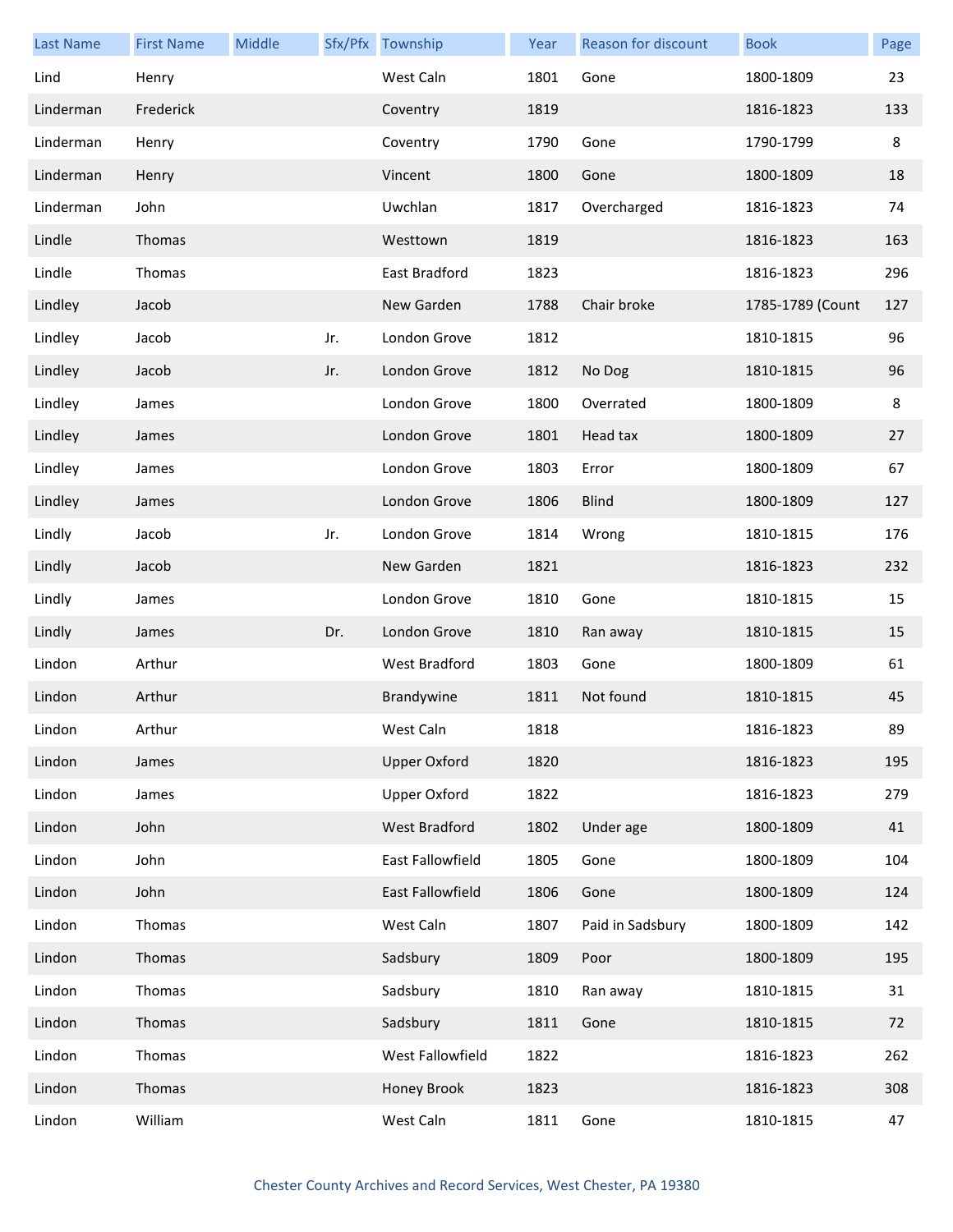| <b>Last Name</b> | <b>First Name</b> | Middle | Sfx/Pfx Township        | Year | Reason for discount | <b>Book</b>       | Page |
|------------------|-------------------|--------|-------------------------|------|---------------------|-------------------|------|
| Lindsay          | Charles           |        | Ridley                  | 1789 | Gone                | 1785-1789 (Count  | 162  |
| Lindsay          | Charles           |        | Ridley                  | 1789 | Gone                | 1785-1789 (Quota) | 134  |
| Lindsay          | John              |        | Marple                  | 1787 | Poor                | 1785-1789 (Quota) | 69   |
| Lindsay          | John              |        | Ridley                  | 1787 | Gone                | 1786-1789         | 50   |
| Lindsay          | John              |        | Marple                  | 1787 | Poor                | 1785-1789 (Count  | 97   |
| Lindsay          | John              |        | Newlin                  | 1801 | Gone                | 1800-1809         | 30   |
| Lindsay          | John              |        | West Marlborough        | 1803 | Gone                | 1800-1809         | 69   |
| Lindsay          | John              |        | West Fallowfield        | 1812 | Dead                | 1810-1815         | 92   |
| Lindsay          | John              |        | West Chester            | 1815 | Gone                | 1810-1815         | 242  |
| Lindsay          | John              |        | West Chester            | 1816 | Gone                | 1816-1823         | 40   |
| Lindsay          | Samuel            |        | <b>West Bradford</b>    | 1807 | Gone                | 1800-1809         | 141  |
| Lindsay          | Samuel            |        | <b>East Fallowfield</b> | 1814 | Poor                | 1810-1815         | 171  |
| Lindsay          | William           |        | Tredyffrin              | 1802 | Charged to land     | 1800-1809         | 56   |
| Lindsey          | James             |        | London Grove            | 1805 | Gone                | 1800-1809         | 107  |
| Lindsey          | Jeremiah          |        | Chester                 | 1785 | Under age           | 1785-1789 (Count  | 3    |
| Lindsey          | John              |        | Ridley                  | 1785 | Gone                | 1785-1789 (Count  | 22   |
| Lindsey          | John              |        | Marple                  | 1785 | Gone                | 1785-1789 (Quota) | 13   |
| Lindsey          | John              |        | Ridley                  | 1785 | Gone                | 1785-1789 (Quota) | 22   |
| Lindsey          | John              |        | Ridley                  | 1786 | Gone                | 1785-1789 (Count  | 78   |
| Lindsey          | John              |        | Ridley                  | 1786 | Ran away            | 1785-1789 (Count  | 50   |
| Lindsey          | John              |        | <b>Upper Chichester</b> | 1788 | Gone                | 1785-1789 (Quota) | 89   |
| Lindsey          | John              |        | London Grove            | 1805 | Gone                | 1800-1809         | 107  |
| Lindsey          | Joseph            |        | Concord                 | 1787 | Gone                | 1785-1789 (Count  | 88   |
| Lindsey          | Joseph            |        | Concord                 | 1787 | Gone                | 1785-1789 (Quota) | 60   |
| Lindsey          | Robert            |        | Ridley                  | 1785 | Gone                | 1785-1789 (Quota) | 22   |
| Lindsey          | Robert            |        | Nether Providence       | 1785 | Poor                | 1785-1789 (Quota) | 21   |
| Lindsey          | Robert            |        | Nether Providence       | 1786 | Poor                | 1785-1789 (Count  | 49   |
| Lindsey          | Robert            |        | Nether Providence       | 1786 | Poor                | 1785-1789 (Quota) | 49   |
| Lindsey          | Samuel            |        | Nether Providence       | 1787 | Married             | 1785-1789 (Count  | 105  |
| Lindsey          | Samuel            |        | Nether Providence       | 1787 | Married             | 1785-1789 (Quota) | 77   |
| Lindsey          | Samuel            |        | Nether Providence       | 1788 | Married             | 1786-1789         | 77   |
| Lindsey          | Walter            |        | Marple                  | 1785 | Gone                | 1785-1789 (Quota) | 13   |
| Lindsey          | William           |        | Thornbury               | 1785 | Poor                | 1785-1789 (Quota) | 24   |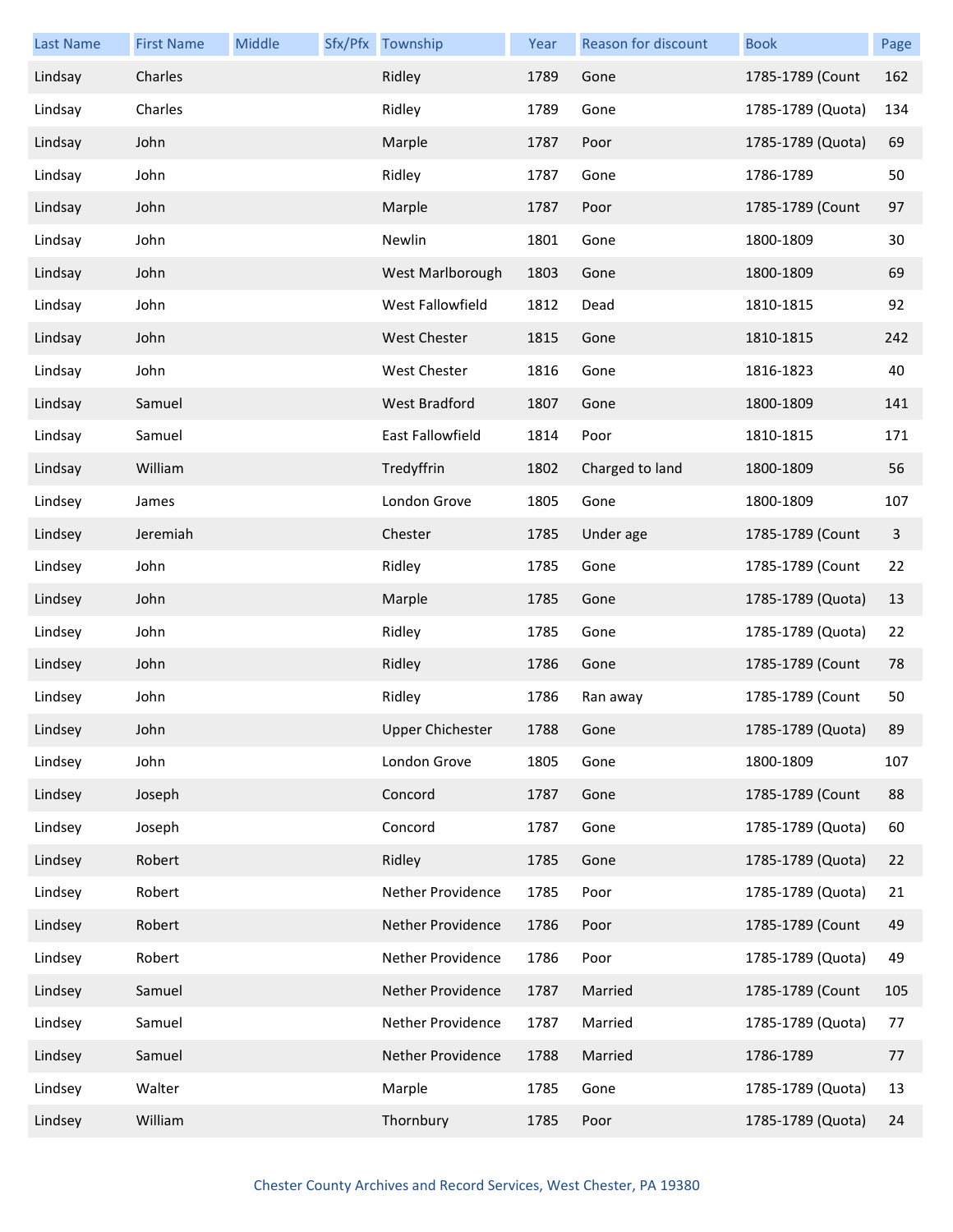| <b>Last Name</b> | <b>First Name</b> | Middle | Sfx/Pfx Township         | Year | Reason for discount | <b>Book</b>       | Page |
|------------------|-------------------|--------|--------------------------|------|---------------------|-------------------|------|
| Lindsey          | William           |        | <b>Upper Providence</b>  | 1786 | Gone                | 1785-1789 (Quota) | 49   |
| Lineinger        | Jacob             |        | Vincent                  | 1813 | Poor                | 1810-1815         | 156  |
| Linensheets      | George            |        | Charlestown              | 1819 |                     | 1816-1823         | 132  |
| Liner            | George            |        | Willistown               | 1810 | Gone                | 1810-1815         | 36   |
| Linkengauger     | Elias             |        | West Caln                | 1786 | Charged to land     | 1785-1789 (Quota) | 35   |
| Linkenoger       | <b>Ellis</b>      |        | West Caln                | 1786 | Charged to land     | 1785-1789 (Count  | 62   |
| Links            | Daniel            |        | Pikeland                 | 1814 | Gone                | 1810-1815         | 191  |
| Linn             | Hugh              |        | Chester                  | 1788 | Gone                | 1785-1789 (Quota) | 87   |
| Linn             | Hugh              |        | Chester                  | 1788 | Gone                | 1785-1789 (Count  | 115  |
| Linn             | Hugh              |        | Chester                  | 1789 | Gone                | 1785-1789 (Count  | 143  |
| Linn             | Hugh              |        | Chester                  | 1789 | Gone                | 1785-1789 (Quota) | 115  |
| Linney           | Robert            |        | <b>Nether Providence</b> | 1786 | Poor                | 1786-1789         | 21   |
| Linsey           | John              |        | Ridley                   | 1786 | Ran away            | 1786-1789         | 22   |
| Linsey           | John              |        | Ridley                   | 1786 | Ran away            | 1785-1789 (Quota) | 50   |
| Linsey           | Joseph            |        | Concord                  | 1788 | Gone                | 1786-1789         | 60   |
| Linsky           | George            |        | Brandywine               | 1820 |                     | 1816-1823         | 171  |
| Linton           | Adam              |        | East Whiteland           | 1804 | Gone                | 1800-1809         | 99   |
| Linton           | Adam              |        | East Whiteland           | 1812 | Gone                | 1810-1815         | 119  |
| Linton           | James             |        | East Caln                | 1805 | Gone                | 1800-1809         | 102  |
| Linton           | Robert            |        | Charlestown              | 1808 | Poor                | 1800-1809         | 163  |
| Linton           | Robert            |        | Charlestown              | 1815 |                     | 1810-1815         | 209  |
| Linton           | Robert            |        | Charlestown              | 1818 | Gone                | 1816-1823         | 90   |
| Linton           | Robert            |        | Charlestown              | 1819 |                     | 1816-1823         | 132  |
| Linton           | Samuel            |        | East Caln                | 1804 | Gone                | 1800-1809         | 82   |
| Linton           | Samuel            |        | East Caln                | 1809 | Gone                | 1800-1809         | 182  |
| Linville         | Edward            |        | <b>Upper Chichester</b>  | 1787 | Poor                | 1785-1789 (Count  | 89   |
| Linville         | Edward            |        | <b>Upper Chichester</b>  | 1787 | Poor                | 1785-1789 (Quota) | 61   |
| Linville         | Edward            |        | <b>Upper Chichester</b>  | 1788 | Poor                | 1786-1789         | 61   |
| Lipard           | Jesse             |        | <b>West Nantmeal</b>     | 1822 |                     | 1816-1823         | 278  |
| Lipard           | Jesse             |        | <b>West Nantmeal</b>     | 1823 |                     | 1816-1823         | 321  |
| Lippard          | Jesse             | L.     | <b>West Nantmeal</b>     | 1822 |                     | 1816-1823         | 278  |
| Lish             | John              |        | Brandywine               | 1820 |                     | 1816-1823         | 171  |
| Lisle            | John              |        | Lower Oxford             | 1807 | Gone                | 1800-1809         | 153  |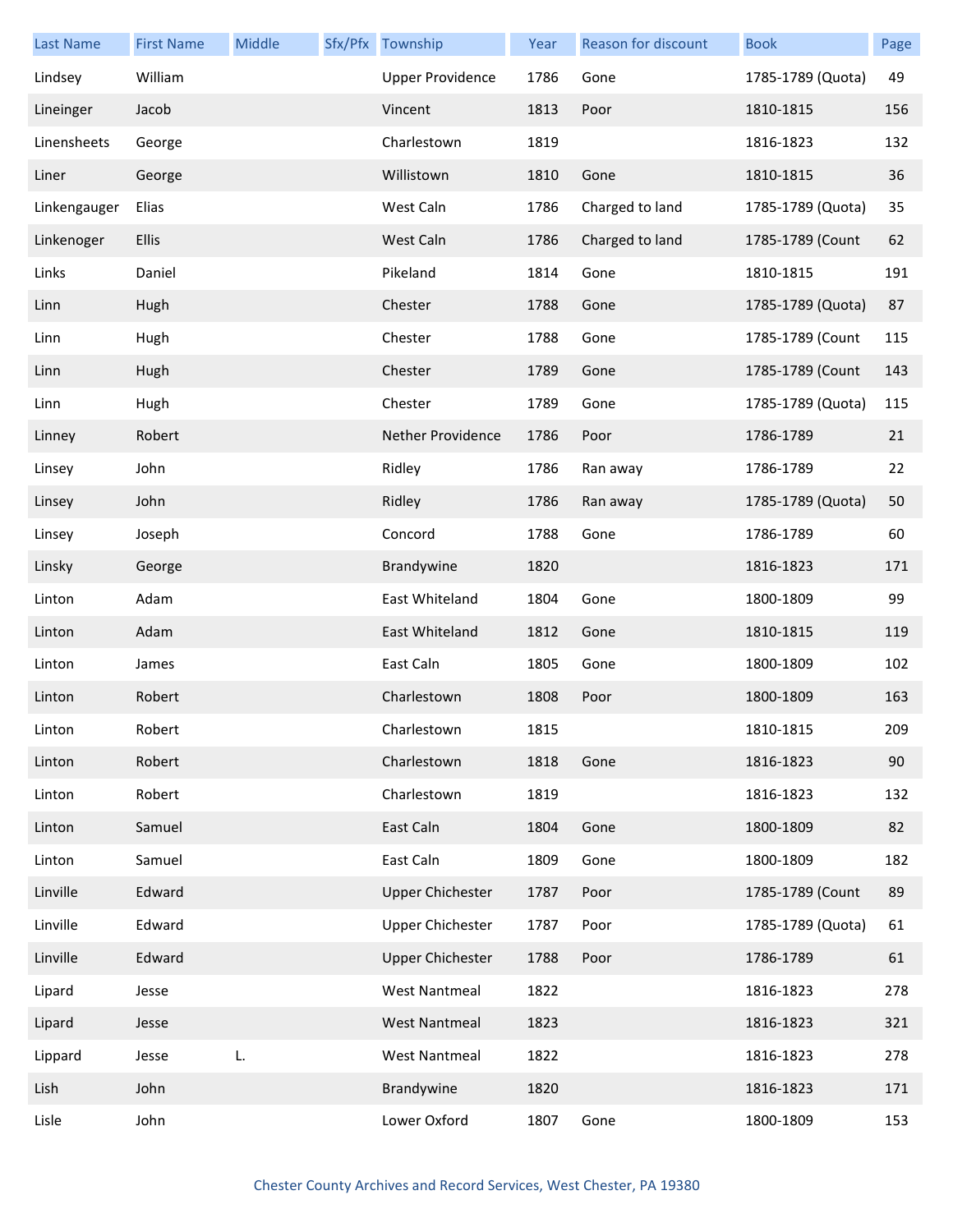| <b>Last Name</b> | <b>First Name</b> | Middle | Sfx/Pfx Township     | Year | Reason for discount  | <b>Book</b>       | Page           |
|------------------|-------------------|--------|----------------------|------|----------------------|-------------------|----------------|
| Lisle            | John              |        | Lower Oxford         | 1808 | Gone                 | 1800-1809         | 173            |
| Lisle            | John              |        | East Nottingham      | 1811 | No such man          | 1810-1815         | 66             |
| Lisle            | John              |        | Lower Oxford         | 1812 | Not found            | 1810-1815         | 109            |
| List             | James             |        | Charlestown          | 1820 |                      | 1816-1823         | 175            |
| Listern          | William           |        | West Bradford        | 1816 |                      | 1816-1823         | $\overline{3}$ |
| Liter            | Joseph            |        | West Marlborough     | 1823 |                      | 1816-1823         | 314            |
| Lithgo           | David             |        | <b>Upper Oxford</b>  | 1797 | Gone                 | 1790-1799         | 127            |
| Little           | Andrew            |        | Willistown           | 1822 |                      | 1816-1823         | 289            |
| Little           | Archibald         |        | East Caln            | 1804 | Gone                 | 1800-1809         | 82             |
| Little           | Archibald         |        | Honey Brook          | 1807 | Gone                 | 1800-1809         | 146            |
| Little           | James             |        | East Bradford        | 1785 | Gone                 | 1785-1789 (Quota) | $\overline{2}$ |
| Little           | James             |        | East Goshen          | 1818 |                      | 1816-1823         | 95             |
| Little           | James             |        | Westtown             | 1819 |                      | 1816-1823         | 163            |
| Little           | John              |        | <b>West Nantmeal</b> | 1805 | Gone                 | 1800-1809         | 112            |
| Little           | John              |        | Westtown             | 1821 |                      | 1816-1823         | 248            |
| Little           | Joseph            |        | West Caln            | 1811 | Under age            | 1810-1815         | 47             |
| Little           | Joseph            |        | London Britain       | 1819 | Unseated land        | 1816-1823         | 142            |
| Little           | Kernan            |        | Sadsbury             | 1813 | No Dog               | 1810-1815         | 152            |
| Little           | Kernan            |        | Sadsbury             | 1820 |                      | 1816-1823         | 199            |
| Little           | Kernon            |        | Sadsbury             | 1821 |                      | 1816-1823         | 242            |
| Little           | Kernon            |        | Sadsbury             | 1822 |                      | 1816-1823         | 284            |
| Little           | Mary              |        | Pikeland             | 1823 |                      | 1816-1823         | 325            |
| Little           | Patrick           |        | West Caln            | 1822 |                      | 1816-1823         | 257            |
| Little           | Peter             |        | Brandywine           | 1819 | Error                | 1816-1823         | 129            |
| Little           | Roger             |        | East Whiteland       | 1819 | Gone                 | 1816-1823         | 164            |
| Little           | Samuel            |        | Lower Chichester     | 1785 | Not found            | 1785-1789 (Quota) | 5              |
| Little           | Thomas            |        | London Britain       | 1819 | <b>Unseated land</b> | 1816-1823         | 142            |
| Little           | Thomas            |        | New Garden           | 1820 |                      | 1816-1823         | 190            |
| Little           | Thomas            |        | London Britain       | 1820 | <b>Unseated land</b> | 1816-1823         | 184            |
| Little           | Thomas            |        | London Britain       | 1821 | Unseated land        | 1816-1823         | 227            |
| Little           | Thomas            |        | London Britain       | 1822 |                      | 1816-1823         | 268            |
| Little           | William           |        | New Garden           | 1816 |                      | 1816-1823         | 22             |
| Little           | William           |        | Easttown             | 1823 |                      | 1816-1823         | 303            |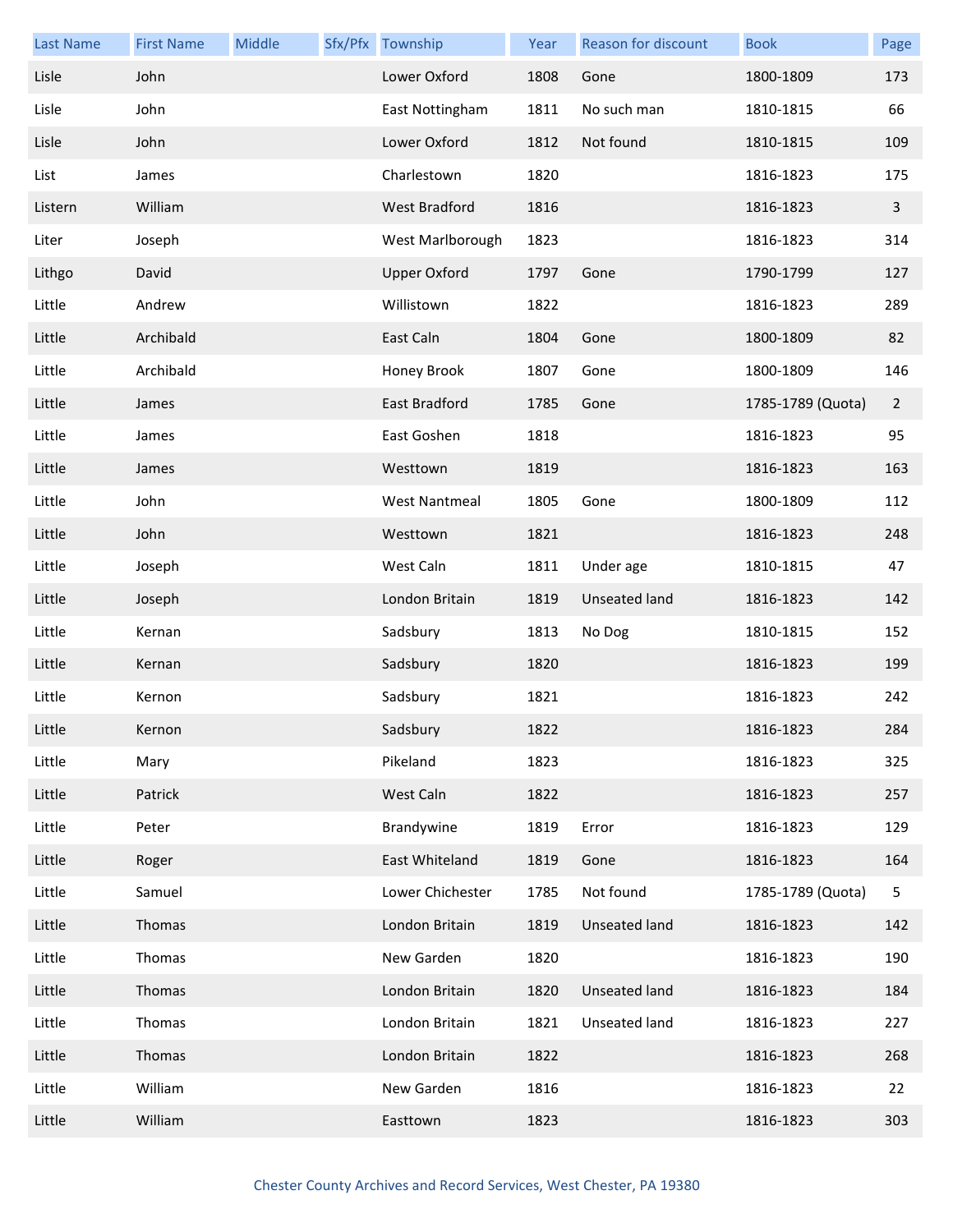| Last Name      | <b>First Name</b> | Middle | Sfx/Pfx Township        | Year | Reason for discount     | <b>Book</b>       | Page    |
|----------------|-------------------|--------|-------------------------|------|-------------------------|-------------------|---------|
| Littleton      | Edward            |        | New London              | 1823 |                         | 1816-1823         | 316     |
| Litz           | George            |        | West Fallowfield        | 1806 | Gone                    | 1800-1809         | 125     |
| Litzenburgh    | George            |        | Haverford               | 1789 | Gone                    | 1785-1789 (Count  | 151     |
| Livergood      | James             |        | Honey Brook             | 1816 | Unseated land           | 1816-1823         | 13      |
| Livergood      | John              |        | <b>West Nantmeal</b>    | 1806 | Gone                    | 1800-1809         | 132     |
| Livergood      | John              |        | Coventry                | 1810 | No such land            | 1810-1815         | $\bf 8$ |
| Livergood      | Mordecai          |        | <b>West Nantmeal</b>    | 1806 | Gone                    | 1800-1809         | 132     |
| Livergood      | Peter             |        | Coventry                | 1809 | <b>Unseated land</b>    | 1800-1809         | 183     |
| Livergood & St |                   |        | <b>East Nantmeal</b>    | 1793 | Gone                    | 1790-1799         | 70      |
| Livingston     | William           |        | Springfield             | 1786 | Gone                    | 1785-1789 (Count  | 79      |
| Livingston     | William           |        | Sadsbury                | 1787 | Gone                    | 1786-1789         | 51      |
| Livingston     | William           |        | Sadsbury                | 1793 | Gone                    | 1790-1799         | 72      |
| Llewellin      | William           |        | Charlestown             | 1821 |                         | 1816-1823         | 217     |
| Lloy           | Joseph            |        | Uwchlan                 | 1786 | Overrated               | 1785-1789 (Quota) | 54      |
| Lloyd          | Amos              |        | Willistown              | 1795 | Gone                    | 1790-1799         | 92      |
| Lloyd          | Benjamin          |        | East Nottingham         | 1822 |                         | 1816-1823         | 275     |
| Lloyd          | Charles           |        | <b>Upper Darby</b>      | 1785 | Overrated               | 1785-1789 (Quota) | 7       |
| Lloyd          | Charles           |        | <b>Upper Darby</b>      | 1787 | Poor                    | 1785-1789 (Quota) | 63      |
| Lloyd          | Charles           |        | <b>Upper Darby</b>      | 1789 | Poor                    | 1785-1789 (Count  | 148     |
| Lloyd          | Charles           |        | <b>Upper Darby</b>      | 1789 | Poor                    | 1785-1789 (Quota) | 120     |
| Lloyd          | Charles           |        | Sadsbury                | 1819 |                         | 1816-1823         | 157     |
| Lloyd          | David             |        | Honey Brook             | 1802 | Gone                    | 1800-1809         | 46      |
| Lloyd          | Emmor             |        | Pennsbury               | 1811 | Not found               | 1810-1815         | 70      |
| Lloyd          | Hugh              |        | Lower Darby             | 1786 | Overflowing of the tide | 1785-1789 (Quota) | 36      |
| Lloyd          | Hugh              |        | Willistown              | 1796 | Pays land tax           | 1790-1799         | 112     |
| Lloyd          | Humphry           |        | Honey Brook             | 1820 |                         | 1816-1823         | 181     |
| Lloyd          | Isaac             |        | <b>Upper Chichester</b> | 1785 | Not in the township     | 1785-1789 (Quota) | 5       |
| Lloyd          | James             |        | East Nantmeal           | 1790 | Gone                    | 1790-1799         | 12      |
| Lloyd          | James             |        | East Nantmeal           | 1800 | Gone                    | 1800-1809         | 13      |
| Lloyd          | James             |        | East Nantmeal           | 1809 | Leg broke               | 1800-1809         | 192     |
| Lloyd          | James             |        | East Nantmeal           | 1810 | Infirm                  | 1810-1815         | 25      |
| Lloyd          | James             |        | East Bradford           | 1817 | Not in the township     | 1816-1823         | 43      |
| Lloyd          | James             |        | Tredyffrin              | 1819 |                         | 1816-1823         | 158     |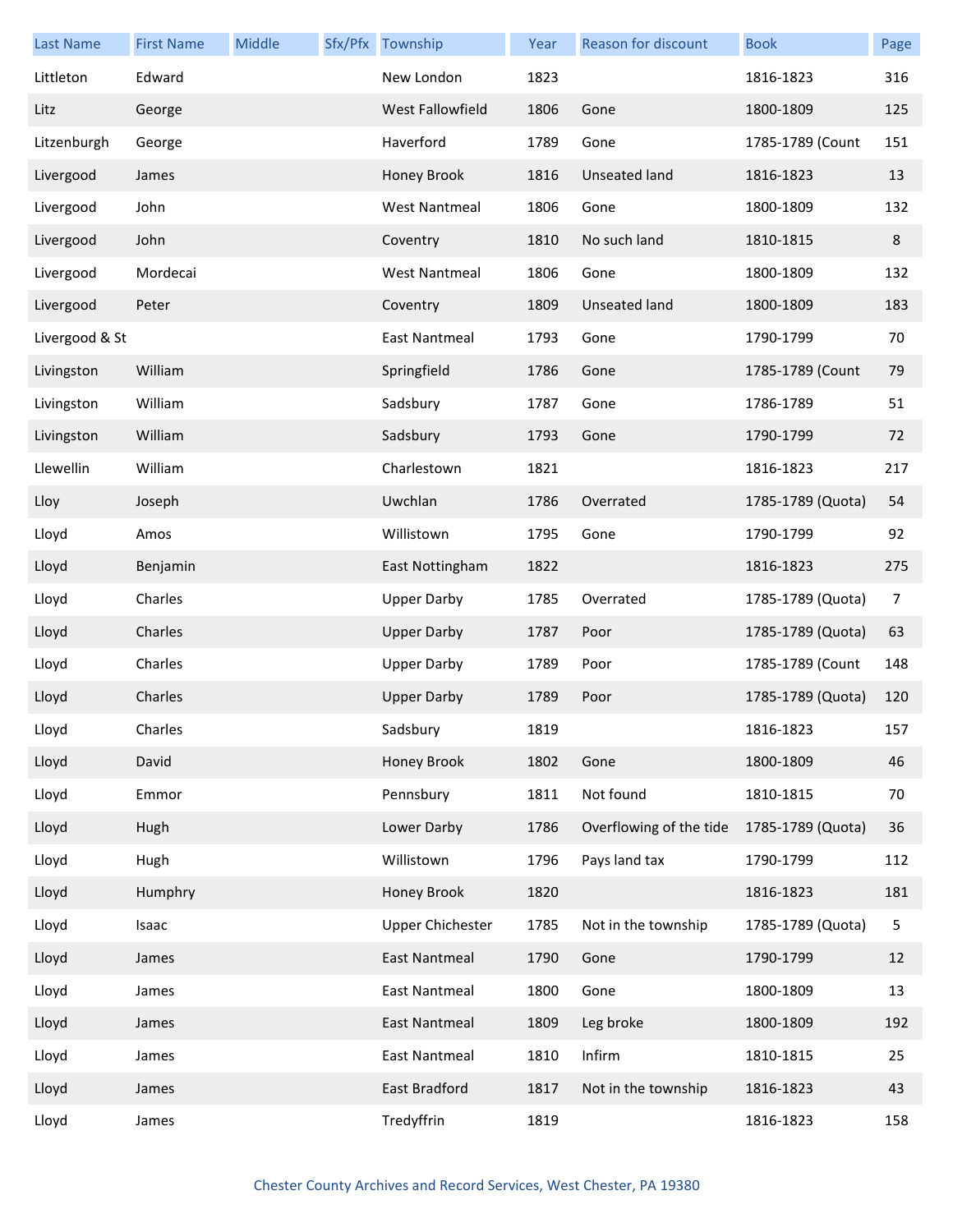| <b>Last Name</b> | <b>First Name</b> | Middle | Sfx/Pfx Township     | Year | Reason for discount | <b>Book</b>       | Page           |
|------------------|-------------------|--------|----------------------|------|---------------------|-------------------|----------------|
| Lloyd            | Jesse             |        | Coventry             | 1823 |                     | 1816-1823         | 302            |
| Lloyd            | John              |        | New London           | 1817 |                     | 1816-1823         | 62             |
| Lloyd            | John              |        | Coventry             | 1821 |                     | 1816-1823         | 216            |
| Lloyd            | John              |        | Willistown           | 1821 |                     | 1816-1823         | 247            |
| Lloyd            | John              |        | Coventry             | 1822 |                     | 1816-1823         | 259            |
| Lloyd            | Joseph            |        | Uwchlan              | 1786 | Overrated           | 1785-1789 (Count  | 54             |
| Lloyd            | Joseph            |        | Uwchlan              | 1786 | Overrated           | 1785-1789 (Count  | 82             |
| Lloyd            | Joshua            |        | Willistown           | 1796 | Pays land tax       | 1790-1799         | 112            |
| Lloyd            | Joshua            |        | Willistown           | 1797 | Pays land tax       | 1790-1799         | 131            |
| Lloyd            | Nicholas          |        | Willistown           | 1789 | Gone                | 1785-1789 (Count  | 167            |
| Lloyd            | Nicholas          |        | Willistown           | 1789 | Gone                | 1785-1789 (Quota) | 139            |
| Lloyd            | Philip            |        | Charlestown          | 1810 | Gone                | 1810-1815         | $\overline{7}$ |
| Lloyd            | Thomas            |        | <b>West Nantmeal</b> | 1805 | Gone                | 1800-1809         | 112            |
| Lloyd            | William           |        | Uwchlan              | 1785 | Under age           | 1785-1789 (Count  | 25             |
| Lloyd            | William           |        | Uwchlan              | 1788 | Poor                | 1785-1789 (Quota) | 110            |
| Lloyd            | William           |        | Uwchlan              | 1789 | Gone                | 1785-1789 (Quota) | 137            |
| Lloyd            | William           |        | Uwchlan              | 1789 | Gone                | 1785-1789 (Count  | 166            |
| Lloyd            | William           |        | Goshen               | 1814 | No Dog              | 1810-1815         | 173            |
| Lloyd            | William           |        | West Marlborough     | 1819 |                     | 1816-1823         | 145            |
| Loag             | Peter             |        | Brandywine           | 1822 |                     | 1816-1823         | 255            |
| Loan             | James             |        | East Nantmeal        | 1788 | Gone                | 1785-1789 (Count  | 128            |
| Loan             | James             |        | East Nantmeal        | 1788 | Overrated           | 1785-1789 (Quota) | 100            |
| Lobb             | Benjamin          |        | Springfield          | 1786 | Poor                | 1785-1789 (Count  | 79             |
| Lobb             | Benjamin          |        | Springfield          | 1787 | Poor                | 1786-1789         | 51             |
| Lobb             | Jacob             |        | <b>Upper Darby</b>   | 1786 | Gone                | 1785-1789 (Count  | 35             |
| Lobb             | Jacob             |        | <b>Upper Darby</b>   | 1786 | Gone                | 1785-1789 (Quota) | 35             |
| Lock             | Thomas            |        | Willistown           | 1814 | No Dog              | 1810-1815         | 197            |
| Lockard          | Henderson         |        | Uwchlan              | 1819 |                     | 1816-1823         | 160            |
| Lockard          | John              |        | New Garden           | 1820 |                     | 1816-1823         | 190            |
| Lockart          | David             |        | Uwchlan              | 1786 | Gone                | 1785-1789 (Count  | 54             |
| Lockart          | David             |        | Uwchlan              | 1786 | Gone                | 1785-1789 (Count  | 82             |
| Lockart          | David             |        | Uwchlan              | 1786 | Gone                | 1785-1789 (Quota) | 54             |
| Lockart          | David             |        | <b>West Nantmeal</b> | 1786 | Gone                | 1785-1789 (Count  | 73             |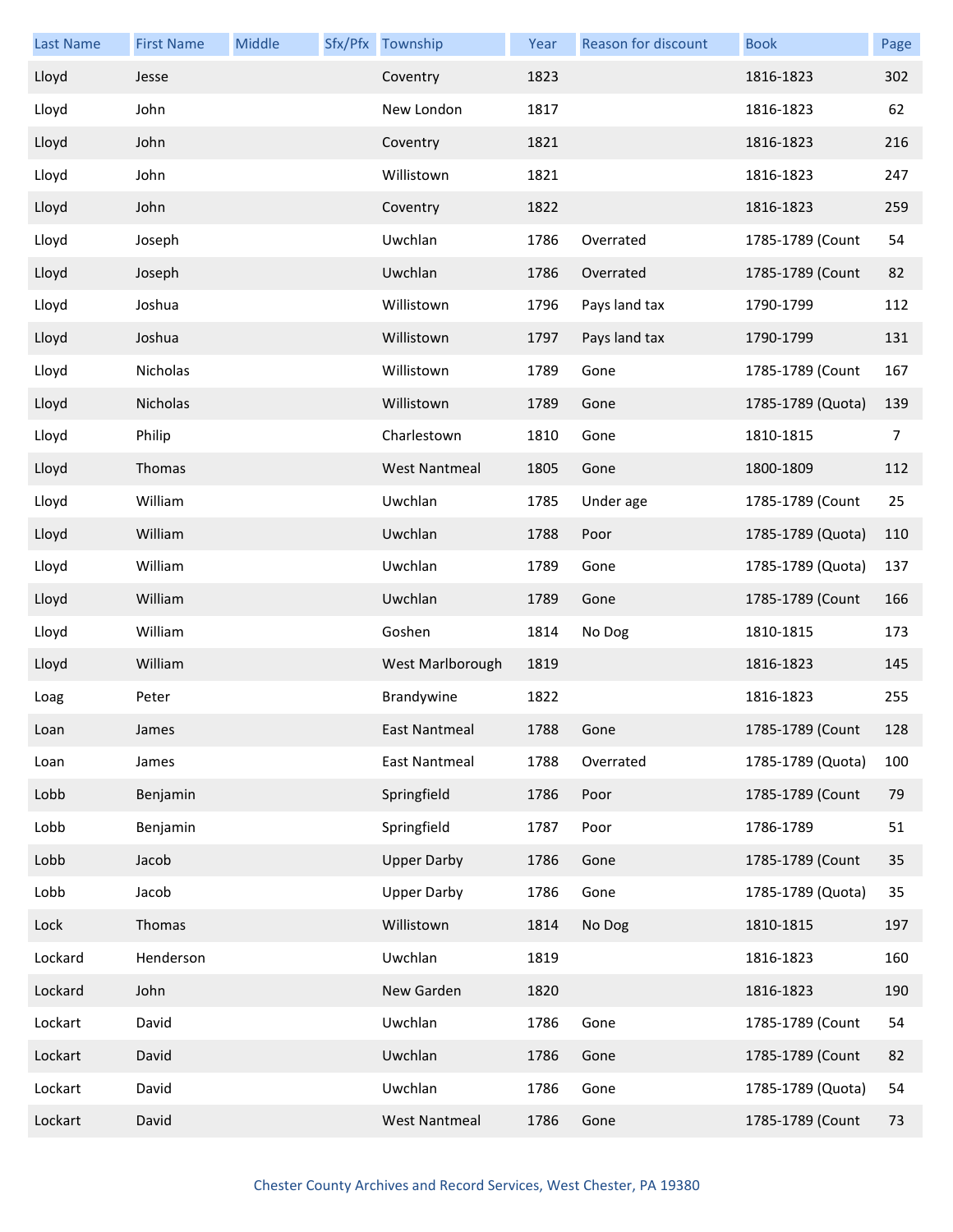| <b>Last Name</b> | <b>First Name</b> | Middle |      | Sfx/Pfx Township     | Year | Reason for discount | <b>Book</b>       | Page |
|------------------|-------------------|--------|------|----------------------|------|---------------------|-------------------|------|
| Lockart          | David             |        |      | <b>West Nantmeal</b> | 1787 | Gone                | 1785-1789 (Count  | 101  |
| Lockart          | David             |        |      | <b>West Nantmeal</b> | 1787 | Gone                | 1785-1789 (Quota) | 73   |
| Lockart          | Henderson         |        |      | Uwchlan              | 1821 |                     | 1816-1823         | 245  |
| Lockart          | Jacob             |        |      | Brandywine           | 1818 |                     | 1816-1823         | 87   |
| Lockart          | Jacob             |        |      | Brandywine           | 1821 | Unseated land       | 1816-1823         | 213  |
| Lockart          | James             |        | Esq. | Brandywine           | 1810 | One Dog             | 1810-1815         | 4    |
| Lockart          | James             |        | Jr.  | Brandywine           | 1818 |                     | 1816-1823         | 87   |
| Lockart          | Jesse             |        |      | <b>West Nantmeal</b> | 1822 |                     | 1816-1823         | 278  |
| Lockart          | Jesse             |        |      | Uwchlan              | 1823 |                     | 1816-1823         | 330  |
| Lockart          | John              |        |      | Brandywine           | 1810 |                     | 1810-1815         | 4    |
| Lockart          | John              |        |      | Brandywine           | 1816 |                     | 1816-1823         | 4    |
| Lockhart         | Alexander         |        |      | Concord              | 1785 |                     | 1785-1789 (Count  | 4    |
| Lockhart         | Alexander         |        |      | <b>West Nantmeal</b> | 1818 |                     | 1816-1823         | 110  |
| Lockhart         | David             |        |      | <b>West Nantmeal</b> | 1785 | Gone                | 1785-1789 (Quota) | 17   |
| Lockhart         | David             |        |      | Brandywine           | 1797 | Gone                | 1790-1799         | 115  |
| Lockhart         | Hamilton          |        |      | Sadsbury             | 1810 | No Dog              | 1810-1815         | 31   |
| Lockhart         | Hamilton          |        |      | Sadsbury             | 1816 | No Dog              | 1816-1823         | 31   |
| Lockhart         | James             |        |      | New Garden           | 1792 | Under age           | 1790-1799         | 49   |
| Lockhart         | James             |        |      | East Fallowfield     | 1805 | Paid in Brandywine  | 1800-1809         | 104  |
| Lockhart         | Jesse             |        |      | <b>West Nantmeal</b> | 1817 |                     | 1816-1823         | 67   |
| Lockhart         | John              |        |      | West Caln            | 1812 | Gone                | 1810-1815         | 87   |
| Lockhart         | John              |        |      | New Garden           | 1816 |                     | 1816-1823         | 22   |
| Lockhart         | Robert            |        |      | Brandywine           | 1814 | No Dog              | 1810-1815         | 165  |
| Lockhart         | Samuel            |        |      | West Caln            | 1792 | Poor                | 1790-1799         | 41   |
| Lockhart         | William           |        |      | Concord              | 1786 | Overrated           | 1785-1789 (Quota) | 32   |
| Lockhart         | William           |        |      | Concord              | 1786 | Overrated           | 1785-1789 (Count  | 32   |
| Lockheart        | William           |        |      | Concord              | 1787 | Overrated           | 1786-1789         | 4    |
| Lockridge        | William           |        |      | Charlestown          | 1815 |                     | 1810-1815         | 209  |
| Lodder           | John              |        |      | West Marlborough     | 1811 | Gone                | 1810-1815         | 60   |
| Loder            | John              |        |      | East Bradford        | 1807 | Gone                | 1800-1809         | 140  |
| Loder            | John              |        |      | Londonderry          | 1820 |                     | 1816-1823         | 185  |
| Logan            | Alexander         |        |      | East Nottingham      | 1785 | Gone                | 1785-1789 (Count  | 18   |
| Logan            | Eli               |        |      | West Marlborough     | 1816 |                     | 1816-1823         | 19   |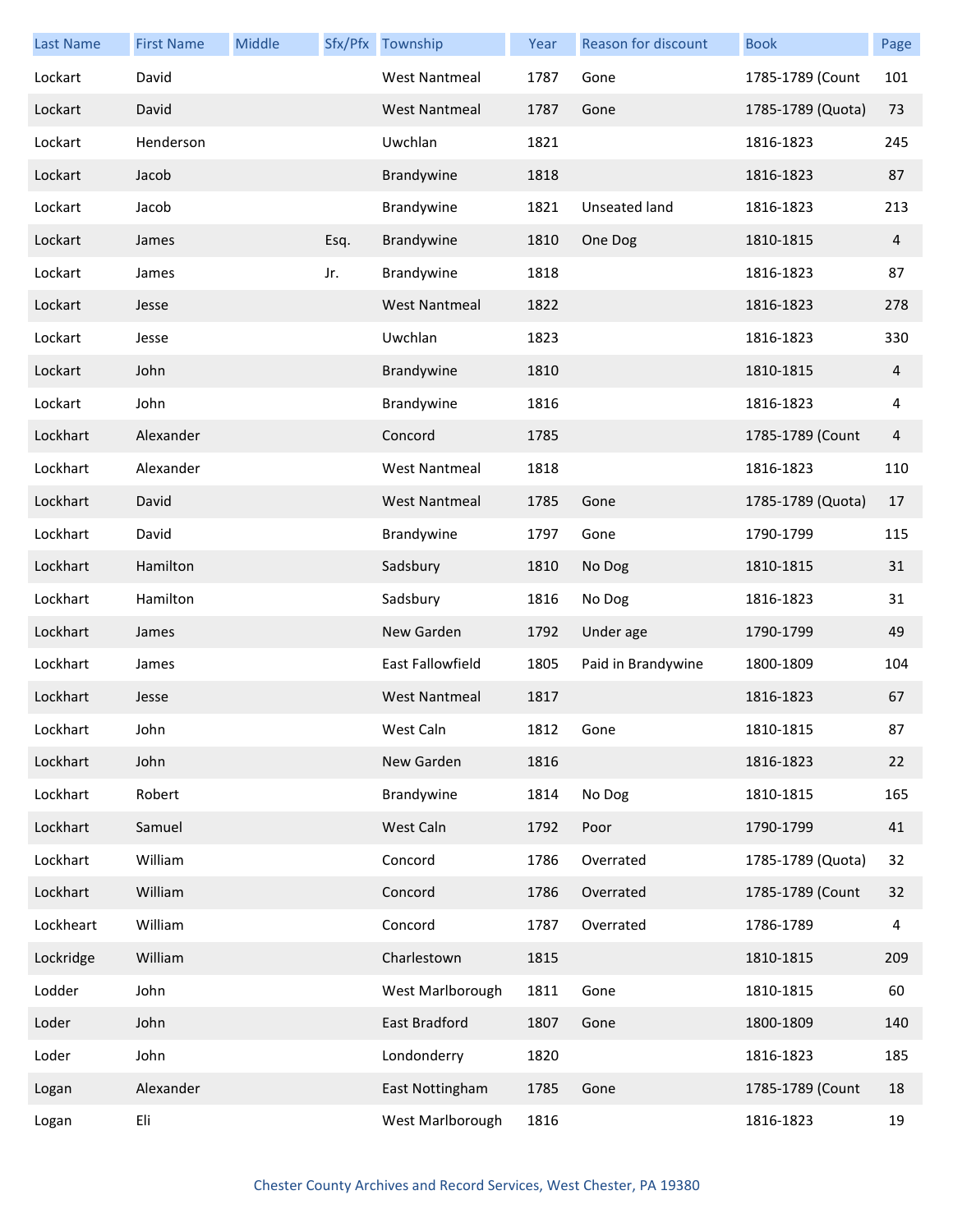| <b>Last Name</b> | <b>First Name</b> | Middle |        | Sfx/Pfx Township    | Year | Reason for discount | <b>Book</b>       | Page         |
|------------------|-------------------|--------|--------|---------------------|------|---------------------|-------------------|--------------|
| Logan            | Eli               |        |        | West Marlborough    | 1820 |                     | 1816-1823         | 187          |
| Logan            | George            |        |        | Goshen              | 1803 | Gone                | 1800-1809         | 66           |
| Logan            | George            |        |        | Londonderry         | 1810 | Poor                | 1810-1815         | 16           |
| Logan            | George            |        |        | Londonderry         | 1810 | Poor                | 1810-1815         | 16           |
| Logan            | George            |        |        | <b>Upper Oxford</b> | 1811 | Gone                | 1810-1815         | 69           |
| Logan            | George            |        |        | West Fallowfield    | 1814 | Gone                | 1810-1815         | 172          |
| Logan            | Henry             |        |        | Kennett             | 1803 | Error               | 1800-1809         | 67           |
| Logan            | Henry             |        |        | West Marlborough    | 1820 |                     | 1816-1823         | 187          |
| Logan            | Henry             |        |        | East Marlborough    | 1821 |                     | 1816-1823         | 228          |
| Logan            | James             |        |        | Birmingham          | 1785 | Poor                | 1785-1789 (Count  | 2            |
| Logan            | James             |        |        | Kennett             | 1785 | Ran away            | 1785-1789 (Quota) | 11           |
| Logan            | James             |        |        | Birmingham          | 1785 | Poor                | 1785-1789 (Quota) | 2            |
| Logan            | James             |        |        | Birmingham          | 1786 | Poor                | 1785-1789 (Count  | 30           |
| Logan            | James             |        |        | Birmingham          | 1786 | Poor                | 1785-1789 (Quota) | 30           |
| Logan            | James             |        |        | Chester             | 1786 | Poor                | 1785-1789 (Quota) | 31           |
| Logan            | James             |        |        | Birmingham          | 1787 | Poor                | 1785-1789 (Quota) | 58           |
| Logan            | James             |        |        | Birmingham          | 1787 | Poor                | 1785-1789 (Count  | 86           |
| Logan            | John              |        |        | Pennsbury           | 1786 | His stock tax       | 1785-1789 (Quota) | 48           |
| Logan            | John              |        |        | East Nantmeal       | 1804 | Gone                | 1800-1809         | 92           |
| Logan            | John              |        |        | Birmingham          | 1805 | Gone                | 1800-1809         | 100          |
| Logan            | John              |        |        | West Chester        | 1811 | Gone                | 1810-1815         | 81           |
| Logan            | John              |        |        | Pennsbury           | 1816 | Gone                | 1816-1823         | 29           |
| Logan            | John              |        |        | East Caln           | 1819 | Gone                | 1816-1823         | 130          |
| Logan            | John              |        |        | Charlestown         | 1823 |                     | 1816-1823         | 301          |
| Logan            | Joseph            |        |        | West Marlborough    | 1821 |                     | 1816-1823         | 229          |
| Logan            | Michael           |        |        | West Marlborough    | 1804 | Gone                | 1800-1809         | 89           |
| Logan            | Peter             |        |        | Chester             | 1785 | Ran away            | 1785-1789 (Count  | $\mathbf{3}$ |
| Logan            | Robert            |        |        | Birmingham          | 1788 | Gone                | 1785-1789 (Quota) | 86           |
| Logan            | Robert            |        |        | Birmingham          | 1788 | Gone                | 1785-1789 (Count  | 114          |
| Logan            | Robert            |        |        | West Caln           | 1795 | Not found           | 1790-1799         | 79           |
| Logan            | Thomas            |        |        | Chester             | 1785 | Dead                | 1785-1789 (Count  | 3            |
| Logan            | Thomas            |        |        | Chester             | 1785 | Very Poor           | 1785-1789 (Quota) | 3            |
| Logan            | Thomas            |        | Estate | Chester             | 1786 |                     | 1785-1789 (Count  | 31           |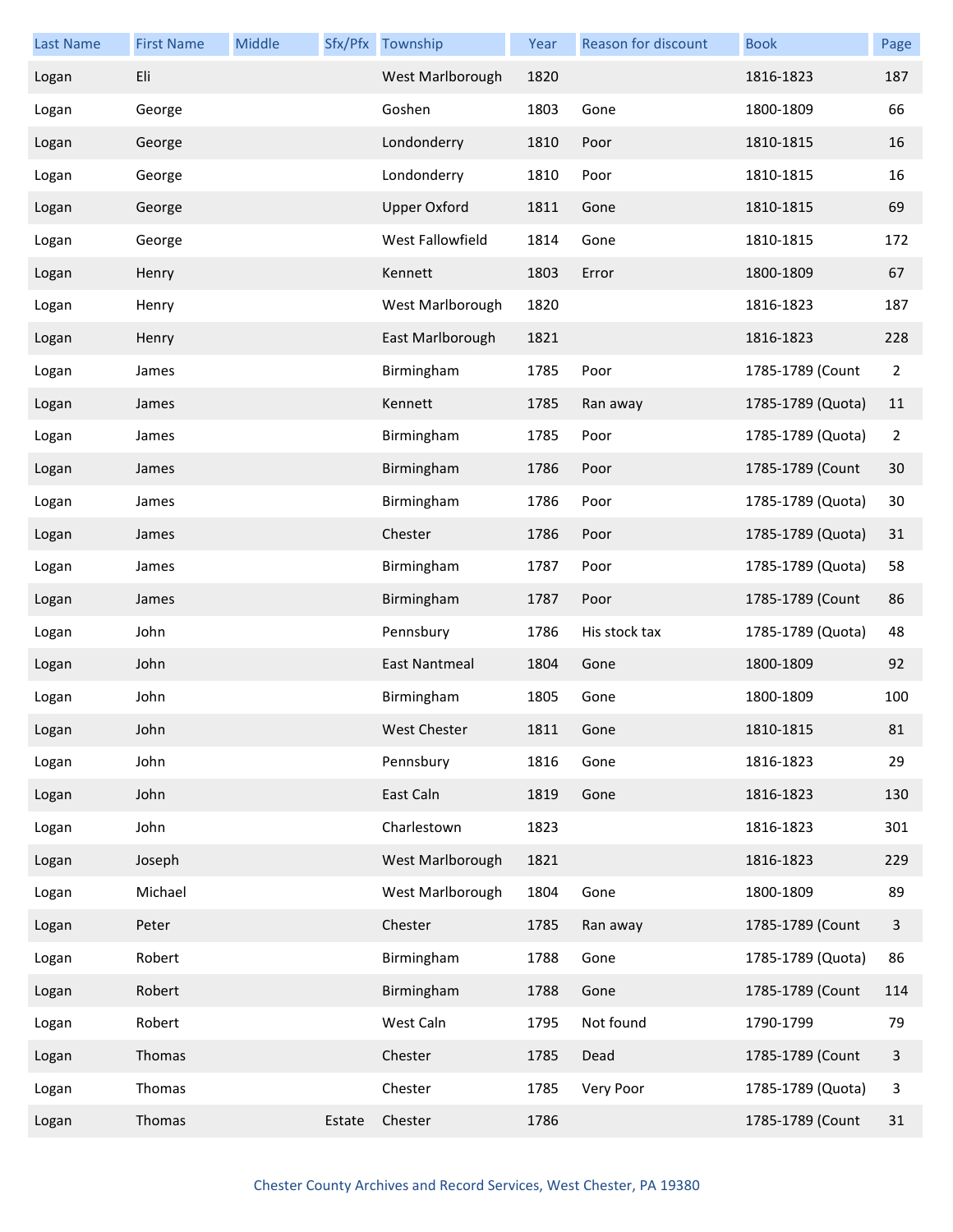| <b>Last Name</b> | <b>First Name</b> | Middle |      | Sfx/Pfx Township     | Year | Reason for discount    | <b>Book</b>       | Page         |
|------------------|-------------------|--------|------|----------------------|------|------------------------|-------------------|--------------|
| Logan            | Thomas            |        |      | Chester              | 1786 | Poor                   | 1785-1789 (Quota) | 31           |
| Logan            | Thomas            |        | Esq. | Chester              | 1787 |                        | 1786-1789         | 3            |
| Logan            | William           |        |      | Tinicum              | 1785 | Drowned                | 1785-1789 (Quota) | 24           |
| Logan            | William           |        |      | Pennsbury            | 1786 | Stock tax              | 1785-1789 (Count  | 48           |
| Logan            | William           |        |      | Pennsbury            | 1788 | Stock tax              | 1786-1789         | 20           |
| Logan            | William           |        |      | West Whiteland       | 1791 | Gone                   | 1790-1799         | 38           |
| Logan            | William           |        |      | West Whiteland       | 1792 | Gone                   | 1790-1799         | 57           |
| Logan            | William           |        |      | Birmingham           | 1810 | Gone                   | 1810-1815         | $\mathbf{1}$ |
| Logmire          | John              |        |      | Nether Providence    | 1785 | Gone                   | 1785-1789 (Count  | 21           |
| Logue            | Alexander         |        |      | Tredyffrin           | 1789 | Gone                   | 1785-1789 (Count  | 164          |
| Logue            | Alexander         |        |      | Tredyffrin           | 1789 | Gone                   | 1785-1789 (Quota) | 136          |
| Logue            | James             |        |      | East Whiteland       | 1823 |                        | 1816-1823         | 334          |
| Logue            | John              |        |      | <b>Upper Oxford</b>  | 1798 | Gone                   | 1790-1799         | 146          |
| Logue            | John              |        |      | Charlestown          | 1807 | Gone                   | 1800-1809         | 143          |
| Logue            | Michael           |        |      | East Fallowfield     | 1803 | Paid in West Marlborou | 1800-1809         | 65           |
| Logue            | Peter             |        |      | Brandywine           | 1821 |                        | 1816-1823         | 213          |
| Logue            | Stephen           |        |      | Pennsbury            | 1810 | One Dog                | 1810-1815         | 29           |
| Lollan           | Israel            |        |      | <b>West Bradford</b> | 1815 |                        | 1810-1815         | 205          |
| Lollar           | Israel            |        |      | Kennett              | 1802 | Gone                   | 1800-1809         | 47           |
| Lollar           | Israel            |        |      | East Marlborough     | 1817 |                        | 1816-1823         | 59           |
| Lollar           | John              |        |      | Goshen               | 1807 | Gone                   | 1800-1809         | 145          |
| Loller           | Emmor             |        |      | East Marlborough     | 1821 |                        | 1816-1823         | 228          |
| Loller           | Israel            |        |      | East Caln            | 1805 | Gone                   | 1800-1809         | 102          |
| Lonabecker       | Michael           |        |      | West Caln            | 1811 | Gone                   | 1810-1815         | 47           |
| London           | Joseph            |        |      | Ridley               | 1788 | Poor                   | 1785-1789 (Quota) | 106          |
| London           | Joseph            |        |      | Ridley               | 1788 | Poor                   | 1785-1789 (Count  | 134          |
| Loney            | Edward            |        |      | East Nottingham      | 1804 | Poor                   | 1800-1809         | 91           |
| Loney            | Edward            |        |      | East Nottingham      | 1817 |                        | 1816-1823         | 64           |
| Long             | Alexander         |        |      | Coventry             | 1785 | Not found              | 1785-1789 (Quota) | 4            |
| Long             | Alexander         |        |      | Brandywine           | 1816 |                        | 1816-1823         | 4            |
| Long             | Alexander         |        |      | Brandywine           | 1818 |                        | 1816-1823         | 87           |
| Long             | David             |        |      | Honey Brook          | 1790 | Gone                   | 1790-1799         | 6            |
| Long             | George            |        |      | West Fallowfield     | 1823 |                        | 1816-1823         | 305          |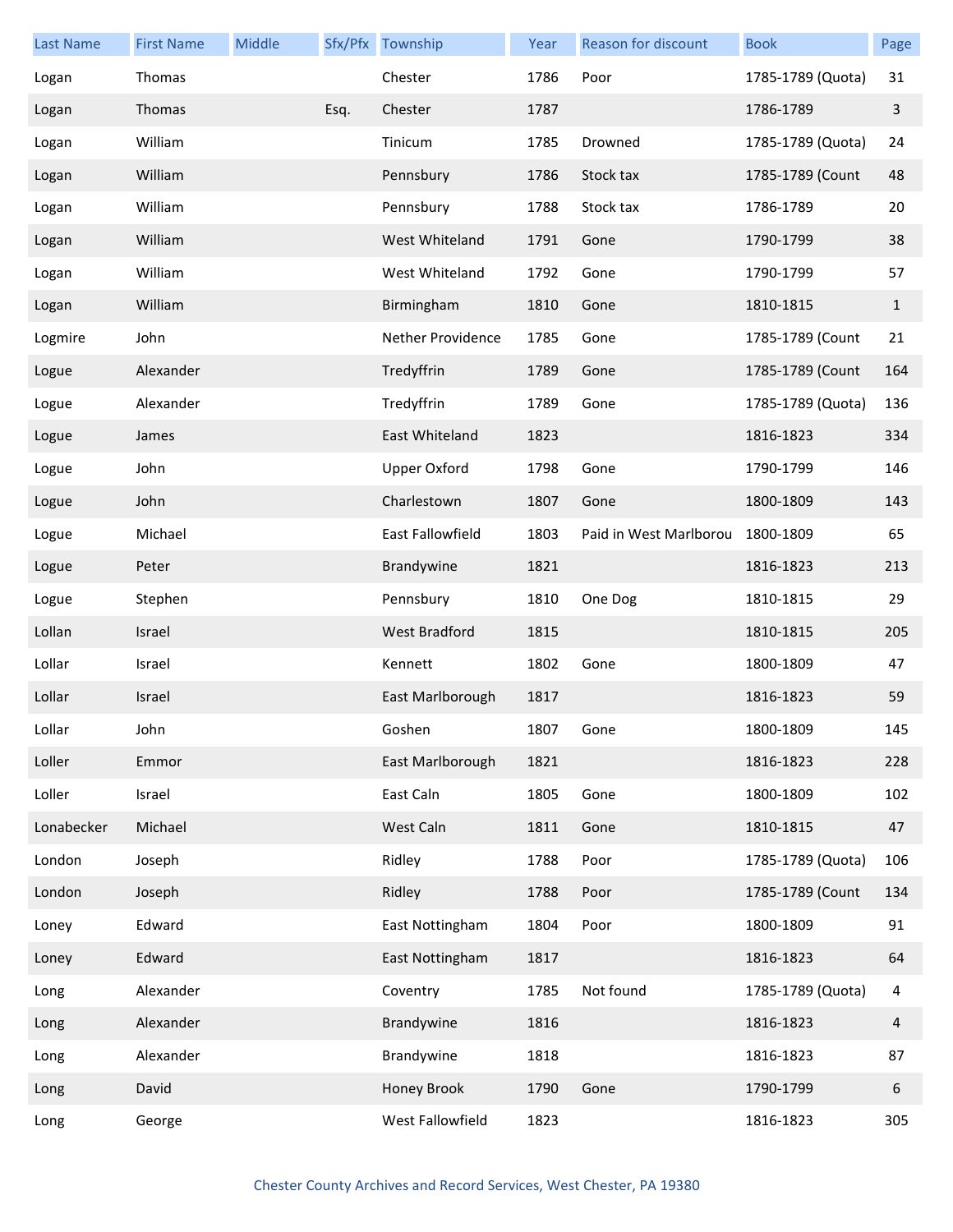| <b>Last Name</b> | <b>First Name</b> | Middle | Sfx/Pfx Township | Year | <b>Reason for discount</b> | <b>Book</b>       | Page |
|------------------|-------------------|--------|------------------|------|----------------------------|-------------------|------|
| Long             | Henry             |        | Honey Brook      | 1822 |                            | 1816-1823         | 265  |
| Long             | Hugh              |        | Tredyffrin       | 1819 | <b>Unseated land</b>       | 1816-1823         | 158  |
| Long             | Jacob             |        | Brandywine       | 1802 | Gone                       | 1800-1809         | 42   |
| Long             | James             |        | Birmingham       | 1788 | Gone                       | 1785-1789 (Count  | 114  |
| Long             | James             |        | Birmingham       | 1788 | Gone                       | 1785-1789 (Quota) | 86   |
| Long             | James             |        | Brandywine       | 1808 | Married                    | 1800-1809         | 161  |
| Long             | James             |        | Honey Brook      | 1820 |                            | 1816-1823         | 181  |
| Long             | John              |        | Brandywine       | 1796 | Paid in West Nantmeal      | 1790-1799         | 113  |
| Long             | John              |        | East Bradford    | 1823 |                            | 1816-1823         | 296  |
| Long             | Joseph            |        | Brandywine       | 1791 | Married                    | 1790-1799         | 21   |
| Long             | Mary              |        | East Whiteland   | 1810 | Dog Dead                   | 1810-1815         | 38   |
| Long             | Peter             |        | Brandywine       | 1811 | Not found                  | 1810-1815         | 45   |
| Long             | William           |        | Willistown       | 1804 | Gone                       | 1800-1809         | 86   |
| Long             | William           |        | Willistown       | 1804 | Gone                       | 1800-1809         | 98   |
| Long             | William           |        | East Bradford    | 1807 | Gone                       | 1800-1809         | 140  |
| Long             | William           |        | West Caln        | 1810 | Gone                       | 1810-1815         | 6    |
| Long             | William           |        | Uwchlan          | 1815 | Gone                       | 1810-1815         | 236  |
| Long             | Zachariah         |        | Tredyffrin       | 1814 | Mistake                    | 1810-1815         | 194  |
| Longaback        | Conrad            |        | Coventry         | 1811 | Poor                       | 1810-1815         | 49   |
| Longabaugh       | Conrad            |        | Coventry         | 1809 | Unseated land              | 1800-1809         | 183  |
| Longacre         | Abram             |        | Tredyffrin       | 1821 |                            | 1816-1823         | 243  |
| Longacre         | David             |        | Charlestown      | 1817 |                            | 1816-1823         | 48   |
| Longacre         | Jacob             |        | Pikeland         | 1806 | Gone                       | 1800-1809         | 134  |
| Longacre         | Jacob             |        | Pikeland         | 1822 |                            | 1816-1823         | 282  |
| Longanacre       | Jacob             |        | Charlestown      | 1815 | <b>Unseated land</b>       | 1810-1815         | 209  |
| Longanaker       | Elizabeth         |        | Coventry         | 1801 | Error                      | 1800-1809         | 23   |
| Longen           | John              |        | Coventry         | 1805 | Gone                       | 1800-1809         | 103  |
| Longstreth       | Benjamin          |        | Charlestown      | 1796 | Charged to land            | 1790-1799         | 97   |
| Longstreth       | Benjamin          |        | East Bradford    | 1821 |                            | 1816-1823         | 211  |
| Longstreth       | Isaac             |        | Charlestown      | 1817 |                            | 1816-1823         | 48   |
| Longstreth       | John              |        | Charlestown      | 1786 | Loss by fire               | 1785-1789 (Count  | 63   |
| Longstreth       | John              |        | Charlestown      | 1788 | Loss by fire               | 1786-1789         | 35   |
| Longstreth       | Jonathan          |        | Charlestown      | 1785 | Gone                       | 1785-1789 (Quota) | 7    |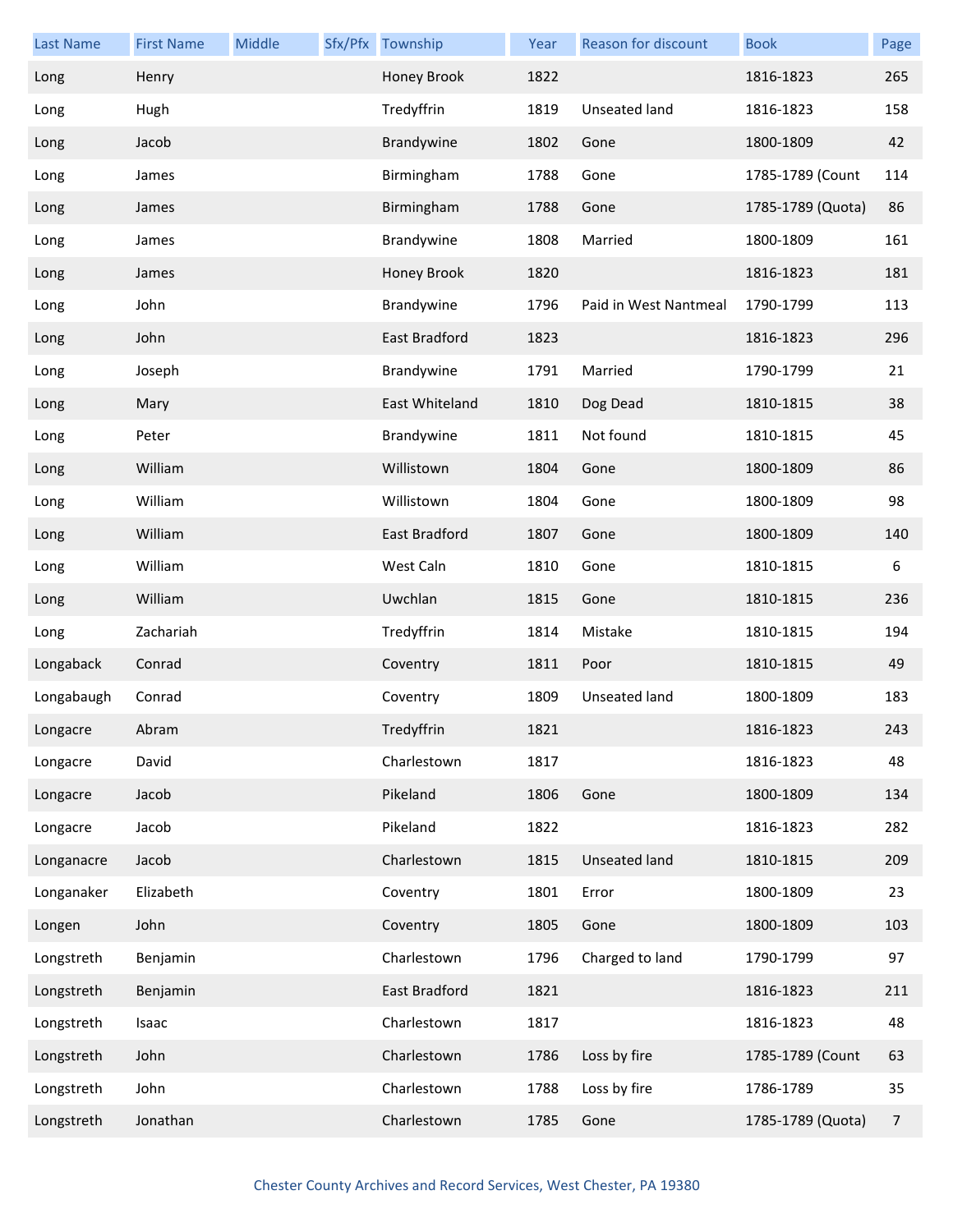| <b>Last Name</b> | <b>First Name</b> | Middle | Sfx/Pfx Township        | Year | <b>Reason for discount</b> | <b>Book</b>       | Page           |
|------------------|-------------------|--------|-------------------------|------|----------------------------|-------------------|----------------|
| Longstreth       | Joseph            |        | Charlestown             | 1797 |                            | 1790-1799         | 117            |
| Longstreth       | Robert            |        | Charlestown             | 1817 |                            | 1816-1823         | 48             |
| Lonon            | Samuel            |        | Tinicum                 | 1785 | Poor                       | 1785-1789 (Quota) | 24             |
| Look             | John              |        | West Caln               | 1788 | Charged to land            | 1786-1789         | 6              |
| Looker           | Timothy           |        | Easttown                | 1811 | Gone                       | 1810-1815         | 50             |
| Loop             | Peter             |        | Uwchlan                 | 1806 | Gone                       | 1800-1809         | 136            |
| Lord             | William           |        | Sadsbury                | 1820 |                            | 1816-1823         | 199            |
| Lorrain          | James             |        | Kennett                 | 1785 | Ran away                   | 1785-1789 (Quota) | 11             |
| Lory             | Major             |        | Kennett                 | 1808 | Gone                       | 1800-1809         | 166            |
| Lossen           | Joseph            |        | West Chester            | 1808 | Poor                       | 1800-1809         | 179            |
| Lotshower        | Jacob             |        | Pikeland                | 1816 |                            | 1816-1823         | 30             |
| Lott             | Joseph            |        | East Fallowfield        | 1811 | Not found                  | 1810-1815         | 51             |
| Lott             | Joseph            |        | Charlestown             | 1815 |                            | 1810-1815         | 209            |
| Louden           | Frederick         |        | Radnor                  | 1789 | Gone                       | 1785-1789 (Quota) | 140            |
| Louden           | John              |        | <b>Upper Providence</b> | 1785 | Gone                       | 1785-1789 (Quota) | 21             |
| Lougharry        | John              |        | Newlin                  | 1815 | Gone                       | 1810-1815         | 222            |
| Loughead         | James             |        | Londonderry             | 1787 | Under age                  | 1785-1789 (Count  | 96             |
| Loughead         | William           |        | Kennett                 | 1785 | Gone                       | 1785-1789 (Count  | 11             |
| Loughead         | William           |        | Kennett                 | 1788 | Gone                       | 1785-1789 (Quota) | 95             |
| Loughead         | William           |        | Kennett                 | 1788 | Gone                       | 1785-1789 (Count  | 123            |
| Loughead         | William           |        | Kennett                 | 1789 | Gone                       | 1785-1789 (Count  | 152            |
| Loughead         | William           |        | Kennett                 | 1789 | Gone                       | 1785-1789 (Quota) | 124            |
| Lougherty        | Daniel            |        | East Marlborough        | 1817 |                            | 1816-1823         | 59             |
| Loughlin         | James             |        | West Fallowfield        | 1790 | Gone                       | 1790-1799         | 5              |
| Lour             | Philip            |        | East Caln               | 1822 |                            | 1816-1823         | 256            |
| Love             | Alexander         |        | West Whiteland          | 1798 | Gone                       | 1790-1799         | 152            |
| Love             | Andrew            |        | Willistown              | 1818 |                            | 1816-1823         | 120            |
| Love             | Gabriel           |        | Londonderry             | 1823 |                            | 1816-1823         | 311            |
| Love             | Hugh              |        | Charlestown             | 1816 |                            | 1816-1823         | $\overline{7}$ |
| Love             | John              |        | West Whiteland          | 1798 | Gone                       | 1790-1799         | 152            |
| Love             | John              |        | Willistown              | 1813 | Gone                       | 1810-1815         | 157            |
| Love             | John              |        | Sadsbury                | 1815 | Gone                       | 1810-1815         | 232            |
| Love             | John              |        | Willistown              | 1818 |                            | 1816-1823         | 120            |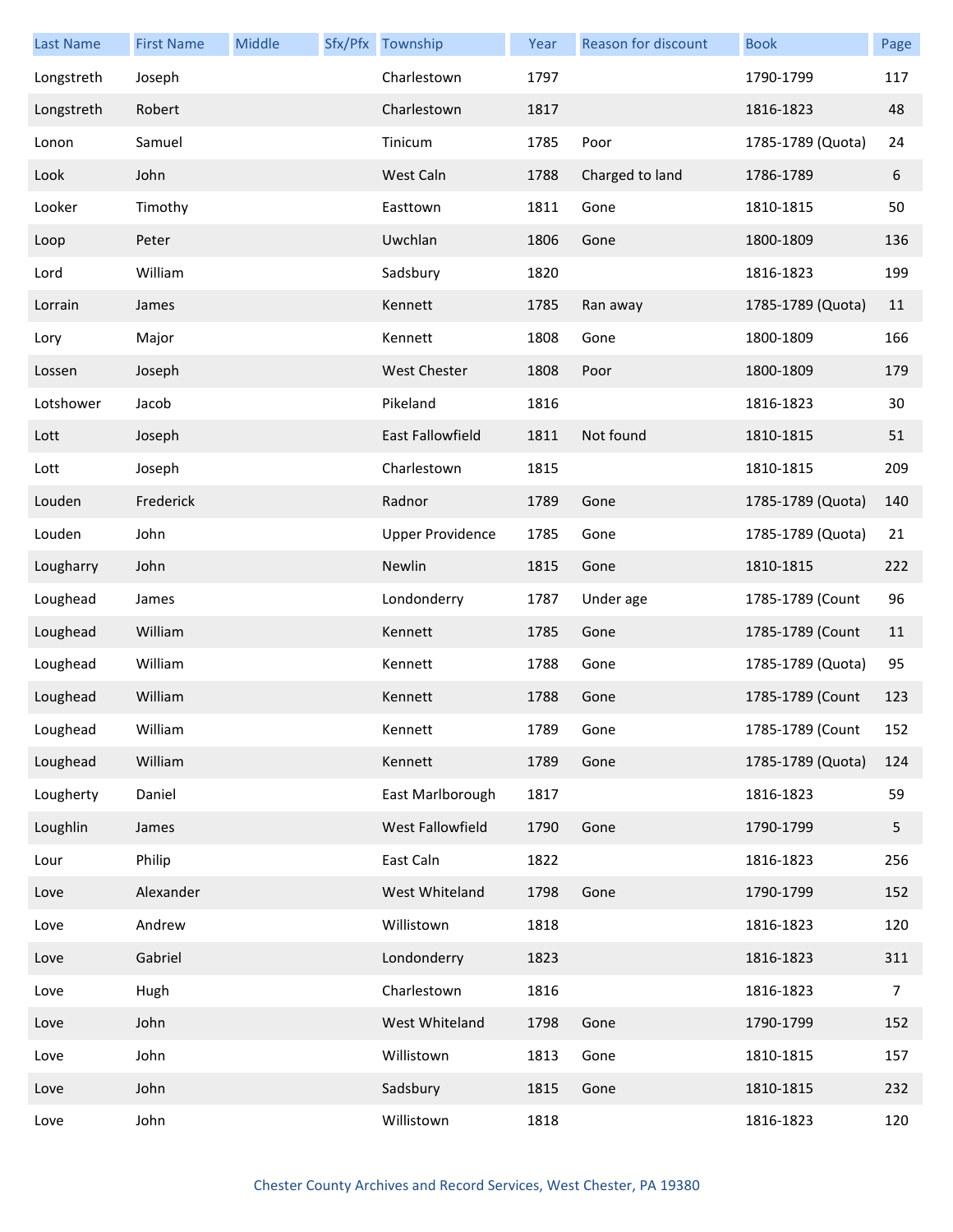| <b>Last Name</b> | <b>First Name</b> | Middle | Sfx/Pfx Township        | Year | Reason for discount | <b>Book</b>       | Page |
|------------------|-------------------|--------|-------------------------|------|---------------------|-------------------|------|
| Love             | John              |        | Londonderry             | 1821 |                     | 1816-1823         | 226  |
| Love             | John              |        | Londonderry             | 1822 |                     | 1816-1823         | 269  |
| Love             | Martha            |        | Londonderry             | 1820 |                     | 1816-1823         | 185  |
| Love             | Martha            |        | Londonderry             | 1821 |                     | 1816-1823         | 226  |
| Love             | Robert            |        | Uwchlan                 | 1809 | Gone                | 1800-1809         | 196  |
| Love             | Robert            |        | Uwchlan                 | 1811 | Paid in Pikeland    | 1810-1815         | 75   |
| Love             | Robert            |        | <b>Upper Oxford</b>     | 1817 |                     | 1816-1823         | 68   |
| Love             | S.                | E.     | Londonderry             | 1823 |                     | 1816-1823         | 311  |
| Love             | Thomas            |        | West Fallowfield        | 1820 |                     | 1816-1823         | 178  |
| Love             | William           |        | Londonderry             | 1787 | Overrated           | 1785-1789 (Count  | 96   |
| Love             | William           |        | Londonderry             | 1787 | Over Charged        | 1786-1789         | 68   |
| Love             | William           |        | Willistown              | 1802 | Error               | 1800-1809         | 58   |
| Love             | William           |        | <b>East Fallowfield</b> | 1805 | Not found           | 1800-1809         | 104  |
| Love             | William           |        | East Bradford           | 1806 | Paid in Pennsbury   | 1800-1809         | 120  |
| Love             | William           |        | Willistown              | 1810 | Gone                | 1810-1815         | 36   |
| Lovegrove        | William           |        | Kennett                 | 1788 | Gone                | 1785-1789 (Quota) | 95   |
| Lovegrove        | William           |        | Kennett                 | 1788 | Gone                | 1785-1789 (Count  | 123  |
| Loveland         | Charles           |        | East Whiteland          | 1812 | Gone                | 1810-1815         | 119  |
| Loveland         | Charles           |        | East Whiteland          | 1817 |                     | 1816-1823         | 79   |
| Lovell           |                   |        | East Whiteland          | 1788 | Charged to land     | 1785-1789 (Quota) | 111  |
| Lovell           |                   |        | Goshen                  | 1788 | Charged to land     | 1785-1789 (Quota) | 94   |
| Lovell           |                   |        | Goshen                  | 1790 | Charged to land     | 1790-1799         | 5    |
| Low              | David             |        | Coventry                | 1787 | Gone                | 1785-1789 (Count  | 88   |
| Low              | David             |        | Coventry                | 1788 | Gone                | 1785-1789 (Quota) | 88   |
| Low              | David             |        | Coventry                | 1788 | Gone                | 1786-1789         | 60   |
| Low              | David             |        | Coventry                | 1788 |                     | 1785-1789 (Count  | 116  |
| Low              | Henry             |        | East Whiteland          | 1785 | Charged to land     | 1785-1789 (Quota) | 27   |
| Low              | Henry             |        | East Whiteland          | 1785 | Gone to Pittsburgh  | 1785-1789 (Quota) | 27   |
| Low              | James             |        | Tredyffrin              | 1813 | Gone                | 1810-1815         | 154  |
| Low              | James             |        | Newlin                  | 1823 |                     | 1816-1823         | 315  |
| Low              | John              |        | West Fallowfield        | 1823 |                     | 1816-1823         | 305  |
| Low              | Samuel            |        | Easttown                | 1823 |                     | 1816-1823         | 303  |
| Lowdan           | Henry             |        | East Nantmeal           | 1805 | Gone                | 1800-1809         | 112  |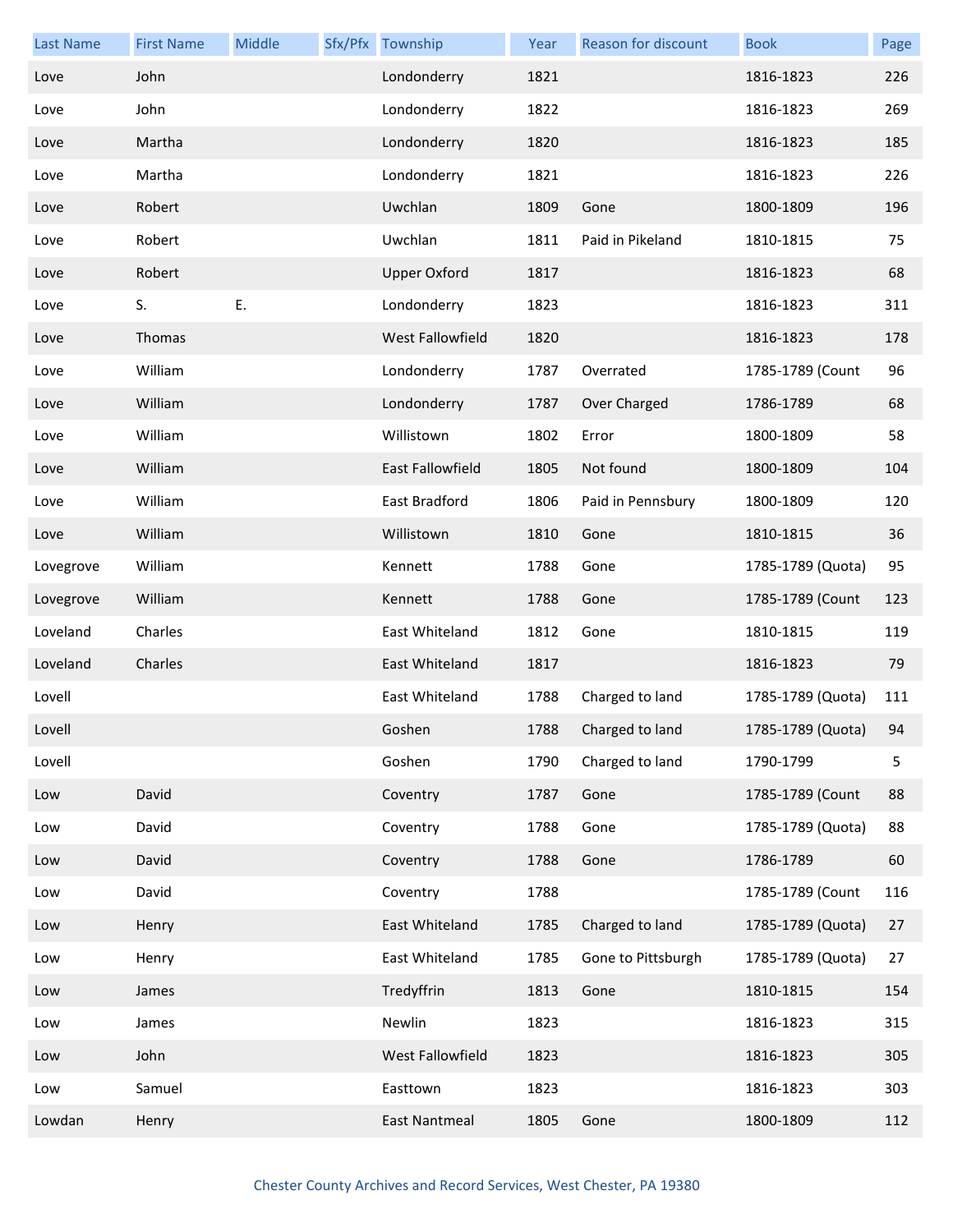| <b>Last Name</b> | <b>First Name</b> | Middle |       | Sfx/Pfx Township     | Year | Reason for discount | <b>Book</b>       | Page |
|------------------|-------------------|--------|-------|----------------------|------|---------------------|-------------------|------|
| Lowden           | Frederick         |        |       | Radnor               | 1789 | Gone                | 1785-1789 (Count  | 163  |
| Lowdey           | John              |        |       | Willistown           | 1821 |                     | 1816-1823         | 247  |
| Lowdon           | Frederick         |        |       | Easttown             | 1802 | Charged to land     | 1800-1809         | 44   |
| Lowe             | David             |        |       | East Nantmeal        | 1814 | Gone                | 1810-1815         | 186  |
| Lowe             | James             |        |       | Tredyffrin           | 1812 | Gone                | 1810-1815         | 114  |
| Lowe             | Joseph            |        |       | Tredyffrin           | 1812 | Gone                | 1810-1815         | 114  |
| Lowe             | Thomas            |        |       | Birmingham           | 1814 | Gone                | 1810-1815         | 162  |
| Lower            | Bar               |        |       | Tredyffrin           | 1816 |                     | 1816-1823         | 32   |
| Lowerman         | Andrew            |        |       | Vincent              | 1788 | Poor                | 1785-1789 (Quota) | 109  |
| Lowerman         | Andrew            |        |       | Vincent              | 1788 | Poor                | 1785-1789 (Count  | 137  |
| Lowney           | James             |        |       | West Marlborough     | 1804 | Poor                | 1800-1809         | 89   |
| Lowney           | William           |        |       | Pennsbury            | 1811 | Gone                | 1810-1815         | 70   |
| Lowrey           | John              |        |       | Radnor               | 1788 | Gone                | 1785-1789 (Count  | 134  |
| Lowrey           | John              |        |       | East Caln            | 1788 | Not found           | 1786-1789         | 6    |
| Lowrey           | John              |        |       | Radnor               | 1788 | Gone                | 1785-1789 (Quota) | 106  |
| Lowrey           | Walter            |        |       | East Nottingham      | 1812 | Gone                | 1810-1815         | 104  |
| Lowrey           | Walter            |        |       | East Nottingham      | 1814 | Gone                | 1810-1815         | 184  |
| Lowrey           | William           |        | & Com | New London           | 1812 | No Dog              | 1810-1815         | 102  |
| Lowry            | James             |        |       | West Marlborough     | 1792 | Gone                | 1790-1799         | 48   |
| Lowry            | James             |        |       | West Marlborough     | 1806 | Gone                | 1800-1809         | 129  |
| Lowry            | James             |        |       | East Bradford        | 1807 | Gone                | 1800-1809         | 140  |
| Lowry            | John              |        |       | East Marlborough     | 1815 | Gone                | 1810-1815         | 220  |
| Lowry            | John              |        |       | East Nottingham      | 1823 |                     | 1816-1823         | 318  |
| Lowry            | William           |        |       | Lower Oxford         | 1800 | Gone                | 1800-1809         | 14   |
| Loy              | Jacob             |        |       | <b>West Nantmeal</b> | 1785 | Gone                | 1785-1789 (Count  | 17   |
| Loyal            | James             |        |       | Kennett              | 1803 | Not found           | 1800-1809         | 67   |
| Lucey            | John              |        |       | East Caln            | 1786 | Gone                | 1785-1789 (Quota) | 34   |
| Luck             | Mathew            |        |       | Newlin               | 1805 | Gone                | 1800-1809         | 109  |
| Luckey           | Edward            |        |       | Londonderry          | 1804 | Gone                | 1800-1809         | 88   |
| Luckwick         | John              |        |       | Vincent              | 1823 |                     | 1816-1823         | 331  |
| Ludwick          | Adam              |        |       | Vincent              | 1790 | Gone                | 1790-1799         | 17   |
| Ludwick          | David             |        |       | Easttown             | 1803 | Gone                | 1800-1809         | 64   |
| Ludwick          | George            |        |       | Vincent              | 1804 | Gone                | 1800-1809         | 97   |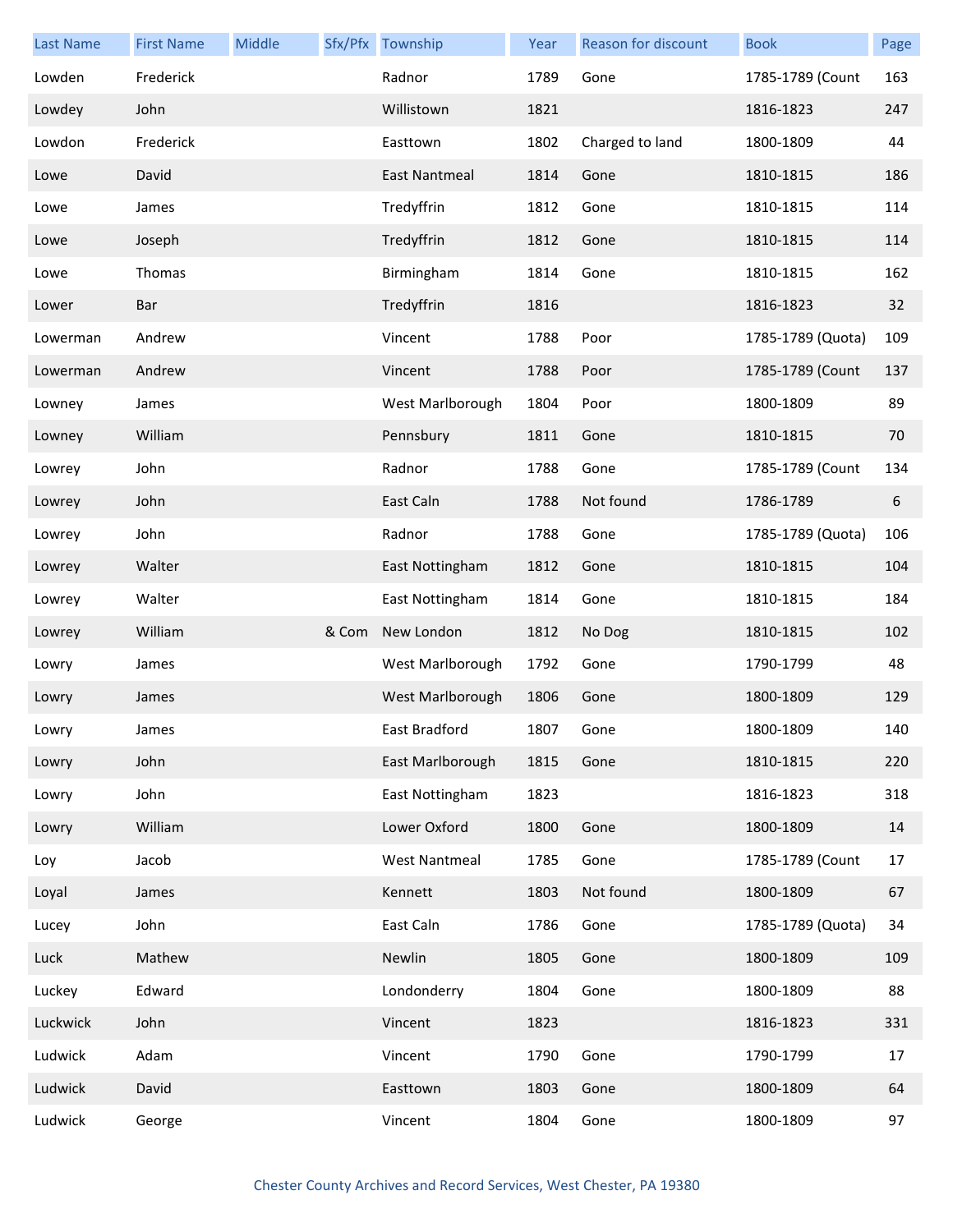| <b>Last Name</b> | <b>First Name</b> | Middle | Sfx/Pfx Township | Year | Reason for discount | <b>Book</b>      | Page |
|------------------|-------------------|--------|------------------|------|---------------------|------------------|------|
| Ludwick          | Jacob             |        | Vincent          | 1823 |                     | 1816-1823        | 331  |
| Ludwick          | John              |        | Vincent          | 1798 | Gone                | 1790-1799        | 150  |
| Ludwick          | John              |        | Vincent          | 1822 |                     | 1816-1823        | 288  |
| Luke             | William           |        | Lower Chichester | 1786 |                     | 1785-1789 (Count | 61   |
| Luke             | William           |        | Lower Chichester | 1787 |                     | 1786-1789        | 33   |
| Luken            | James             |        | East Caln        | 1813 |                     | 1810-1815        | 126  |
| Lukenbill        | Dewalt            |        | Birmingham       | 1817 | Gone                | 1816-1823        | 42   |
| Lukens           | Daniel            |        | West Fallowfield | 1803 | Error               | 1800-1809        | 65   |
| Lukens           | Joseph            |        | West Nottingham  | 1817 |                     | 1816-1823        | 65   |
| Lukens           | Joseph            |        | Tredyffrin       | 1820 | Unseated land       | 1816-1823        | 201  |
| Lukens           | Joseph            |        | Tredyffrin       | 1823 |                     | 1816-1823        | 334  |
| Lukens           | Timothy           |        | East Caln        | 1812 |                     | 1810-1815        | 86   |
| Lum              | Isaac             |        | West Nottingham  | 1814 | Gone                | 1810-1815        | 185  |
| Lumans           | William           |        | West Whiteland   | 1818 |                     | 1816-1823        | 123  |
| Lumas            | Thomas            |        | Honey Brook      | 1818 |                     | 1816-1823        | 97   |
| Lumax            | James             |        | East Whiteland   | 1812 | Gone                | 1810-1815        | 119  |
| Lundy            | James             |        | Vincent          | 1815 | Gone                | 1810-1815        | 237  |
| Lundy            | James             |        | Vincent          | 1822 |                     | 1816-1823        | 288  |
| Lundy            | Richard           |        | East Fallowfield | 1816 |                     | 1816-1823        | 10   |
| Lundy            | Richard           |        | Brandywine       | 1818 | Gone                | 1816-1823        | 87   |
| Luppol           | Frederick         |        | Vincent          | 1822 |                     | 1816-1823        | 288  |
| Lusk             | John              |        | Charlestown      | 1804 | Poor                | 1800-1809        | 84   |
| Lusk             | Thomas            |        | Charlestown      | 1809 | Gone                | 1800-1809        | 183  |
| Lusk             | Thomas            |        | Charlestown      | 1810 | Gone                | 1810-1815        | 7    |
| Lusk             | Thomas            |        | Charlestown      | 1811 | Gone                | 1810-1815        | 48   |
| Lutman           | Jacob             |        | West Caln        | 1817 |                     | 1816-1823        | 47   |
| Lutson           | John              |        | Charlestown      | 1815 |                     | 1810-1815        | 209  |
| Luttz            | Adam              |        | Charlestown      | 1789 | Gone                | 1785-1789 (Count | 146  |
| Lyna             | George            |        | Charlestown      | 1814 | Gone                | 1810-1815        | 168  |
| Lynch            | James             |        | Willistown       | 1791 | Gone                | 1790-1799        | 37   |
| Lynch            | Laurence          |        | East Nantmeal    | 1785 | Gone                | 1785-1789 (Count | 17   |
| Lynch            | Philip            |        | West Caln        | 1800 | Charged to land     | 1800-1809        | 3    |
| Lynch            | Robert            |        | Honey Brook      | 1798 | Gone                | 1790-1799        | 139  |